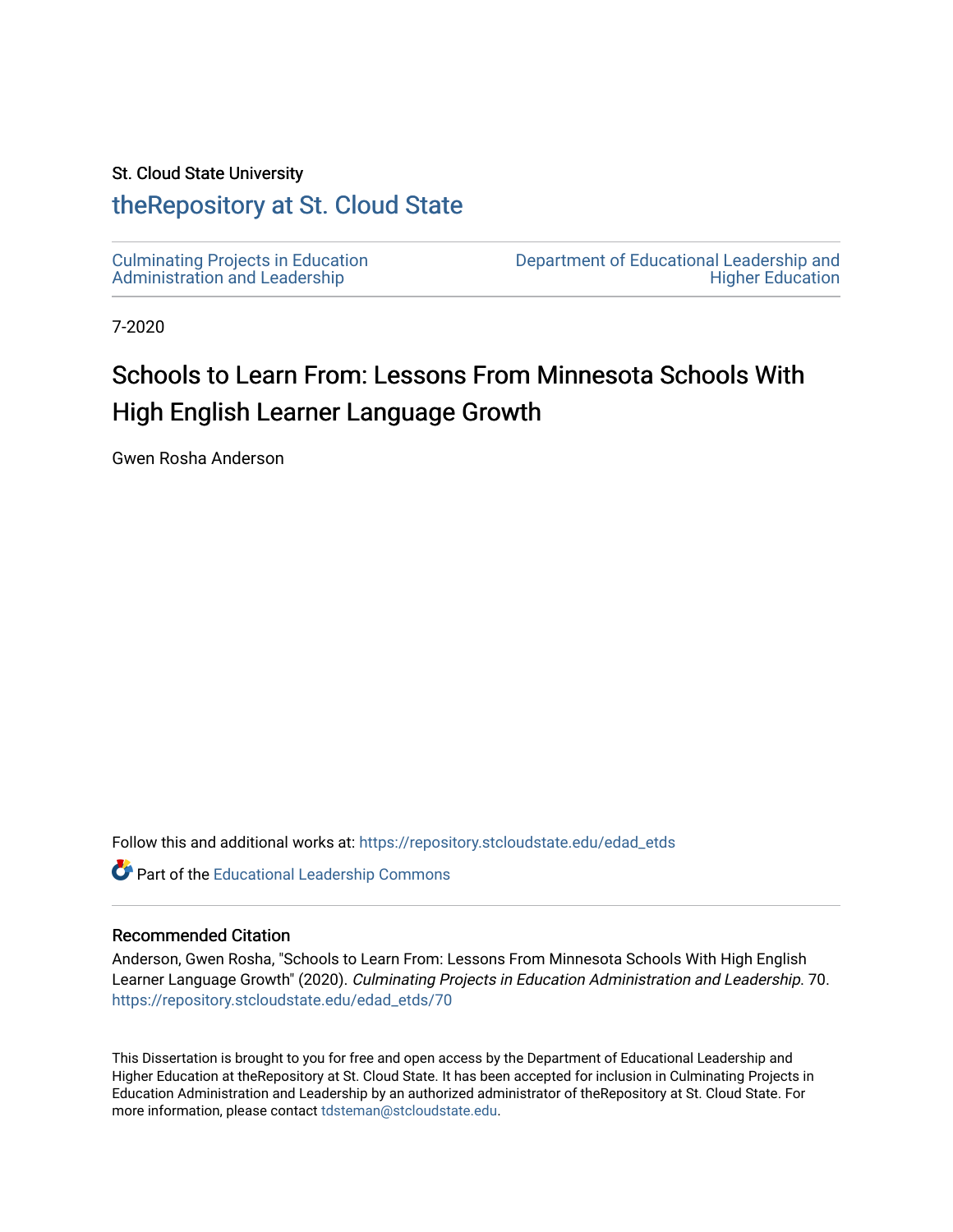## **Schools to Learn From:**

# **Lessons From Minnesota Schools With High English Learner Language Growth**

by

Gwen Rosha Anderson

A Dissertation

Submitted to the Graduate Faculty of

St. Cloud State University

in Partial Fulfillment of the Requirements

For the Degree of

Doctor of Education

in Educational Administration and Leadership

August, 2020

Dissertation Committee: James Johnson, Chairperson Kim Hiel Frances Kayona Amy Young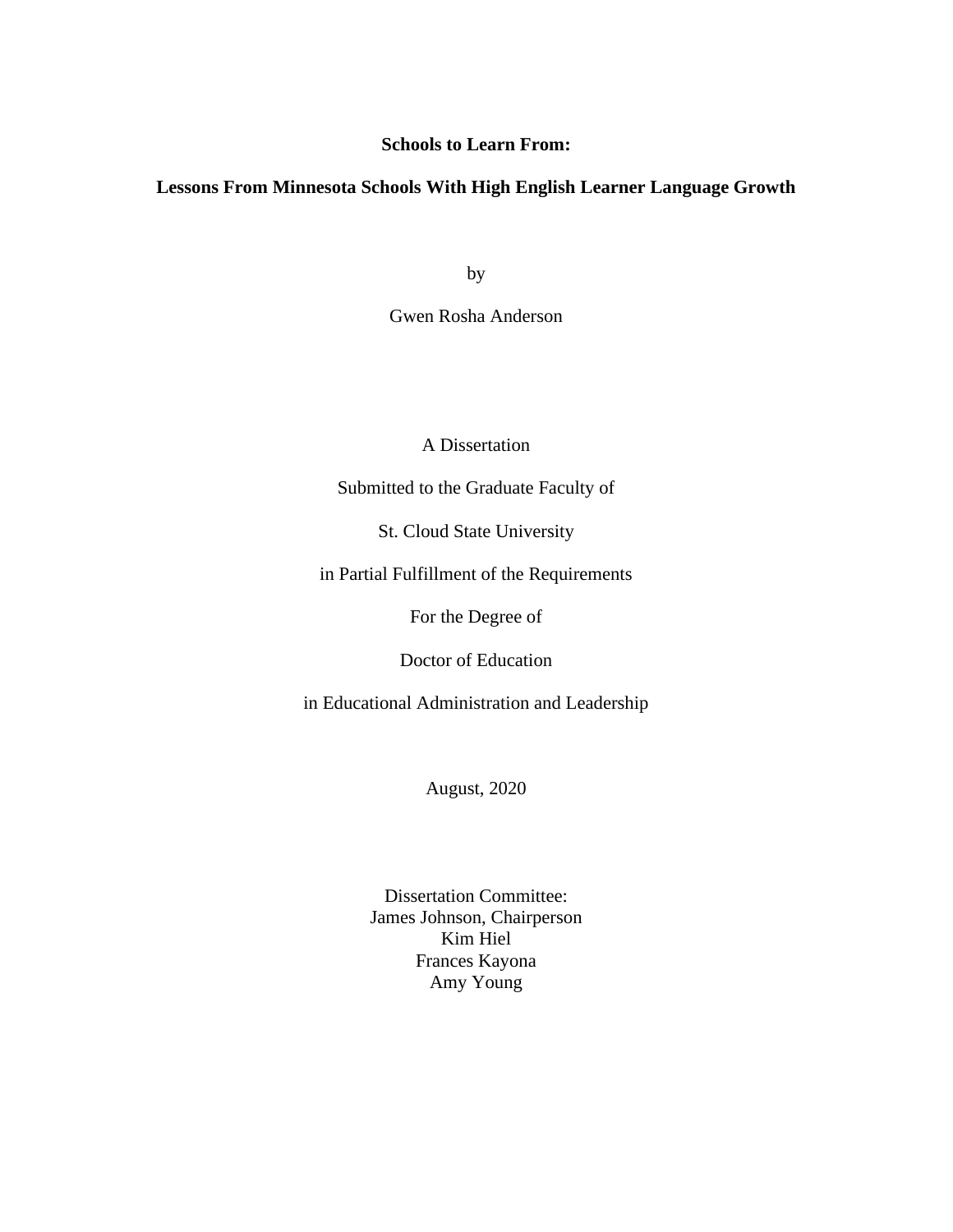#### **Abstract**

Multilingual learners are K-12 students who speak an additional language to English and have been screened and identified as "lack[ing] the necessary English skills to participate fully in academic classes taught in English" (Minnesota Statute 124D.59, subd. 2, 2019). With all of the variability in multilingual learners, the multilingual learner population is the fastest-growing population of public school students in the US (McKeon, 2005). In the fall of 2016, 4.9 million students in the United States were identified as multilingual learners, which is 9.6 percent of the total US student population (US Department of Education, 2019). In Minnesota during the 2017- 2018 school year, 73,128 students, or 8.5 percent identified as English learners (MDE, 2019).

There is a legal and legislative history that exists both nationally and within Minnesota in support of multilingual learners and equitable education rights (Scanlan & López, 2015). In Minnesota, all school districts enrolling multilingual learners must implement an educational program that meets the linguistic needs of the students (Minn. Stat. § 124D.61, 2018). Though language programs are critical to the success of multilingual learners, school and district leadership is second only to classroom teaching as a major influence on student learning (Leithwood, Day, Sammons, Harris, & Hopkins, 2006).

The study aimed to address the limited research on best practices of Minnesota schools with higher than average multilingual learner language growth as measured by language development assessments. The mixed methods study examined the common practices of leaders in schools identified under ESSA as achieving high language growth through qualitative and quantitative data from school administrators and multilingual program coordinators/lead teachers from four elementary schools in Minnesota. This data was evaluated using the Elfers and Stritikus (2014) framework of multilingual learner programming. It also identified the barriers encountered by the schools in implementing multilingual learner programs.

Findings suggested that the most utilized programming components with the highest average implementation were: Professional development targets classroom teachers, Support data-based discussions of individual student progress, and Use data to identify areas for improvement. Commonalities outside of the Elfers and Stritikus framework included building relationships, communication, focus on writing, pull-out instruction, asset-based inclusion, and administrator support and knowledge of multilingual programs. Differences between school practices included common curriculums, focused core instruction, multilingual teachers being multilingual learners, and personalized learning. The main barriers identified by participants were around time, funding/staffing, bias, and the strategies to overcome the barriers centered on intentionality and advocacy.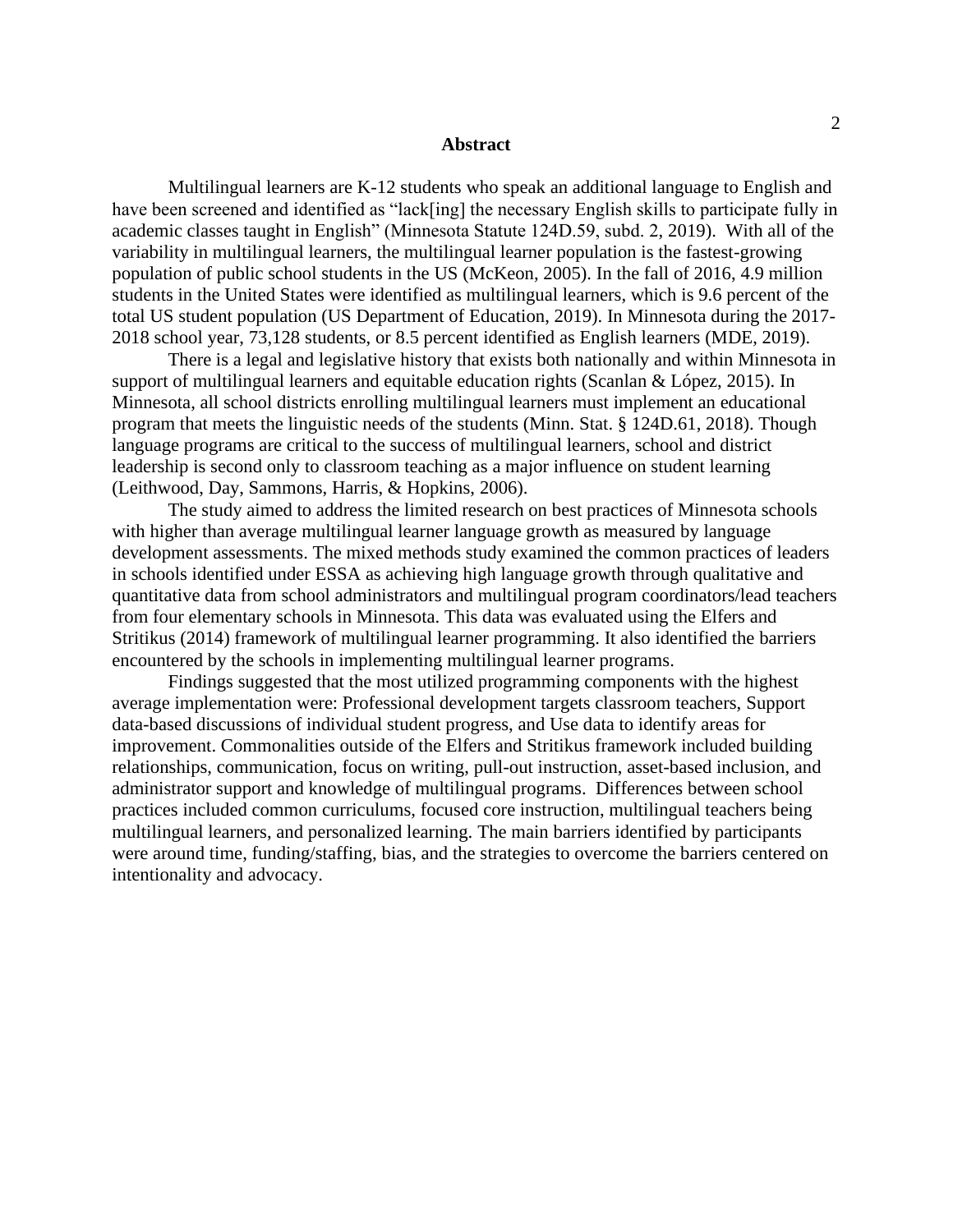#### **Acknowledgments**

To reach the summit of my doctoral journey is a joyful experience, and it certainly was not trekked in isolation.

To my Cohort 10 friends: Anne Graner, Chris Rogers, Josie Koivisto, Julianne Schwietz, Lauren Whiteford, Lisa Whitney, Lydia Kabaka, Tamuriel Grace, and Zach Dingmann. Thank you for showing me what a cohort should look like in words and actions. Your consistent humor, support, and dedication to each other molded my leadership and support of students and staff.

To my professors and especially to my committee at St. Cloud State University: Dr. Kim Hiel, Dr. Frances Kayona, and Dr. Amy Young. Your feedback and patience throughout the writing process was immeasurable. To my chairperson, Dr. Jim Johnson: after three years of guiding me, I am certain you will enjoy your well-deserved break from my emails and phone calls. I would not be here today if it weren't for you showing me what I could accomplish.

To my in-laws Dennis and Liz, to my eight sisters, to my parents Jim and Marcia. Thank you for encouraging me and helping watch my children so I could focus on my writing. Your constant hugs and listening were what I needed to keep going.

To my children, Stella and Dominic. I hope that seeing me through this process from beginning to end makes you as proud of me as I am (and will always be) of the two of you. Thank you for being the reasons I do my best every day, and for being my sunshine.

To my spouse, Kern. Your encouragement and support could never be repaid. Thank you for loving me and giving patience and grace during classes and writing. You never doubted me and always offered just what I needed to keep going.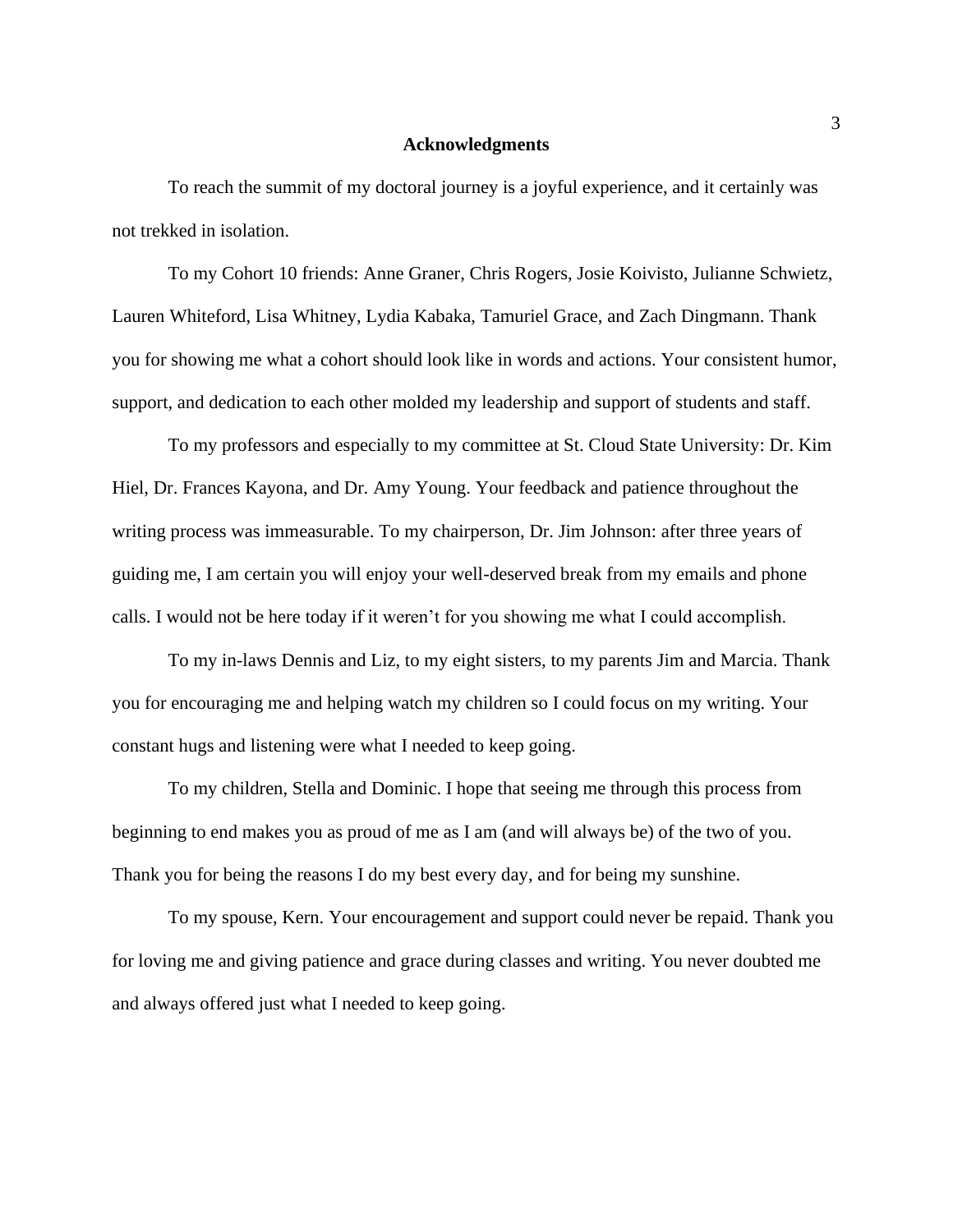*Better is possible. It does not take genius. It takes diligence. It takes moral clarity. It takes ingenuity. And above all, it takes a willingness to try.* Atul Gawande. Better: A Surgeon's Notes on Performance

*Because in education…we're always looking for that perfect model, that perfect thing. Buy it, create it. It doesn't exist. So be okay with that. Keep looking at data, keep striving for 100 percent on everything. It's a constant work in progress.*

Principal C, 2020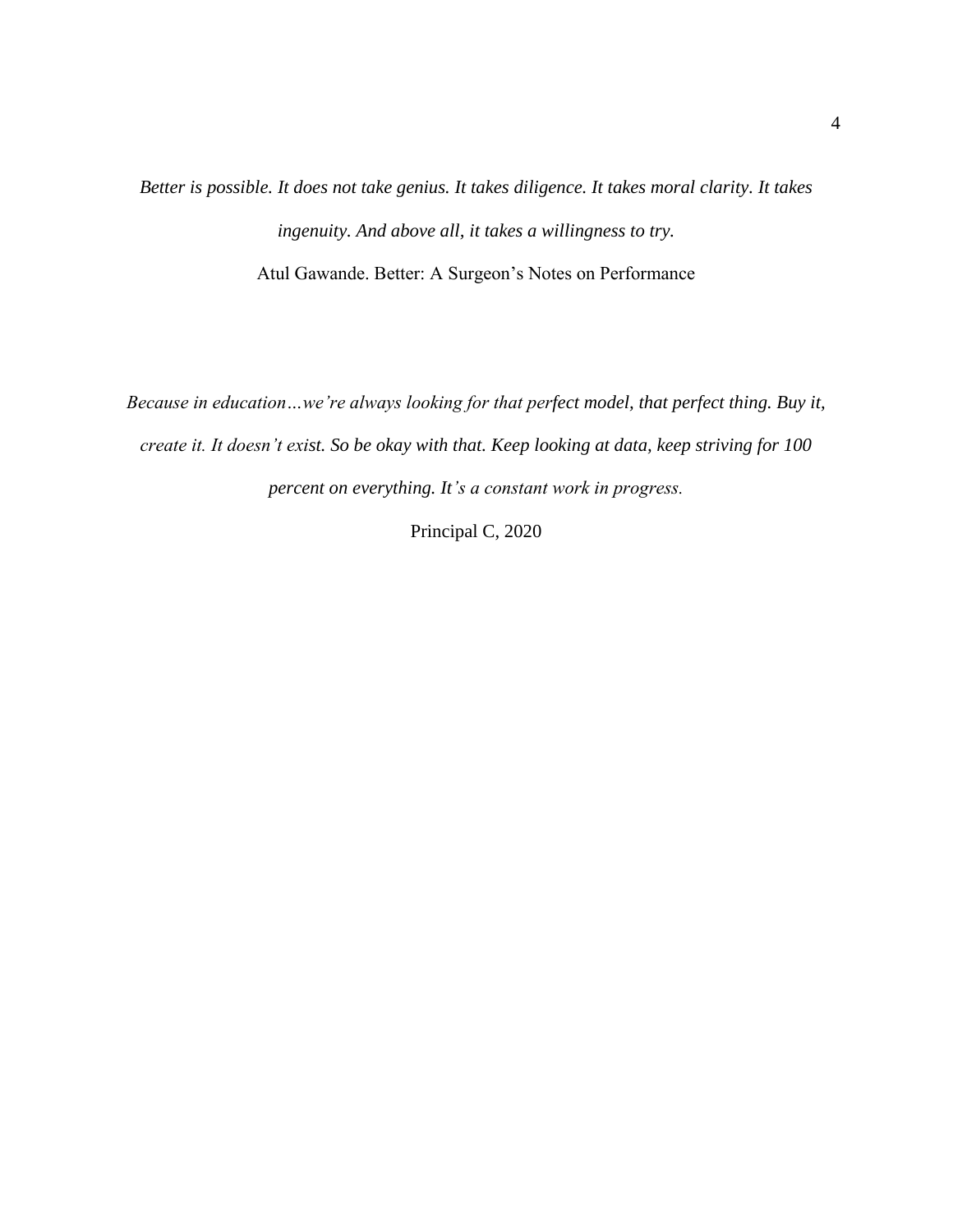# **Table of Contents**

| Page    |
|---------|
|         |
|         |
| Chapter |
|         |
|         |
|         |
|         |
|         |
|         |
|         |
|         |
|         |
|         |
|         |
|         |
|         |
|         |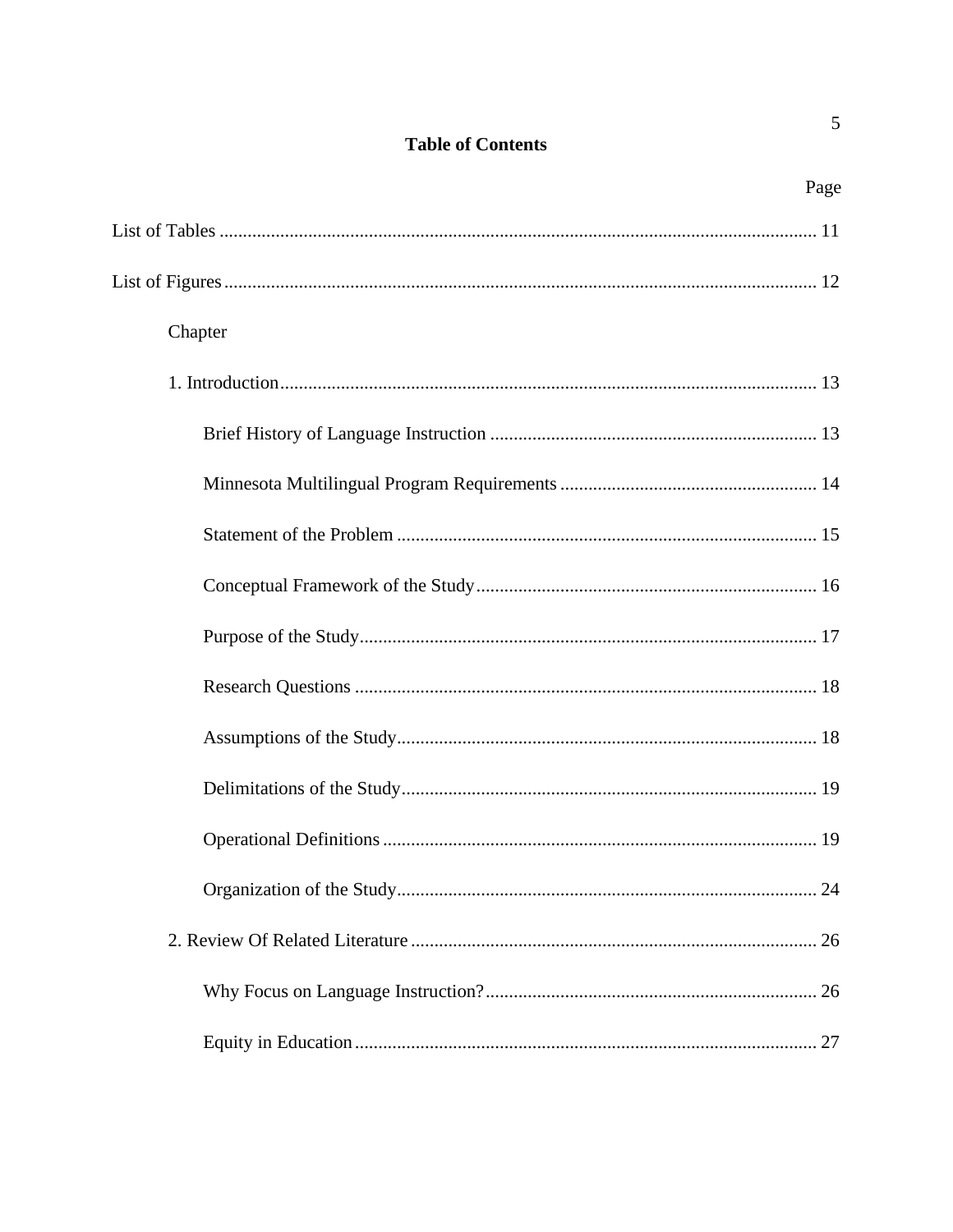| 6<br>Chapter<br>Page |
|----------------------|
|                      |
|                      |
|                      |
|                      |
|                      |
|                      |
|                      |
|                      |
|                      |
|                      |
|                      |
|                      |
|                      |
|                      |
|                      |
|                      |
|                      |
|                      |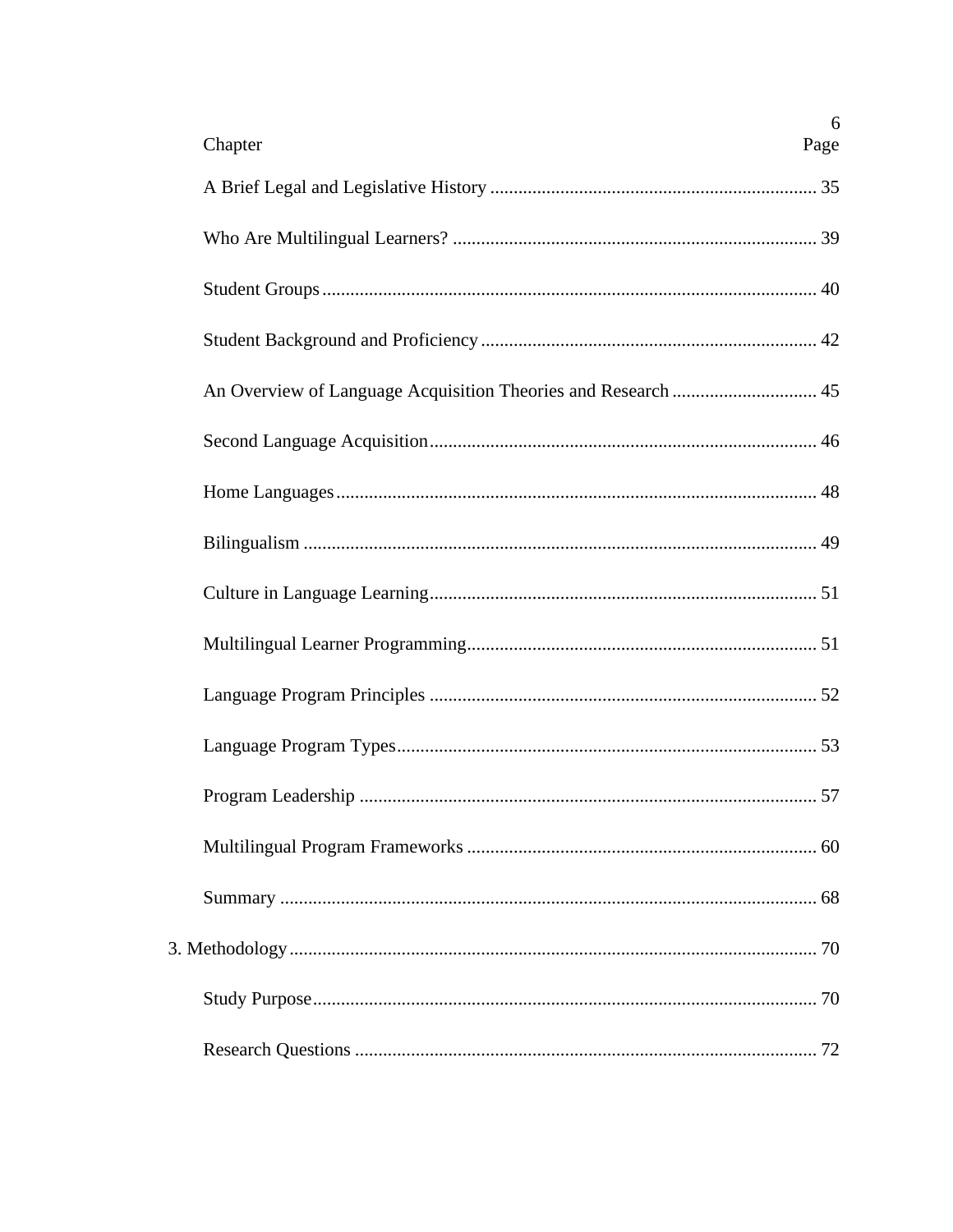| 7<br>Chapter<br>Page         |
|------------------------------|
|                              |
|                              |
|                              |
|                              |
|                              |
|                              |
|                              |
|                              |
|                              |
|                              |
|                              |
|                              |
| 82<br><b>Interview Items</b> |
|                              |
|                              |
|                              |
|                              |
|                              |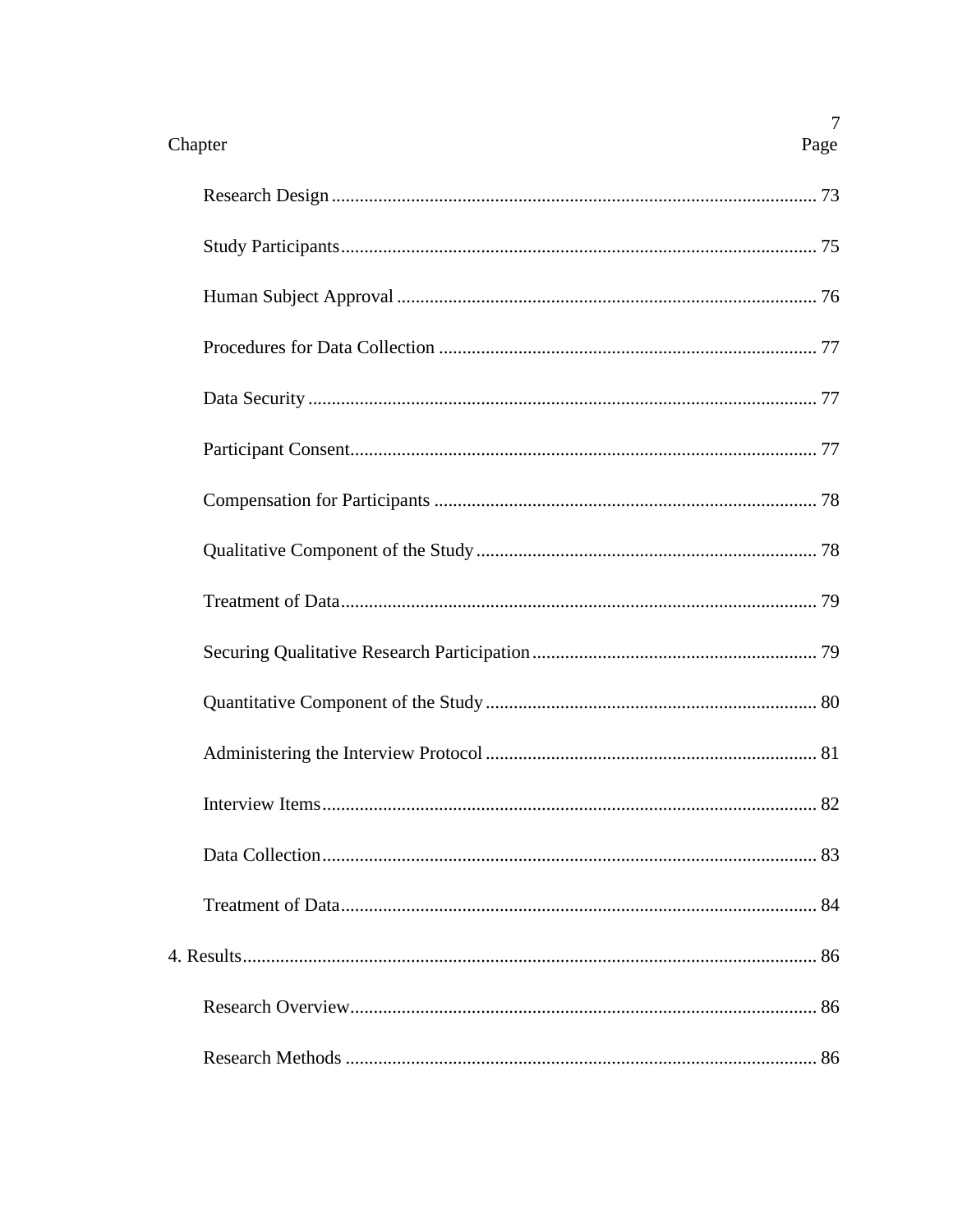| Chapter<br>Page | 8 |
|-----------------|---|
|                 |   |
|                 |   |
|                 |   |
|                 |   |
|                 |   |
|                 |   |
|                 |   |
|                 |   |
|                 |   |
|                 |   |
|                 |   |
|                 |   |
|                 |   |
|                 |   |
|                 |   |
|                 |   |
|                 |   |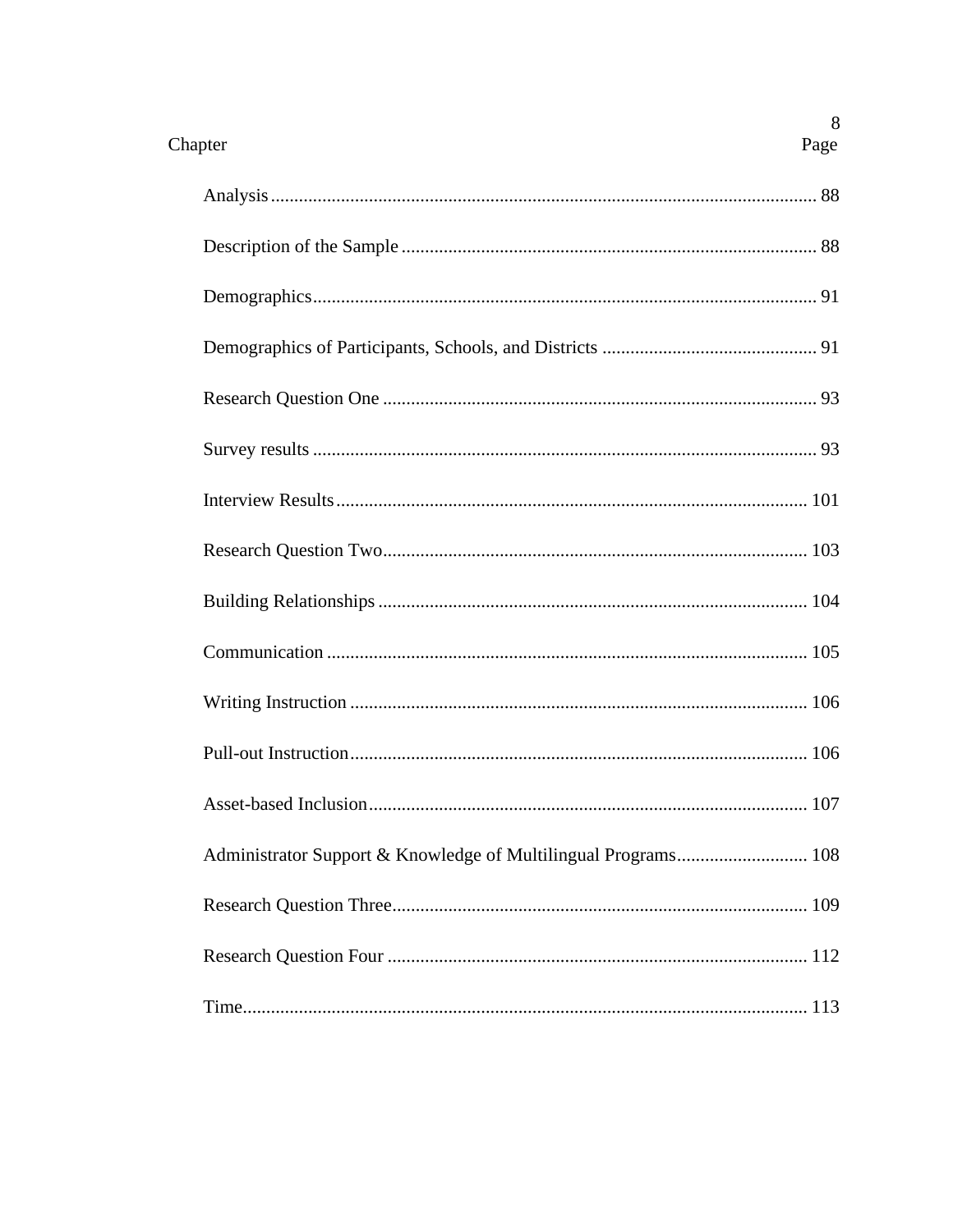| 9<br>Chapter<br>Page           |
|--------------------------------|
|                                |
|                                |
|                                |
|                                |
|                                |
|                                |
|                                |
|                                |
|                                |
|                                |
|                                |
|                                |
| Research Question Four.<br>126 |
|                                |
|                                |
|                                |
|                                |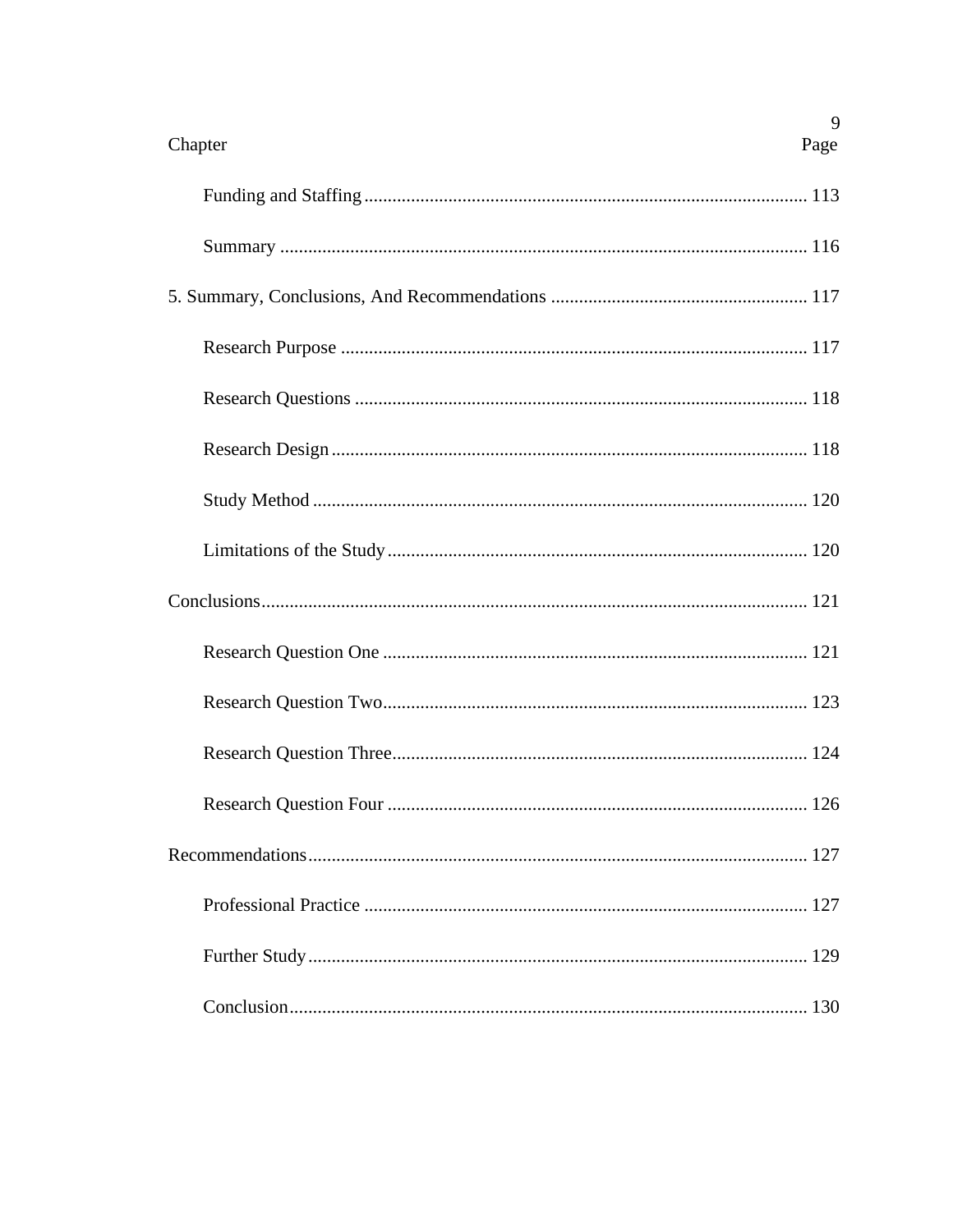| Chapter    | 10<br>Page |
|------------|------------|
|            |            |
| Appendices |            |
|            |            |
|            |            |
|            |            |
|            |            |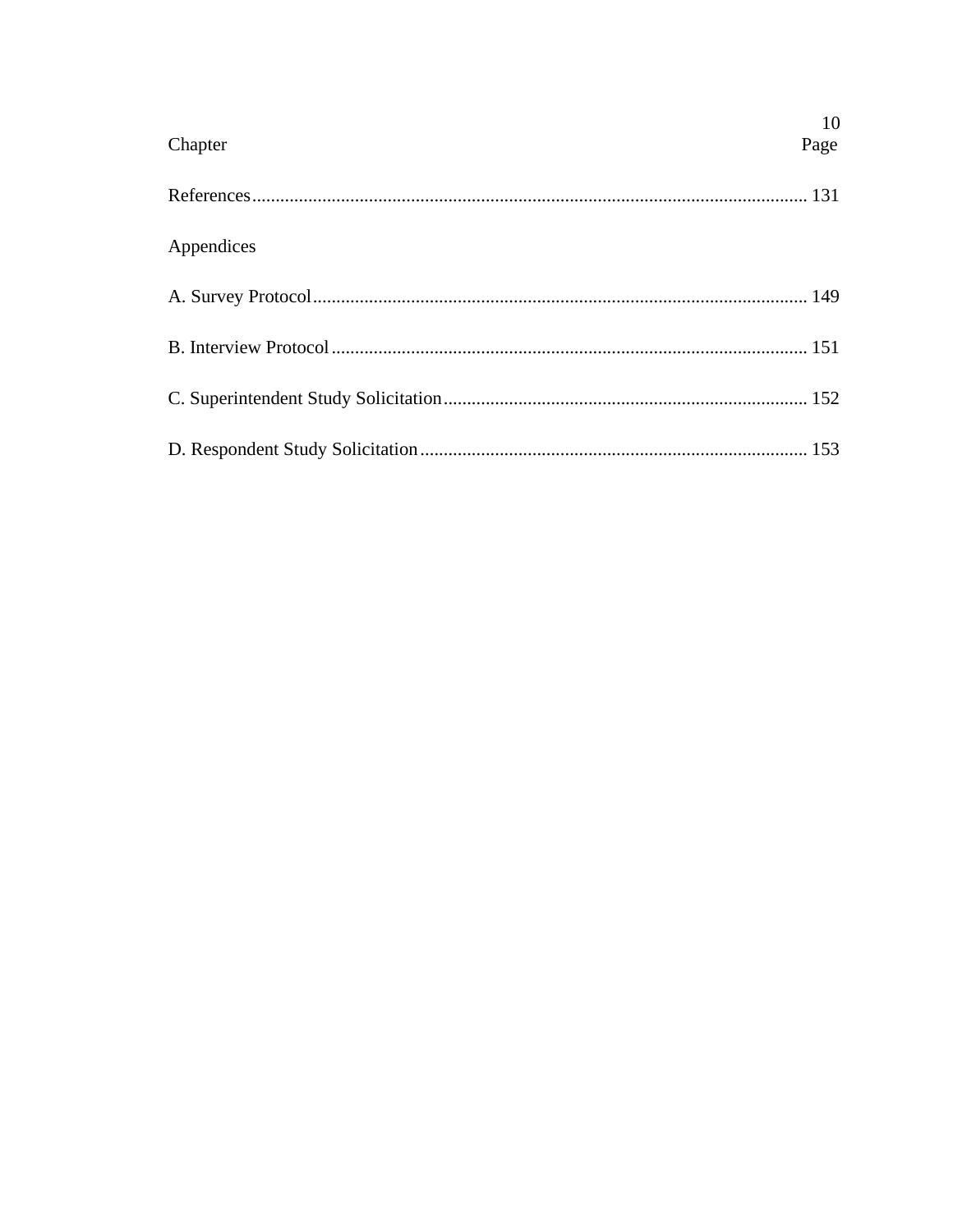# **List of Tables**

| Table                                                                                      | Page |
|--------------------------------------------------------------------------------------------|------|
|                                                                                            |      |
| 2. All Respondents' Reported Use of Components of Multilingual Programs (by frequency      |      |
|                                                                                            |      |
| 3. Principal Respondents' Reported Use of Components of Multilingual Programs by frequency |      |
|                                                                                            |      |
| 4. Multilingual Coordinator/Lead Teacher Respondents' Reported Use of Components of        |      |
|                                                                                            |      |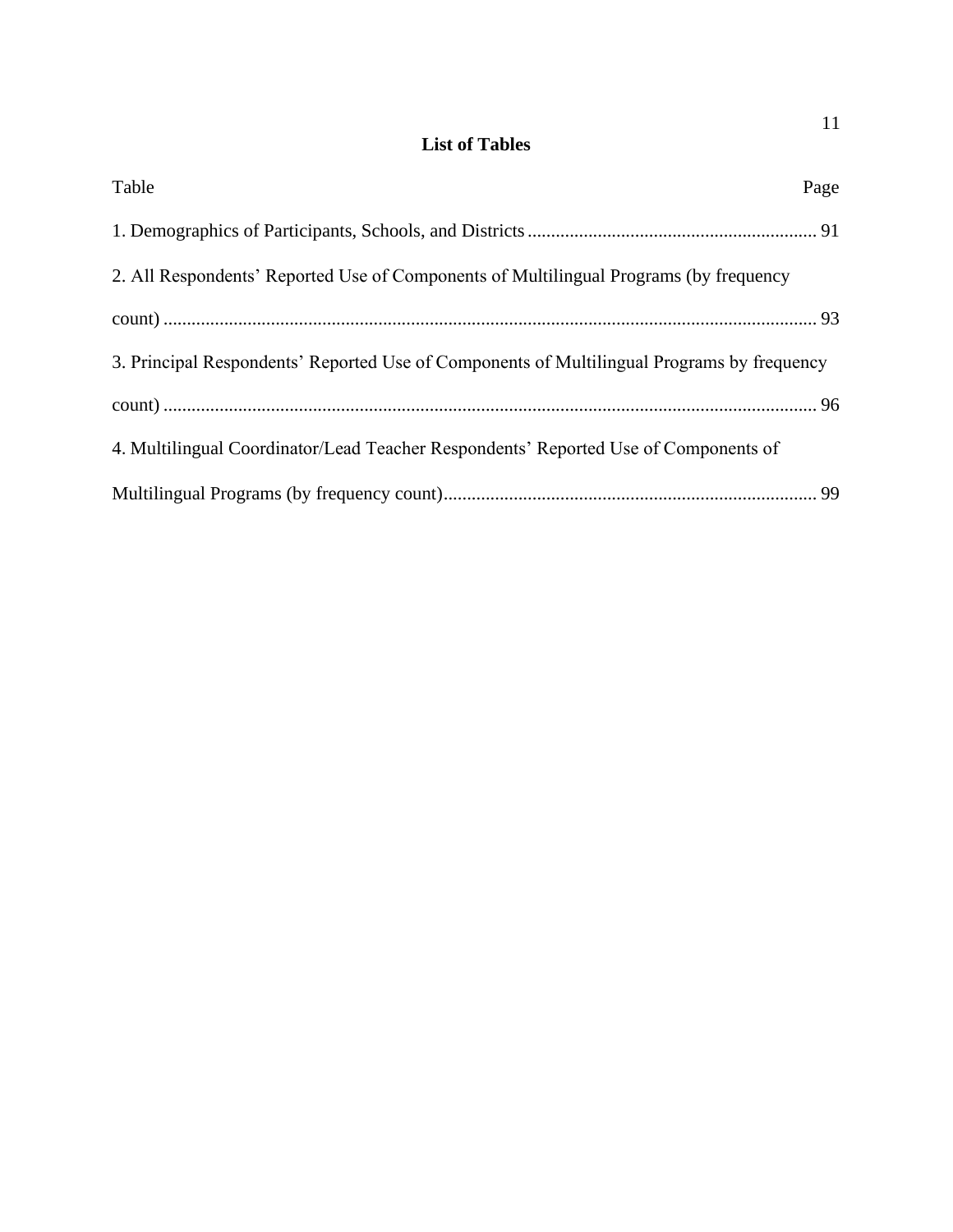# **List of Figures**

| Figure                                                                                     | Page |
|--------------------------------------------------------------------------------------------|------|
| 1. Abbreviated Performance Definitions for Receptive and Expressive Language <b>Error!</b> |      |
| <b>Bookmark not defined.</b>                                                               |      |
|                                                                                            |      |
|                                                                                            |      |
|                                                                                            |      |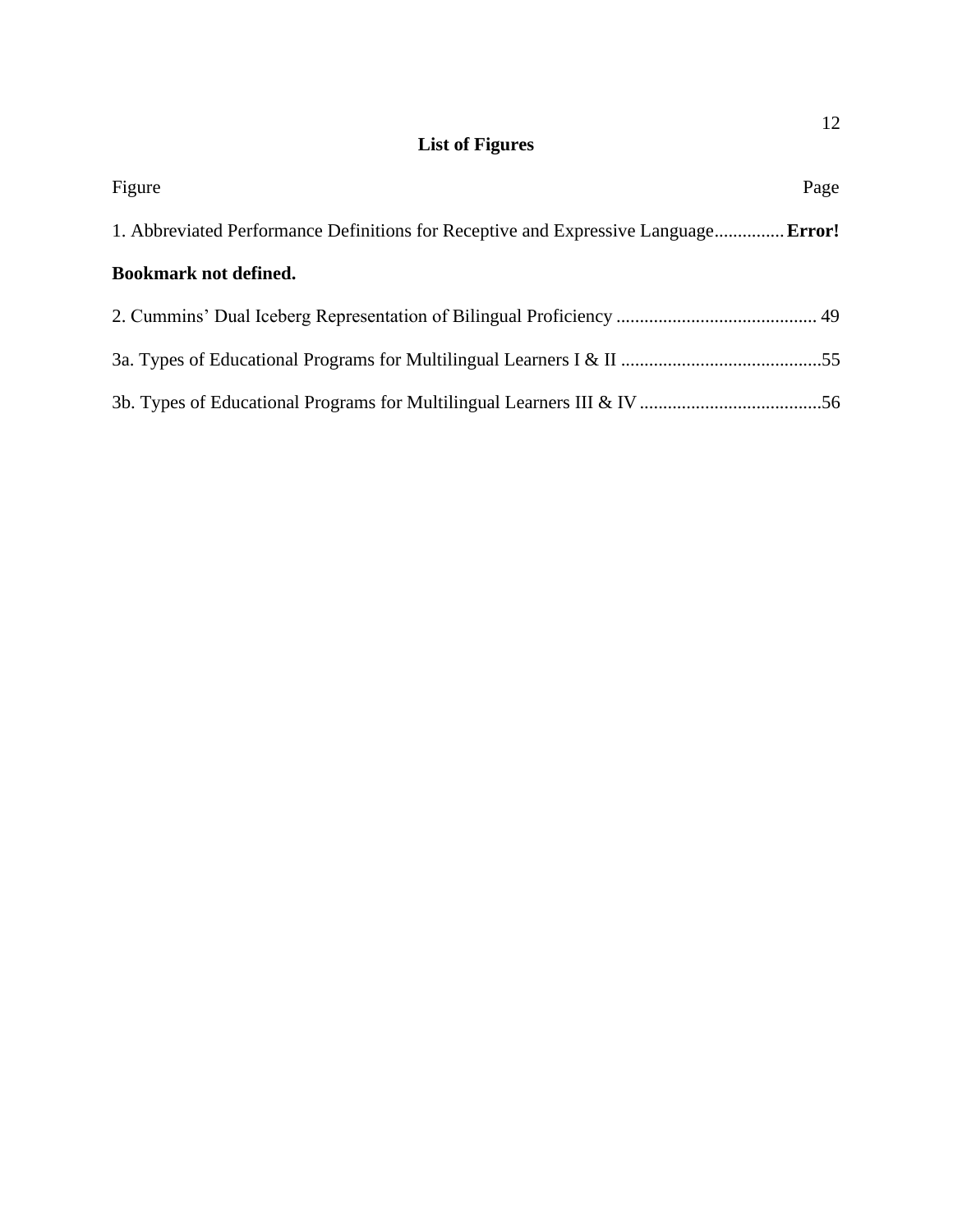#### **Chapter 1: Introduction**

Multilingual learners are K-12 students who speak an additional language to English and have been screened and identified as "lack[ing] the necessary English skills to participate fully in academic classes taught in English" (Minnesota Statute 124D.59, 2017). In 2017-2018, 263 different home languages were reported for 884,852 students in The Minnesota Automated Student Reporting System (MARSS) (MDE English Learner Fall Report, 2019). Multilingual learners may be immigrants or refugees (Scanlan & López, 2015), migrant students (MDE English Learner Fall Report, 2019), have limited formal education (SLIFE, 2015), recentlyarriving in the U. S. (MDE, 2017b), born in the U.S., or long-term multilingual learners (Menken, Kleyn, & Chae, 2007), or combinations of the aforementioned groups. These students vary in actual age and language-learning age, in home language proficiency levels, in levels of prior academic success, and in likes/dislikes, self-esteem, motivation, anxiety level, attitudes, and cognitive and learning styles (Díaz-Rico, 2018), as well as proficiency in English (WIDA, 2019d). With all of the variability in multilingual learners, the multilingual learner population is the fastest-growing population of public school students in the US (McKeon, 2005). In the fall of 2016, 4.9 million students in the United States were identified as multilingual learners, which is 9.6 percent of the total U.S. student population (US Department of Education, 2019). In Minnesota during the 2017-2018 school year, 73,128 students, or 8.5 percent, identified as English learners (Minnesota Department of Education, 2019).

#### **Brief History of Language Instruction**

Historically, language instruction of multilingual learners has been divided into three time periods: the Permissive Period (1750 to 1850) which fostered bilingualism in schools; the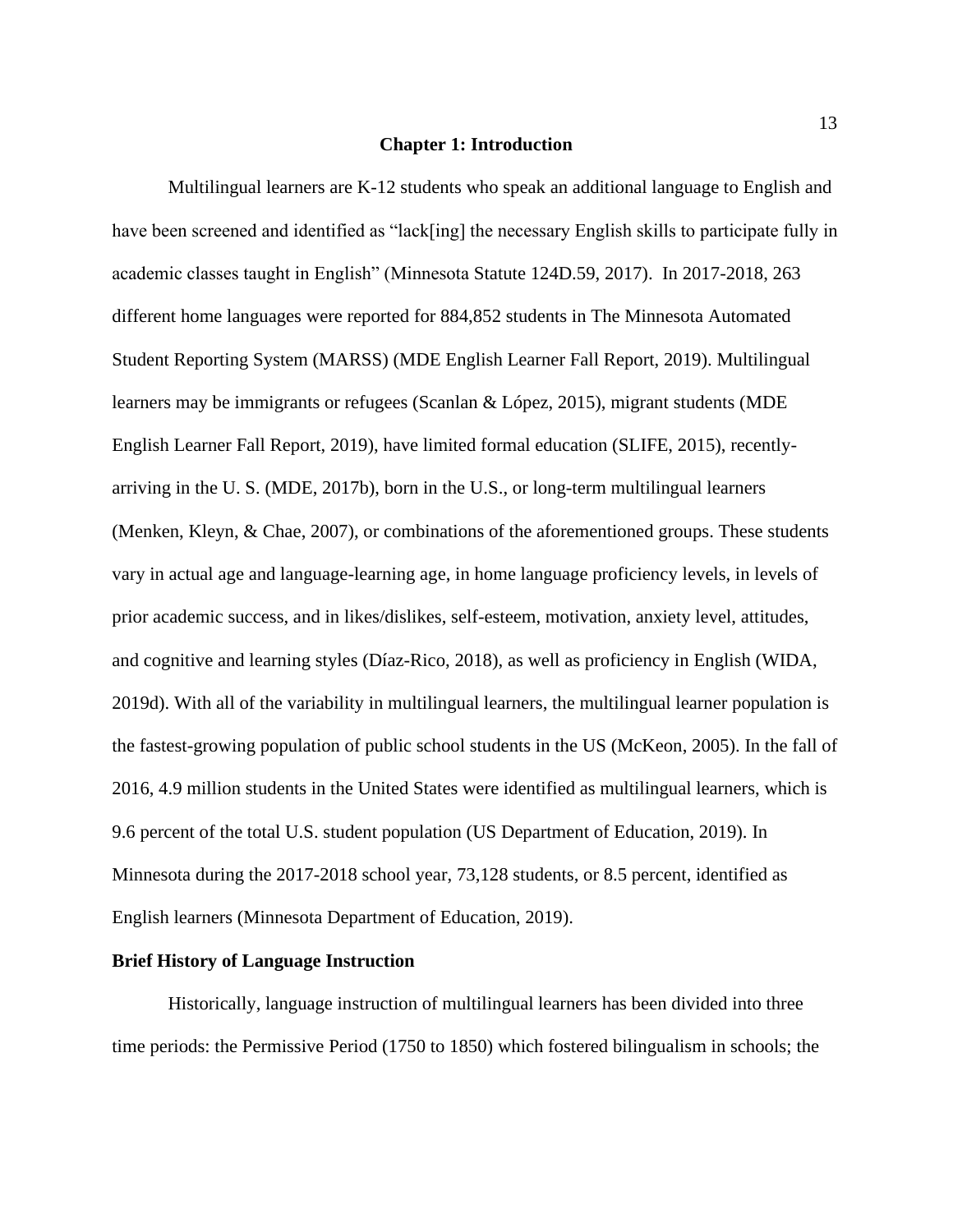Restrictive Period (1850 to 1950), which saw a decline in the acceptance of language diversity; and the Modern Period (1950 to present), which reflects both permissive and restrictive ideologies (Scanlan & López, 2015). Numerous Supreme Court cases have been heard, and federal legislation passed, around language instruction—slowly working to promote language acceptance, with some setbacks (Wright, 2010; Sugarman & Widness, 1974; Scanlan & López, 2015; Gándara, 2018). The implementation of the Common Core State Standards aimed to bring additional attention to the need for implementation of content standards and language needs of multilingual learners (Common Core, 2010), while Every Student Succeeds Act (ESSA) brought accountability of multilingual learner achievement to the forefront of school improvement (García & Kleifgen, 2018; ESSA, 2015).

#### **Minnesota Multilingual Program Requirements**

In Minnesota, all school districts enrolling multilingual learners must implement an educational program that meets the linguistic needs of the students (Minn. Stat. § 124D.61, 2018). These programs are designed to increase multilingual learner student access to content standards while providing explicit language instruction to gain language proficiency (Echevarría, Frey, & Fisher, 2015). The program designs available differ in intended purpose/outcome and depend on the student needs and resources available (García & Kleifgen, 2018). Though language programs are critical to the success of multilingual learners, school and district leadership is second only to classroom teaching as a major influence on student learning (Leithwood, Day, Sammons, Harris, & Hopkins, 2006). School leaders create the space necessary for successfully educating multilingual learners (Scanlan & López, 2015), including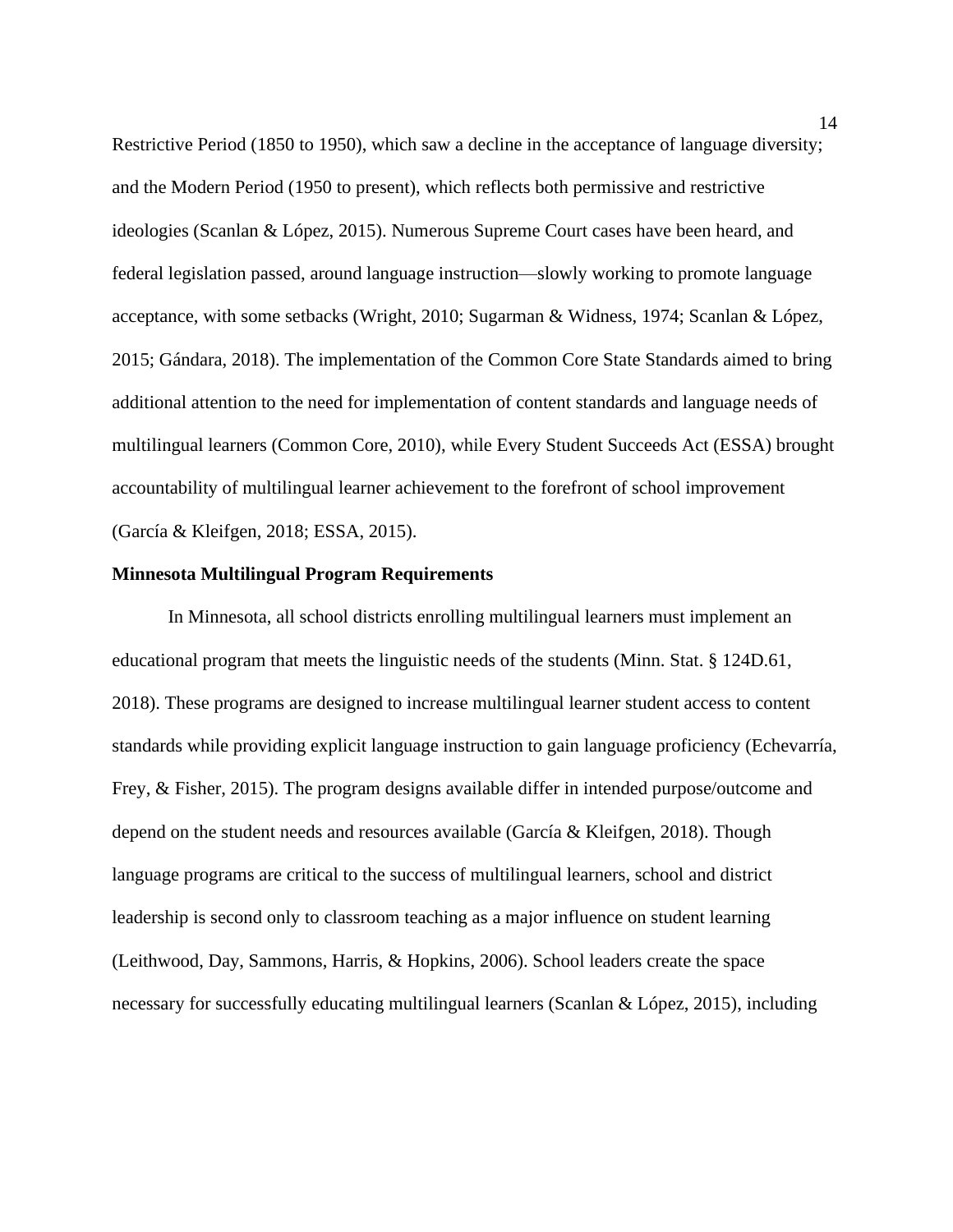professional development for all educators on teaching multilingual students within the same classroom (Elfers, Lucero, Stritikus, & Knapp, 2013; Elfers & Stritikus, 2014).

#### **Statement of the Problem**

Though much has been written about multilingual learners and language programming, there is limited research on best practices of Minnesota schools with higher than average multilingual learner language growth, as measured by language development assessments. The Minnesota Department of Education (MDE) Report Card tracks statewide student achievement in academics, attendance, and graduation rate. According to this report, multilingual learners demonstrate lower academic achievement and academic growth in reading, math, and science, as well as lower four-year graduation rates than their non-multilingual learner peers (Minnesota Department of Education Report Card, n.d.). The disparities between middle-class White students and students who are Black, Latinx, Indigenous, multilingual learners, or working-class is often referred to as the achievement gap (Gutiérrez, 2008). Milner (2010) stated that the achievement gap is created by an educational opportunity gap; students receive differing levels of support, school funding, resources within schools, affirming environments, high academic expectations, well-paid certified/experienced teachers, student-centered pedagogies, opportunities for family engagement and instructional technologies. Schools exist to provide a multilayered collective response that guarantees all students will learn no matter the gaps (DuFour, DuFour, Eaker & Karhanek, 2010).

This study aims to provide a greater understanding of leadership practices that affect achievement disparities between multilingual learners and their non-multilingual counterparts. It also seeks to examine the common practices of leaders in schools identified under ESSA as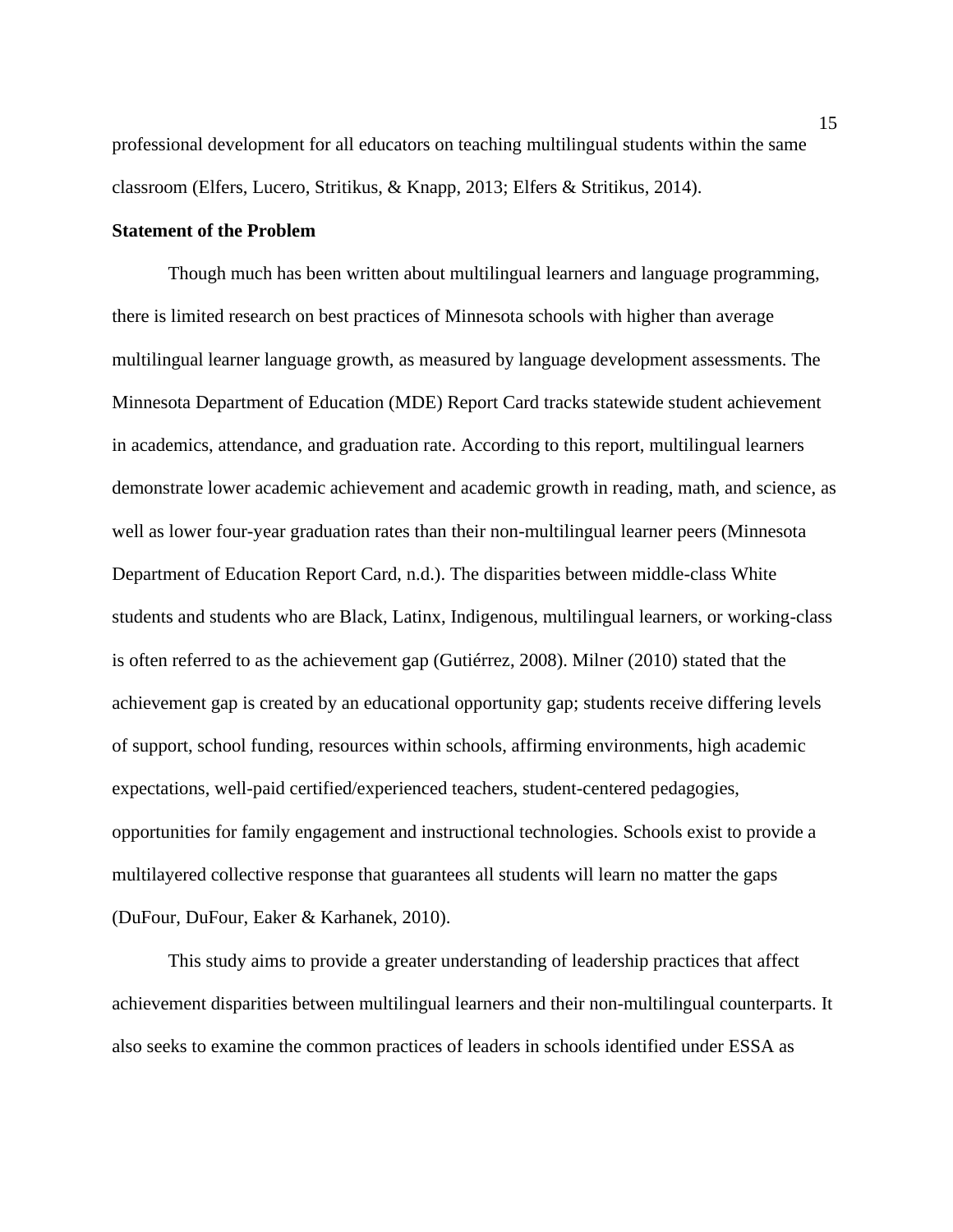achieving high language growth. This study presents qualitative and quantitative data from school administrators and multilingual program coordinators/lead teachers from four elementary schools in Minnesota.

## **Conceptual Framework of the Study**

Study data was evaluated using the Elfers and Stritikus (2014) framework of multilingual learner programming. The conceptual framework for this study was derived from the work of Elfers and Stritikus' (2014) article, "How school and district leaders support classroom teachers' work with English language learners." In their work, the authors identify five components that are essential to establish an effective multilingual learner program:

- 1. Resolving fragmentation by focusing on high-quality instruction—differentiation of grade-level standards in partnership with Title I, Special Education, and general education classrooms.
- 2. Blend district-level and school-level initiatives—creating an environment in which the community and families feel valued and welcomed and staff collaborate to support classroom instruction.
- 3. Communicate a compelling rationale—seeing multilingual learners as part of the regular school population and all take ownership for their learning.
- 4. Differentiate support systems at elementary and secondary levels—bilingual learning in the general education setting in elementary schools and an intentional focus on language and content learning in secondary schools.
- 5. Use data for instructional improvement—identifying areas for improvement and shaping professional development and training.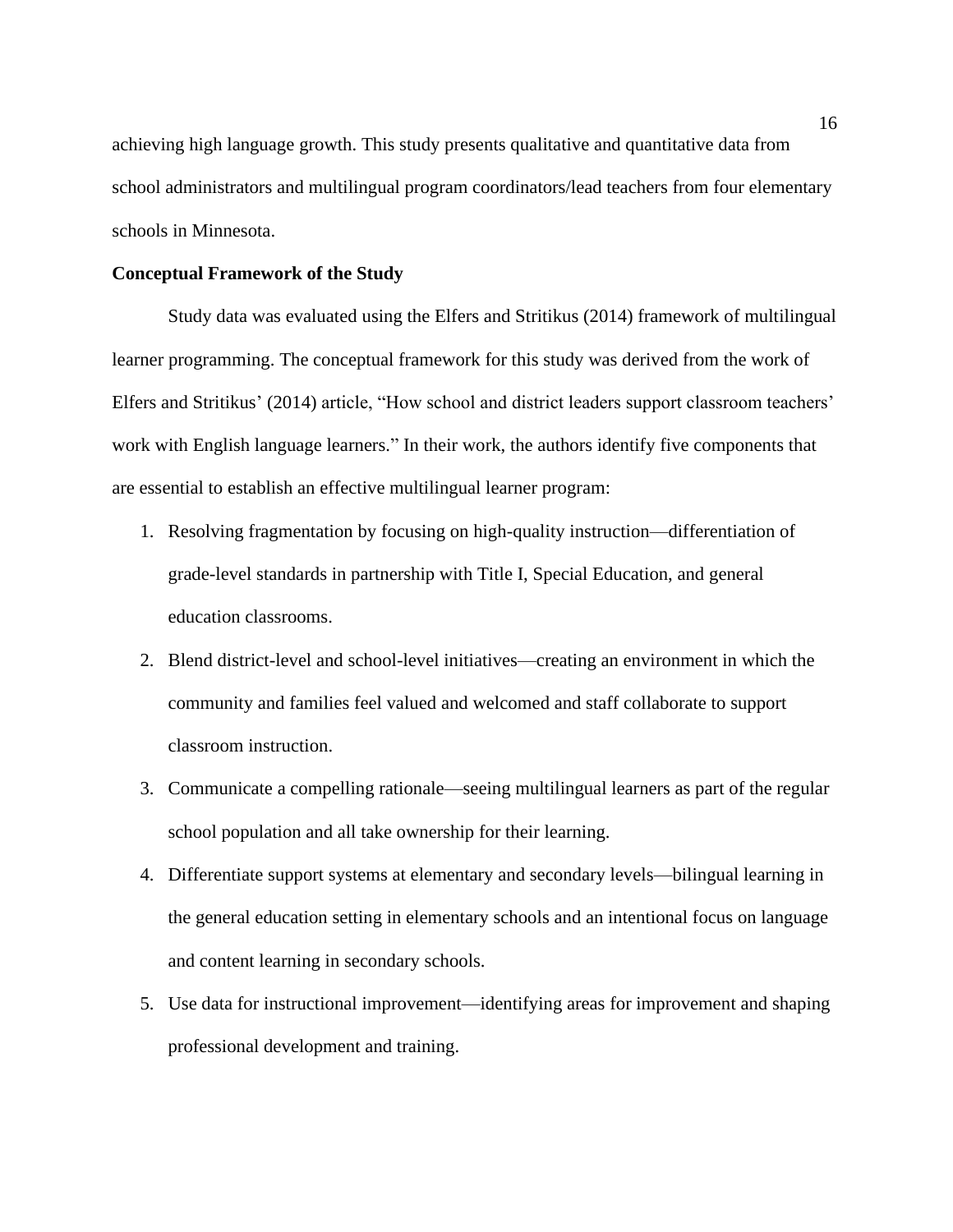These five components reveal that leadership, at both the school and district level, are crucial in creating and sustaining systems of support for classroom teachers who work with multilingual learners.

### **Purpose of the Study**

The multilingual learner population is the fastest-growing population of public school students in the US. From 1990 to 2001, multilingual learner enrollment increased by more than 105 percent, with only a 12 percent growth of total student enrollment during the same period (McKeon, 2005). In the 2017-2018 school year, 73,128 students, or 8.5 percent of all Minnesota students, were identified as multilingual learners (Minnesota Department of Education, 2019). Because of the achievement and opportunity gaps that exist between multilingual learners and non-multilingual learners, school leaders seek to find the most productive best practices and resources that will create better learning environments and increased outcomes for multilingual learners. The purpose of the study is to examine four Minnesota elementary schools identified in 2018 and 2019 within the highest five percent of the state overall for progress toward English Language Proficiency and analyze their leadership practices using the five components identified by Elfers and Stritikus (2014). While a mandated focus on multilingual learners exists both in ESSA and Minnesota State Statute, no studies were found by the researcher which examine the common practices of high-EL growth Minnesota schools. This study seeks to determine if there are leadership practice commonalities between the high-growth schools based on best practices in research by describing and contrasting strengths and barriers encountered by teacher leaders and administrators in schools, districts, and charters when implementing multilingual programming. The findings from this investigation may afford other school leaders with proven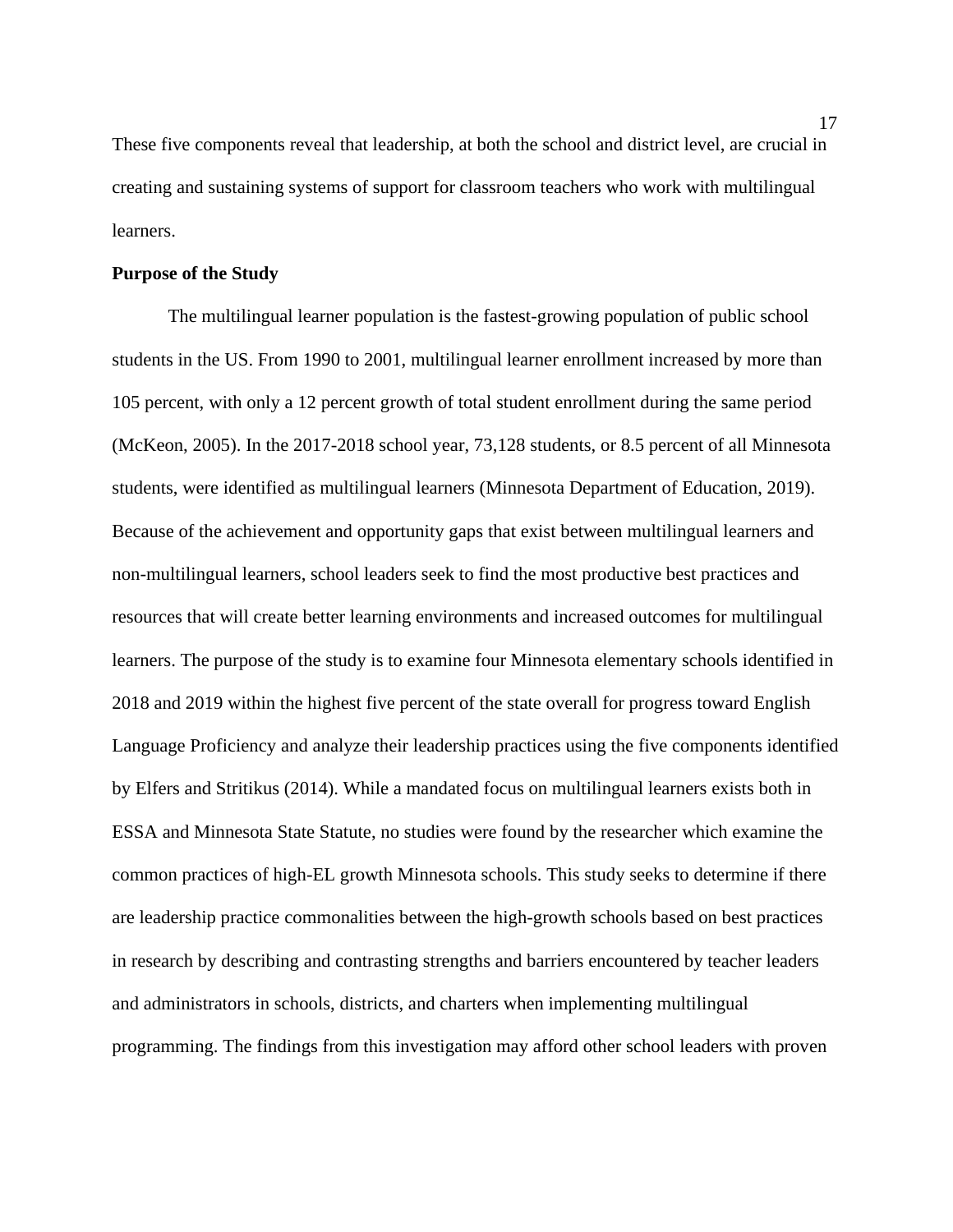productive strategies that could have a direct correlation to the academic growth for multilingual learners in Minnesota.

### **Research Questions**

To better serve multilingual learners, Gorski (2018) states that educators require an understanding of inequity in order to respond to and redress inequities in informed ways, while eliminating the barriers that confront students. School and district leaders are two of the factors that drive successful school reform (National Implementation Research Network, 2019), including reform to improve learning outcomes of multilingual learners (Scanlan & López, 2015). Using the work of Elfers and Stritikus (2014) as the conceptual framework for this study, the following are the study's research questions:

- 1. To what extent do schools with high progress toward English language proficiency follow the five components of multilingual programs as outlined by Elfers and Stritikus (2014)?
- 2. What are commonalities of these programs, outside of the Elfers and Stritikus framework?
- 3. What are the differences between these programs, outside of the Elfers and Stritikus framework?
- 4. What barriers have schools with high Progress toward English Language Proficiency encountered in their attempts to implement multilingual learner programs, and what strategies were implemented to overcome the barriers?

#### **Assumptions of the Study**

The following statements were assumed to be true for the purposes of this study: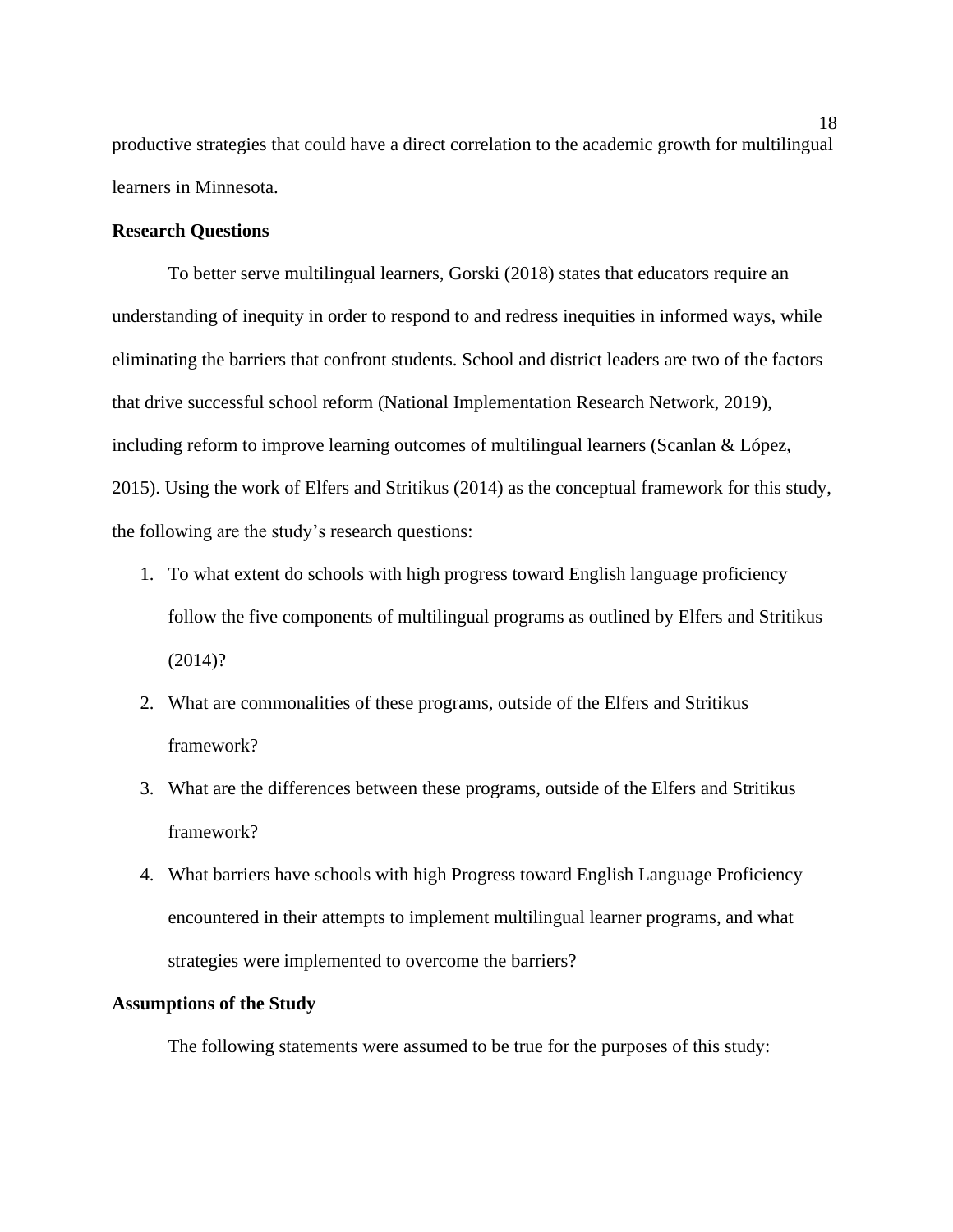- a) Participants answered the survey and interview questions truthfully.
- b) Effective leaders are necessary to achieve high student outcomes (Scanlan & López, 2015; Day, Gu, & Sammons, 2016; Russel, 2018).
- c) Collaboration among stakeholders is necessary to achieve high student outcomes (Scanlan & López, 2015).
- d) An intentionality around educational programming is essential in increasing student academic success (Lucas, Henze, & Donato, 1990; Theoharris & O'Toole, 2011; Scanlan and López, 2015).

#### **Delimitations of the Study**

Delimitations are parameters or limits of the study (Gall, Gall, & Borg, 2003). The researcher had control of the delimitations of the study. This research study was limited in scope to the highest five percent of Minnesota Schools for their progress toward English language proficiency in the 2018 ESSA accountability index. Respondents were limited to the principal of the identified buildings, or their designee, as identified by the Minnesota Department of Education, as well as multilingual program coordinators or lead teacher of the district or building.

#### **Operational Definitions**

*Achievement Gap*: Achievement disparities between middle-class, White students and students who are Black, Latinx, Indigenous, MLs, or working class (Gutiérrez, 2008)

*Culturally and Linguistically Diverse* (CLD): Students who grow up in families with a variety of mother tongues. Using the terms EL or ELL "fail to capture the heterogeneity…the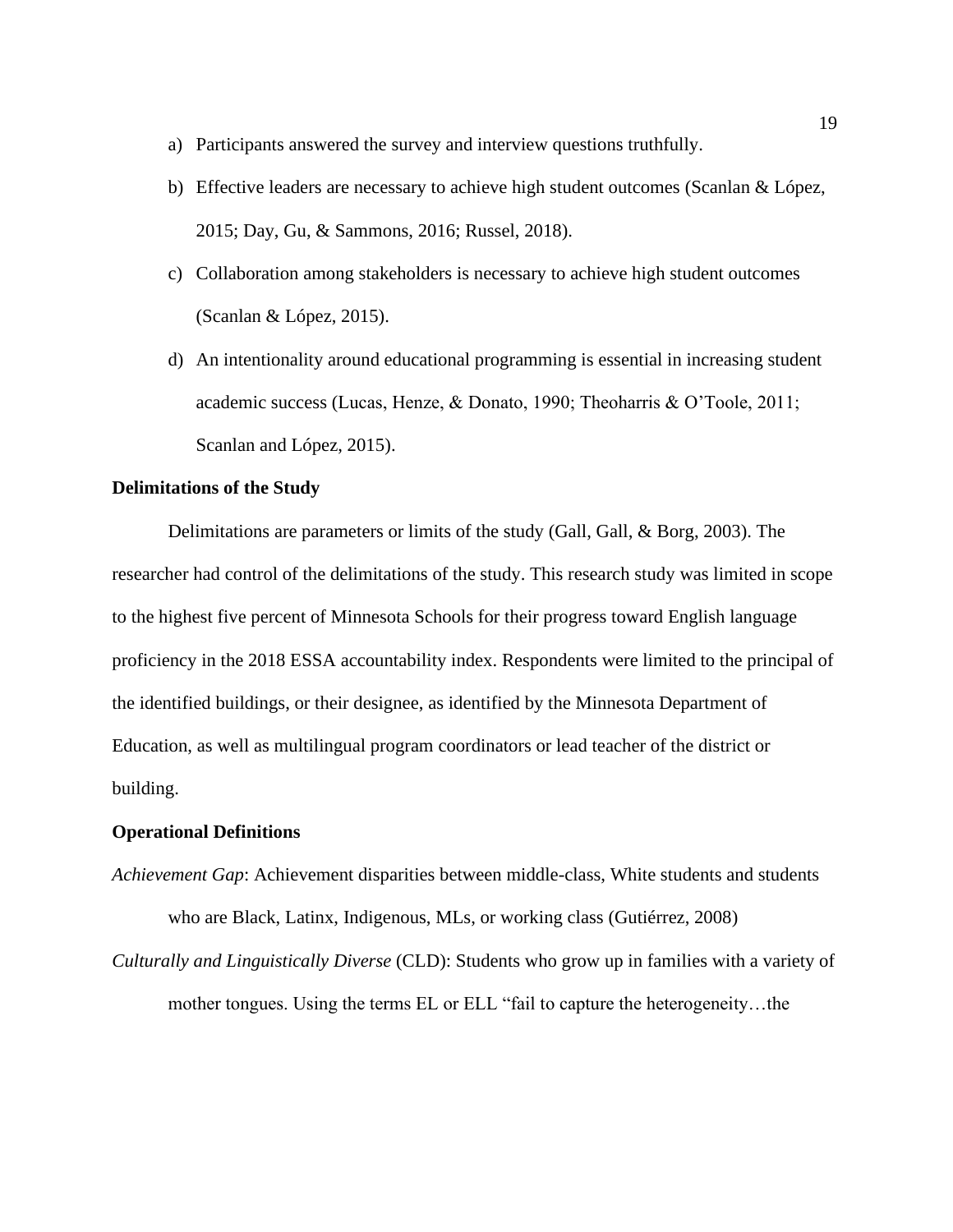social, cultural, and linguistic capital that these students bring" (Scanlan & López, 2015, p. 3).

- *English Learner* (EL): "A pupil in kindergarten through grade 12 or a prekindergarten student enrolled in an approved voluntary prekindergarten program under section 124D.151 or a school readiness plus program who meets the requirements under subdivision 2a (2019) or the following requirements: 1. the pupil, as declared by a parent or guardian uses a language other than English; and 2. the pupil is determined by a valid assessment measuring the pupil's English language proficiency and by developmentally appropriate measures, which might include observations, teacher judgment, parent recommendations, or developmentally appropriate assessment instruments, to lack the necessary English skills to participate fully in academic classes taught in English" (Minnesota Statute 124D.59, subd. 2a, 2019). This term is the Every Student Succeeds Act's (ESSA) version of ELL, as well as the most commonly used term in Minnesota statues and policies.
- *English Language Learner* (ELL). Same intent in definition as English learner, though an older term that is not utilized frequently. "An individual who is in the process of actively acquiring English, and whose primary language is one other than English. This student often benefits from language support programs to improve academic performance in English due to challenges with reading, comprehension, speaking, and/or writing skills in English. Other terms that are commonly used to refer to ELLs are language minority students, English as a Second Language (ESL) students, culturally and linguistically diverse (CLD) students, and limited English proficient (LEP) students" (Bardack, 2010).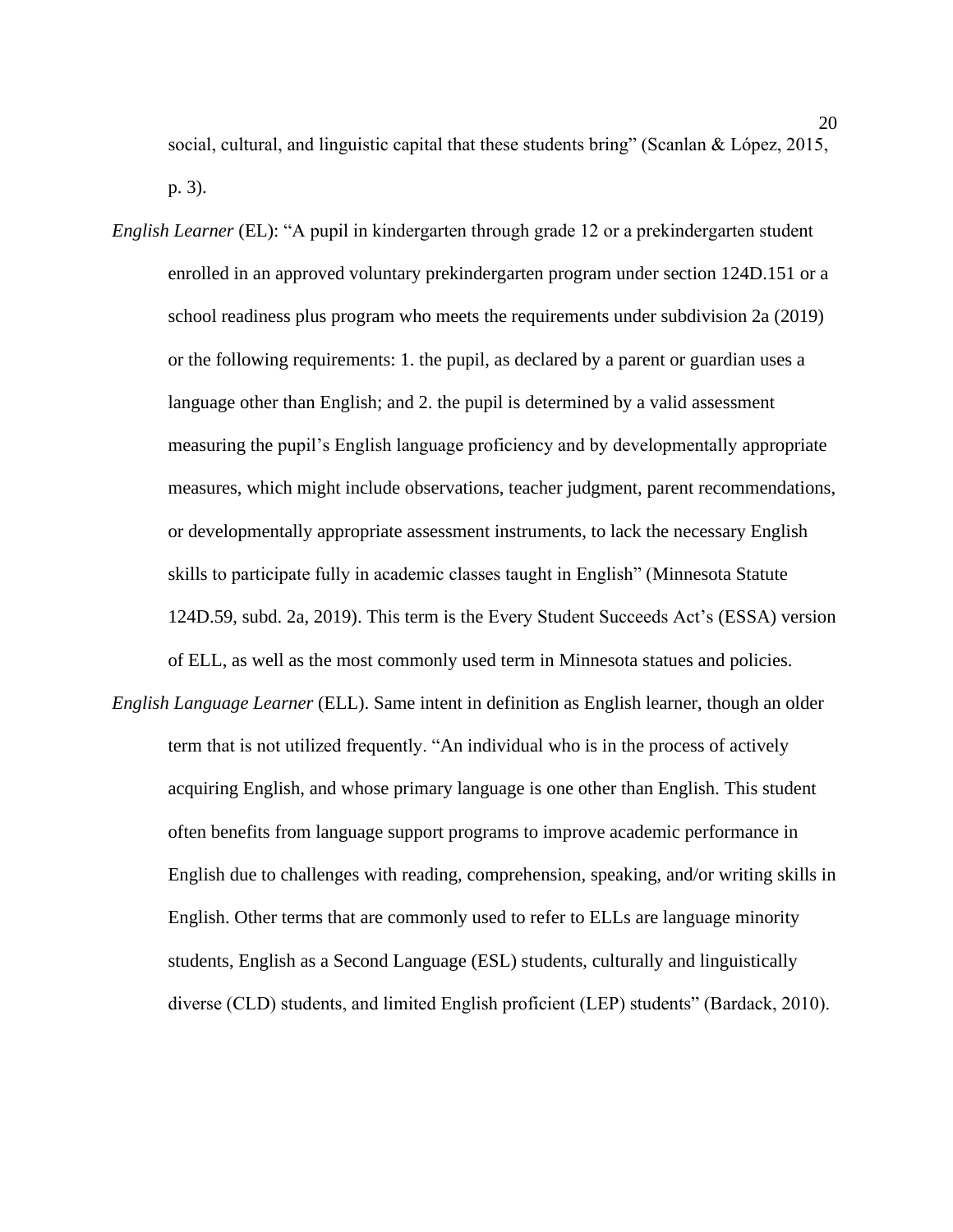- *English as a Second Language* (ESL): "A term often used to designate students whose first language is not English; this term has become less common than the term ELL. Currently, ESL is more likely to refer to an educational approach designed to support ELLs" (Bardack, 2010).
- *Guided Language Acquisition Design* (GLAD): GLAD is a "staff training for language acquisition. Teachers are trained to modify the delivery of student instruction to promote academic language and literacy" (BeGLAD, LLC., 2019).
- *Home Language*: language used at home by students and others (Garcia & Kleifgen, 2018). Also referred to as heritage, first, or primary language.
- *Language Instruction Educational Program* (LIEP): Formerly known as "Plan of Service," the educational program to address the language needs of English Learners (Minn. Stat. § 124D.61, 2018).
- *Linguistic Repertoire*: Comprising language, dialect, style, register, code, and routines that characterize interaction in everyday life of a speaker (Busch, 2017).
- *Long-term English Learners* (LTELs): Neither Minnesota nor the Every Student Succeeds Act (ESSA) has a formal definition of LTEL, though ESSA requires states to report the number and percentage of all MLs who have not attained English language proficiency within five years of initial classification as an English learner and first enrollment in the local education agency [ESSA, Section 3122(a)(6)]. Students who remain classified as EL for an extended period, into their middle or high school years (Menken, Kleyn,  $\&$ Chae, 2012).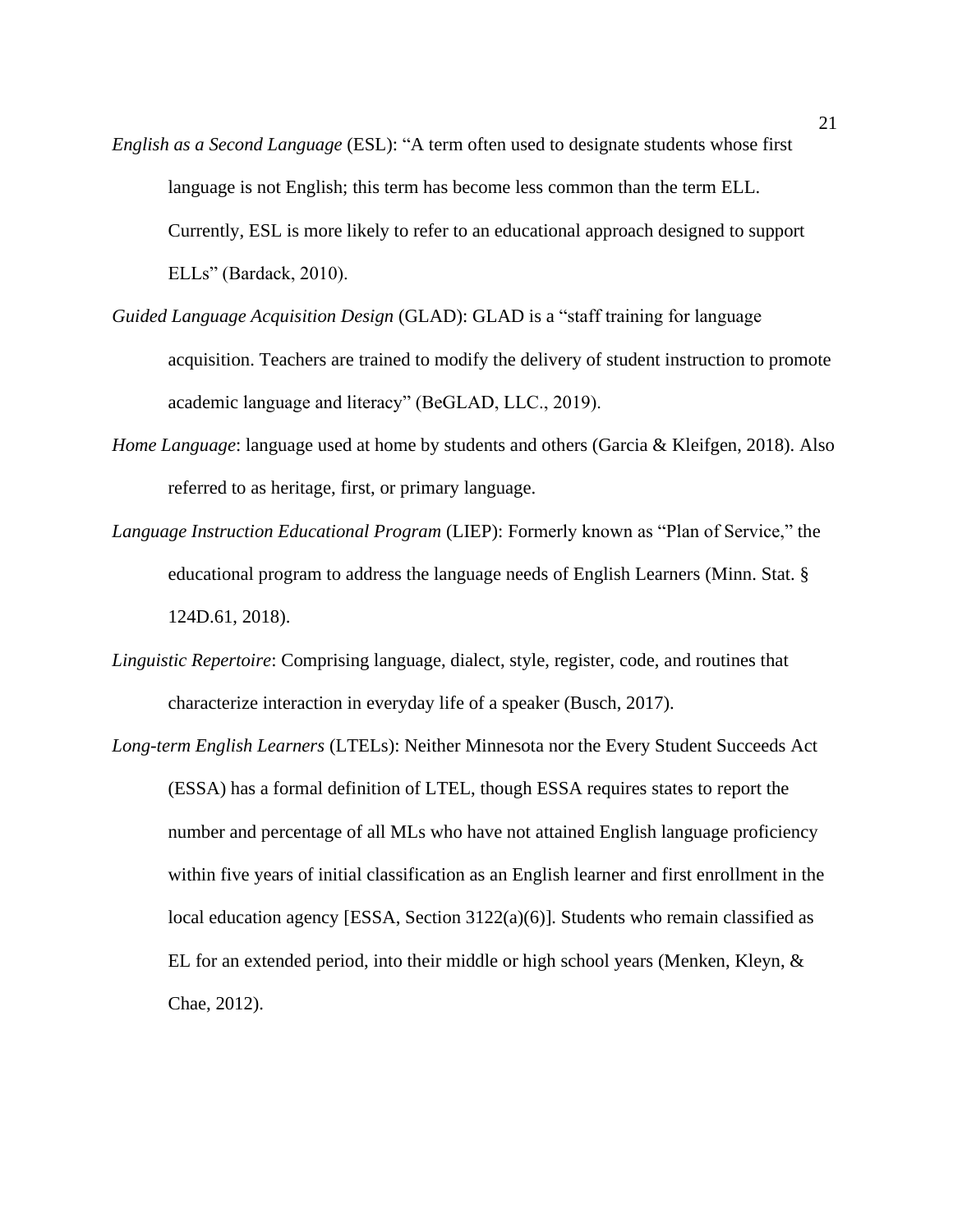- *Mainstream Classroom*: A classroom in which the instruction is delivered and primarily planned for native English speakers (Enright & McCloskey, 1988).
- *Multilingual Learners* (ML): Term adopted by MDE in 2018 to refer to students whom speak a language in addition to English. This research will use the term MLs rather than the term English Learners (ELs) to maintain consistency to MDE terminology. Though a majority of the current research utilizes the term EL, ML will be used considering "when policymakers, educators, and researchers ignore bilingualism and its role in schooling, they perpetuate numerous inequities and discount the needs of children from linguistically diverse backgrounds" (DeMatthews, Izquierdo, & Knight, 2017, p. 1).
- *Opportunity Gap*: Students receive differing levels of support from caregivers, preschools, school funding, adequately resourced schools, school support services, affirming school environments, high academic expectations, well-paid certified/experienced teachers, student-centered pedagogies, opportunities for family engagement, and instructional technologies, which create discrepancies in student group achievement (Milner, 2010; Gorski, 2018).
- *Multilingual(ism)*: Refers to the existence of more than one language within a society (Abendroth-Timmer & Hennig, 2014).
- *Plurilingual(ism)*: Whereas multilingualism refers to multiple languages spoken at the societal level, plurilingualism is relating to, involving, or actual fluency in a number of languages at the individual level.
- *Recently Arrived English Learners* (RAELs): A K-12 student who has been identified as an English learner in Minnesota and who has been enrolled in a school in one of the 50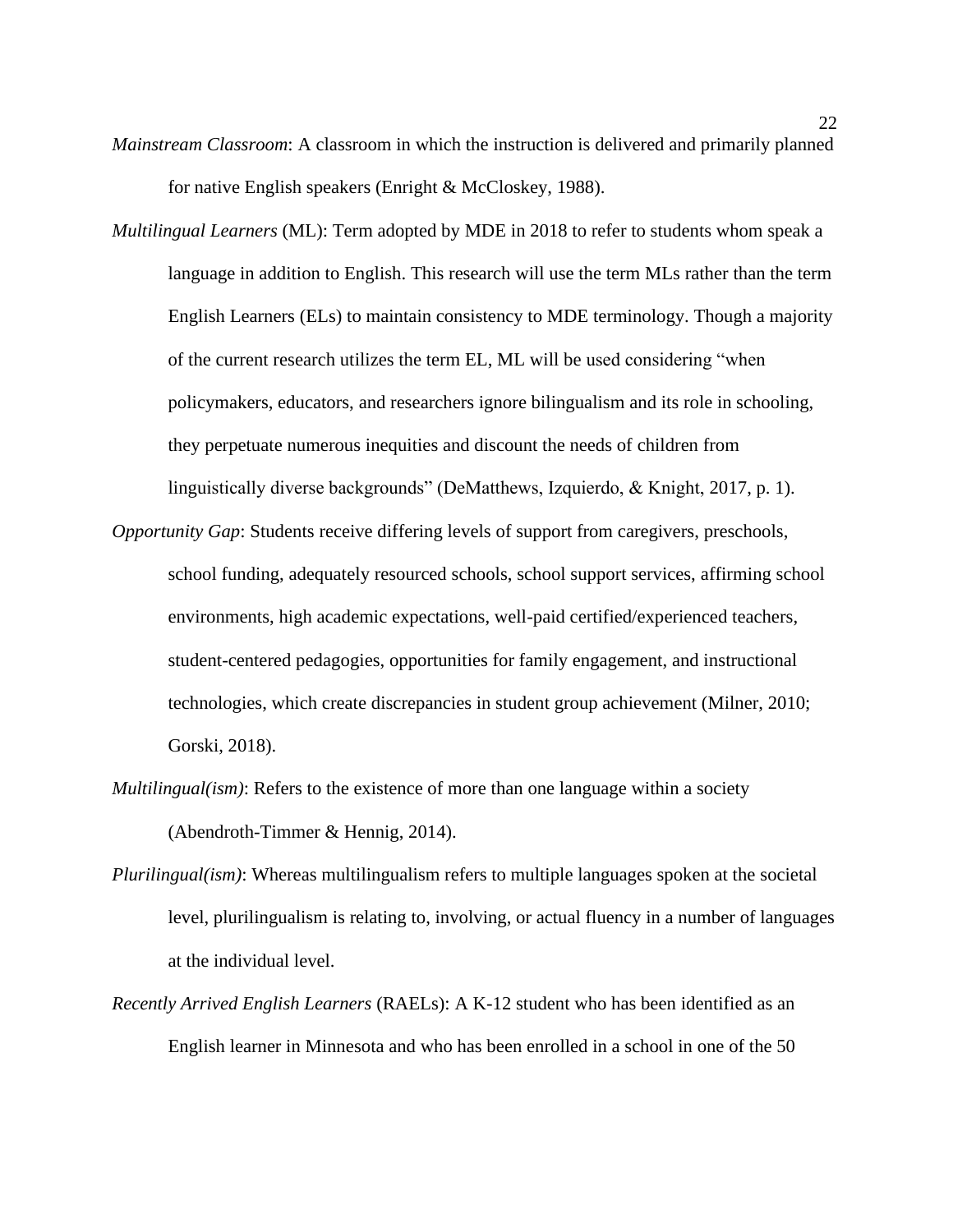states in the United States or the District of Columbia for less than 12 months at the time of [state standardized] testing. A student can only be identified as an RAEL one time (MDE, 2017b).

- *Refugees*: Individuals "unable or unwilling to return to their country of nationality because of a well-founded fear of persecution on account of race, religion, nationality, membership in a particular social group, or political opinion" (Refugee Act of 1980, in de Jong, 2011).
- *Sheltered Instruction Observation Protocol* (SIOP): The SIOP Model is an instructional model that has proven effective in addressing the academic needs of English learners throughout the United States. The SIOP Model consists of eight interrelated components: Lesson Preparation, Building Background, Comprehensible Input, Strategies, Interaction, Practice/Application, Practice/Application, Lesson Delivery, and Review & Assessment (Center for Applied Linguistics, n.d.).
- *Students with Limited or Interrupted Formal Education* (SLIFE; also known as SIFE): SLIFE are typically new to the United States and have limited and/or interrupted schooling in their home country (SLIFE, 2015). The Minnesota Department of Education further defines it under statute as a student who meets three of the following five criteria: 1) comes from a home where a language other than English is spoken, 2) enters the United States after grade six, 3) has at least two years less schooling than the ML's peers, 3) functions at least two years below expected grade level in reading and mathematics, and 4) may be preliterate in the ML's native language (Minn. Stat. § [124D.59, subd. 2a, 2019\).](https://www.revisor.mn.gov/statutes/?id=124D.59)
- *Teachers of English as a Second or Other Language* (TESOL): TESOL is an international, professional organization. TESOL has developed English language development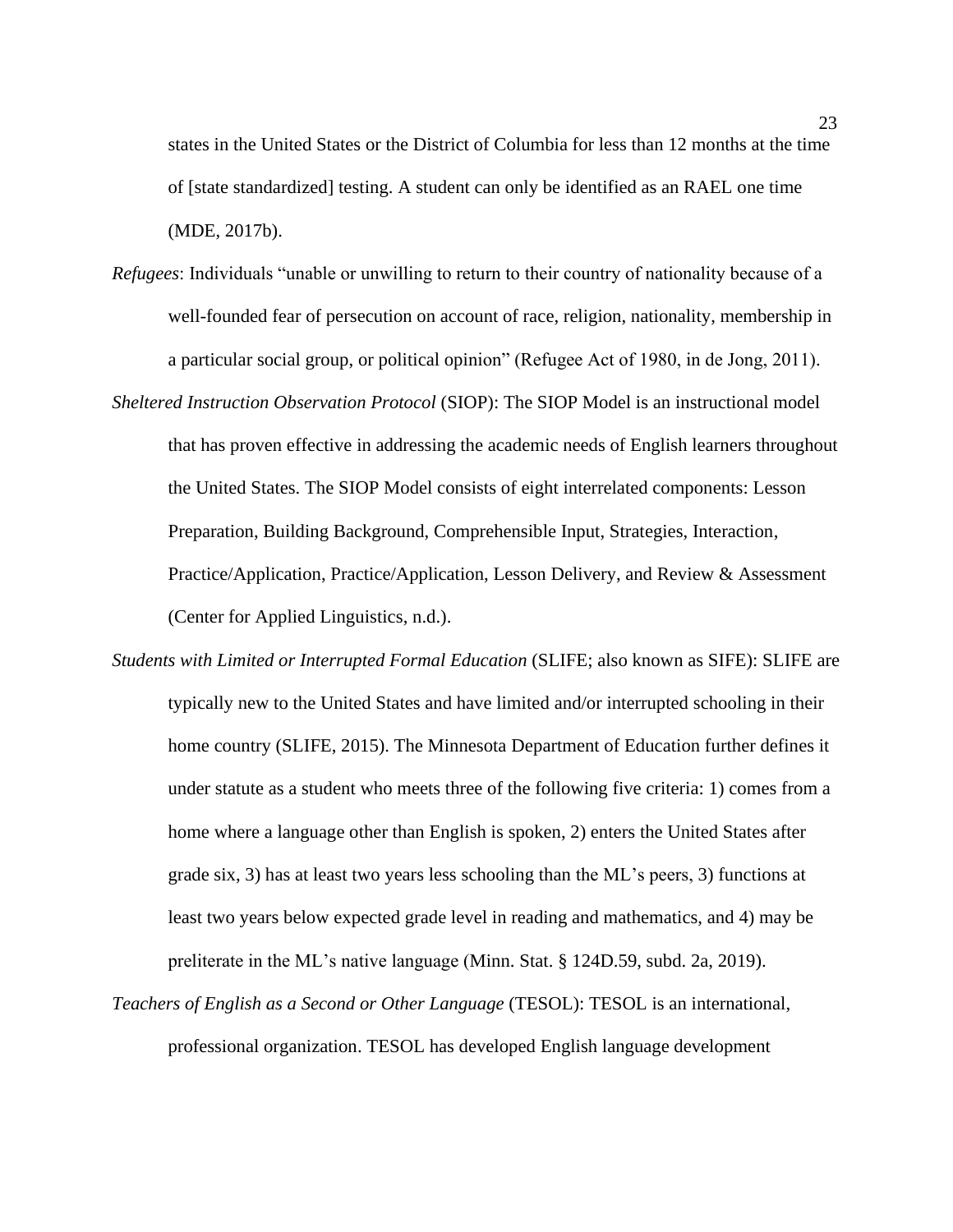standards used both in the United States and internationally. "TESOL International Association advances the expertise of professionals who teach English to speakers of other languages in multilingual contexts worldwide. We accomplish this through professional learning, research, standards, & advocacy" (TESOL, 2019a).

- *World-Class Instructional Design and Assessment* (WIDA): Housed at the University of Wisconsin-Madison, WIDA developed English Language Proficiency standards and assessments utilized in forty U.S. states and abroad. Minnesota joined the WIDA consortium in 2010, adopting all WIDA proficiency standards and assessments PreK-12. (WIDA, 2019c).
- *WIDA ACCESS*: This is an annual language proficiency assessment of consortium member states. The assessment is "administered to Kindergarten through 12th-grade students who have been identified as English language learners (ELLs); Is given annually to monitor students' progress in learning academic English; Meets US federal requirements of the Every Student Succeeds Act (ESSA) for monitoring and reporting ELLs' progress toward English language proficiency; Corresponds to the WIDA English Language Development Standards (2019b); Assesses the four language domains of Listening, Speaking, Reading and Writing" (WIDA, 2019a).

#### **Organization of the Study**

The study is presented in five chapters. Chapter 1 contains an introduction to the study, statement of the problem, conceptual framework, purpose of the study, research questions, significance of the study, operational definitions, delimitations of the study, and organization of the study. Chapter 2 presents a review of the related literature as it pertains to multilingual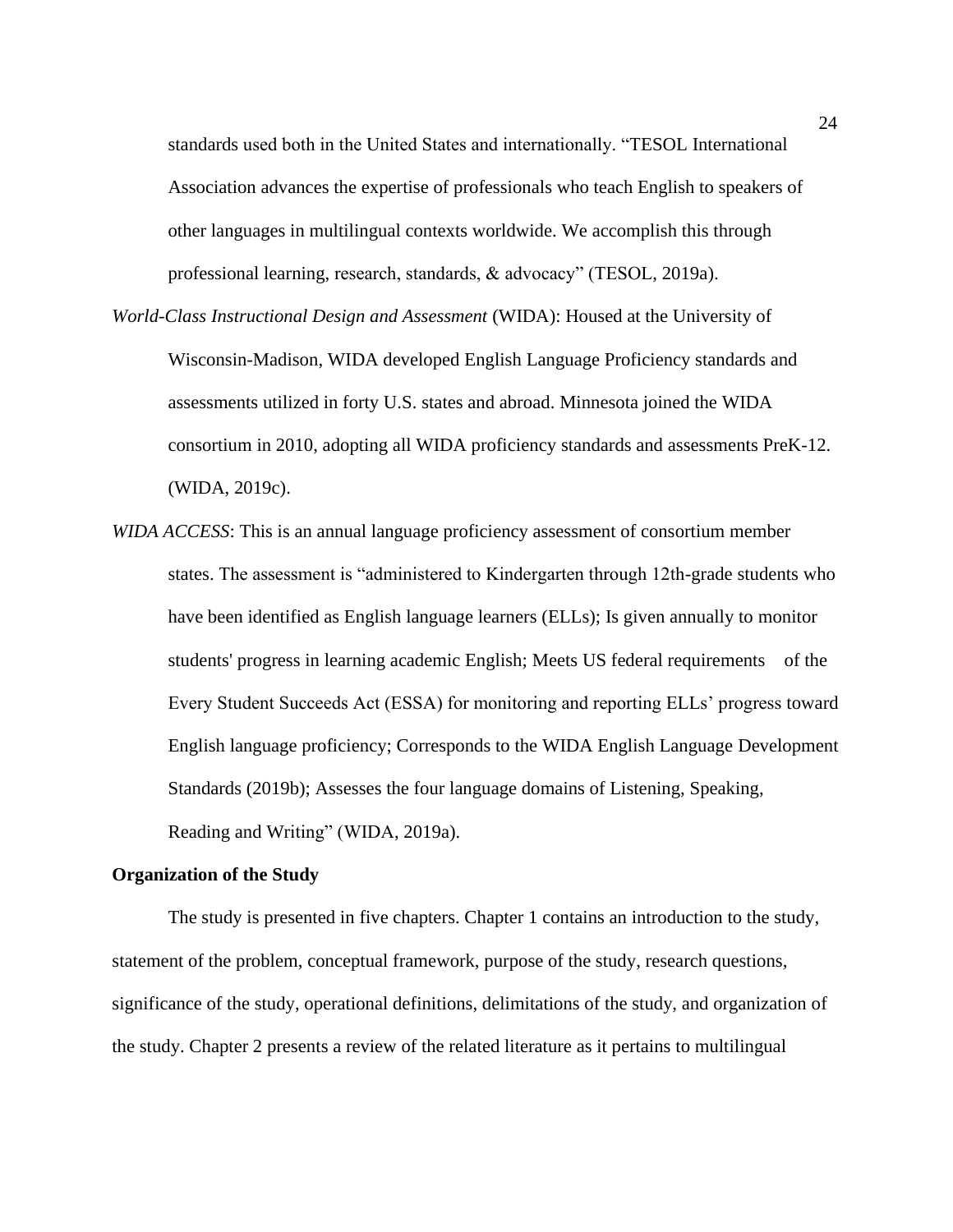learners. Chapter 3 presents the methodology employed in conducting the study, including an overview of methods, research design, setting, participant process, data collection, and analysis. Chapter 4 details the findings of the study, and Chapter 5 delineates the summary, conclusions, and recommendations for further research.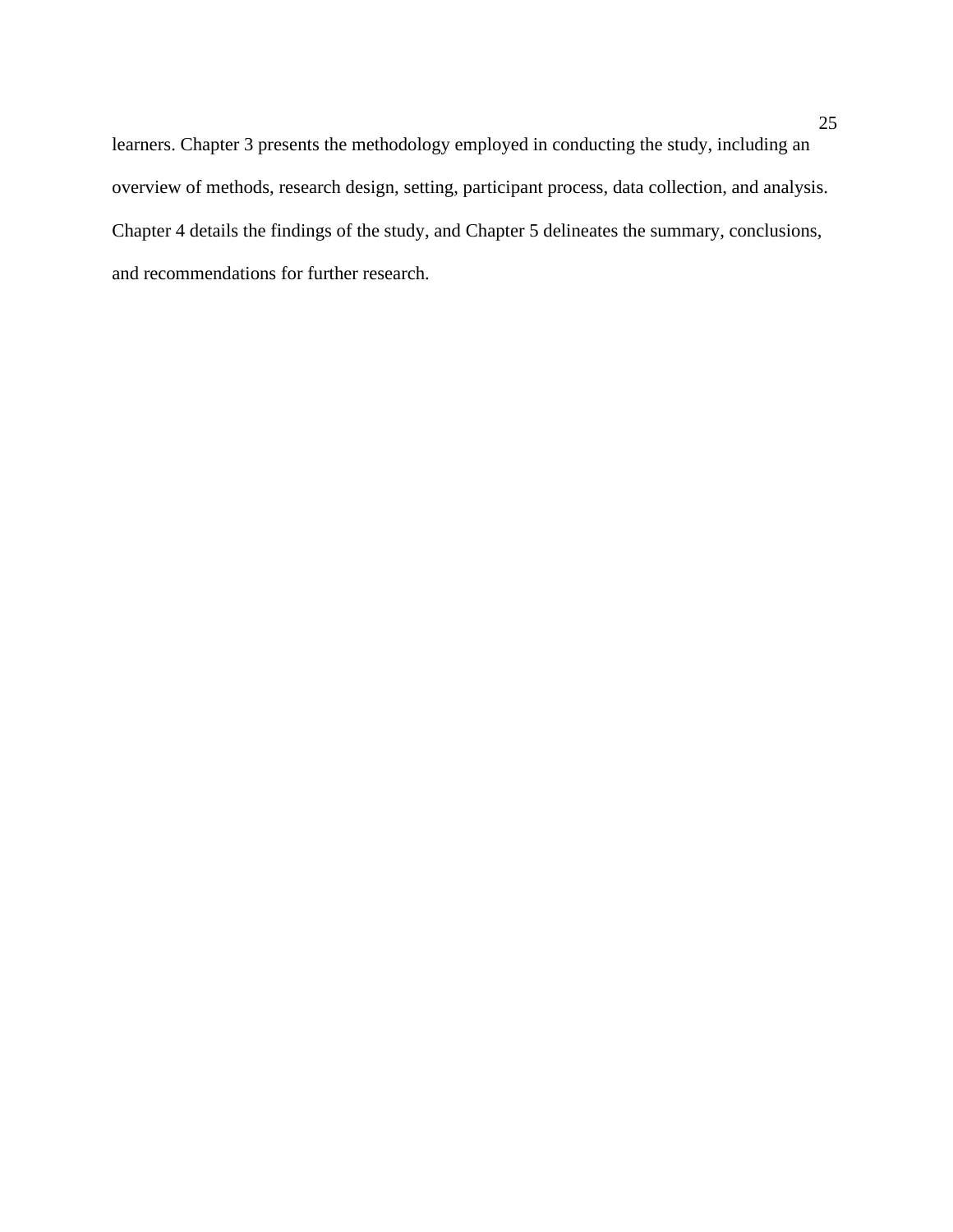#### **Chapter 2: Review of Related Literature**

Research indicates that there is a linguistic and academic gap between English-proficient and multilingual learners (Thomas & Collier, 2002). According to the Minnesota Department of Education's (MDE) *English Learner Education in Minnesota: Fall 2018 Report* (2019), multilingual learners demonstrate lower academic achievement and academic growth in reading, math, and science, as well as lower four-year graduation rates than their non-multilingual learner peers. To better serve multilingual learners, educational leaders need to equip themselves with the understandings of inequity in order to respond to and redress these realities in informed ways, for "there is no path to equity that does not include a direct confrontation with inequity" (Gorski, 2018, p. 102).

The review of related literature serves to provide context for the study's research and is divided into four main sections. The first section discusses the purpose of focusing on language instruction in education, including equity and the history behind language education. The second section outlines multilingual learner demographics and categories of language learners. The third section presents research on how language is learned and second language acquisition. The final section elaborates on researched best practices for multilingual learner programming, including the research framework of Elfers and Stritikus (2014).

#### **Why Focus on Language Instruction?**

The multilingual learner population is the fastest-growing population of public school students in the US. From 1990 to 2001, multilingual learner enrollment has grown by more than 105 percent, compared with only a 12 percent growth of total student enrollment during the same period (McKeon, 2005). The percentage of public school students in the United States who were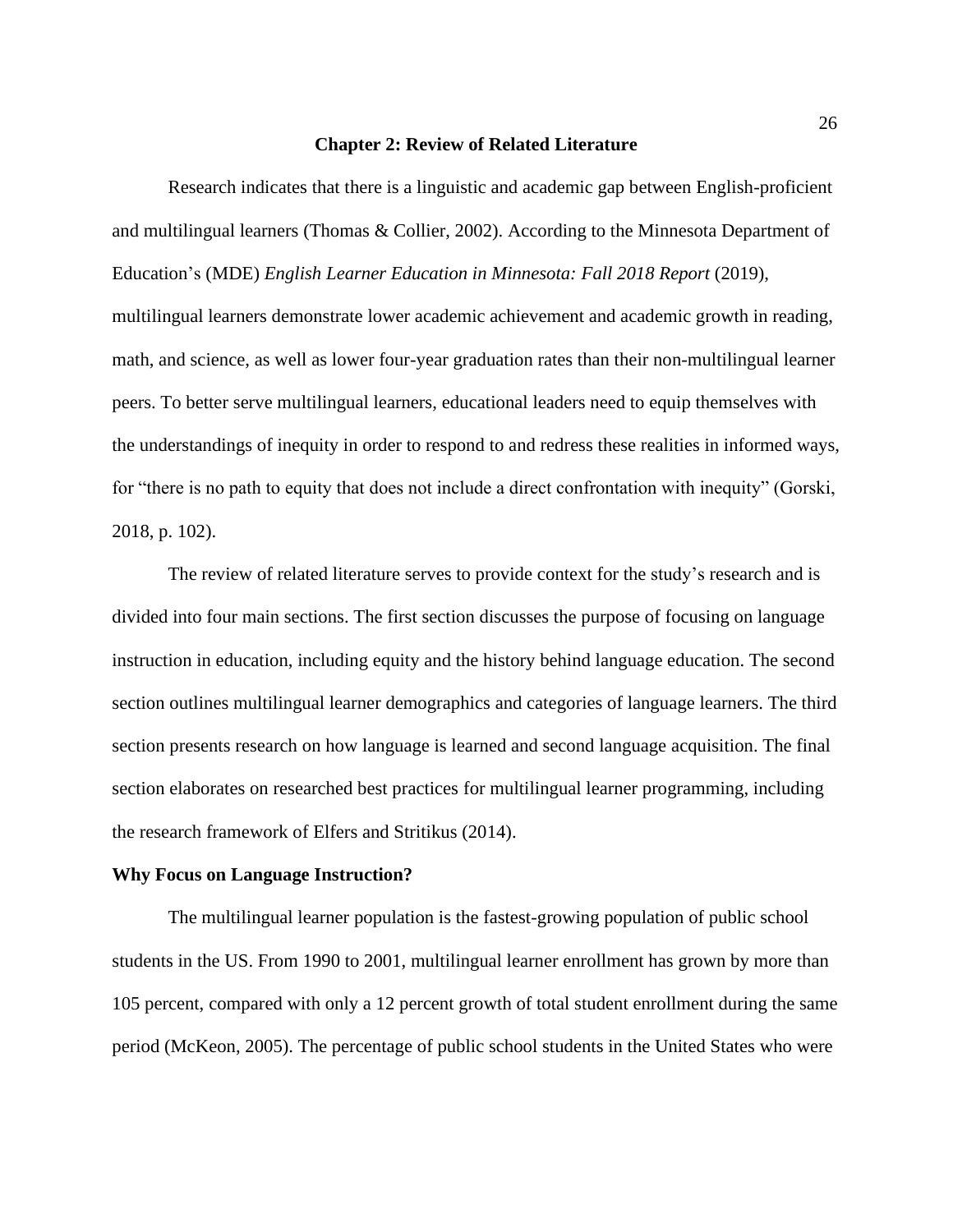multilingual learners was higher in fall 2016 (9.6 percent, or 4.9 million students) than in fall 2000 (8.1 percent, or 3.8 million students). Nine US states have a multilingual learner population higher than ten percent of the total student population (US Department of Education, 2019). In the 2017-2018 school year, 862,160 K-12 students were enrolled in Minnesota public schools with 73,128 students, or 8.5 percent identified as English learners (Minnesota Department of Education, 2019).

#### **Equity in Education**

Though the populations are well-documented, the terms and acronyms used to describe student and programming vary greatly throughout history up to current usage (see Operational Definitions, pp. 19-21). The lack of common language for discussing multilingual learners is a manifestation of the challenges facing schools today (Dormer, 2016). "The lack of understanding of [multilingual learners], of multilingualism, and of multiculturalism can have damaging consequences—not only for teachers and students involved, but for the school" (Dormer, 2016, p. 2). Due to a linguistic and academic gap between English-proficient and multilingual learners (Thomas & Collier, 2002), multilingual learners need to acquire oral and academic English while also keeping pace with native English-speaking peers in content learning (Hakuta, Butler, & Witt, 2000). Minnesota multilingual learners exhibit lower academic achievement and academic growth in reading, math, and science as measured by the Minnesota Comprehensive Assessments and lower four-year graduation rates than their non-multilingual learner peers. However, multilingual learners have a greater school attendance average than their counter group of nonmultilingual learners (Minnesota Department of Education, 2019).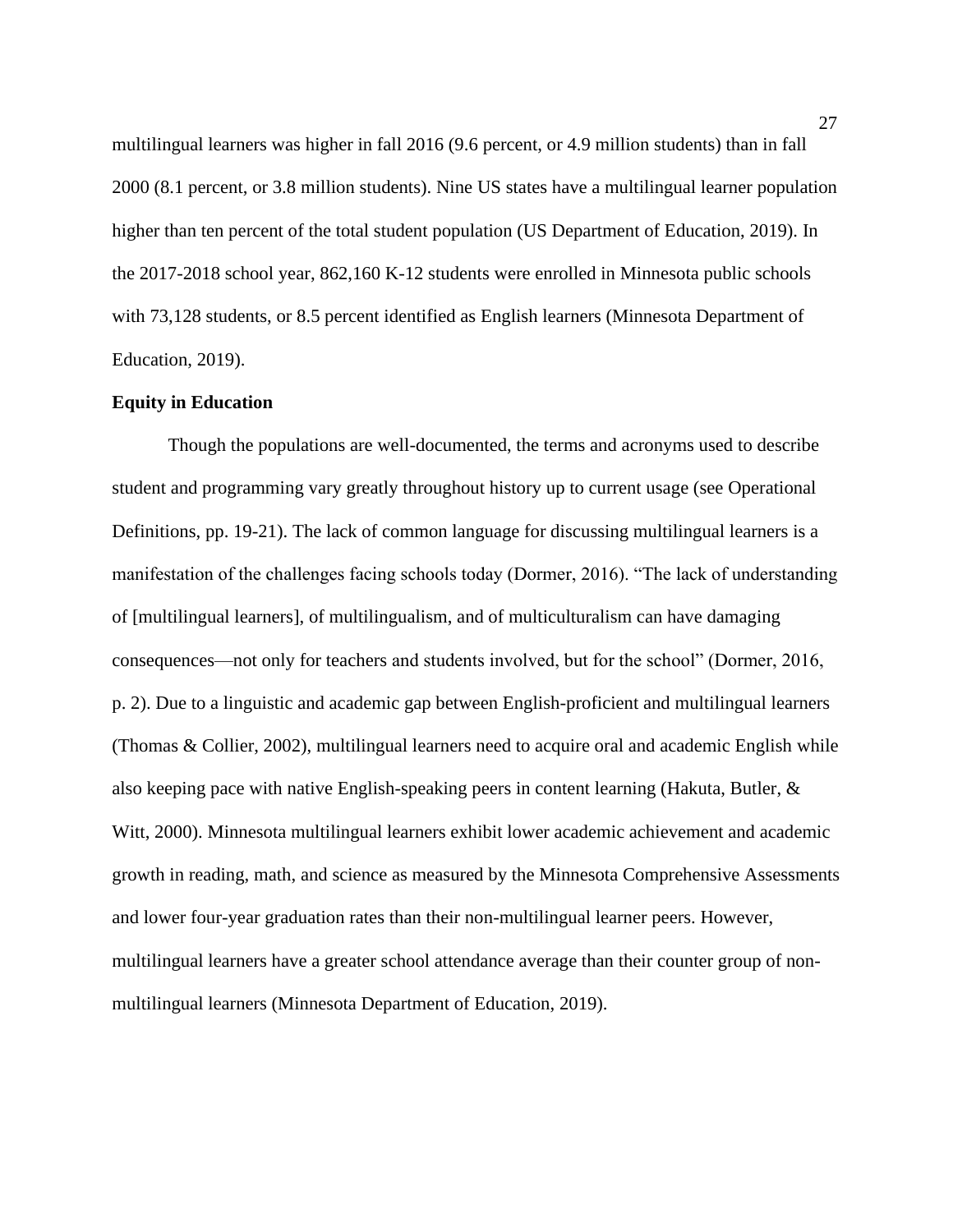A review of the literature on the performance of multilingual learners and that of their non-multilingual learner counterparts revealed the existence of the relationship between English language proficiency levels and academic performance in core content areas (Cook, Boals, & Lundberg, 2011). Cook, Boals, and Lundberg (2011) share an analysis of one state's results of English language proficiency and academic content reading assessment. The analysis shows that as the English language proficiency grew, the reading scale scores also increased. They also report that several other states demonstrated similar trends in the analysis of English language proficiency and academic content reading assessments. There is similar data from the Minnesota Department of Education, showing the relationship between Minnesota Comprehensive Assessments (MCAs) and the ACCESS test of English language proficiency (Minnesota Department of Education, 2017b). Another study reveals that second grade multilingual learners with advanced English language proficiency show academic growth similar to academic growth of native English speakers (Gutiérrez & Vanderwood, 2013). Uccelli, Galloway, Barr, Meneses, and Dobbs (2015) similarly demonstrate that fourth grade multilingual learners with higher English language proficiency display higher scores on core academic language assessments. Grant, Cook, and Phakiti (2011) outline the correlation of higher English language proficiency with higher achievement in mathematics. Students identified in the lowest English language proficiency level on annual English language proficiency tests have also demonstrated the highest growth during core reading interventions (Burns, Frederick, Pulles, McComas, & Aguilar, 2017). Even with these correlations, Umansky (2018) cautions the use of high-stakes summative assessments given to multilingual learners, citing limited validity and reliability as native language assessments are underdeveloped and underutilized.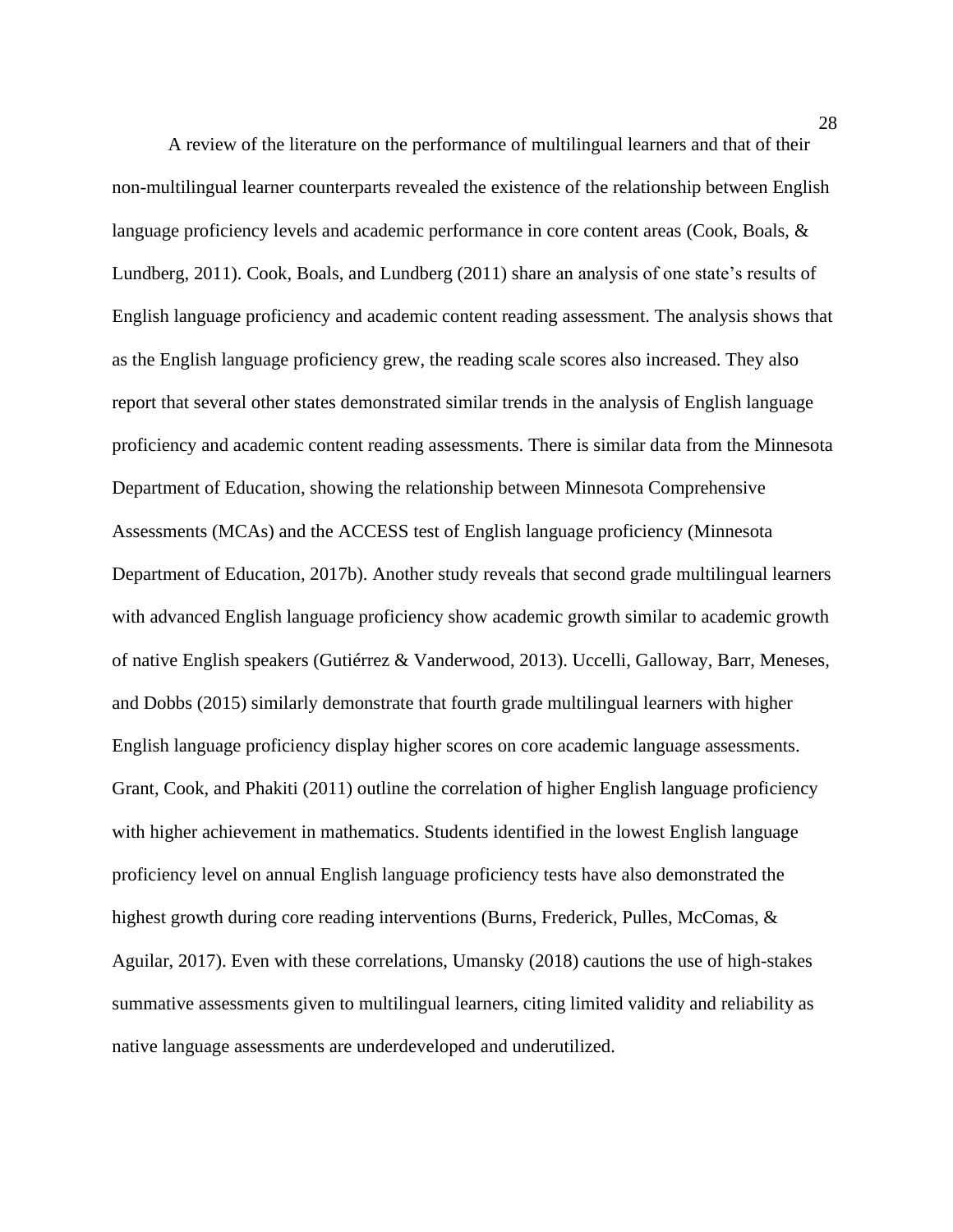In consideration of the correlation between English language proficiency and content learning, researchers have begun to identify disparities between middle-class White students and students who are Black, Latinx, Indigenous, multilingual learners, or working class (Gutiérrez, 2008), often referred to as the achievement gap. The dangers of focusing on the achievement gap include offering a "static picture of inequities, supporting deficit thinking and negative narratives about students of color and working-class students, perpetuating the myth that the problem (and therefore solution) is a technical one, and promoting a narrow definition of learning and equity" (Gutiérrez, 2008, p. 357). The deficits are not within the students but in the systems that are meant to serve them (Paunesku, 2019). Milner (2010) stated that the achievement gap is created by an educational opportunity gap; differing levels of student support, school funding, resources within schools, affirming environments, high academic expectations, well-paid certified/experienced teachers, student-centered pedagogies, opportunities for family engagement and instructional technologies. All of these differences contribute to a wide variety of educational experiences that students receive based on where they live. Though education was designed to be the great equalizer for many students, the system is not designed for all students to succeed (Gorski, 2018). School leaders must lead for social justice at the school and district levels; if not, they will interpret and apply law and policy in ways that further segregate and marginalize students (Capper & Frattura, 2009).

Schools must provide a multilayered collective response that guarantees all students will learn (DuFour, DuFour, Eaker & Karhanek, 2010). Espinoza (2007) highlights the fact that the concepts of equity and equality in social and public policy have no clear definitions. "Most of the definitions of 'equity' and 'equality' are frequently used by many researchers, evaluators, policy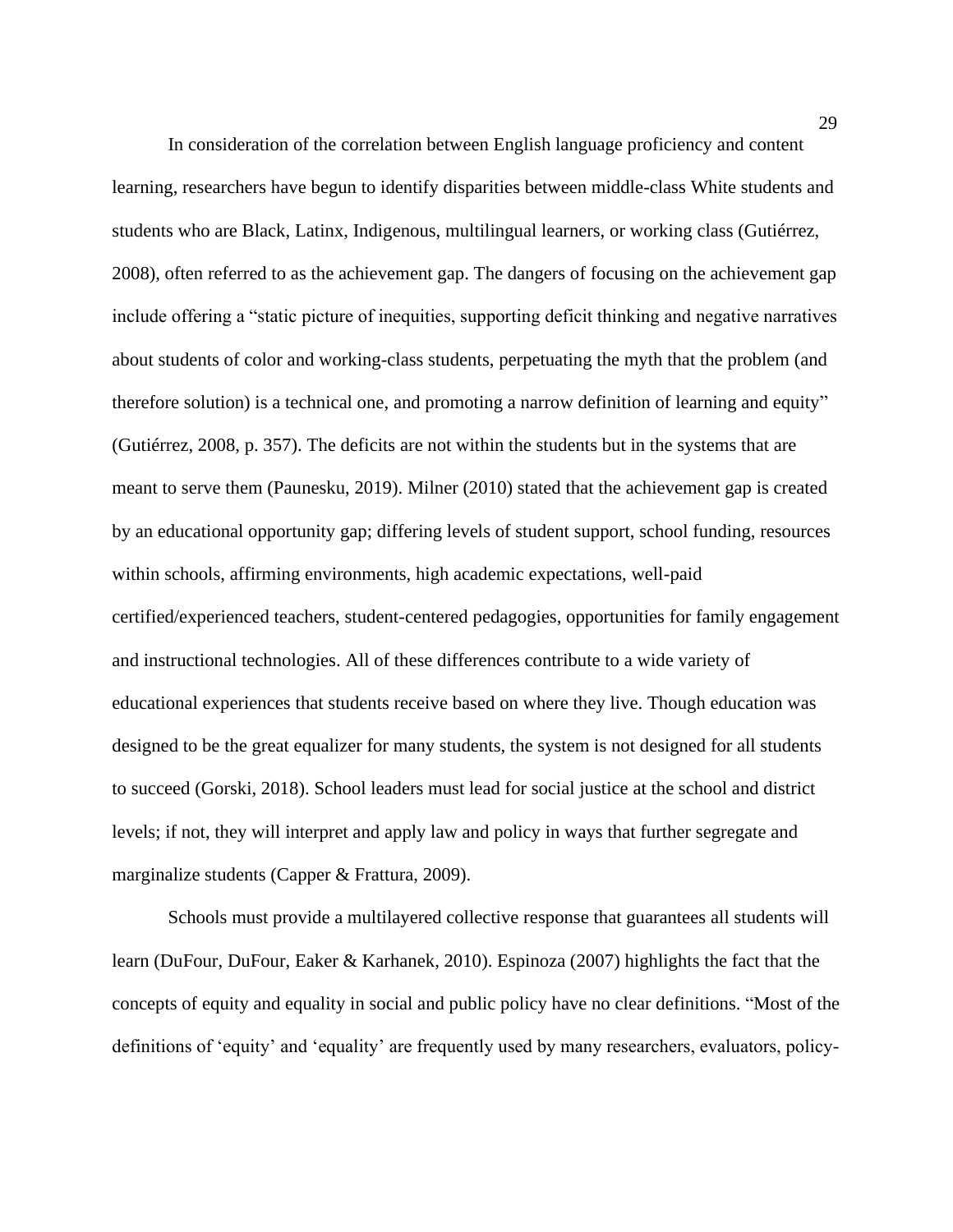makers, policy analysts, scholars and educators as if they were interchangeable. As a result, it is very common to see in the literature ambiguity and confusion among those social scientists using these concepts" (p. 359). Equality connotes sameness in treatment of all persons, while equity is fairness or justice and takes individual circumstances into consideration (Corson, 2001). To better serve multilingual learners, educational leaders need to equip themselves with the understandings of inequity in order to respond to and redress these realities in informed ways by directly confronting inequities (Gorski, 2018). Response and redress includes addressing inequities and eliminating barriers that confront students. We must also examine our own ideologies, as they influence our interpretations of students, families, barriers and successes (Gorski, 2018). There is no strategy that will make us better educators if our view of students and their families is, "muddied by the ideological roots of inequity" (Gorski, 2018, pp. 58-59).

Gorski (2011) defines deficit ideology as "…a worldview that explains and justifies outcome inequalities – standardized test scores or levels of educational attainment, for example – by pointing to supposed deficiencies within disenfranchised individuals and communities" (p. 153). An example of deficit ideology involves blaming students for low achievement rather than examining what adult behavior or system contributes to the perpetuation of low performance (Gorski, 2011). The language of deficit ideology is not the problem, but the beliefs behind the language used (Harry & Klingner, 2007). Teachers' beliefs about multilingual learners' lack of readiness for rigorous activities creates a rigor gap between multilingual learners and native English-speaking peers, resulting in less critical thinking and more drill-memorization tasks (Muniz, 2019). Eliminating deficit ideology will also assist in creating a school culture of inclusivity where students will feel emotionally and physically safe and supported (Capper &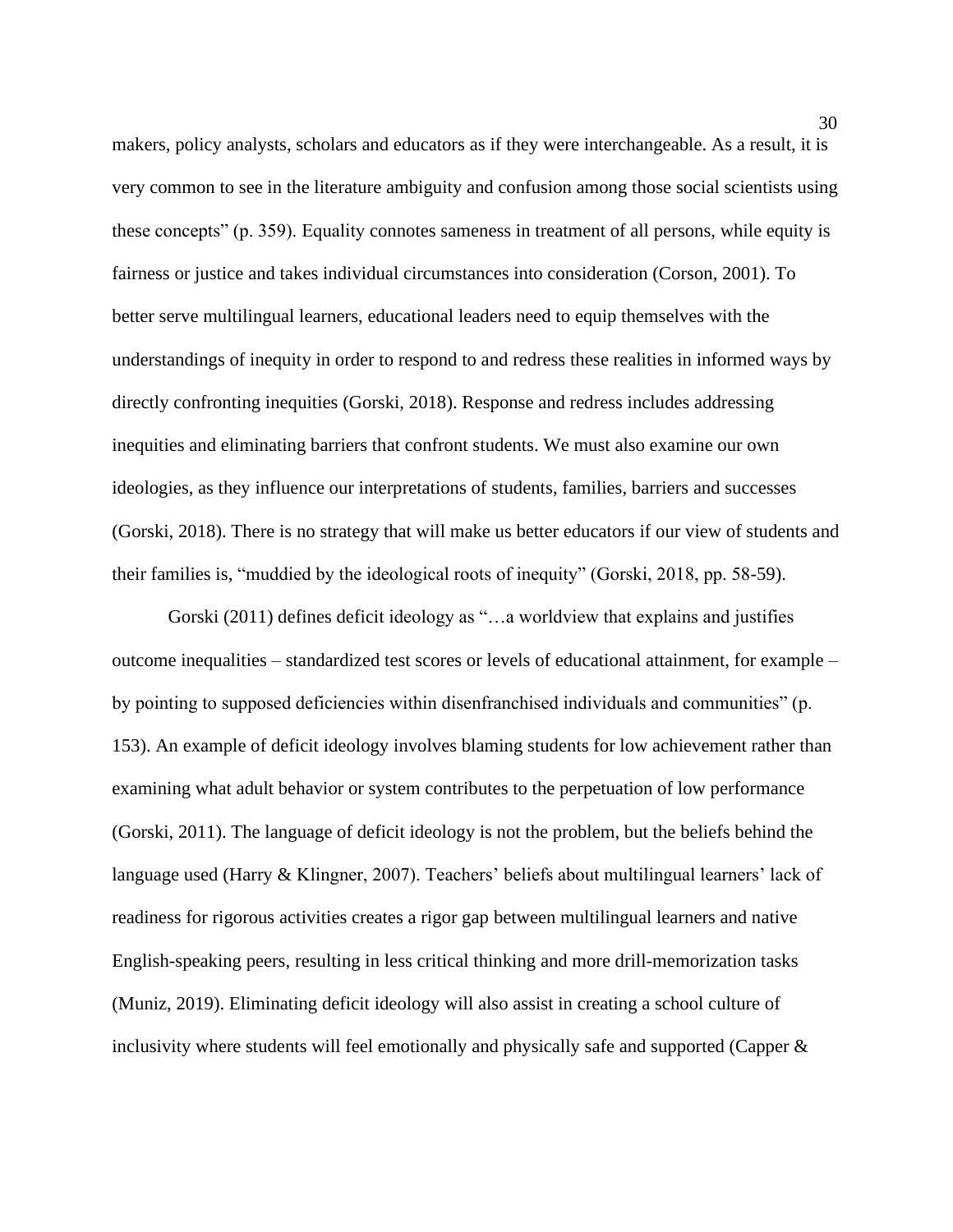Frattura, 2009), which will also improve student learning by lowering the affective filter (Krashen, 1982).

Capper and Frattura (2017) articulate that full inclusion of multilingual learners in traditional classroom settings has many benefits for all students, including students with disabilities, multilingual learners, and gifted/talented. The authors offer many examples, such as better learning outcomes, better preparation for a diverse workforce, better preparation as professionals, improved cognitive skills and critical thinking, more friendships and larger social networks, and increased empathy. Specific to multilingual learners, research implies that when grouped heterogeneously with native English speakers, multilingual learners will have greater achievement gains, have better models of English, and experience higher teacher expectations.

In contrast to inclusion, Hakuta (1987) states that, philosophically, the United States is highly monocultural and monolingual. However, our demographics clearly show that we are a pluralistic society, both culturally and linguistically. Preserving home languages as well as acquiring English has benefits. Brisk (2006) states that students learn faster when they are educated in both their home (first) language in addition to English, and this is supported in many studies (Francis, Lesaux, & August, 2006; Barac & Bialystok, 2012). In a study of bilingual students in New Mexico, results showed that an initial higher proficiency level in the students' home language of Spanish led to higher rates of English acquisition and higher content learning rates in English language arts and math (Arellano, Liu, Stoker, & Slama, 2018). Building on students' cultural experiences and capitalizing on home languages are scaffolds for their success in school (de Jong, 2011). Bilingualism is linked to higher cognitive abilities, delayed onset of dementia in later years, and increased work and study opportunities (Dormer, 2016). Bilingual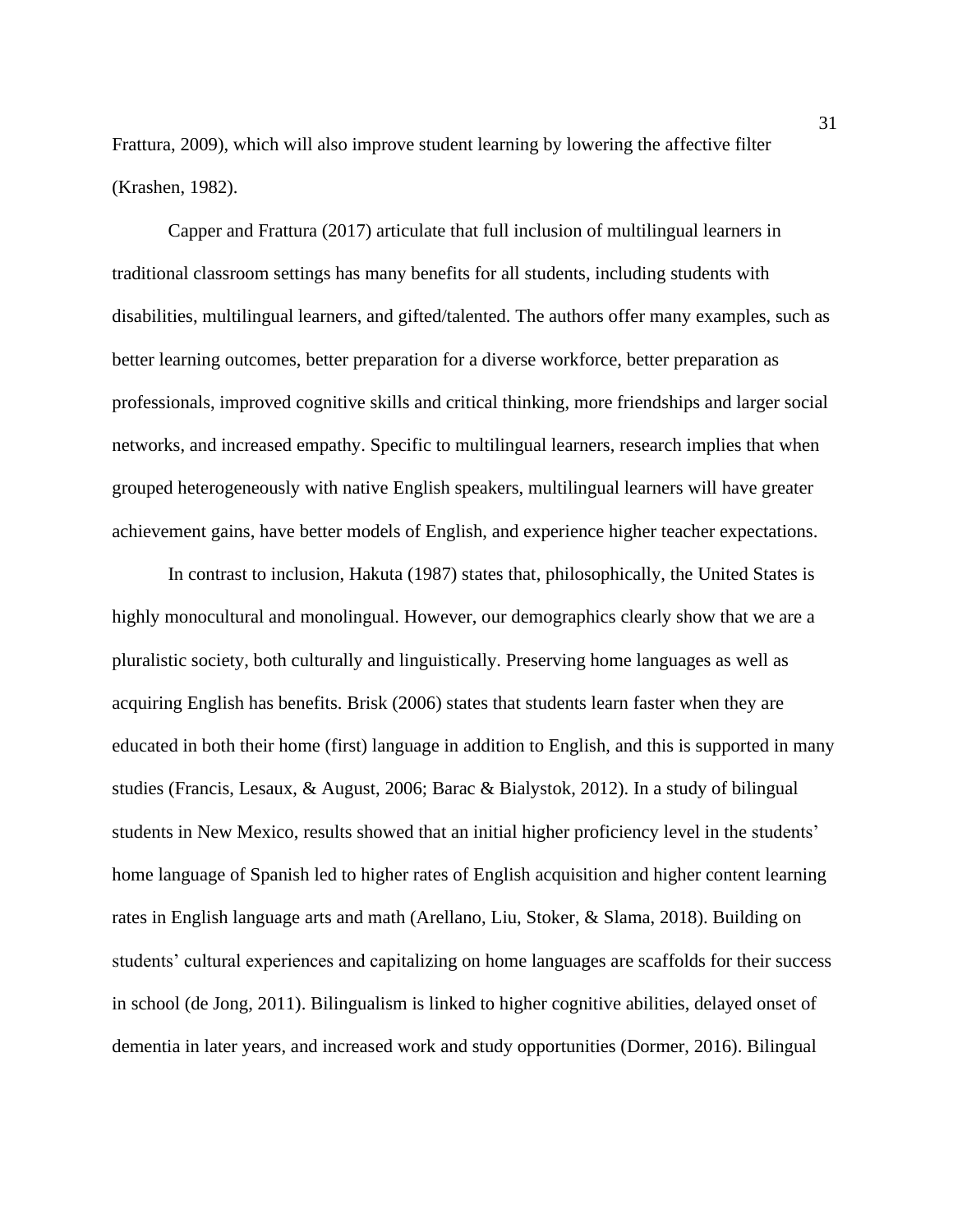programs that serve native English speakers and multilingual learners promote interaction between students learning a new language and increase opportunities for language learners to practice language with native speakers (Brisk, 2006). Students' home languages present in the classroom affirms their identities as bilingual and bicultural individuals (de Jong & Gao, 2019) which enhances self-esteem and identity formation (Secada & Lightfoot, 1993). Students who demonstrate balanced bilingualism and "roughly equal abilities in each of their languages show greater advantages than those who are imbalanced, or more dominant in one language" (Espinoza, 2015, p. 44), giving more argument for maintaining both languages of the students. Multilingualism increases the ability to learn about the culture connected with the language, increases opportunities to develop relationships with monolingual speakers of the home language, and builds behavioral or cognitive reserves (Mahendra & Namazi, 2014).

Maintaining a home language also helps with identity conflicts by removing negative feelings toward one's own culture, caused by the pressure to conform and assimilate to white society (Nieto, 1996). Identity is the social result of the contact we have with others (Moraes, 1996) and eliminating the language we use eliminates a piece of an identity. In her book, *Yearning: Race, Gender and Cultural Politics*, Bell Hooks states that,

Language reflects the culture from which we emerge. To deny ourselves daily use of speech patterns that are common and familiar, that embody the unique and distinctive aspect of our self is one of the ways we become estranged and alienated from our past. (pp.79-80)

Repressing language in schools eliminates the opportunity for students, parents, and community members from participating in school activities (Semali, 2002). Rodriguez (1982)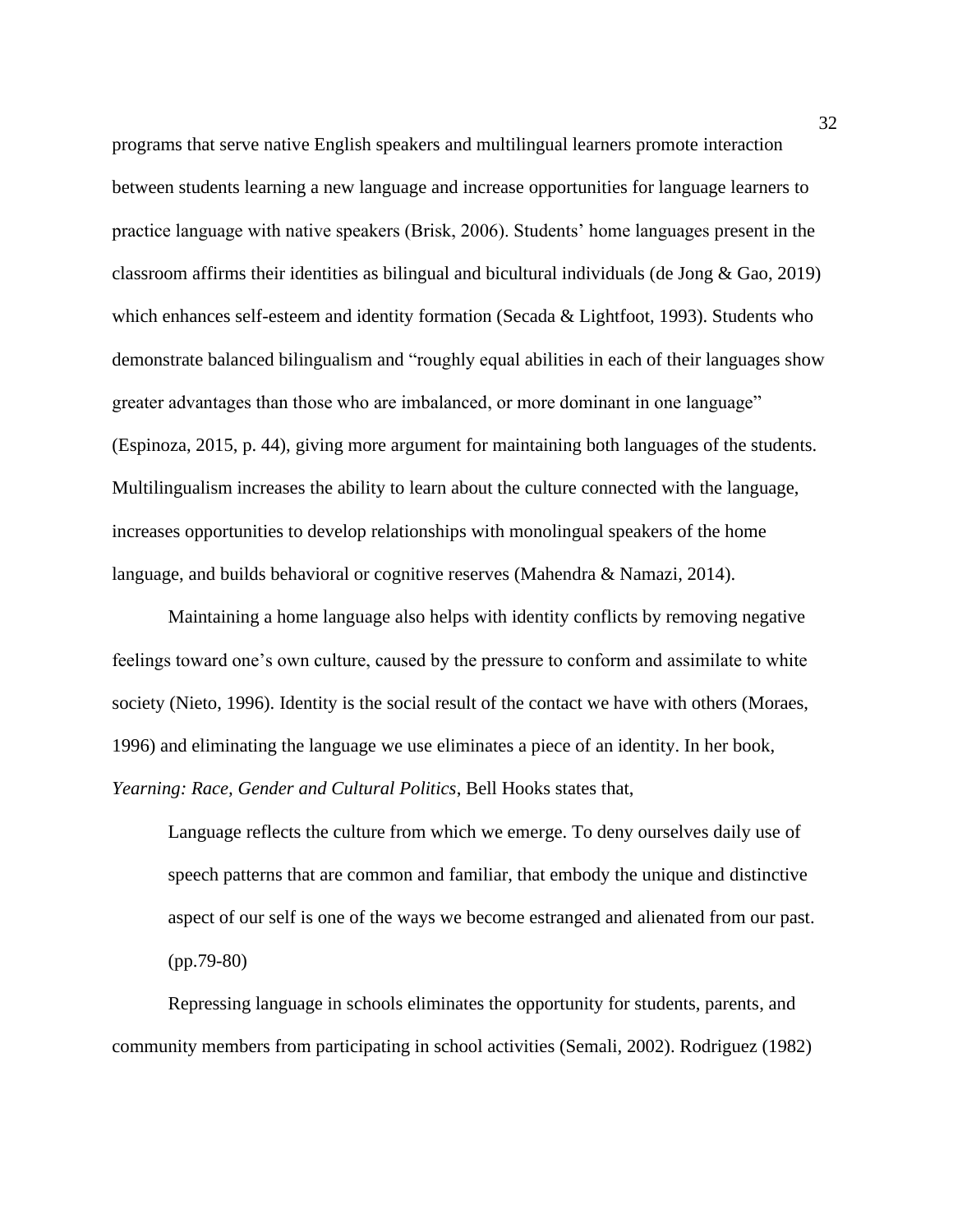writes of his own experiences, speaking Spanish at home while learning English in school. Through the pressure to learn English, his identity transformed from a Spanish-speaking one to an English-speaking one, ostracizing him from his family for letting go of his family's culture.

Heath (1983) points to a hidden agenda underlying the attempt to repress home languages by imposing Standard American English as the official language of the United States:

Throughout the history of the United States, whenever speakers of varieties of English or other languages have been viewed as politically, socially, or economically threatening, their language has become a focus for arguments in favor of both restrictions of their use and imposition of Standard English. (p. 10)

In wanting to standardize the language of the United States by disallowing the home languages of our students, families, and communities, it is seen as work that will help them be more like us (McIntosh, 1998). When multilingual families are disconnected from the school environment by eliminating the family's first language, multilingual learners are left without linguistic supports afforded to English speaking students, leaving the multilingual learners to feel excluded and alienated from both school and home (Semali, 2002). Despite the fact that immigrants have been coming to the land now known as the United States since the early 1600s, there still exists ethnocentrism, discrimination, prejudice and bigotry in the United States toward black and brown hues, which stems from xenophobia—the fear and hatred of strangers or foreigners or of anything that is strange or foreign (Merriam-Webster, "xenophobia", n.d.). Curran (1975) defines xenophobia as the distrust of strangers; because of fear, strangers pose a threat to the "culture or natives" (p. 12) Culturally (and linguistically) marginalized people are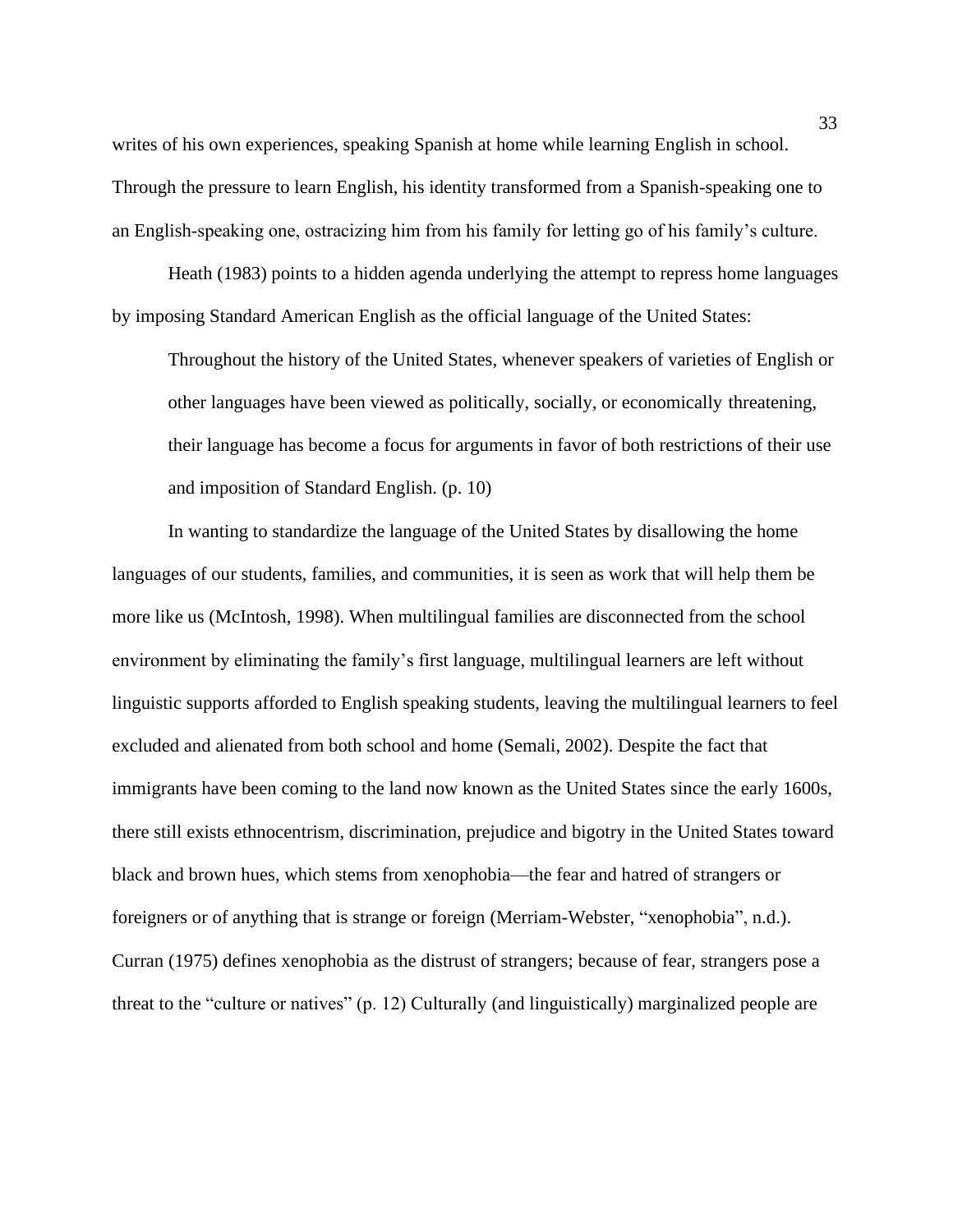seen as evil, such as the Yellow Peril of the Chinese and the Red Scare of Russians during the McCarthy era.

Schools have long played a key role in social and cultural settings, in which students acquire cultural capital of knowledge and skills, symbolic capital of respectability, and also linguistic capital, the ability to use appropriate forms of knowledge (García, 2009). Eliminating languages other than English from the classroom and school setting is a form of language discrimination. Linguicism is the discrimination based particularly on language (Skutnabb-Kangas & Cummins, 1998). Such language oppression may intersect with race, ethnicity or class. Linguicism denies multilingual learners the opportunity to learn in a language they understand and in schools that respect their cultural identities and backgrounds (Schneidewind  $\&$ Davidson, 2000). When people lose their language to English, they do not become white and gain social acceptance; they lose the language as a tool for accessing the help that their families and communities can provide for them (Fishman, 1991). Another form of linguicism is social class placement. Social status is in part determined by which language is spoken in public discourse. Some languages are seen as prestigious in US society, such as French. Other languages, such as Spanish or Somali, are connected to poverty. Even dialects of English are seen as superior to others, such as British English to a southern drawl (Alvarez & Kolker, 1985). Semali (2002) states that "…denying the first language and its potential benefits on the development of the student's voice constitutes a form of psychological violence and functions to perpetuate social control over subordinate groups through forces of cultural invasion" (p. 60).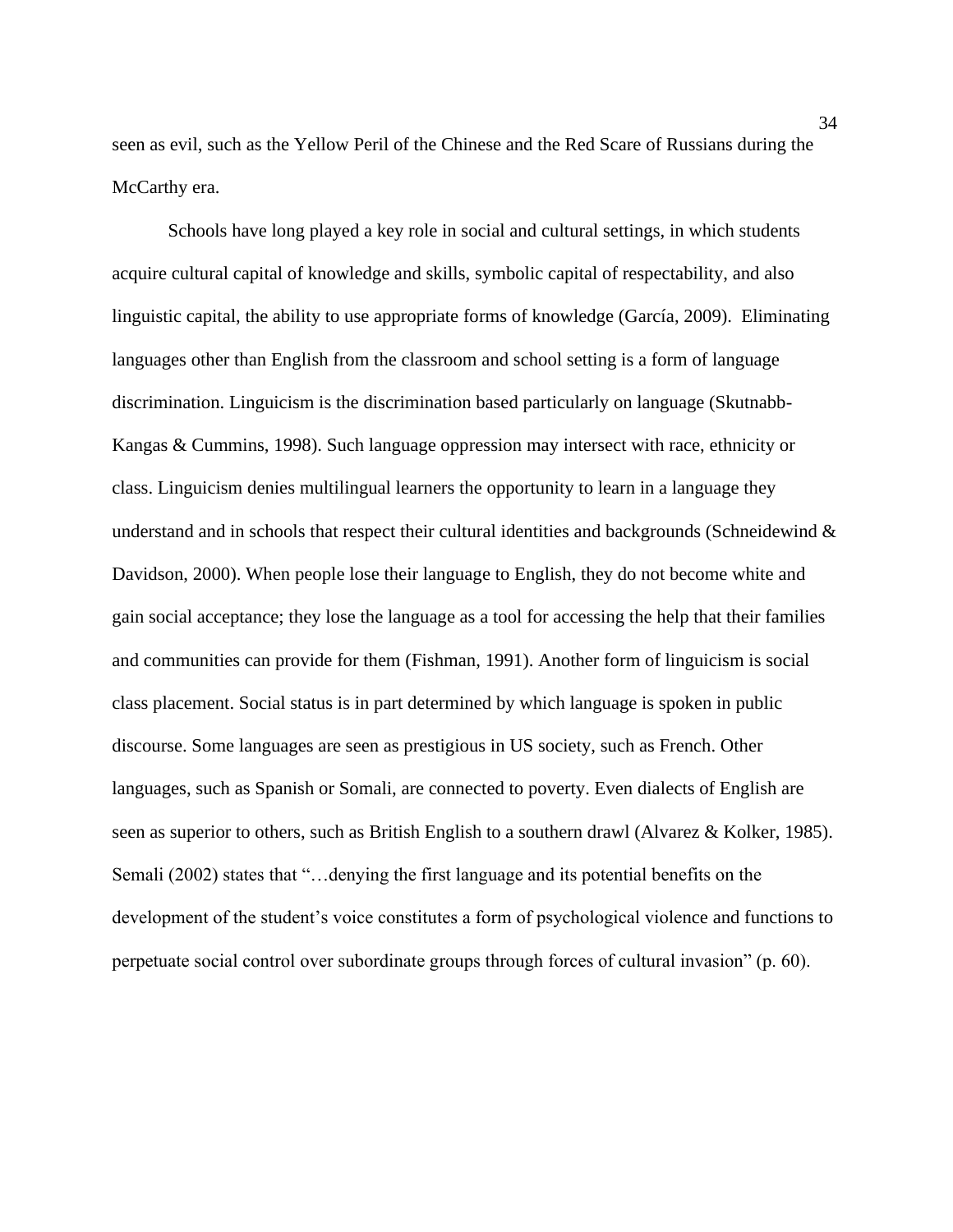#### **A Brief Legal and Legislative History**

Though focusing on student needs and eliminating discrimination are paramount, there are court rulings and legislation passed that make it imperative that language learning exists in educational conversations. Scanlan and López (2015) outline three time periods distinct in language ideologies in the United States around language education. From 1750 to 1850, the Permissive Period was characterized by fostered bilingualism in schools. It was common for communities to organize bilingual schools to maintain home languages spoken at home, as well as English. The double standard of second languages (typically German) was encouraged for middle-class to upper-class native English-speaking students, while discouraged for immigrant students. The Restrictive Period from 1850 to 1950 had a noticeable decline in acceptance of linguistic diversity in society and schools. Plessy v. Ferguson (1896) ruled that separate but equal school facilities were constitutional (Wright, 2010) Immigrations into the United States were restricted, though not for all. The restrictions intensified during World War I with thirty-four states eliminating instruction in languages other than English. School leaders felt pressure to unify under English, the common language, and assimilate immigrant populations (Scanlan & López, 2015).

The Modern Period from 1950 to the present reflects both permissive and restrictive ideologies (Scanlan & López, 2015). Brown v. Board of Education (1954) reversed the Plessy v. Ferguson decision (Wright, 2010). The Civil Rights Act (1964) prohibits discrimination based on race, color, or national origin in all federally assisted programs, including public schools. National origin was also interpreted by the Office of Civil Rights to include language (Gándara, 2018). Title VII of the Elementary and Secondary Education Act (ESEA) in 1968 attempted to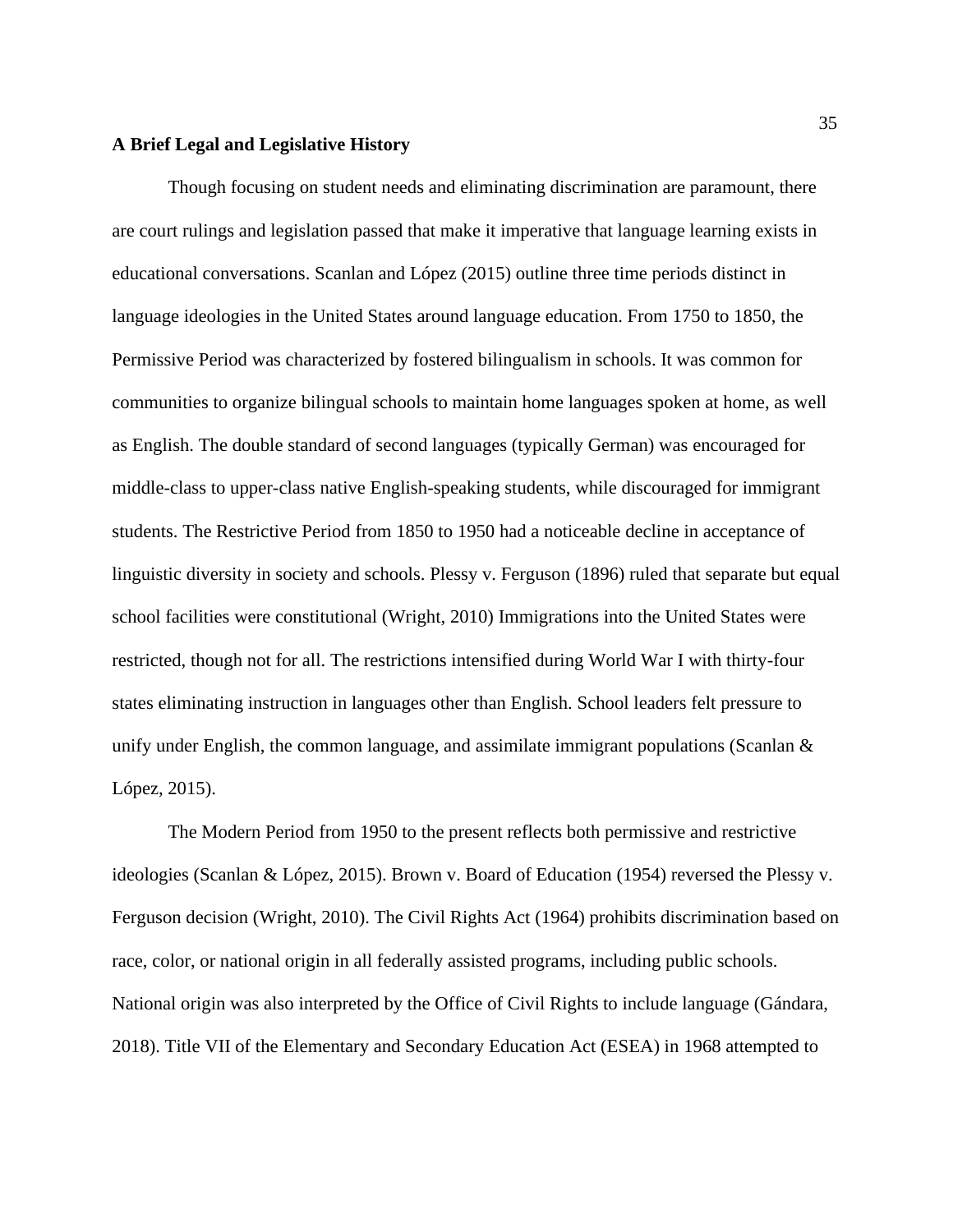promote bilingual education through the Bilingual Education Act (BEA), though over time it fostered English-only instruction (Scanlan & López, 2015; Gándara, 2018; US Dept. of Education, n.d.). In the 1974 case, Lau v. Nichols, the US Supreme Court ruled that same education is not equal education under the Civil Rights Act and that schools must take affirmative steps to overcome educational barriers faced by multilingual learners such as additional language instruction (Sugarman & Widness, 1974). The Lau remedies that were created include identifying English language skills of multilingual learners, determining appropriate pedagogy, determining when multilingual learners are to be placed in mainstream classes, and what professional standards teachers of multilingual learners are to meet (Wright, 2010). From Castaneda v. Pickard (1981) came the Castaneda standard which mandates that multilingual learner programs are based on sound theory, implemented effectively with sufficient resources and staff, and are evaluated to determine effectiveness (Wright, 2010). A reauthorization of ESEA in 2001, the No Child Left Behind Act (NCLB) created a new label for multilingual learners: limited English proficient, which focuses on the deficit of English fluency. NCLB repealed the BEA, eliminated references to bilingualism, removed support of homelanguage development (Scanlan & López, 2015) and created a performance-based accountability system created around student standardized test results (García, 2012). The law started to recognize the unique linguistic needs of multilingual learners by requiring that schools place an emphasis in language through assessments (García & Kleifgen, 2018) and also mandated that multilingual learners be placed in language instruction education programs to increase proficiency in English and learn content (Wright, 2010).

36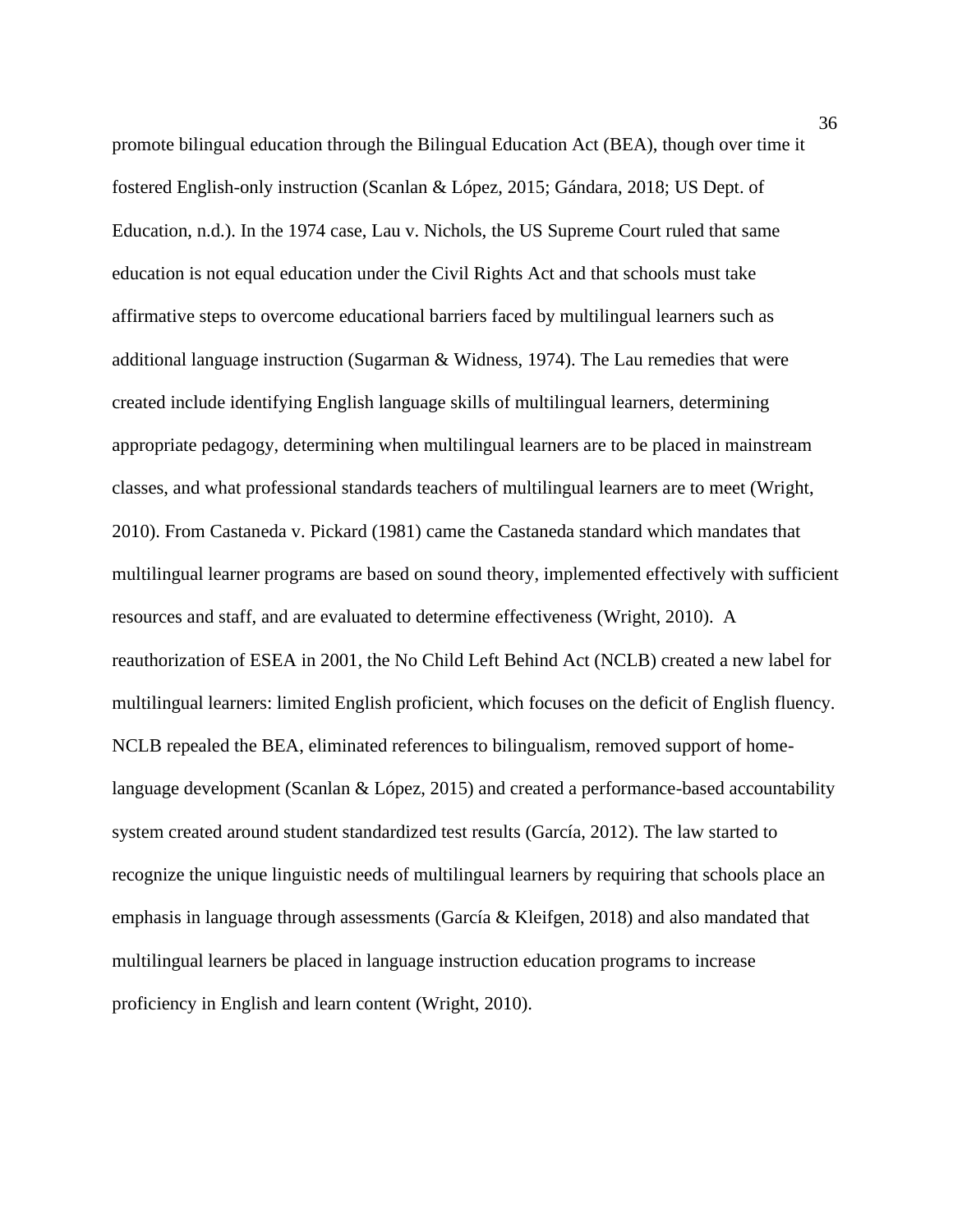With the release of the Common Core State Standards (CCSS) in English language arts and math in 2009, states hoped to create common learning expectations between grade levels (García & Kleifgen, 2018). There were two pages of acknowledgement of multilingual learners which included these students may require additional time, appropriate instructional support, and aligned assessments as they acquire both English language proficiency and content area knowledge (Common Core, 2010). The CCSS focused on grammar and vocabulary in English only, being taught in a linear and progressive order, and proved difficult for multilingual learners who need authentic language use and practice, not instruction of skills in isolation. To address concerns with the CCSS and multilingual learners, New York and California each developed bilingual common core standards and common standards for language development, respectively, and WIDA and ELPA21 emerged as resources for language and content learning (García & Kleifgen, 2018). ELPA 21 is an assessment system that measures student growth and mastery of standard state academic language demands, based on a set of English [Language](http://elpa21.org/wp-content/uploads/2019/03/Final-4_30-ELPA21-Standards_1.pdf) [Proficiency](http://elpa21.org/wp-content/uploads/2019/03/Final-4_30-ELPA21-Standards_1.pdf) (ELP) Standards (Clear Expectations, 2019).

From the age of NCLB and CCSS came Every Student Succeeds Act (ESSA) in 2015. ESSA was designed to continue preparation of students for career and college readiness while providing flexibility for states that NCLB lacked (García & Kleifgen, 2018). According to Section 3003 of ESSA, "English Language Acquisition, Language Enhancement, and Academic Achievement, the goals of ESSA's Title III are to help ensure that multilingual learners attain English proficiency and develop high levels of academic achievement in English and content areas; to assist educators in establishing, implementing, and sustaining effective language instruction educational programs designed to assist in teaching multilingual learners; and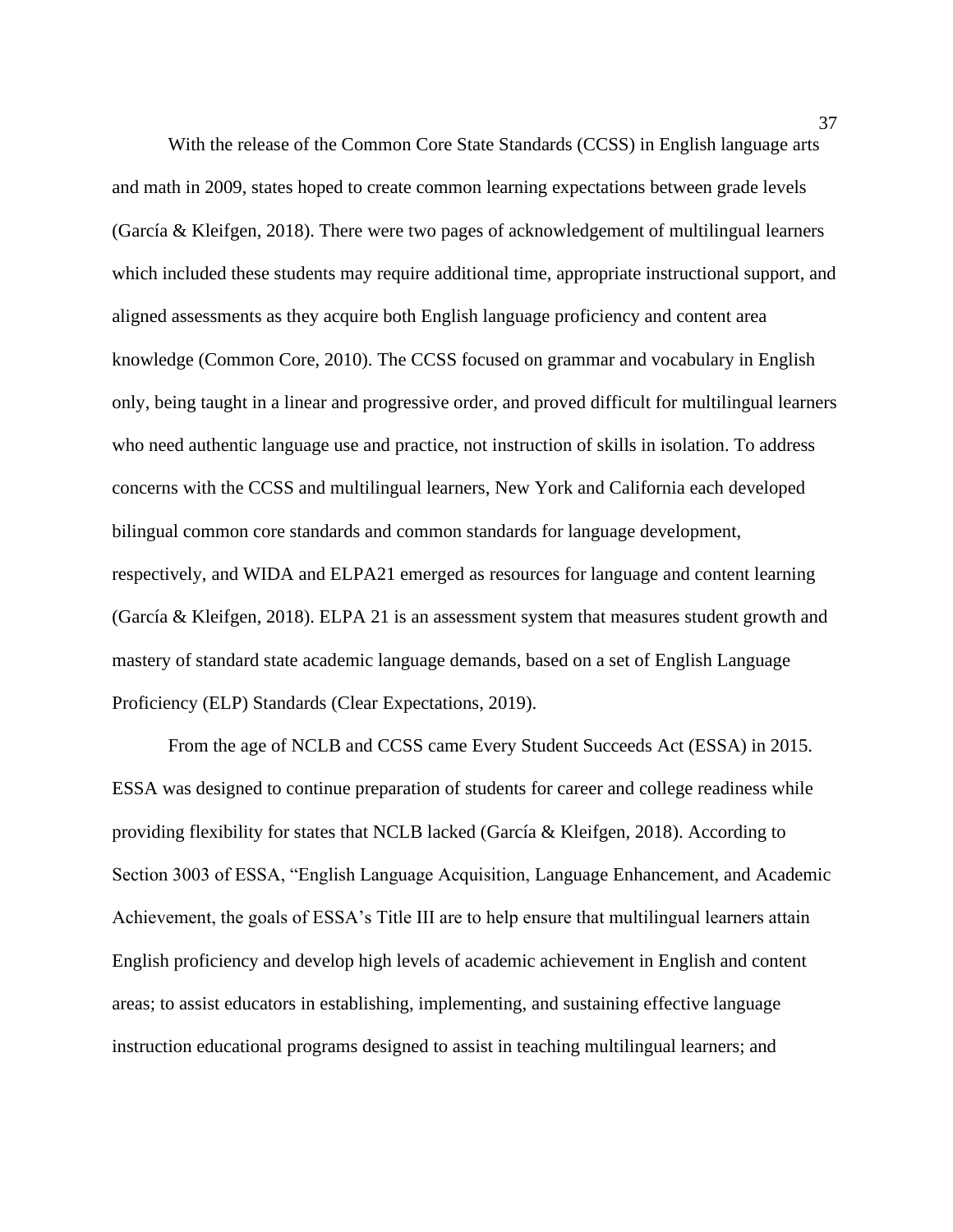promote parental, family, and community participation in language instruction educational programs for the parents, families, and communities of English learners (Section 3012, 129 Stat. 1954). ESSA moved the accountability for multilingual learners to Title I, incorporating multilingual learners not as an add-on, but as part of the entire school community (García & Kleifgen, 2018). It also stipulates that an assessment for English language proficiency is included in the accountability calculations and that goals specific to multilingual learners are included in goal-setting. It continues the requirements of having standardized screening, entrance and exit procedures, annually assessing multilingual learners for English language proficiency, and provide appropriate accommodations in the language and form most likely to demonstrate the students' learning in the content area assessed (García & Kleifgen, 2018; MDE Minnesota Consolidated Plan, 2018a).

Minnesota's consolidated state ESSA plan has the purpose and vision for meeting ESSA requirements. The plan contains a focus on equity for all students, conditions of fairness, justice, and inclusion so that all students have access and opportunity to learn (MDE, 2018a). In addition to ESSA's focus on equity, Minnesota's World's Best Workforce (WBWF) legislation states that "districts must also have meaningful strategies in place for improving instruction, curriculum, and student achievement, including the English and native language development and academic achievement of English learners" (MDE, 2018a, p. 13). Former multilingual learners are also included in testing for accountability for four years after exiting the language instruction program. Recently-arrived multilingual learners are not included the first year of testing for accountability, but are counted in the second year for academic progress and in the third year for academic achievement, allowing for more time in language and content learning environments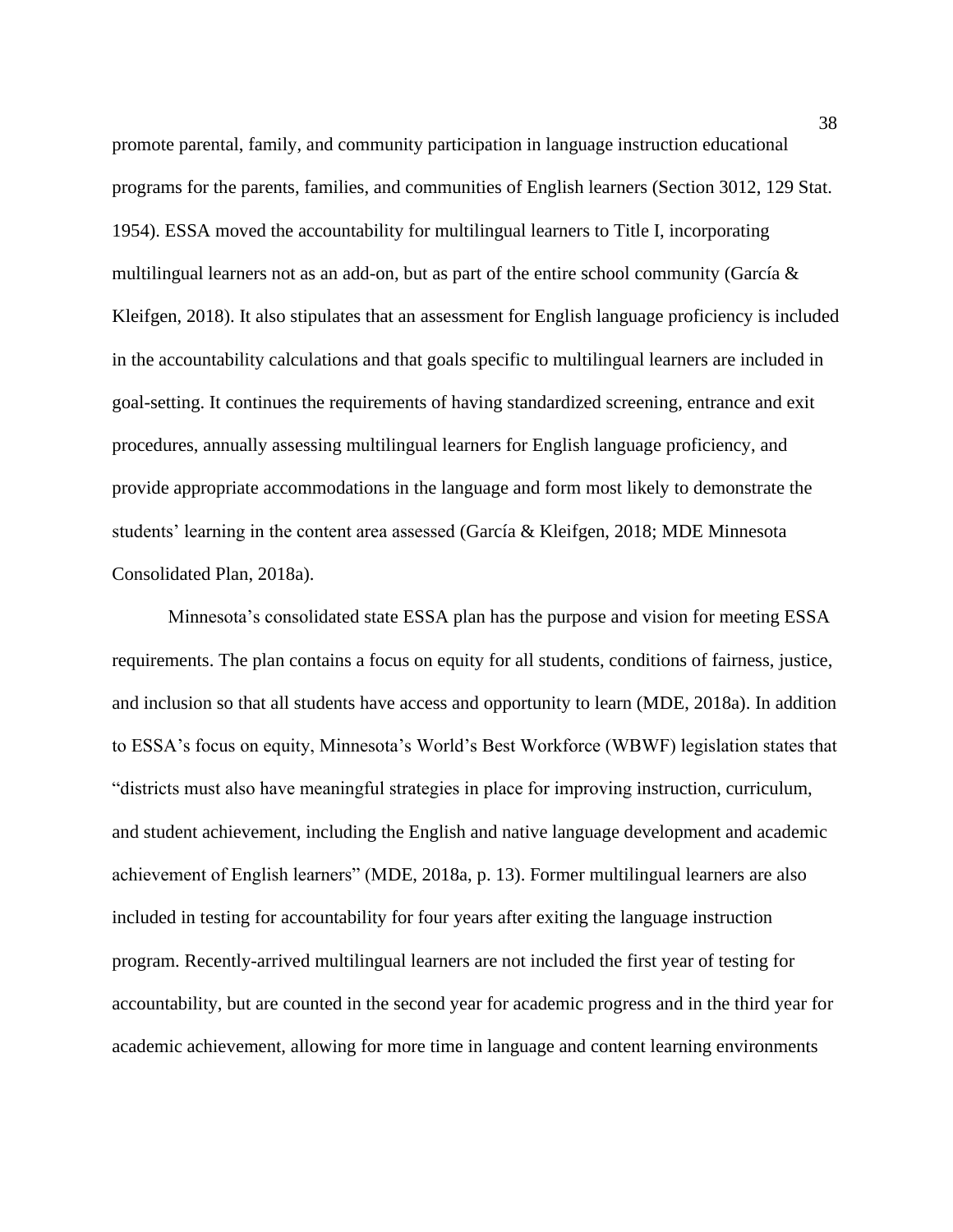before included in accountability. The plan incorporates growth toward English language proficiency. Establishing a baseline of academic English proficiency on the WIDA ACCESS annual assessment in 2016, individual timelines were created by MDE for all multilingual learners based on the level of proficiency and grade of the student's first ACCESS test. Timelines range from two to seven years (Minnesota ESSA Plan, Title I, Part A).

In addition to the Minnesota ESSA plan, the Minnesota Learning for English Academic Proficiency and Success (LEAPS) Act passed in 2014 (MDE, 2018b), focused on multilingual learners. Representative Carlos Mariani Rosa and Senator Patricia Torres-Ray recognized the opportunity gap for multilingual learners through disparities in accountability results from unprepared teachers, lack of school district guidance from the state on multilingual learner education, and funding cuts and restrictions to multilingual learner programs. The LEAPS Act's key provisions include viewing multilingualism as an asset; amplifying teacher and administrator skills and knowledge about multilingual learners and academic language development in home languages and English; recognizing the diversity of multilingual learners (including screenings of home languages, promoting bilingual programs, and differentiating supports for SLIFE and LTELs); as well as engaging multiple voices through family engagement surveys and promoting home language literacy (MDE, 2018b). The comprehensive goals of the law are to develop academic English proficiency, gain grade-level content knowledge, and develop multilingual skills.

## **Who Are Multilingual Learners?**

Across the United States, multilingual learner enrollment in schools is increasing (Short & Fitzsimmons, 2007). Minnesota is no exception, enrolling 68,512 students with English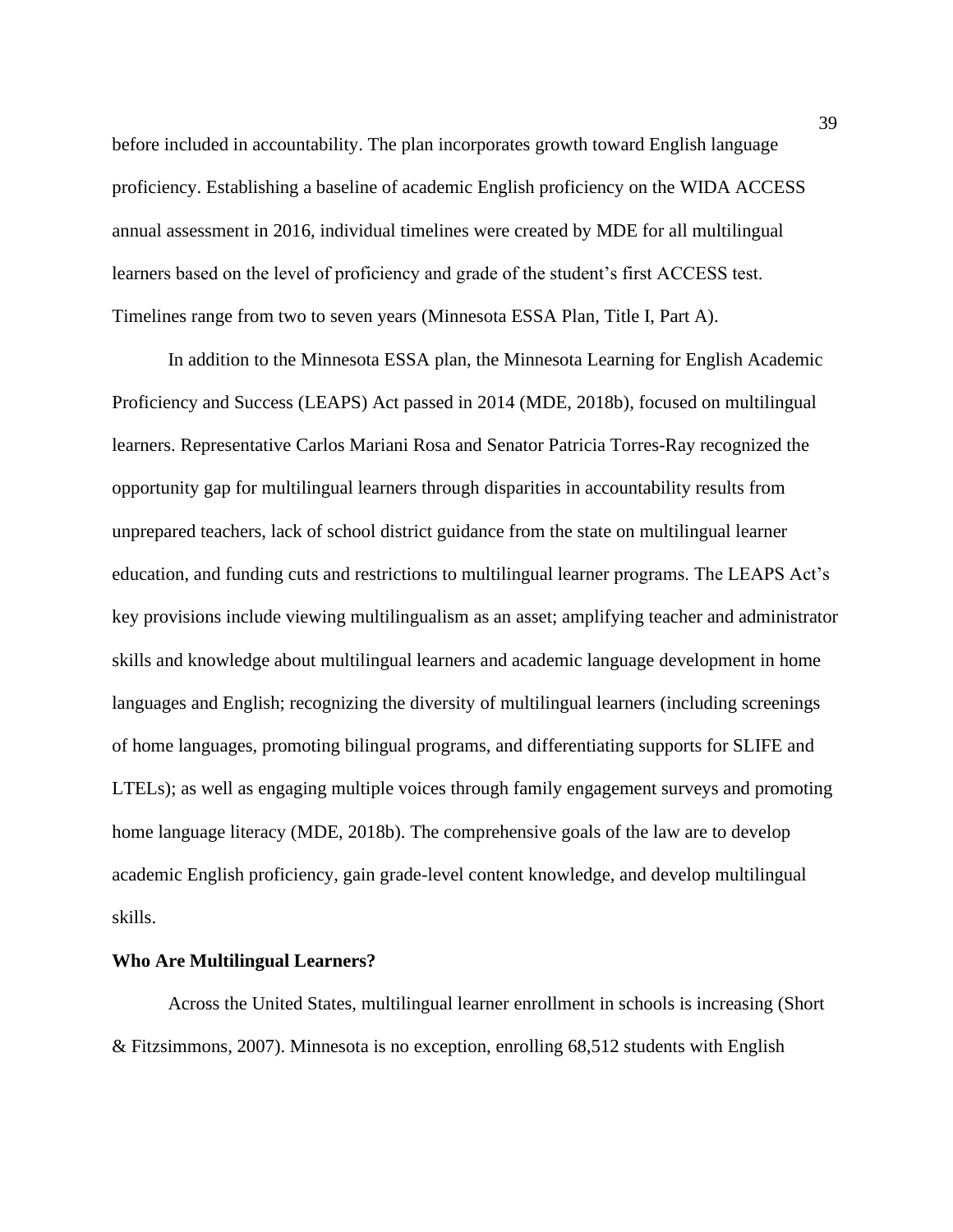Learner (EL) status in 2014 and 73,128 students in the 2018-2019 school year (MDE English Learner Report, 2019). There is a significantly greater number of younger learners in Minnesota than older learners, almost triple the third graders as seniors in 2017 (MDE, 2017a). The multilingual learners are not solely in the seven-county metropolitan area surrounding Minneapolis and St. Paul. Metro and non-metro Minnesota have seen gains in multilingual learner student enrollment since 2013 (MDE, 2017a). In 2017-2018, 263 different home languages were reported for 884,852 students in The Minnesota Automated Student Reporting System (MARSS), compared to the 255 home languages reported for 2016-2017. The top twelve languages in Minnesota other than English are Spanish, Somali, Hmong, Karen, Vietnamese, Arabic, Chinese/Mandarin, Russian, Afan Oromo/Oromo/Oromiffa, Amharic, Lao/Laotian, and Cambodian/Khmer (MDE, 2017a).

## *Student Groups*

Immigrant students are aged 3 through 21, are not born in any of the 50 states (the District of Columbia, or the Commonwealth of Puerto Rico included), and have not been attending one or more schools in any one or more states for more than 3 full academic years (non-consecutive months included) (Elementary and Secondary Education Act, 1965). Scanlan and López (2015) clarify how immigrant status can be confused with refugee status. An immigrant, though born outside of the United States, may not be a refugee. Refugees are a group of recent arrivals to Minnesota from another country, in locations determined by the government; over time, the groups may move closer back to their homeland and more compatible for the people in culture or climate. There has been a decrease in the number of refugees arriving in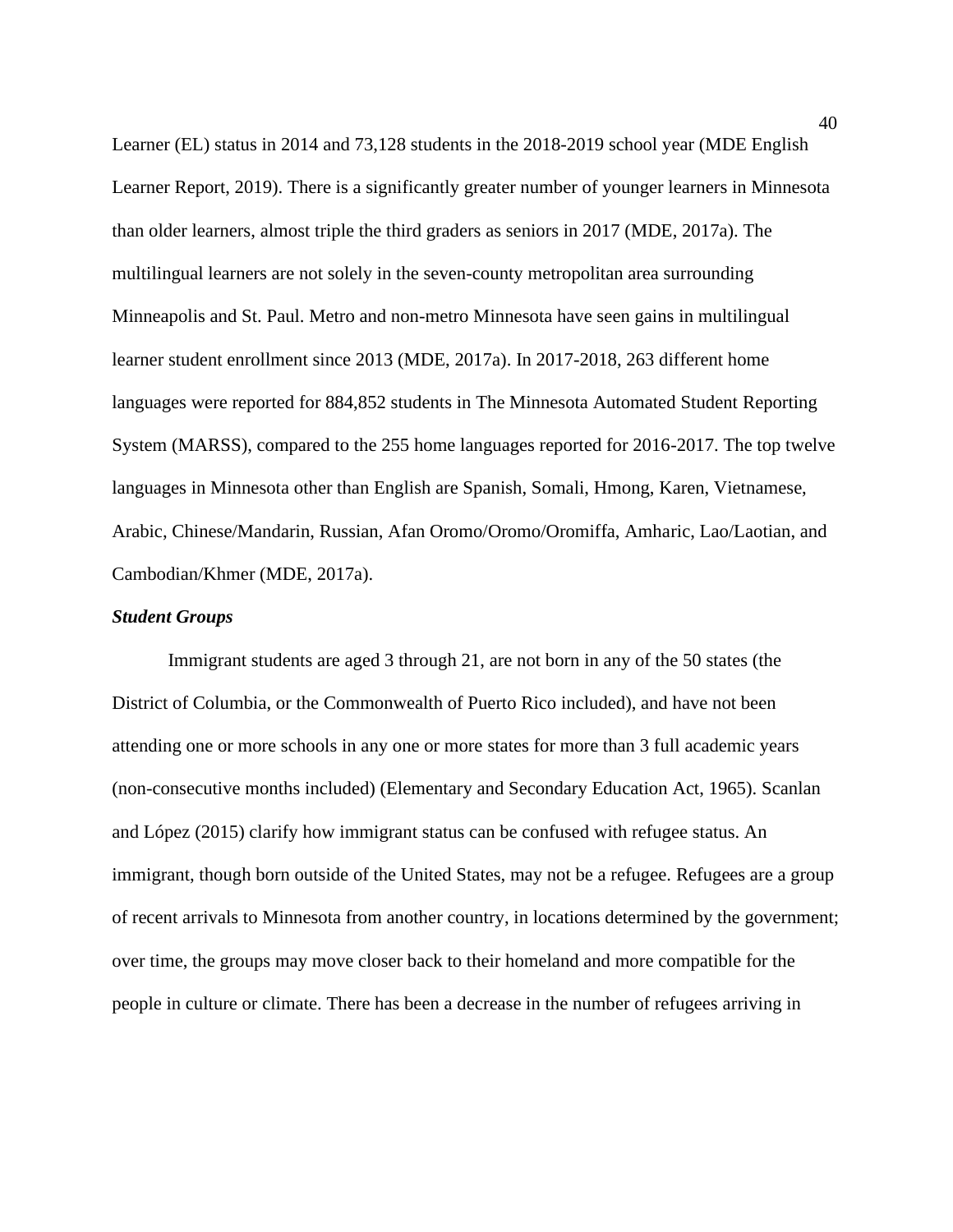Minnesota over the past year, with Stearns, Hennepin, and Ramsey counties seeing the greatest additions to the population (MDE English Learner Report, 2019).

Migrant students are defined as a child who is, or whose parent or spouse is, a migratory agricultural worker, including dairy or fisher, and who, in the preceding 36 months, in order to obtain, or accompany such parent or spouse, in order to obtain, temporary or seasonal employment in agricultural or fishing work —

- a) has moved from one school district to another;
- b) in a state that is comprised of a single school district, has moved from one administrative area to another within such district; or
- c) resides in a school district of more than 15,000 square miles, and migrates a distance of 20 miles or more to a temporary residence to engage in a fishing activity (No Child Left Behind Act, 2001).

Migrant students face unique social, language, and academic challenges due to high mobility, "including unaffordable housing, low wages, limited resources to purchase nutritious foods, lack of affordable health and dental care and/or over-/under-immunization, health hazards (e.g. exposure to pesticides or other occupational harm), receiving appropriate academic placement, and difficulty with credit accrual" (MDE English Learner Fall Report, 2019, p. 19). Since 2007-2008, Minnesota has seen a gradual decline in number of migrant students in both school year and summer programs, though there was a slight increase in both programs between 2016 and 2017 (MDE, 2017a).

Three additional categories of students and student backgrounds—students with limited or interrupted formal education (SLIFE), recently-arrived English learners (RAELs), and long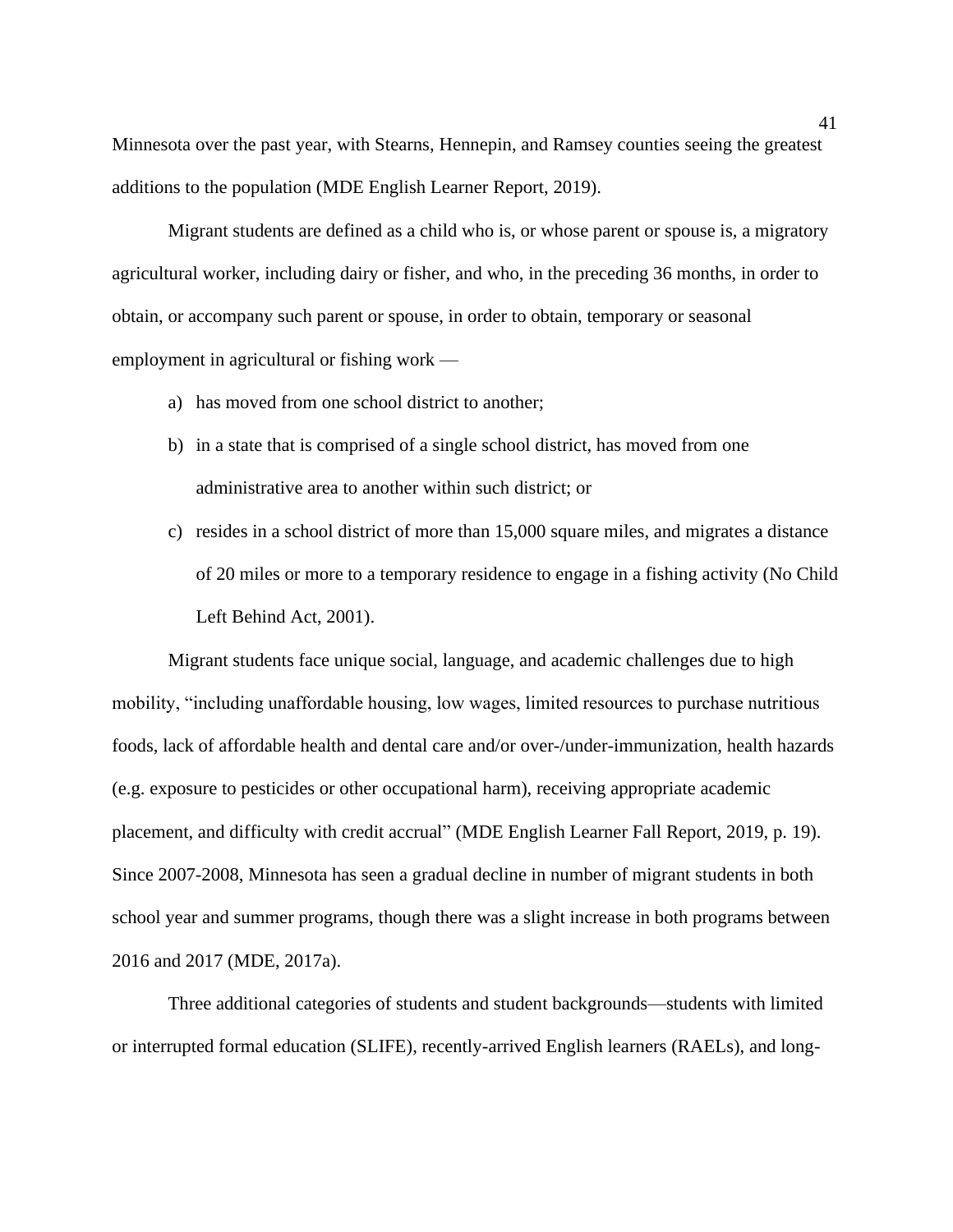term English learners (LTELs)—offer more considerations for multilingual learner programming. With educating SLIFE, it is important to build upon the students' funds of knowledge, establish a starting line of meeting the students' socio-emotional, physiological, and acculturation needs, work within the Zone of Proximal Development, and consider additional wraparound academic and social supports that may be beneficial for the students (SLIFE, 2015). RAELs are within twelve months of arriving to the United States and will be included in state testing (MDE, 2017b); these students may also be SLIFE. Therefore, it is imperative that the school reviews the academic records and home language proficiency of the student prior to enrollment in classes (SLIFE, 2015). Research suggests that most LTELs have not had the opportunity to benefit from consistent programs of language support or some LTELs experience disruptions in programming as a result of moving back and forth from the United States (Menken, Kleyn, & Chae, 2007).

#### *Student Background and Proficiency*

Díaz-Rico (2018) provides additional examples of important student background information that should be considered and understood by all school leaders when providing language programming. First, understanding naming conventions and forms of address show respect to the learner and the culture from which he/she comes. The importance of age presents in two ways: at which age the student first learned a home language both socially and academically, at which age an additional language was (or languages were) learned both socially and academically. Knowing the level of proficiency in the home language aids students in learning an additional language through the ability to build upon current understanding of language. The higher the proficiency in the first language that a student demonstrates links to a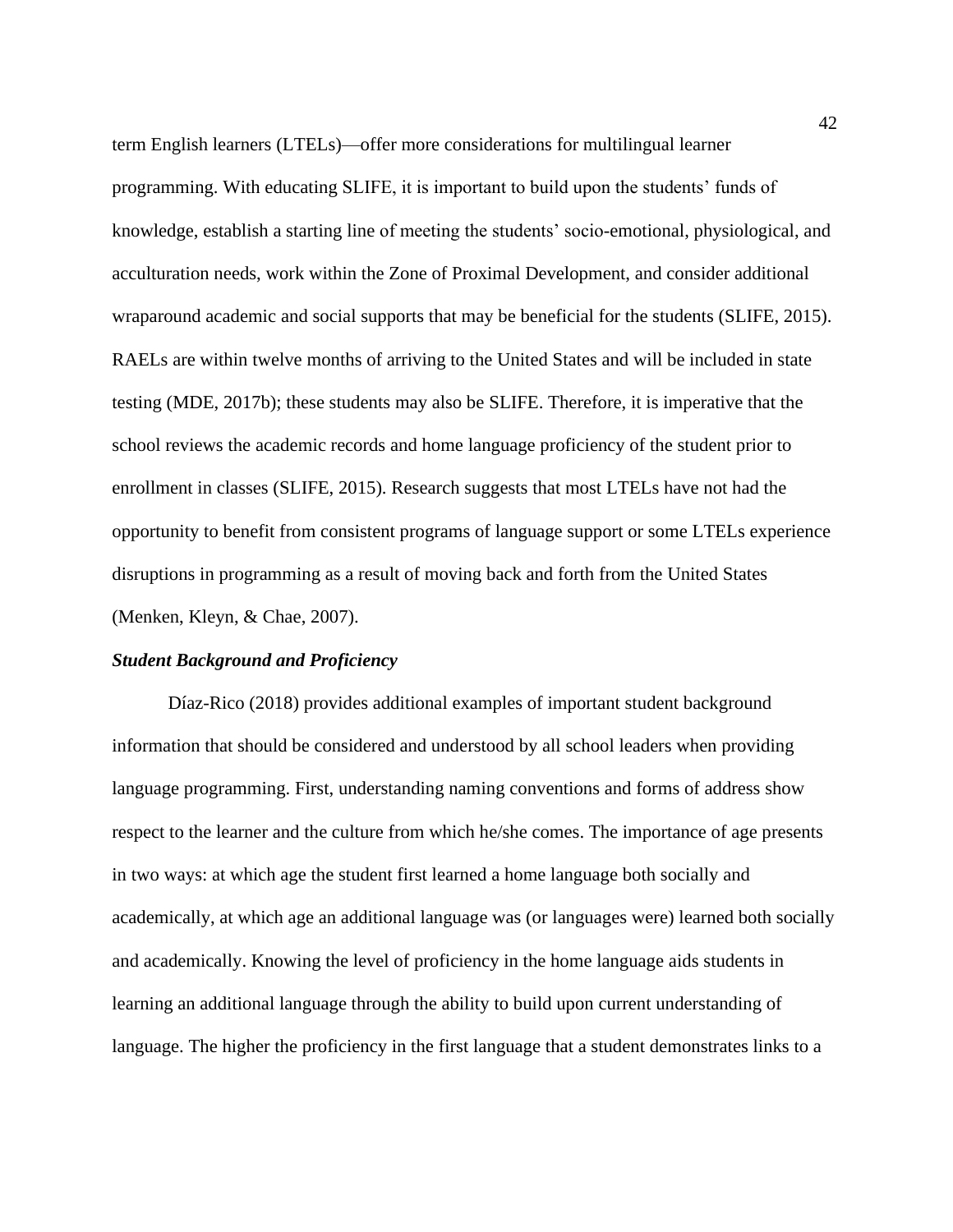higher rate at which the student can acquire an additional language. Knowing the level of prior academic success of a student may offer a sense of the student's strengths and weaknesses and/or areas in which the student has not been best served. Other examples include likes/dislikes, selfesteem, motivation, anxiety level, attitudes, as well as cognitive and learning styles.

Born out of the No Child Left Behind legislation, the Wisconsin Department of Education created WIDA. WIDA developed English Language Proficiency standards and assessments utilized in forty US states and internationally, including the state of Minnesota (WIDA, 2019c). In order to help educators develop a greater understanding of English language proficiency levels, WIDA has developed performance definitions for receptive and productive language (WIDA, 2019d.). The definitions describe a performance range of student performance as part of a multistage process to define and classify multilingual learners, ranging from level 1 for low English proficiency to a high level 6 for "a range of grade-appropriate oral or written language for a variety of academic purposes and audiences, automaticity in language processing is reflected in the ability to identify and act on significant information from a variety of genres and registers" (WIDA, 2019d). The criteria are useful for educators in communicating with one another about a student's progress in English language development, in grouping students for classwork, and in planning for differentiated instruction and assessment (Gottlieb, 2016). Gottlieb (2016, p. 49) offers an abbreviated version of the performance definitions as outlined in Figure 1.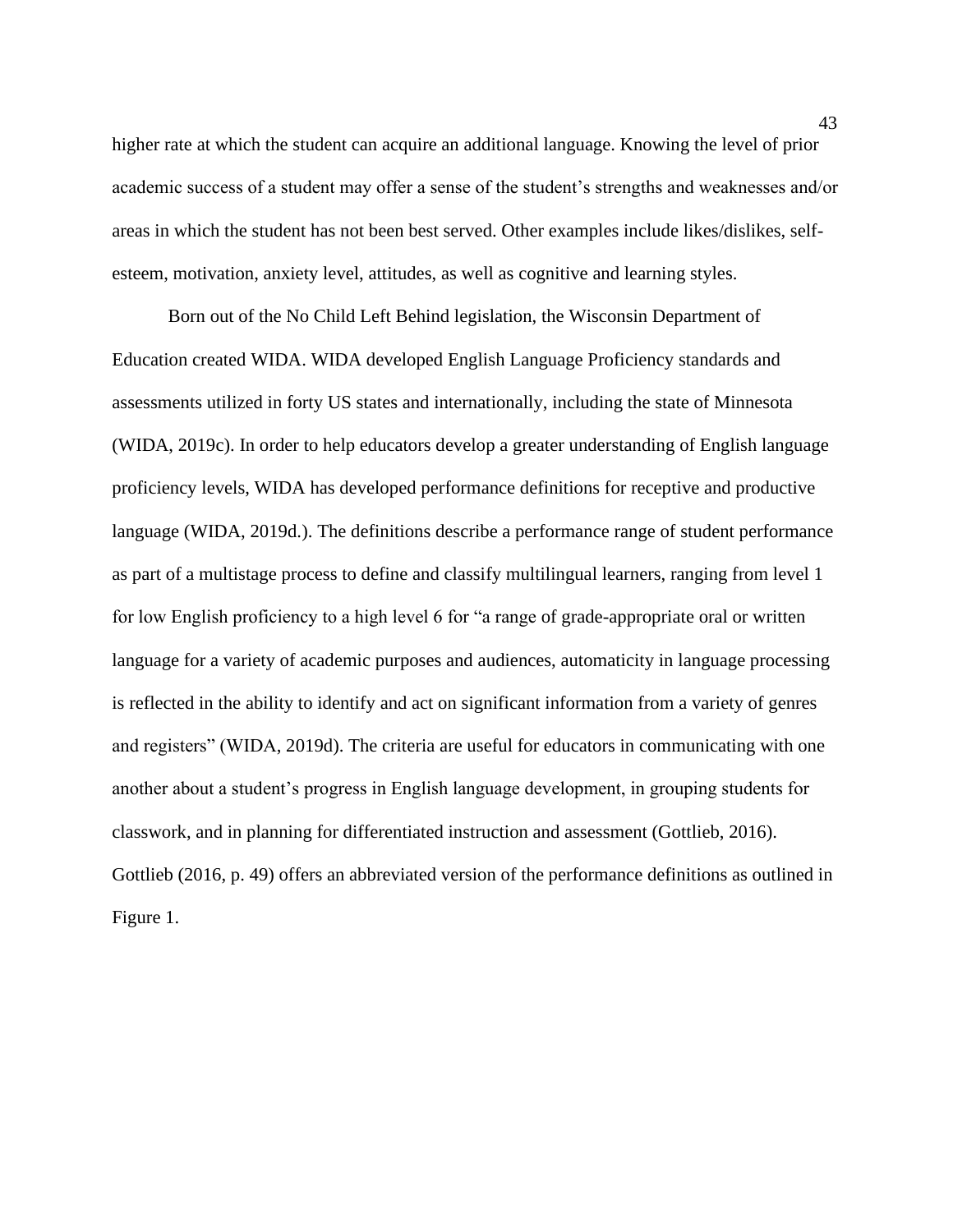# **Figure 1**

|                                                 | Comprehend (Through Listening And<br>Reading)                                                                                                                                                                      | Produce (Through Speaking And<br>Writing)                                                                                                                                                                              |  |  |  |
|-------------------------------------------------|--------------------------------------------------------------------------------------------------------------------------------------------------------------------------------------------------------------------|------------------------------------------------------------------------------------------------------------------------------------------------------------------------------------------------------------------------|--|--|--|
| Language<br>proficiency level<br>5              | A broad range of academic vocabulary<br>in a variety of sentences if varying<br>language complexity in extended<br>discourse of each content area                                                                  | Cohesive, organized, and fluent language<br>that includes multiple registers and<br>genres, varied sentence structures related<br>to content-area topics, purpose, and<br>audience, along with precise vocabulary      |  |  |  |
| Language<br>proficiency level<br>4              | Specialized academic and technical<br>vocabulary in sentences of varying<br>language complexity within discourses<br>across content areas with some<br>instructional supports                                      | Organized language that flows and<br>includes several registers and genres that<br>contain a variety of sentence structures<br>and a range of specialized academic<br>vocabulary related to the content-area<br>topics |  |  |  |
| Language<br>proficiency level<br>3              | General academic and some<br>specialized vocabulary related to the<br>content areas presented in a variety of<br>expanded sentences within discourses<br>that rely on visual, graphic, and<br>interactive supports | Language that includes a sense of register<br>and genre with some sentence variety and<br>length, along with specialized academic<br>vocabulary related to content                                                     |  |  |  |
| Language<br>proficiency level<br>$\overline{2}$ | General academic language related to<br>the content areas presented in simple<br>and compound sentences within<br>discourses that rely on visual, graphic,<br>and interactive supports                             | Words and expressions presented in<br>short, often repetitive sentences that relay<br>a generalized meaning of the<br>communication within a genre                                                                     |  |  |  |
| Language<br>proficiency level<br>1              | Some phrases and short, simple<br>sentences that rely on visual, graphic,<br>and interactive supports                                                                                                              | Pictorial and graphic representation of<br>language and sporadic words, phrases,<br>and memorized chunks of language                                                                                                   |  |  |  |

*Abbreviated Performance Definitions for Receptive and Expressive Language*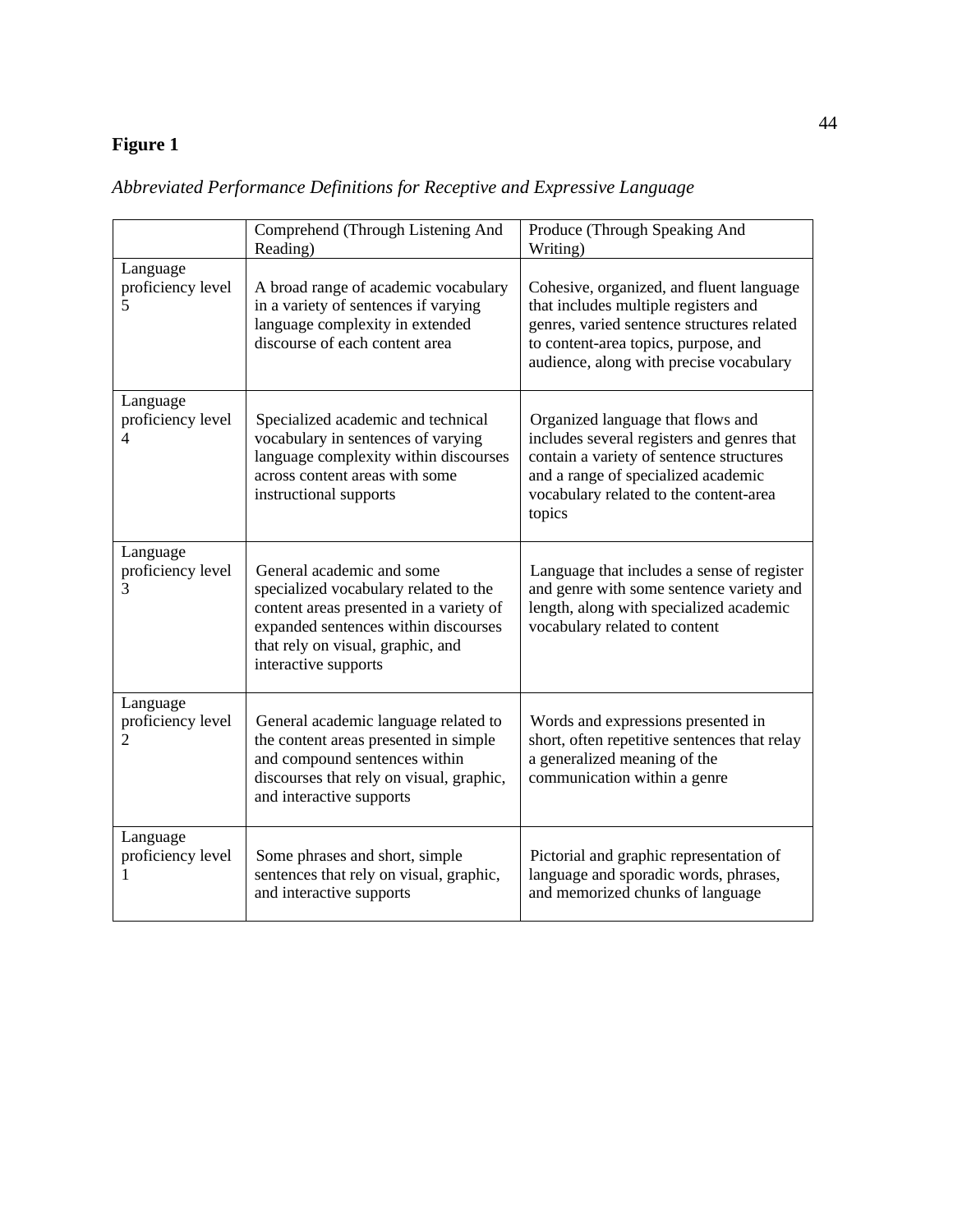#### **An Overview of Language Acquisition Theories and Research**

Ellis (1997) defines second language acquisition (SLA) as "the systemic study of how people acquire a second language" (p. 3), and how people learn a language other than his/her home/native language, inside or outside of a classroom. Krashen (1982) states that understanding language theory provides input on decision-making around methodology and resource selection. In this section, there are overviews of language learning theories, second language learning theories, as well as research around questions about language learning practices. These theories are not mutually exclusive; together they help explain different components of language acquisition, building upon one another to create a more comprehensive understanding of SLA (Dormer, 2016).

History provides much research around language learning theories. Skinner (1957) and the behaviorist theory focus on language imitation and reinforcement. Chomsky (1959) introduces the concept of universal grammar, in that humans are programmed to develop language. Piaget (1964) and his cognitive constructivism describe how humans mentally construct meaning that makes sense to them, which affects how and what they learn. Lenneberg (1967) discusses the critical period of language learning—childhood through adolescence—as the optimal time frame for people to acquire or learn a language. Vygotsky (1978) presents the zone of proximal development (ZPD), linked to social constructivism. He defined ZPD as "the distance between the actual developmental level as determined by independent problem solving and the level of potential development . . . under adult guidance or in collaboration with more capable peers" (p. 86). Another importance of ZPD is that language is best learned through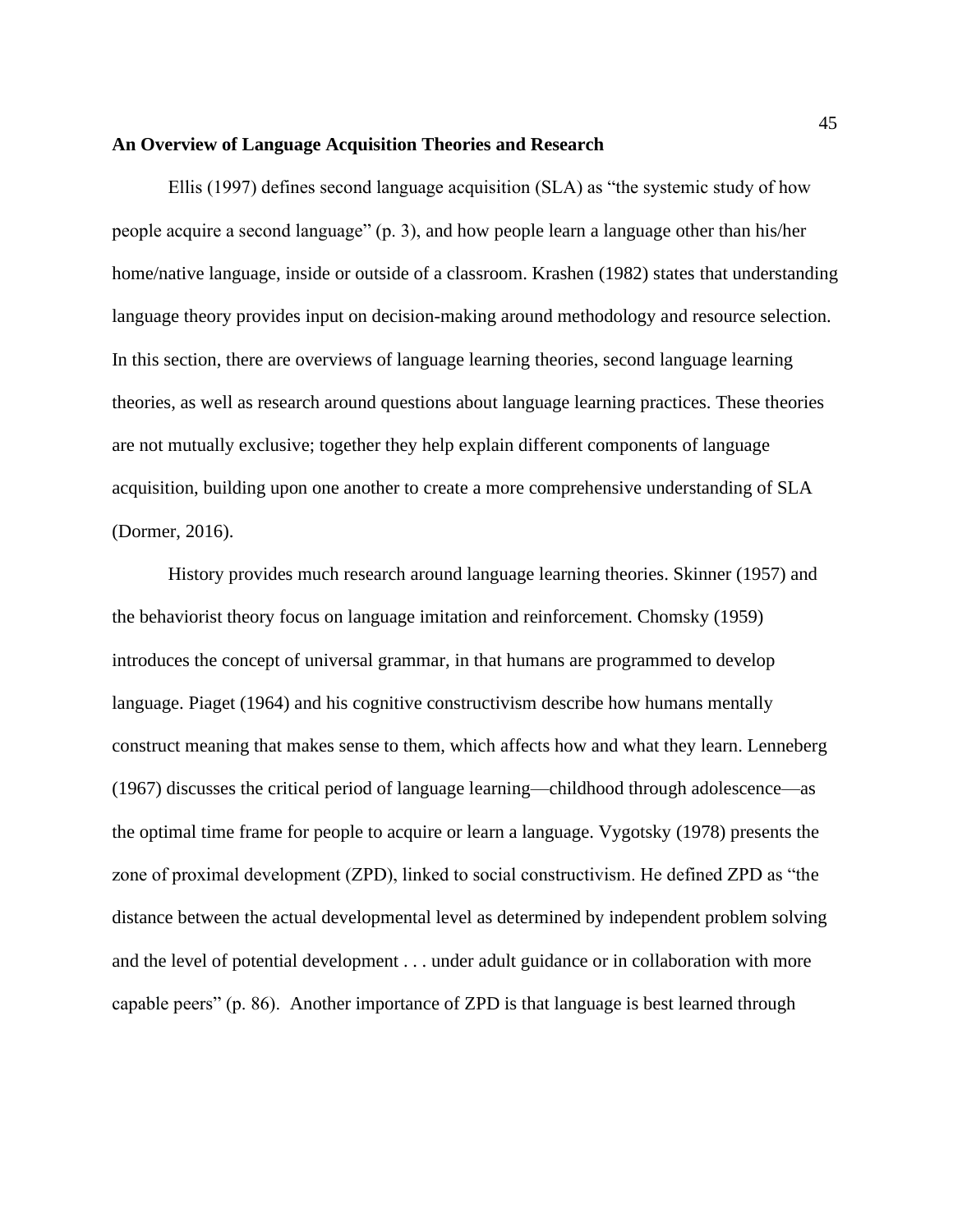social interaction, that language is learned through language use, that learners help each other make sense of their input (Díaz-Rico, 2018).

#### *Second Language Acquisition*

From the research of language acquisition comes the second language acquisition theories. Skinner (1957) and the behaviorist approach present the audiolingual method, defined by its drills, repetition and memorization. Chomsky (1959) presented the critical period hypothesis, though Hakuta, Bialystok and Wiley (2003) presented that the critical period theory is not supported by new research.

Krashen (1982) presents five second language acquisition theories: the acquisitionlearning distinction, the natural order hypothesis, the monitor hypothesis, the input hypothesis, and the affective filter hypothesis. Krashen states that there are two distinct ways that humans learn language: acquisition (subconscious) and the unawareness that one is learning language, and learning (conscious) of language rules, being aware of the rules and being able to speak of the rules. The natural order is that language and structures are learned in a predictable order, that some grammatical structures are learned early on and others later in learning. The monitor hypothesis is that learning comes when learners make changes to their utterances when they have time, can focus on the form of language, and when they know the rules. The input hypothesis states that learners will acquire language when it is "a little beyond" (p. 21) where they are currently. The affective filter hypothesis relates to student motivation, self-confidence, and anxiety. If a student is motivated and has self-confidence, they have a low affective filter. When the student is unmotivated or is anxious, their affective filter is high, which will lower the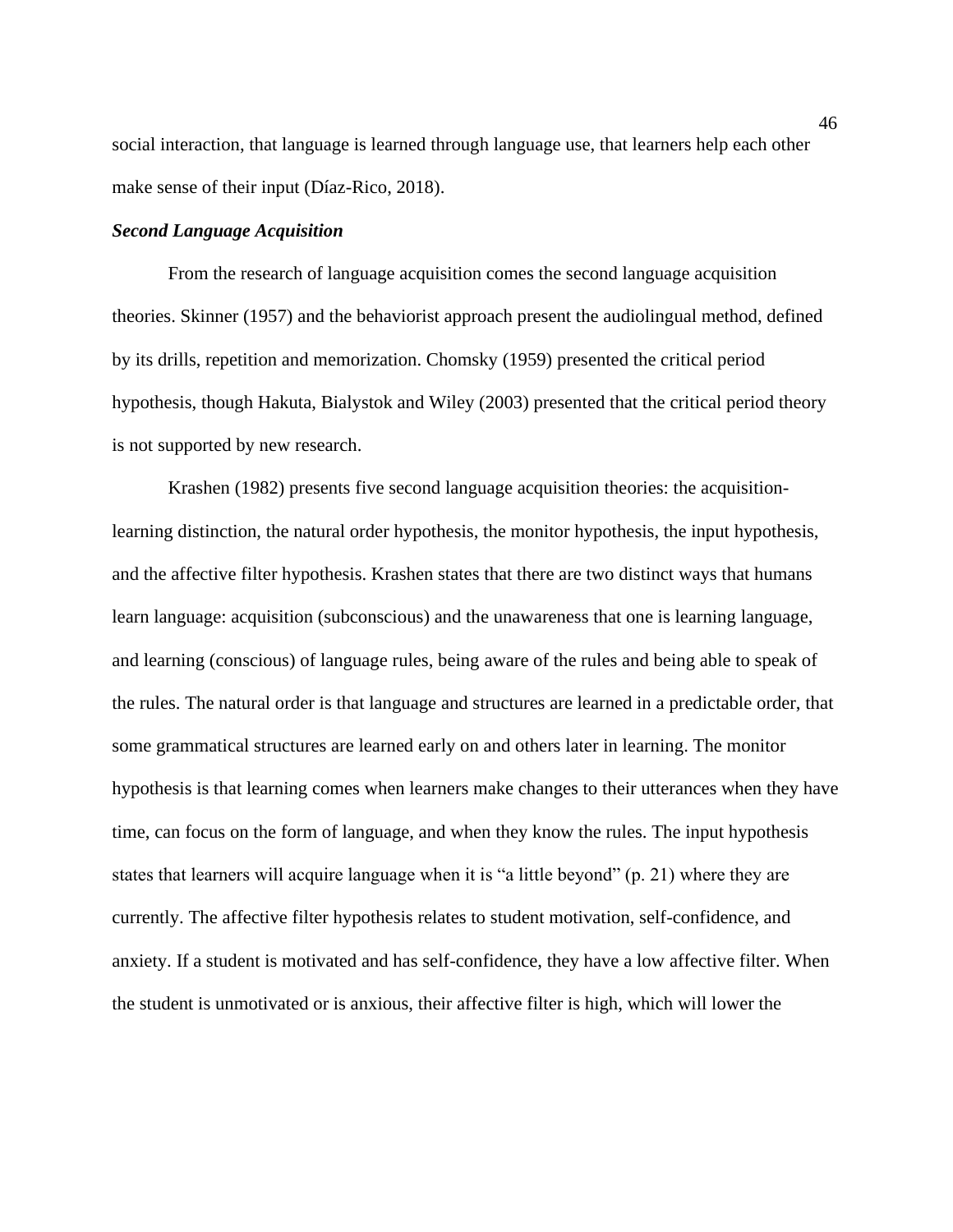amount of acquisition and learning in the classroom. "The affective variables [act] to impede or facilitate the delivery of input to the language acquisition device" (p. 32).

Another aspect of language acquisition and learning is the differentiation between basic interpersonal communicative skills (BICS) and cognitive/academic language proficiency (CALP) (Cummins, 1980). BICS includes accent, oral fluency, and sociolinguistic competence, which work in tandem with the CALP of language proficiency and cognitive ability/memory function. Cummins (1984) further defines CALP as language involved in higher cognitive processes in Bloom's taxonomy, such as analysis, synthesis and evaluation. Context-embedded, face-to-face communicative proficiency (BICS) can develop in new language learners within two years though context-reduced (academic) communicative proficiency comes within five to seven years (Cummins, 1981, p. 16).

There exists great variability between learners in learning or acquiring language. "Variability in [second language] attainment at the individual level is conditioned by factors that may be experiential, biological, intellectual, linguistic, conative, educational and identificational" as well as age and individual motivation to learn language and engage in culture, and identify with [home language] speakers (Birdsong, 2018, p 1). Based on neuroscientific research, we have learned that from the earliest days of life babies have the capacity to hear, process, and learn multiple languages (Espinoza, 2015). Collier and Thomas (1989) found that students that arrive to the United States between the ages of eight and eleven years of age reached the 50th percentile on all five standardized tests (reading, language arts, mathematics, science, and social science) after five to seven years' length of residence in the United States. For younger arrivals, ages four to seven upon arrival, it would take seven to ten years to reach the 50th percentile.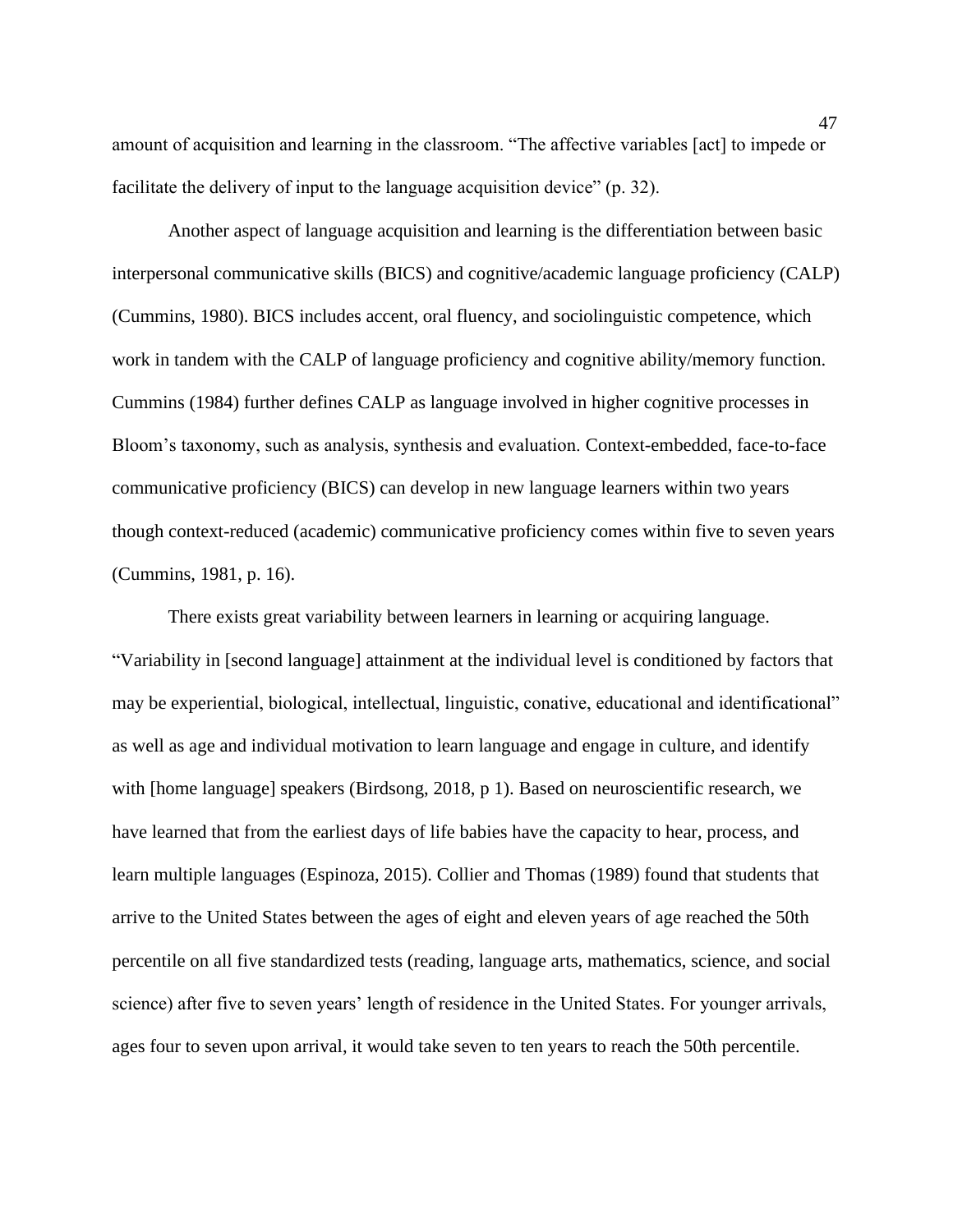Twelve-year-olds to sixteen-year-olds taking the eleventh grade standardized tests had the lowest scores. The results show that seven to ten years is not enough time to reach the 50th percentile before graduation from high school; it takes a minimum of five to ten years for the most advantaged multilingual learners to acquire English for academic purposes and the most successful long-term achievement comes with an emphasis in home and English language development. Hakuta, Butler, and Witt (2000) found that oral proficiency takes three to five years to develop and academic English proficiency can take four to seven years. Differences in timelines can be attributed also to specific content acquisition, formal v. informal learning, quantity of exposure to language, and proficiency in a learners' home language (Cummins, 1981).

# *Home Languages*

The influence of home language is another component of language learning. Cummins (1981) discusses the common underlying proficiency of the home and new languages (Figure 2). The model shows that (a) languages are seen as common or interdependent, (b) that experience in either language will promote development of the proficiency underlying both languages, and (c) learning one language will bolster learning in an additional language.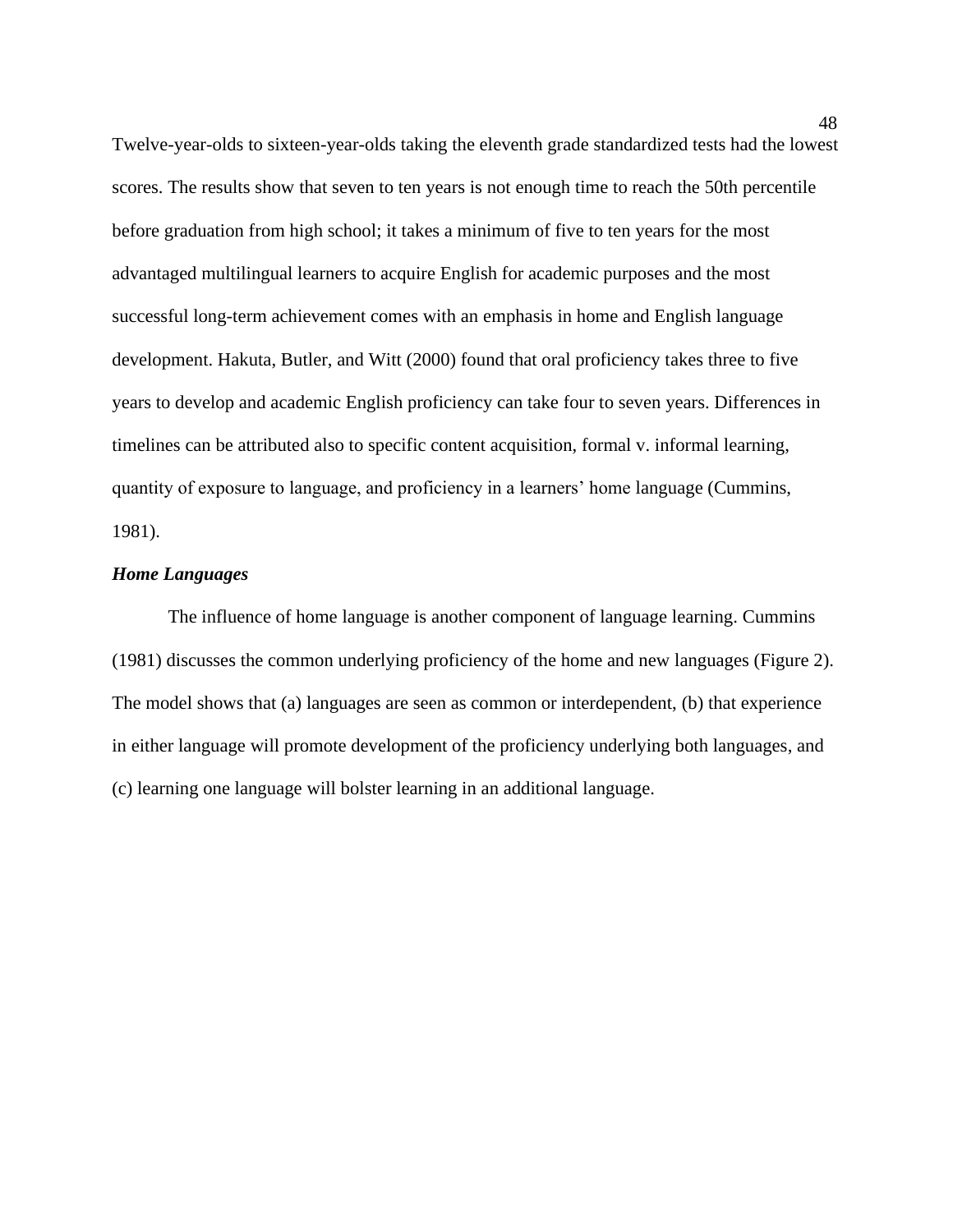## **Figure 2**

#### *Cummins' Dual Iceberg Representation of Bilingual Proficiency*



## *Bilingualism*

Knowing that languages are interdependent, bilingualism is a component of language learning. According to García (2009), "bilingual education is not simply one language plus a second language equals two languages" (p. 7). The term bilingualism is defined in a variety of ways. Macnamara (1967) defines bilingualism as possessing at least one of the language skills (listening, speaking, reading, and writing) even to a minimal degree in his/her second language. Bloomfield (1933) states that traditionally, full fluency in two languages is considered to be bilingual. Grosjean (1989) defines bilingualism as having competencies in two or more languages "to the extent required by his or her needs and those of the environment" (p. 6). Hakuta (1987) begins his definition with one similar to Macnamara and adds that one may argue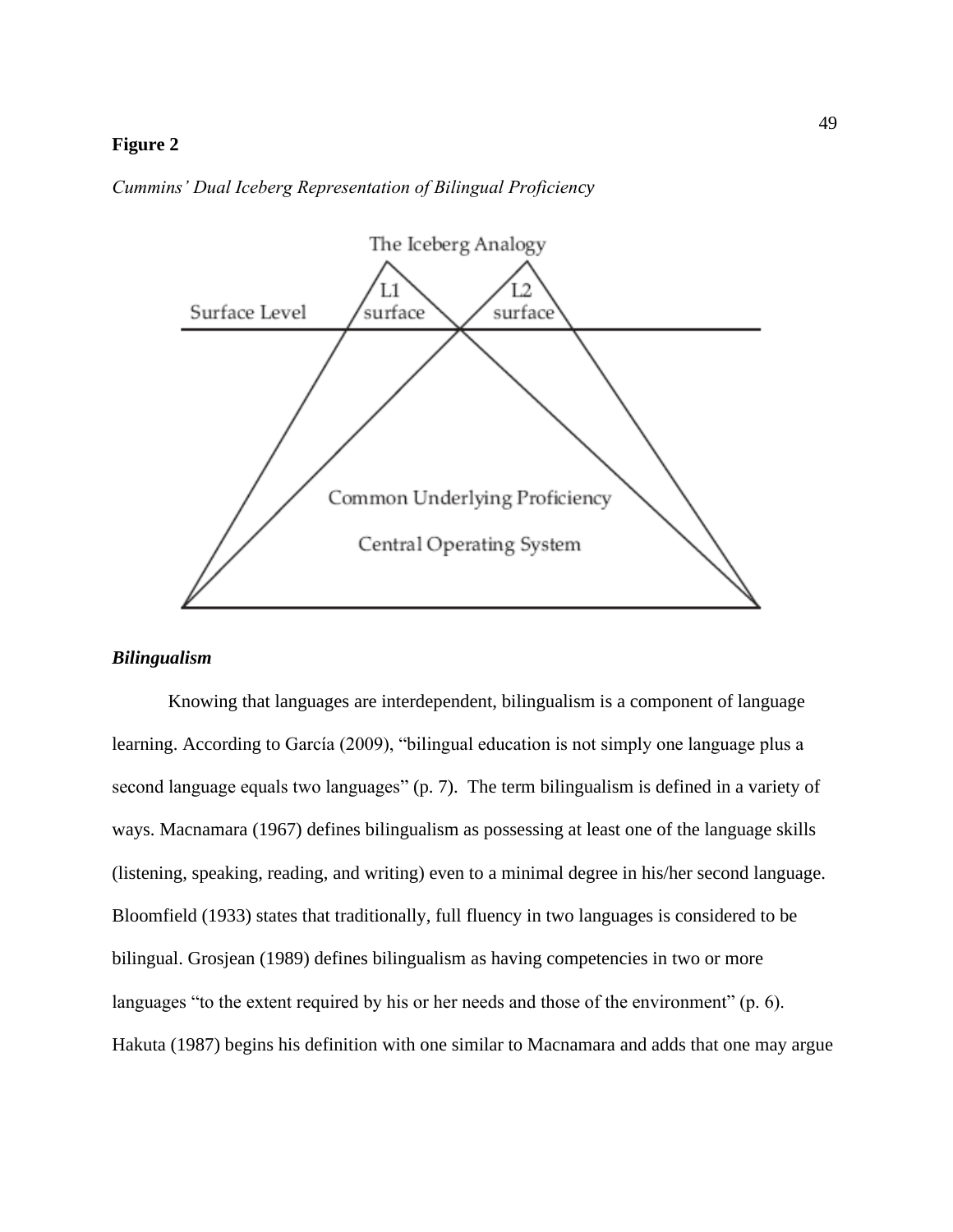to include only native-like control of the languages, though "native-like" is difficult to define. He attributes part of bilingualism to the entire process of second language acquisition, and the study of bilingualism should include the circumstances around the creation of bilingualism.

Two aspects of bilingual/multilingualism which allow for more than one language in the learning process are codeswitching and translanguaging. When a person is using one language and switches to another while speaking, it is referred to as codeswitching (de Jong, 2011). Codeswitching is a normal part of the language learning process, as one is learning the linguistic rules of which switches are allowed and which are not accepted. It allows the learner to fill the gaps in communication both in speaking and in writing (de Jong, 2011). García and Kleyn (2016) state that codeswitching relies on two language systems, and they promote the concept of translanguaging as a more supportive method of language learning. They define translanguaging as "the deployment of a speaker's full linguistic repertoire, which does not in any way correspond to the socially and politically defined boundaries of named languages" (p. 14). Rather than viewing the languages as separate (an external social view of language), the learner uses his/her one language system (an internal linguistic view) which gives recognition to learner strengths and encourages them to leverage all of their understanding of content and language as well as promotes multilingualism in society. Translanguaging allows and encourages educators to counter, top-down mandates by paying more attention to individual learner strengths, needs in learning, and language development (Hornberger & Link, 2012).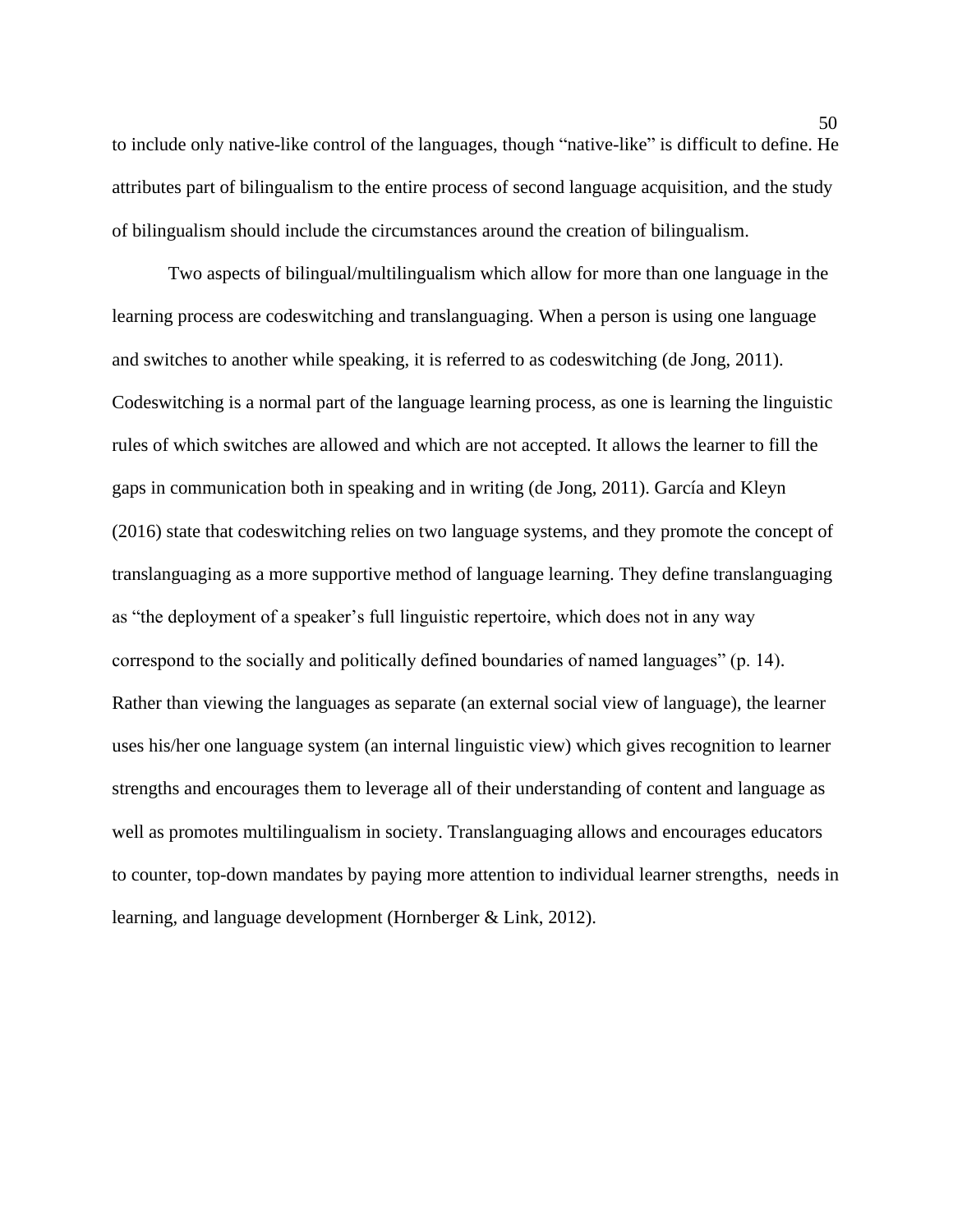# *Culture in Language Learning*

Another important component of language education for individual learners is the implementation and integration of multicultural education (Nieto, 1996). Watson (1994) defines culture as all the collective qualities that define us as humans.

Culture is the nuances, the looks, the sayings, the lesson, the jokes, the quirkiness, the rituals, the rules, the connectors, the contexts, the designs of our lives that we as members of groups have in some way allowed to emerge, not only from our past but from what is being created right here and now in the circle of our families, our classrooms, our support groups – our lives. (Watson, 1994, p. 31)

Chun and Frodesen (2014) explain that culture is more complex than simply food, music, and dress. United States culture also varies between age groups, ethnic groups, regions (west coast vs. south) and lifestyle. Since language and culture are inextricably linked (Fishman, 1991; Nieto, 1996), language education cannot exist without the cultural component added to it. Language does not exist outside of social relations; without culture, language education is a truncated and distorted understanding of language learning. Multiculturalism focuses on the dialogical existence of people and language (Moraes, 1996).

#### **Multilingual Learner Programming**

In Minnesota legislation passed in 2018, all districts enrolling one or more multilingual learners must implement an educational program that includes "a written plan of services that describes programming by English proficiency level… [and it] must articulate the amount and scope of service offered to [multilingual learners] through and educational program for [multilingual learners]," also referred to as the Language Instruction Educational Program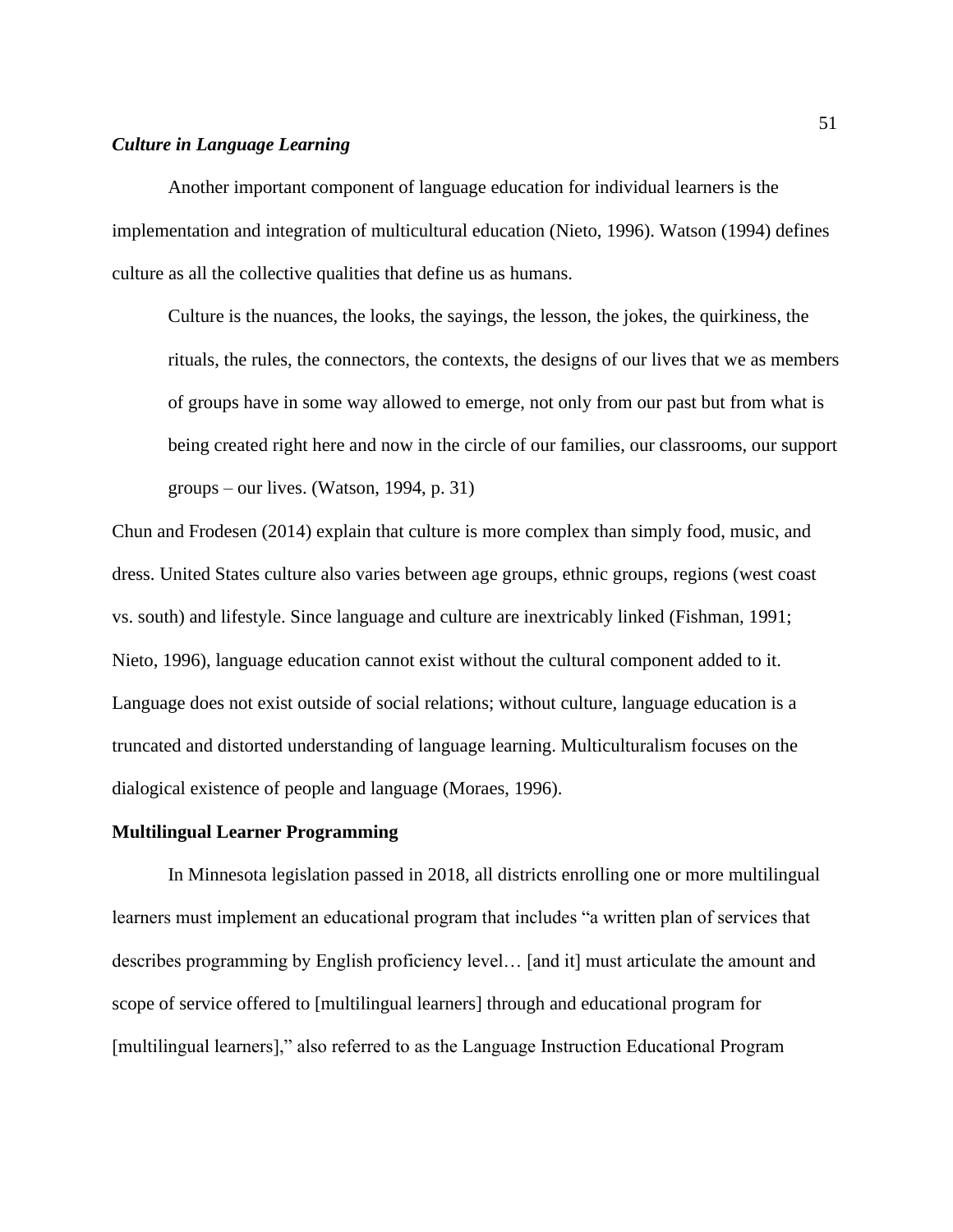(LIEP) (Minn. Stat. § 124D.61, 2017). There are four critical elements that all LIEPs must include: LIEP placement procedures, LIEP description, amount and scope of instruction, and communication of LIEP information. The plans must be developed in consultation with teachers, parents, researchers, administrators, community, and institutions of higher education, in addition to being made available to parents (Minn. Stat. § 124D.61, 2017).

### *Language Program Principles*

The purpose of language programs is to increase multilingual learner student access to content standards, to create an environment conducive for student learning, to maintain high teacher expectations of student learning, provide clear expectations for students, and to provide explicit language instruction to gain language proficiency (Echevarría, Frey, & Fisher, 2015). The aims of a language learning program include: communicative competence, knowledge and use of grammar, vocabulary and pronunciation, and sociolinguistic competence: rules of language use in culturally appropriate ways, and how to communicate effectively with speakers of the target language (Chun & Frodesen, 2014). When schools consider multilingual learner programming, a considerable quantity of research exists around second language acquisition, multilingual learner needs in classroom instruction, and what constitutes effective instruction for multilingual learners (Elfers, Lucero, Stritikus & Knapp, 2013). Language learning principles for educators exist from TESOL and WIDA, among others such as Cambridge Assessment and the State of California.

TESOL and WIDA are national and international principles for English instruction. TESOL outlines their *Six Principles for Exemplary Teaching of English Learners*. The six principles are: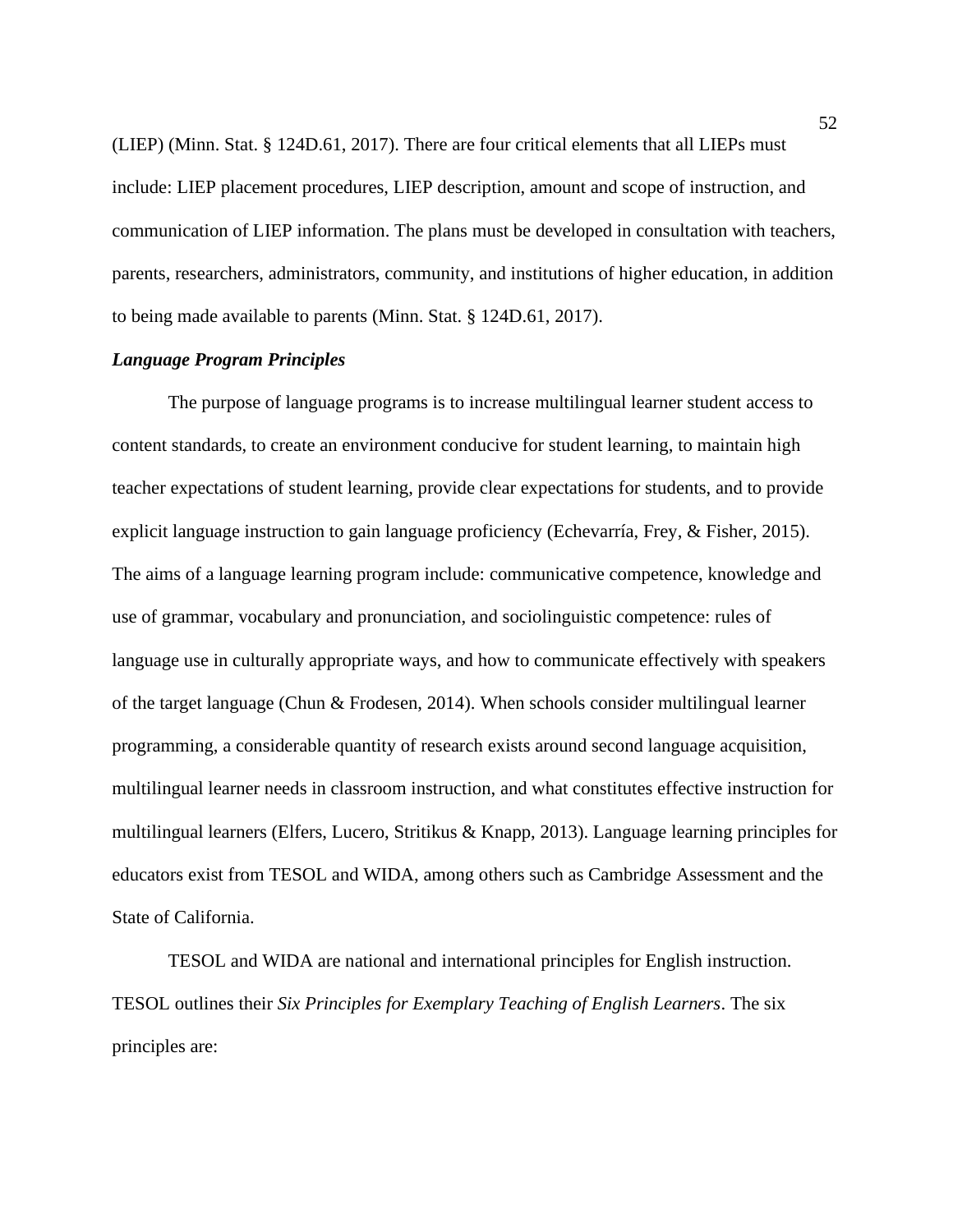- 1. know your learners,
- 2. create conditions for language learning,
- 3. design high-quality lessons for language development,
- 4. adapt lesson delivery as needed,
- 5. monitor and assess student language development, and
- 6. engage and collaborate within a community of practice (TESOL, 2019b).

Similarly, WIDA (2019b) created ten guiding principles for language development, which include:

- 1. leveraging learner assets,
- 2. developing language over time for increasing knowledge,
- 3. considering learner social-emotional needs,
- 4. learning language through multiple modalities,
- 5. using language to interpret information,
- 6. drawing on metacognitive and metalinguistic awareness,
- 7. using learners' full linguistic repertoires, and
- 8. using language to interpret and present multiple perspectives (WIDA Guiding Principles, 2019).

# *Language Program Types*

When planning for and creating a program to best serve multilingual learners, it is important to consider a variety of program types as well as the intended results/outcomes of each (Freeman, Freeman, & Mercuri, 2005). In selecting which program to implement, leaders should consider that student populations and the availability of resources will vary from school to school.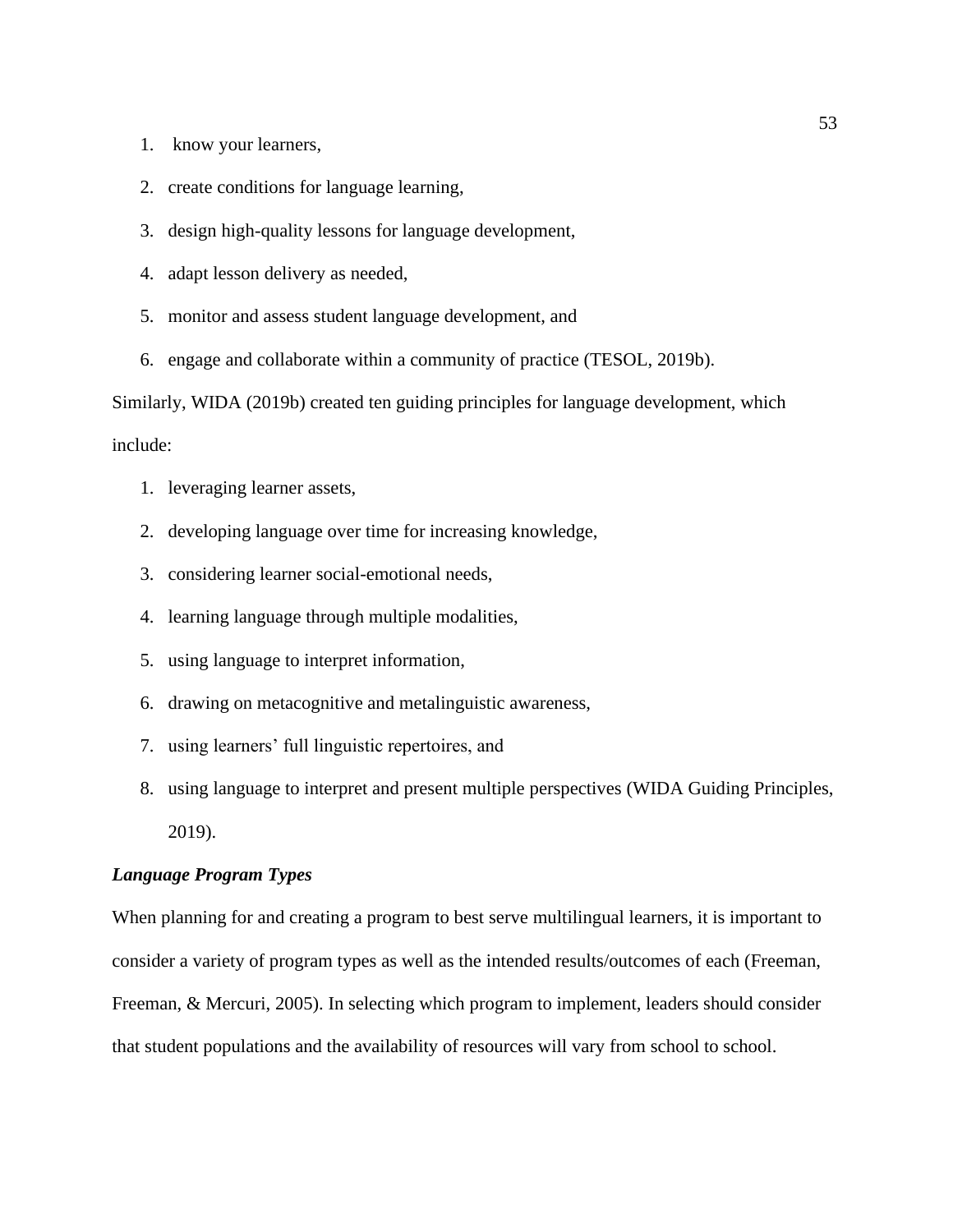Miramontes, Nadeau, and Commins (2011) state that the framework and focus should be on how to best match the needs of students and the community with the resources available. The authors argue that it is the nature and the quality of the instruction the students receive, mainly through English, though a bilingual approach in supporting content acquisition through home language support may provide more access for learners. These programs, they acknowledge, range from those expecting all students to learn English after simply exposing them to the language and treating them like all other students, to those specifically designed to support students' academic and linguistic development through the use of their home languages (García & Kleifgen, 2018). García and Kleifgen (2018, pp. 32-33) outline the continuum of language education programs: "Types of Educational Programs for Multilingual Learners"; see Figures 3a and 3b.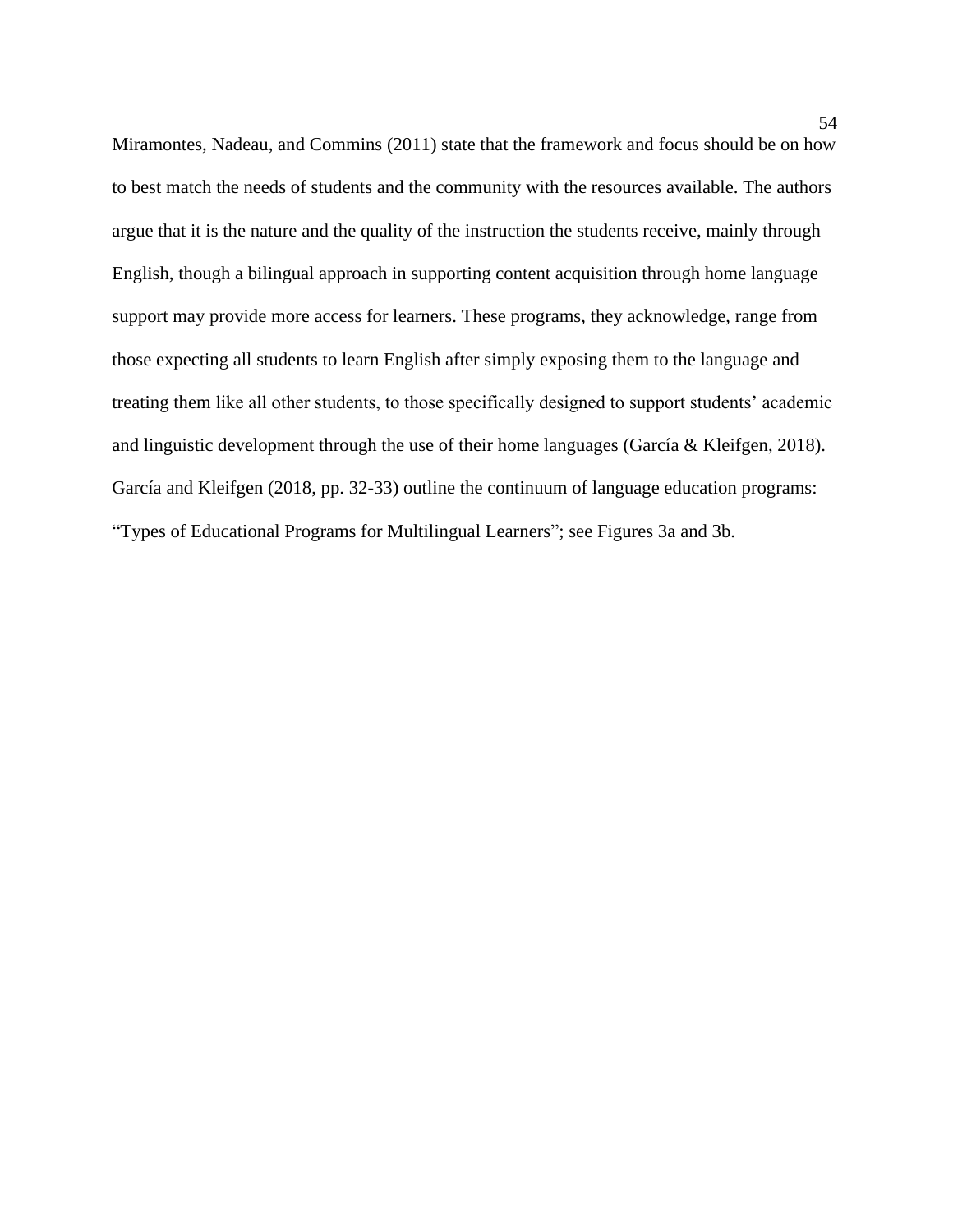# **Figure 3a**

# *Types of Educational Programs for Multilingual Learners I & II*

|                | Language used<br>in instruction | <b>Components</b>                                                                                         | <b>Duration</b>  | Goals                                   |
|----------------|---------------------------------|-----------------------------------------------------------------------------------------------------------|------------------|-----------------------------------------|
|                |                                 | <b>I. Nonrecognition</b>                                                                                  |                  |                                         |
| Submersion     | 100%                            | Mainstream                                                                                                | Throughout       | Linguistic                              |
| (Sink or swim) | English                         | education; no<br>special help with<br>English; no teachers<br>qualified to teach<br>multilingual learners | $K-12$ schooling | assimilation (shift to<br>English only) |

|                                                                                                  |                                                                                                                                 | <b>II. ESL/EL</b>                                                                                                                                                                                                                       |                                                                                                                             |                                                                                              |
|--------------------------------------------------------------------------------------------------|---------------------------------------------------------------------------------------------------------------------------------|-----------------------------------------------------------------------------------------------------------------------------------------------------------------------------------------------------------------------------------------|-----------------------------------------------------------------------------------------------------------------------------|----------------------------------------------------------------------------------------------|
| ESL/EL Pull-<br>out (submersion plus<br>ESL)                                                     | 90-100%<br>in English; may<br>include some<br>home language<br>support                                                          | Mainstream<br>education; students<br>pulled out for 30-45<br>minutes of ESL<br>daily; teachers<br>certified in ESL                                                                                                                      | As needed                                                                                                                   | Linguistic<br>assimilation;<br>remedial English                                              |
| <b>ESL/EL Push-</b><br>in                                                                        | $90 - 100%$<br>in English; may<br>include some<br>home language<br>support                                                      | Mainstream<br>education: ESL<br>teacher works<br>alongside the subject<br>teacher as needed;<br>teachers certified in<br>ESL                                                                                                            | As needed                                                                                                                   | Linguistic<br>assimilation;<br>remedial education<br>within mainstream<br>classroom          |
| Structured<br>English immersion<br>(sheltered English,<br>content-based ESL,<br>stand-alone ESL) | $90 - 100%$<br>in English; may<br>include some<br>home language<br>support                                                      | Subject-<br>matter instruction at<br>students' level of<br>English; students<br>grouped for<br>instruction: teachers<br>certified in ESL;<br>should have some<br>training in<br>immersion                                               | $1-3$ years                                                                                                                 | Linguistic<br>assimilation: exit to<br>mainstream<br>education                               |
| High-intensity<br>English language<br>training                                                   | 100%<br>English; focus on<br>English features;<br>usually combined<br>with mainstream<br>or sheltered<br>English for<br>content | Focus on<br>features and<br>structures of the<br>English language,<br>usually combined<br>with mainstream or<br>sheltered English for<br>content: teachers<br>certified in<br>ESL/English-<br>Language Arts for<br>language instruction | 1-3 years,<br>especially used in<br>high school and<br>middle school and<br>anti-bilingual<br>education school<br>districts | Linguistic<br>assimilation;<br>remedial English<br>focus; exit to<br>mainstream<br>education |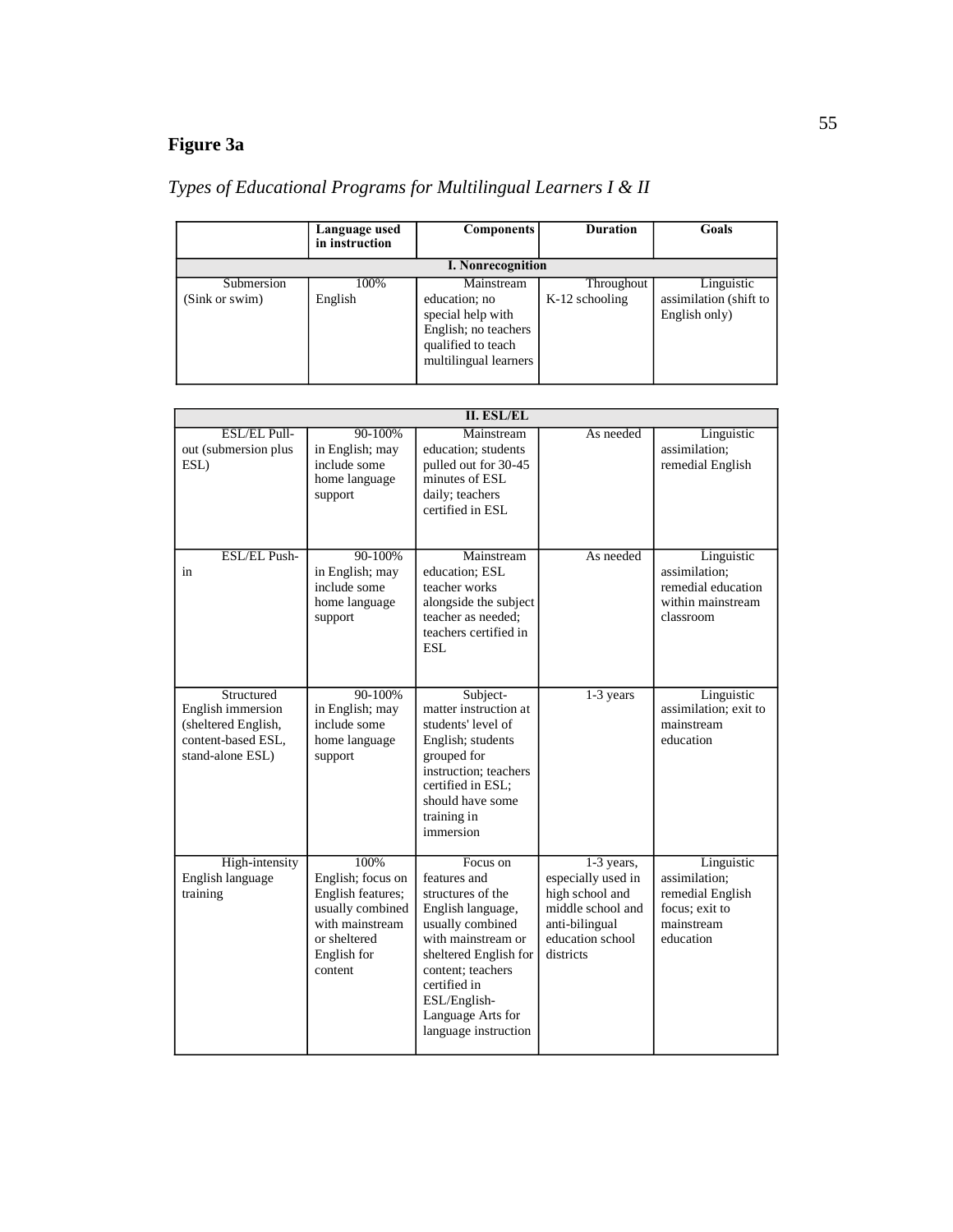# **Figure 3b**

| <b>III. Bilingual Education (BLE)</b> |                   |                       |                  |                       |  |  |  |  |
|---------------------------------------|-------------------|-----------------------|------------------|-----------------------|--|--|--|--|
| Transitional                          | Initially         | <b>Initial</b>        | $1-3$ years;     | Linguistic            |  |  |  |  |
| BLE (early-exit BLE)                  | 50-90% home       | literacy usually in   | students exit as | assimilation; English |  |  |  |  |
|                                       | language and 10-  | home language;        | they become      | acquisition without   |  |  |  |  |
|                                       | 50% English;      | some subject          | proficient in    | falling behind        |  |  |  |  |
|                                       | home language     | instruction in home   | English          | academically          |  |  |  |  |
|                                       | reduced gradually | language; ESL and     |                  |                       |  |  |  |  |
|                                       | to 10% and        | subject-matter        |                  |                       |  |  |  |  |
|                                       | English increased | instruction at        |                  |                       |  |  |  |  |
|                                       | to 90%            | students' level of    |                  |                       |  |  |  |  |
|                                       |                   | English; sheltered    |                  |                       |  |  |  |  |
|                                       |                   | English subject level |                  |                       |  |  |  |  |
|                                       |                   | instruction: teachers |                  |                       |  |  |  |  |
|                                       |                   | certified in BLE      |                  |                       |  |  |  |  |
| Developmental                         | 90%               | Initial               | At least 5-6     | Bilingualism          |  |  |  |  |
| BLE (late-exit BLE,                   | home language     | literacy focus is in  | years            | and biliteracy;       |  |  |  |  |
| one-way dual-                         | initially;        | home language,        |                  | academic              |  |  |  |  |
| language BLE)                         | gradually         | although English      |                  | achievement in        |  |  |  |  |
|                                       | decreasing to     | simultaneously        |                  | English               |  |  |  |  |
|                                       | 50% or            | introduced; always    |                  |                       |  |  |  |  |
|                                       | thereabouts:      | some subject          |                  |                       |  |  |  |  |
|                                       | home language     | instruction in home   |                  |                       |  |  |  |  |
|                                       | instruction       | language; ESL         |                  |                       |  |  |  |  |
|                                       | always available  | initially and English |                  |                       |  |  |  |  |
|                                       | OR 50/50 from     | subject-matter        |                  |                       |  |  |  |  |
|                                       | beginning         | instruction at        |                  |                       |  |  |  |  |
|                                       |                   | students' level of    |                  |                       |  |  |  |  |
|                                       |                   | English; teachers     |                  |                       |  |  |  |  |
|                                       |                   | certified in BLE      |                  |                       |  |  |  |  |
| Two-way BLE                           | 90/10             | English               | At least 5-6     | Bilingualism          |  |  |  |  |
| (two-way dual-                        | model; 90%        | speakers AND          | years; more      | and biliteracy;       |  |  |  |  |
| language BLE, dual-                   | home language,    | speakers of language  | prevalent at the | academic              |  |  |  |  |
| language BLE, two-                    | 10% additional    | other than English    | elementary level | achievement in        |  |  |  |  |
| way immersion BLE,                    | language in early | taught literacy and   |                  | English               |  |  |  |  |
| dual-immersion BLE)                   | grades; $50/50$   | subjects in both      |                  |                       |  |  |  |  |
|                                       | model: parity in  | languages; teachers   |                  |                       |  |  |  |  |
|                                       | both languages    | certified in BLE      |                  |                       |  |  |  |  |
|                                       |                   |                       |                  |                       |  |  |  |  |
|                                       |                   |                       |                  |                       |  |  |  |  |
|                                       |                   |                       |                  |                       |  |  |  |  |
|                                       |                   |                       |                  |                       |  |  |  |  |
|                                       |                   |                       |                  |                       |  |  |  |  |

|  |  |  |  |  | Types of Educational Programs for Multilingual Learners III & IV |  |  |
|--|--|--|--|--|------------------------------------------------------------------|--|--|
|  |  |  |  |  |                                                                  |  |  |

| <b>IV. Blend</b> |                  |                    |                   |                |  |  |  |  |
|------------------|------------------|--------------------|-------------------|----------------|--|--|--|--|
| Dynamic          | English          | Teacher-led        | Suitable at       | Bilingualism,  |  |  |  |  |
| bi/plurilingual  | and students'    | whole classroom in | the secondary     | academic       |  |  |  |  |
| education        | home languages   | English, coupled   | level, when       | achievement in |  |  |  |  |
|                  | in dynamic       | with collaborative | students have     | English        |  |  |  |  |
|                  | relationship;    | project-based      | already developed |                |  |  |  |  |
|                  | students are the | student learning   | literacy in their |                |  |  |  |  |
|                  | locus of control | using home         | home languages    |                |  |  |  |  |
|                  | for language     | language practices |                   |                |  |  |  |  |
|                  | used; peer       |                    |                   |                |  |  |  |  |
|                  | teaching         |                    |                   |                |  |  |  |  |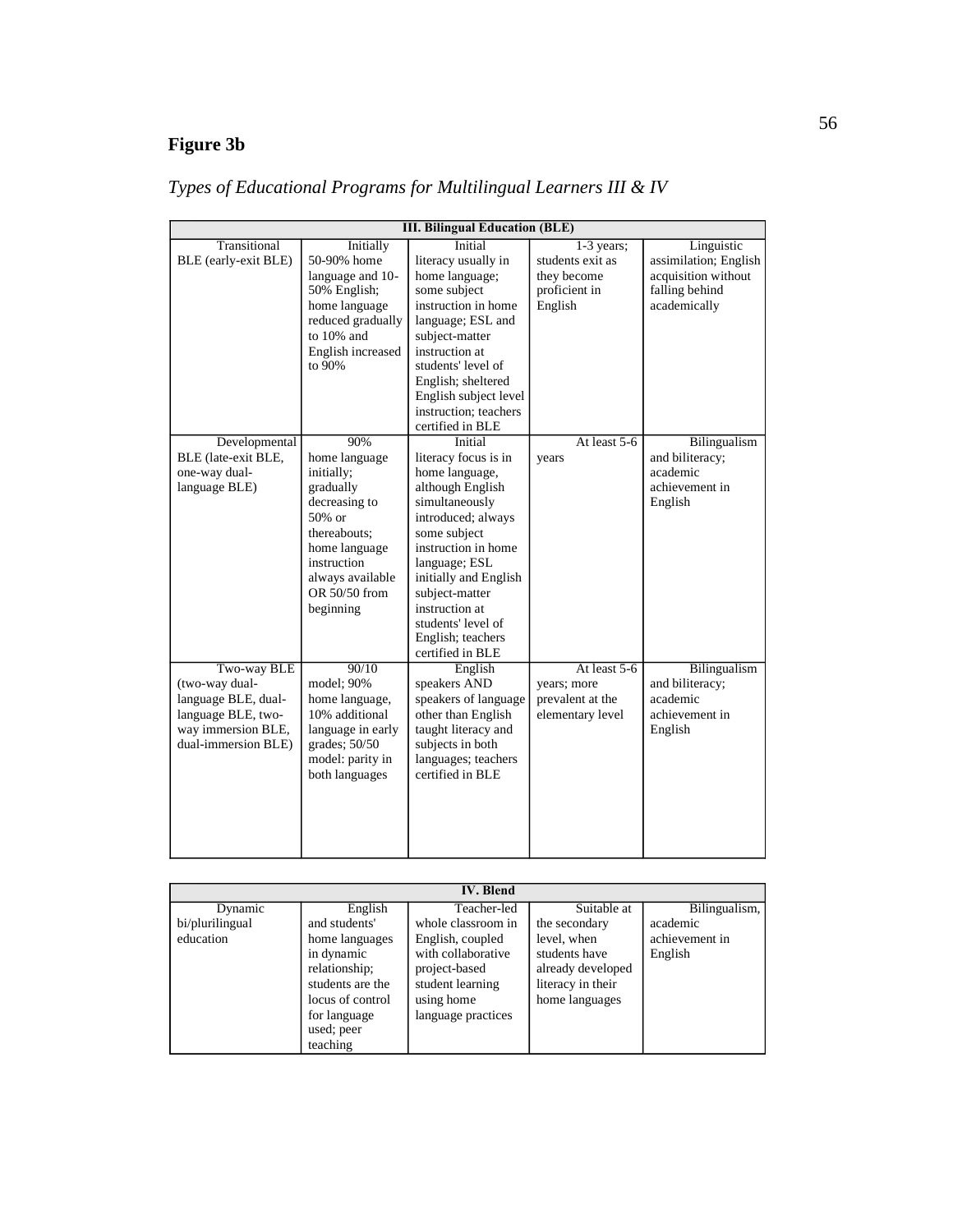# *Program Leadership*

As critical as language frameworks and program design are for the success of multilingual learners, school and district leadership is second only to classroom teaching as an influence on student learning (Leithwood, Day, Sammons, Harris, & Hopkins, 2006). Effective operations of a school increases or decreases a student's chances of academic success (Marzano, Waters, & McNulty, 2005). Elfers et al. (2013) demonstrate through an analysis of four school districts that both district and school leadership play a crucial role in creating, aligning, and sustaining supports for classroom teachers who serve multilingual learners.

School and district leaders are part of the components that drive successful school reform (National Implementation Research Network, 2019). With systems intervention, facilitative administration, and decision support data systems, school and district leadership guide building and district leadership teams through technical and adaptive changes, support staff, and sustain outcomes. Both technical and adaptive changes will require teams to clearly identify problems, generate solutions, monitor tasks, define success, and allow for all voices on the team to be heard in the decision-making process. Defining the problem and process may be difficult adaptively, but focusing team effort on aims and having leadership support at all levels will create an environment for positive change (National Implementation Research Network, 2019).

School leaders and policymakers think that the answer is to create better multilingual learner programs—either ESL or bilingual—though these programs cannot replace the large numbers of instructional hours that multilingual learner students spend in mainstream classrooms taught by non-specialists (Elfers et al., 2013). Leaders eliminate student marginalization by recognizing the student needs and rights to fully participate in the mainstream classroom and by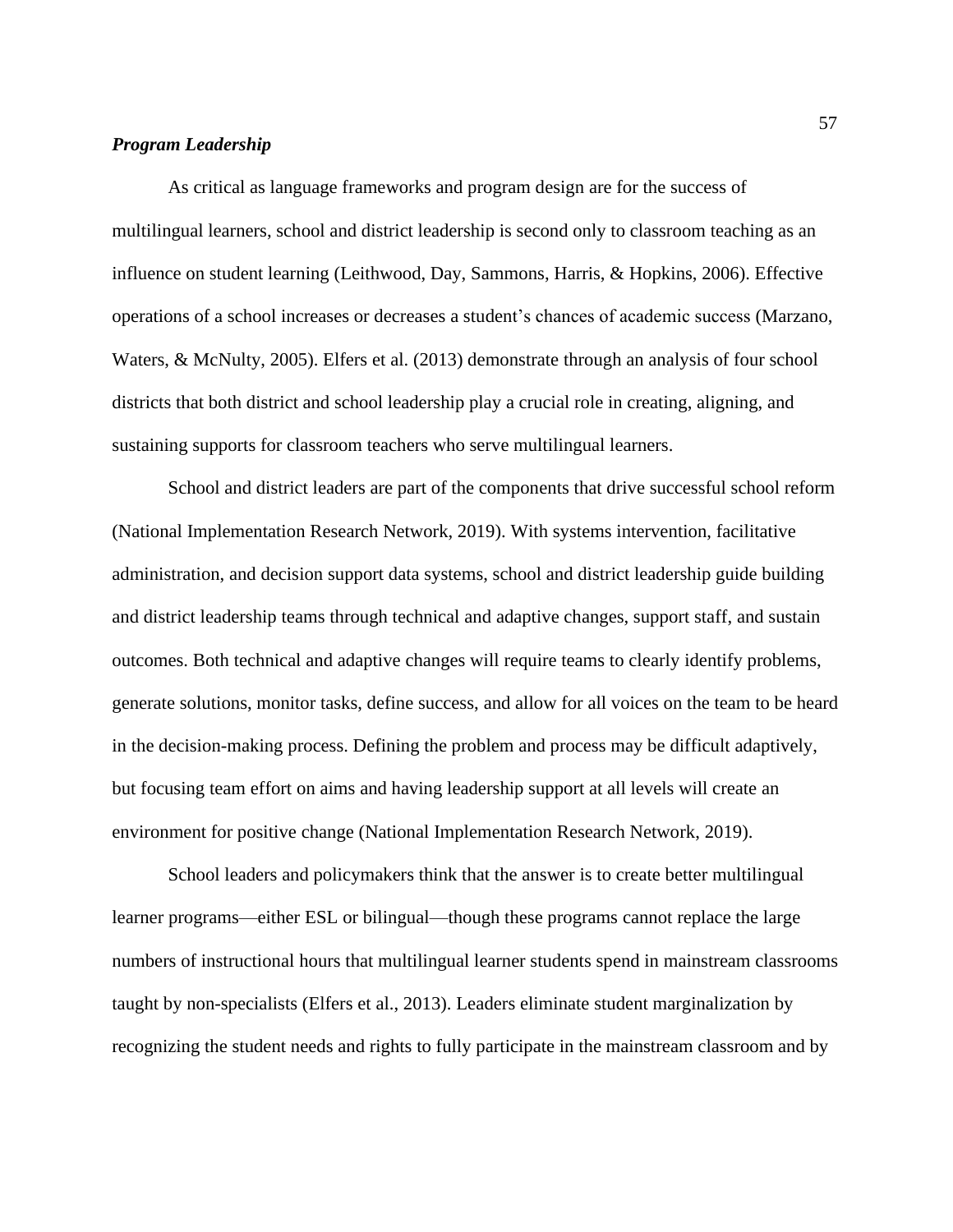advocating for educational equity and access (Scanlan & López, 2015). Effective learning models are inclusive for all students, regardless of language needs or ability (Scanlan & López, 2012; Theoharis & O'Toole, 2011; Capper & Frattura, 2009). Supporting teachers' professional learning through targeted preparation and other school supports build teacher capacity (Elfers et al., 2013). In a study from López, Scanlan & Gundrum (2013), the authors examined to which degree each state's teacher preparation programs reflect current best practices in English learner (EL) theory and related this in turn to fourth grade Latinx EL reading outcomes in the National Assessment of Educational Progress (NAEP). Their research demonstrates that multilingual learner preparation for teachers positively affects multilingual learner's reading scores. Additionally, in states that require multilingual learner specialist certification and where all teachers have some specialized training to meet needs of multilingual learners, there tends to be higher student achievement than states that do not have these requirements. States with requirements for knowledge on native language literacy, how to adapt curriculum, and assessment in literacy all led to gains in student achievement scores. These findings support their theory of requiring specialist certification in either bilingual, or English as a Second Language (ESL), or at least one bilingual or ESL course for mainstream teachers, in addition to understanding language development and formative assessment.

To enact the change necessary to support multilingual learners, building collaboration with the school principal has been linked to a school having clear mission and goals, as well as healthier school climate, teacher attitudes, classroom practices, curriculum and instruction organization, and student learning opportunities (Marzano, Waters, & McNulty, 2005). Fullan (2014) demonstrates how principals are key in leading learning, leading change in the building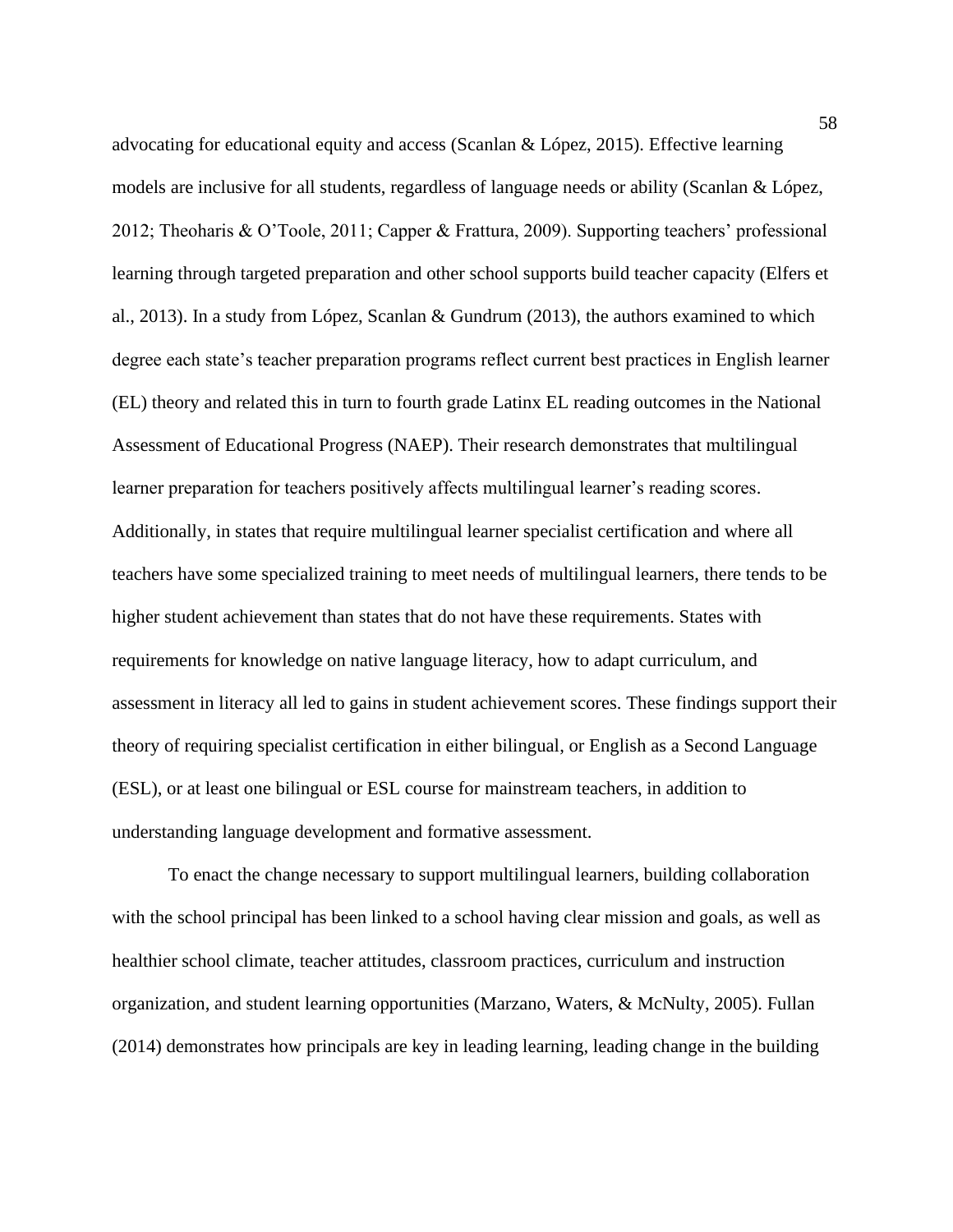and district, and being a change agent. Change agency includes understanding and discerning the school's needs and the application of clearly articulated and shared educational values through layers of time and context-specific practices embedded in the school's work, and culture and achievements. Done well, these components will improve and sustain effectiveness (Day, Gu, & Sammons, 2016). In one study of high-performing, high-poverty, Latinx-majority elementary schools, the significantly different role of the principal is a stronger organizational manager that can support a multi-faceted plan. The principal is a leader of learning who keeps all stakeholders focused on student learning, and builds strong relationships both internal and external (Hodges, 2015). Russel (2018) describes a qualitative case study of school-wide professional learning in diverse urban high schools; one of the main supports being the role and vision of the principal in the planning and implementation. Specifically, in regards to multilingual learner programming, principals both enable and obstruct practices through knowledge and lack of awareness of the policy's intention, which will reflect social justice leadership when implementing policy for multilingual leaders. The principals must leverage the policy implementation to enact equitable instruction for multilingual learners (Mavrogordato & White, 2019).

In addition to school principals, successful superintendents are also critical in creating a district and school culture that supports and maintains student success by providing clear communication to all stakeholders, engaging internal and external publics, and using data to evaluate programs (Dolph & Grant, 2010). One study highlights the important role of the superintendent in supporting equity in school reforms, such as: dual language education, leading social justice efforts, taking advantage of political opportunities, mobilizing networks of support, and framing the work that will inspire and mobilize stakeholders (DeMatthews, Izquierdo, &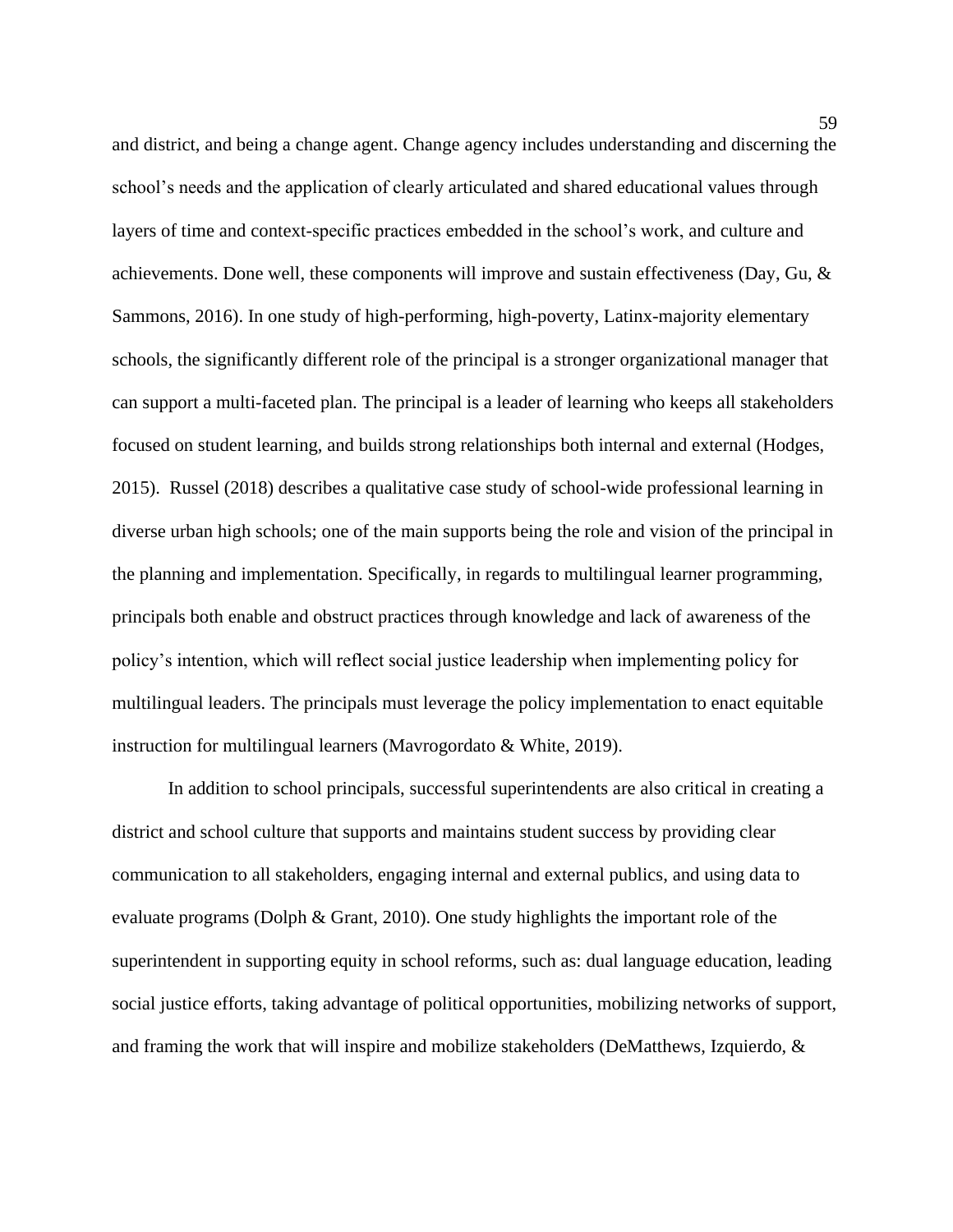Knight, 2017). "School leadership creates the learning architecture for successfully creating CLD students" (Scanlan & López, 2015, p. 19).

#### *Multilingual Program Frameworks*

Research provides multiple frameworks for multilingual learner programing with administrative support. August and Hakuta (1997) identified the following conditions which lead to high academic performance for multilingual learner students:

A supportive school-wide climate, school leadership, a customized learning environment, articulation and coordination within and between schools, use of native language and culture in instruction, a balanced curriculum that includes both basic and higher-order skills, explicit skill instruction, opportunities for student-directed instruction, use of instructional strategies that enhance understanding, opportunities for practice, systemic student assessment, staff development, and home and parent involvement (p. 171).

Three of the programming frameworks derive from the work of Lucas, Henze, and Donato (1990), Theoharis and O'Toole (2011), and Scanlan and López (2015). Lucas, Henze, and Donato (1990) explored eight features of high schools that promote the achievement of multilingual learner students:

- 1. value on the students' language and culture,
- 2. high expectations for students,
- 3. school leaders prioritize the education of multilingual learners,
- 4. staff development is designed to help teachers and staff serve multilingual learners more effectively,
- 5. a variety of courses and programs are offered for multilingual learners,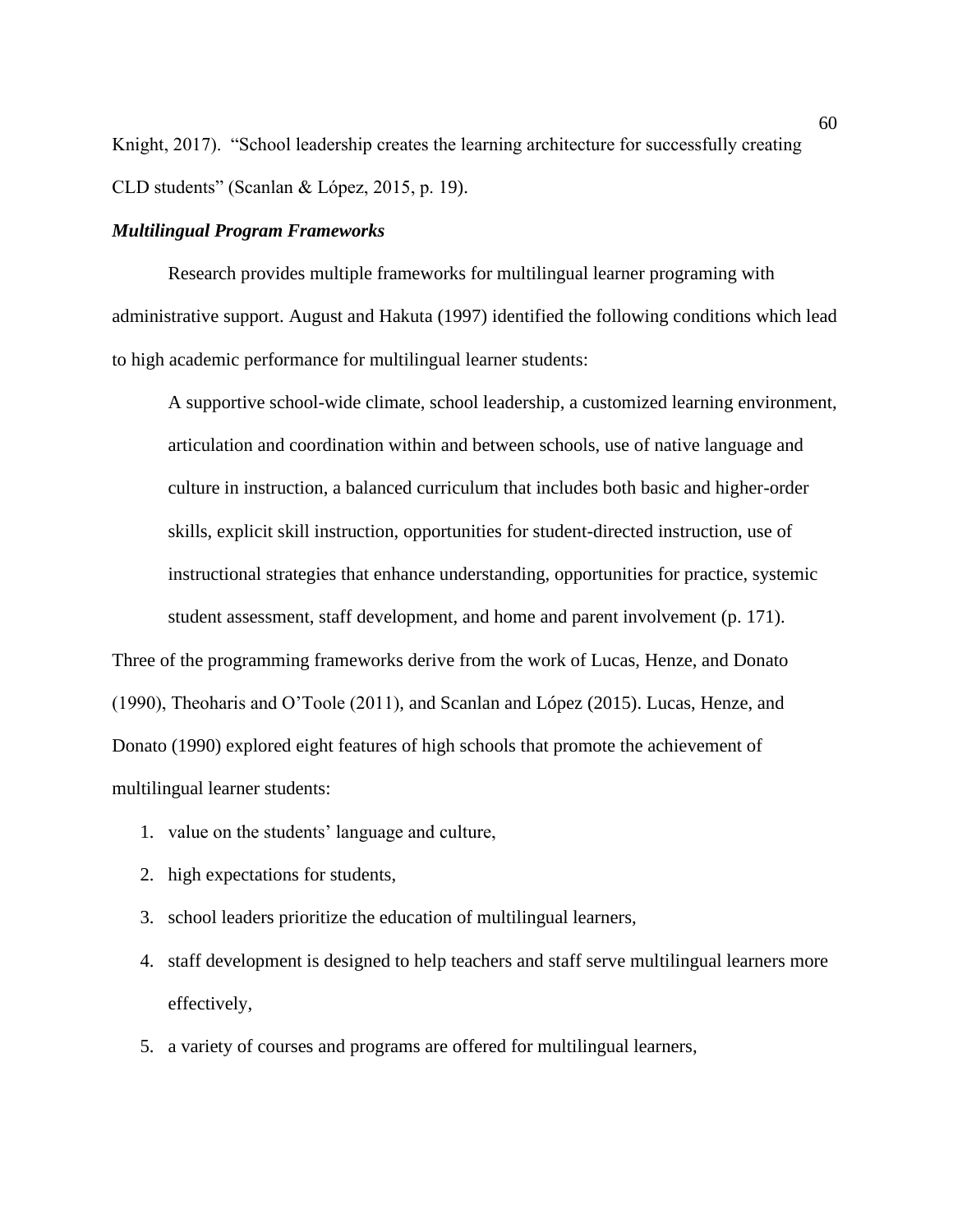- 6. counseling programs give special attention to multilingual learners,
- 7. parents are encouraged to become involved, and

8. staff share a strong commitment to empowering multilingual learners through education. Theoharis and O'Toole (2011) found that inclusive multilingual learner services were most beneficial for multilingual learners, observing two schools whose reform practices included: eliminating pull-out multilingual learner services, focusing on building a school community, professional development for all staff, and collaboration. Pull-out services are English language instruction when MLs leave their mainstream classroom to receive basic English instruction in grammar, vocabulary, oral language, and spelling (Díaz-Rico, 2018). Scanlan and López (2015) focus on three components in their theory of action: effective school leadership with ambitious expectations; successfully educating CLD students through sociocultural integration, cultivating language proficiency, and ensuring academic achievement; and creating a learning architecture through communities of practice and an integrated service delivery model.

A recent study from Elfers and Stritikus (2014) revealed that there is a critical link between school leadership practices and multilingual learners, outlined by five components. Throughout these five components, the leadership at both the school and district level is crucial in creating and sustaining systems of support for classroom teachers who work with multilingual learners. There are five components to their researched framework: "(1) resolving fragmentation by focusing on high-quality instruction, (2) creating a productive blend of -levellevel and schoollevel leadership initiatives, (3) communicating a compelling rationale, (4) differentiating support systems at elementary and secondary levels, and (5) using data for instructional improvement" (p. 305).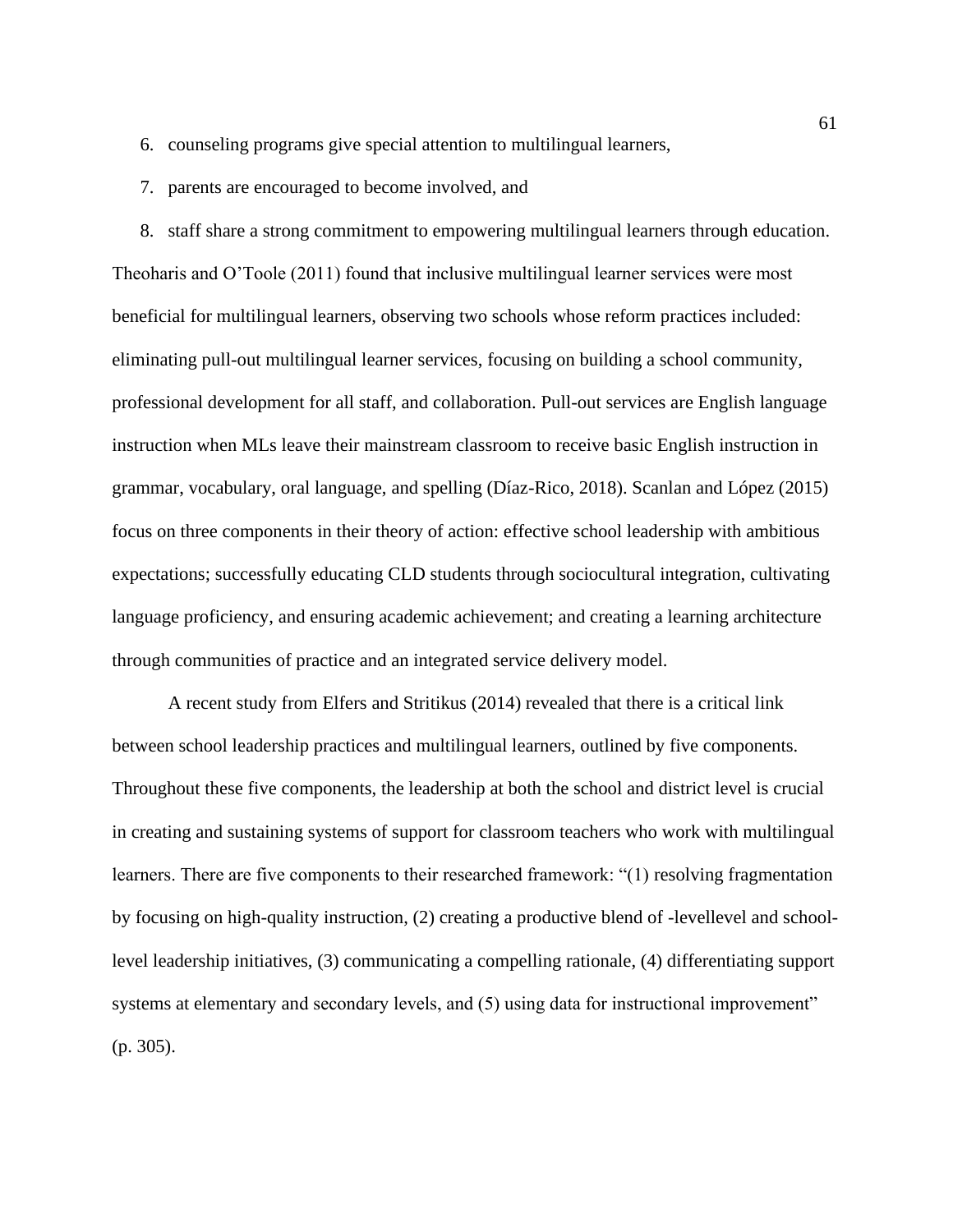Focusing on high-quality instruction is often defined as effective teaching practices and contexts for learning (August & Hakuta, 1997). The goal of an effective and inclusive service delivery for multilingual learners is widely embraced and supported though infrequently attained (Scanlan & López, 2012). Without an intentional focus on this issue, leadership efforts and supports for multilingual learners can become compartmentalized, or work in silos, often left for the multilingual learner coordinator or teachers to make improvements (Elfers & Stritikus, 2014). "A lack of understanding translates into lack of action or inaction" (Elfers & Stritikus, 2014, p. 319), which leads to the multilingual learner department left out of general education conversations around district curriculum and instruction. A servant-leader administrator will ensure that teacher and student needs are of the highest priority in being served and inspire others to accompany the initiatives (Greenleaf, 1977). Studies have shown that administrative support includes knowledge, time, and interest in the students, which directly impacts teacher retention (Otto & Arnold, 2005). Johnsen (2013) outlines three cornerstones for garnering administrative support: administrators learning more about the programming, showing how strategies are beneficial for all students, and describing how adaptations can be made without additional funds or resources. Supportive district leaders also invest time and resources in staffing considerations, specifically in hiring teachers and support staff with knowledge of language learning; they also support professional development through training and follow-up coaching. The instructional leadership of the multilingual learner department is led by district-level personnel and supported through differentiation in all buildings in partnership with Title I, Special Education, and general education classrooms (Elfers & Stritikus, 2014). Training all teachers and support staff in practices that support language learning and acquisition (such as GLAD or SIOP) emphasizes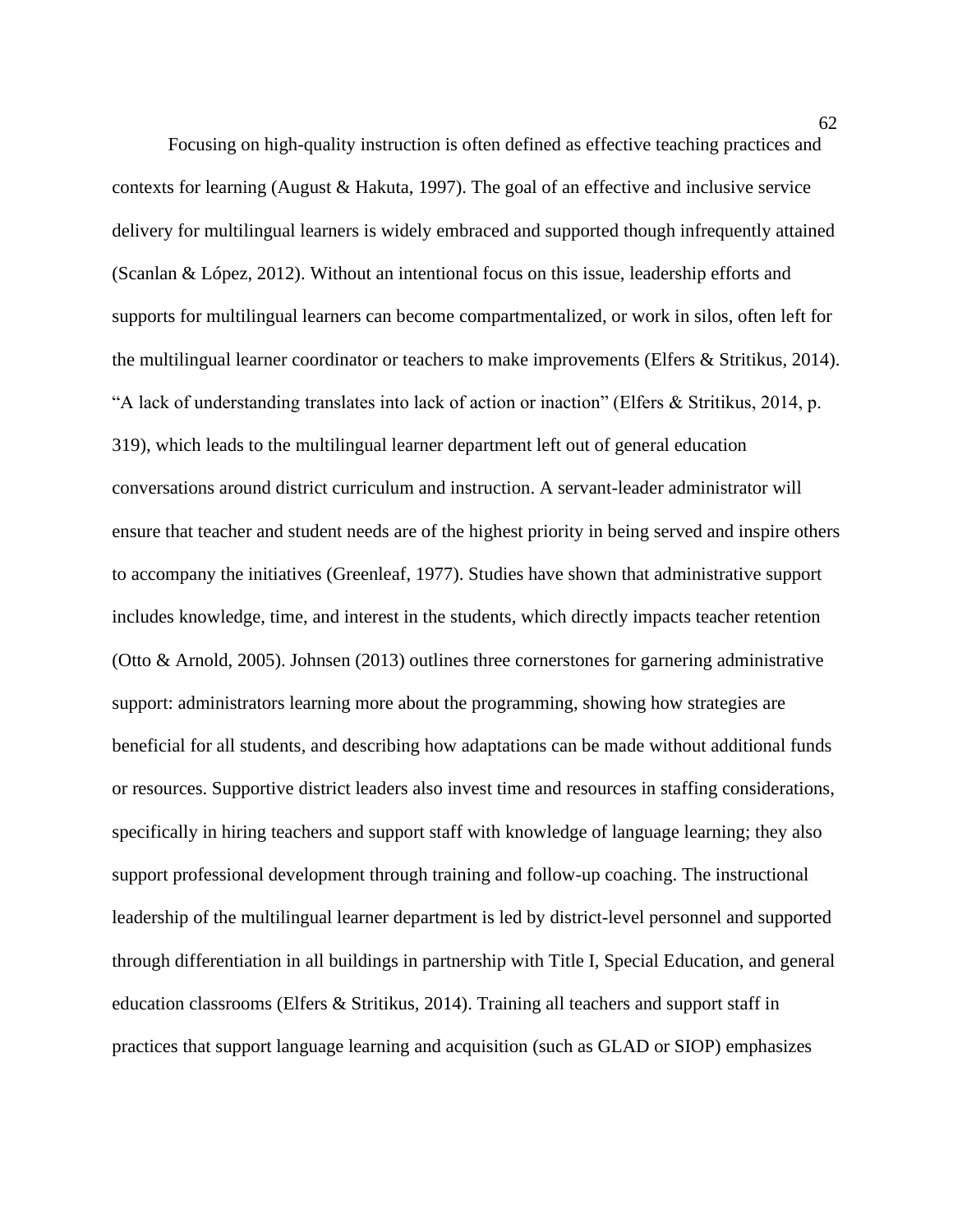teaching for all students within the same classroom (Elfers et al, 2013; Elfers & Stritikus, 2014). All students will have access and support to be successful in mainstream classrooms with gradelevel content (Scanlan & López, 2012). Theoharis and O'Toole (2011) report on the successes of inclusion by eliminating pull-out programming, engaging in co-teaching or dual-language programs, and collaboration with colleagues around professional development in service of student needs. Job-embedded professional development around effective core instruction for multilingual learners will increase teachers' use of evidence-based reading practices and abilities in meeting the needs of their multilingual learners (Cavazos, Linan-Thompson, & Ortiz, 2018).

Collaboration also exists in blending district and school-level initiatives. Drawing on the connection and relationship built and maintained with the community, districts must create an environment in which the community and families feel valued and welcomed (Elfers & Stritikus, 2014). Partnerships among schools, families, and communities are not a luxury but a necessity, and schools need assistance from families and communities to engage in students' learning (Henderson, Mapp, Johnson, & Davies, 2007). In order to create a truly equitable and welcoming school experience for students free of blame for the student's behaviors, culturally responsive school leaders "must lead schools with community perspectives at the center of their leadership behaviors" (Khalifa, 2018, p. 11). Administrators are responsible for creating a culture of collaboration in their schools, and this collaboration affects students' academic growth and achievement (Ketterlin-Geller, Baumer, & Lichon, 2015). Both district and school resources align to support classroom instruction. District and building leadership should maintain a strong relationship and participation in building leadership should come from all staff. Because of the relationship and trust, there is shared ownership in decision-making from district and school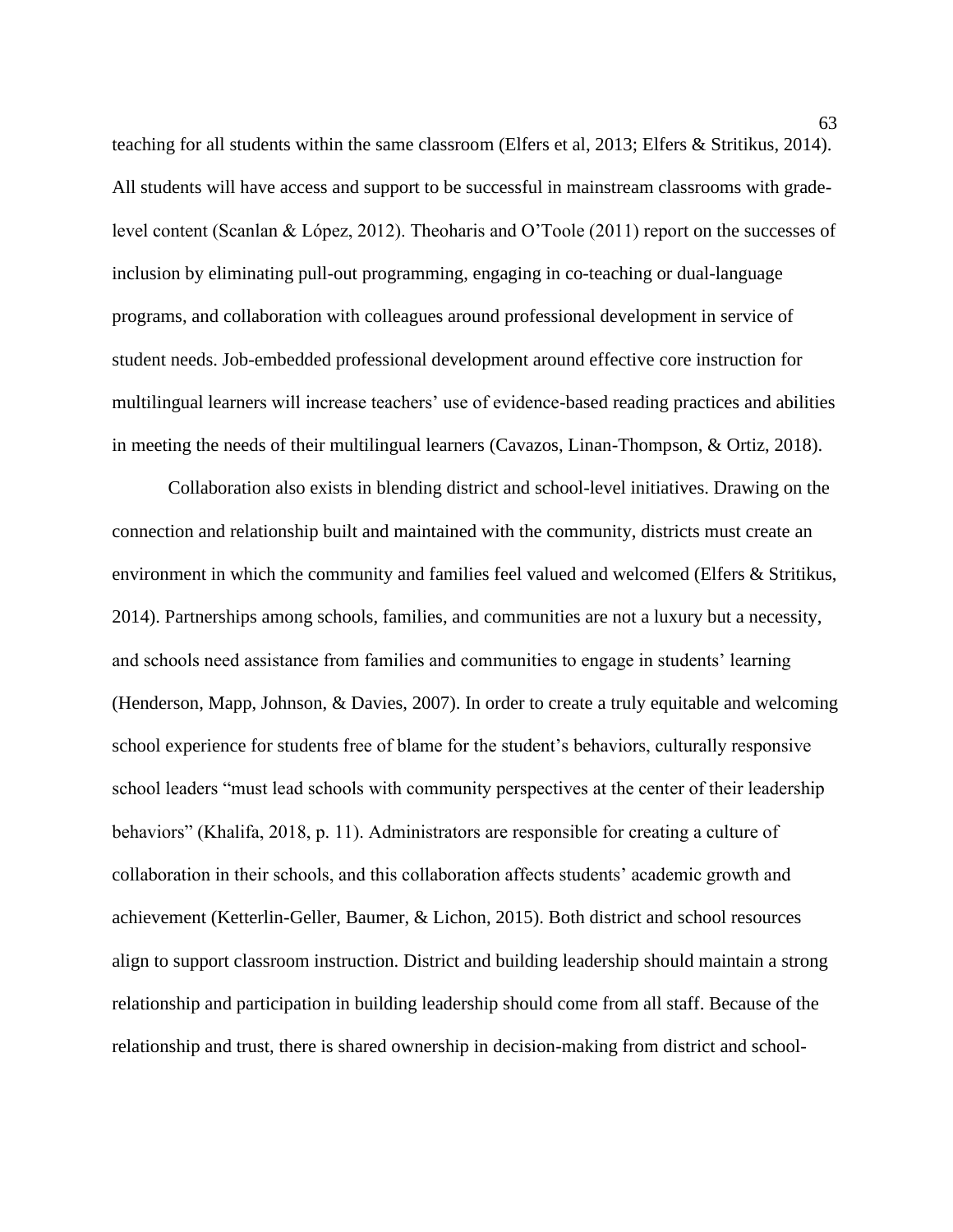level personnel. Professional development plans are created at the building level based on student and staff needs, and the district redistributes resources as needed to ensure that prioritized needs are met. The district will maintain control of decisions such as funding and staffing, though school leadership creates and develops supports for teachers. Though the initiative may lie at the district office, the district will engage and energize staff within the schools. Providing a vision for multilingual learner work for effective multilingual learner instruction is critical at the district level, though the ownership of the work is important at the building level to create and maintain teacher and staff support of a system (Elfers & Stritikus, 2014). With the district support of resources and time, school teams can work collaboratively and take collective responsibility for the learning success of each and every student by focusing on results (DuFour, DuFour, Eaker, Many, & Mattos, 2016). District leaders must lead strategic planning with external and internal stakeholder groups to build consensus and a sense of ownership for all students and plans; in turn, student achievement is seen as a collaborative effort by all and achievement will rise with combined efforts (Heimerl, 2012). Strategic planning in the communication process, including determining best methods of communication for stakeholders and which information to communicate, will increase communication efficacy and garner additional support for students and schools (Cox, 2014).

Communicating a compelling rationale includes focusing on the needs of each and every student, seeing multilingual learners as part of the regular school population and collective ownership of their learning (Elfers & Stritikus, 2014). As best practices are examined, it is critical that educators maintain an awareness of the context in which learners may be segregated, advocate for students by pushing back against social and institutional challenges that prevent

64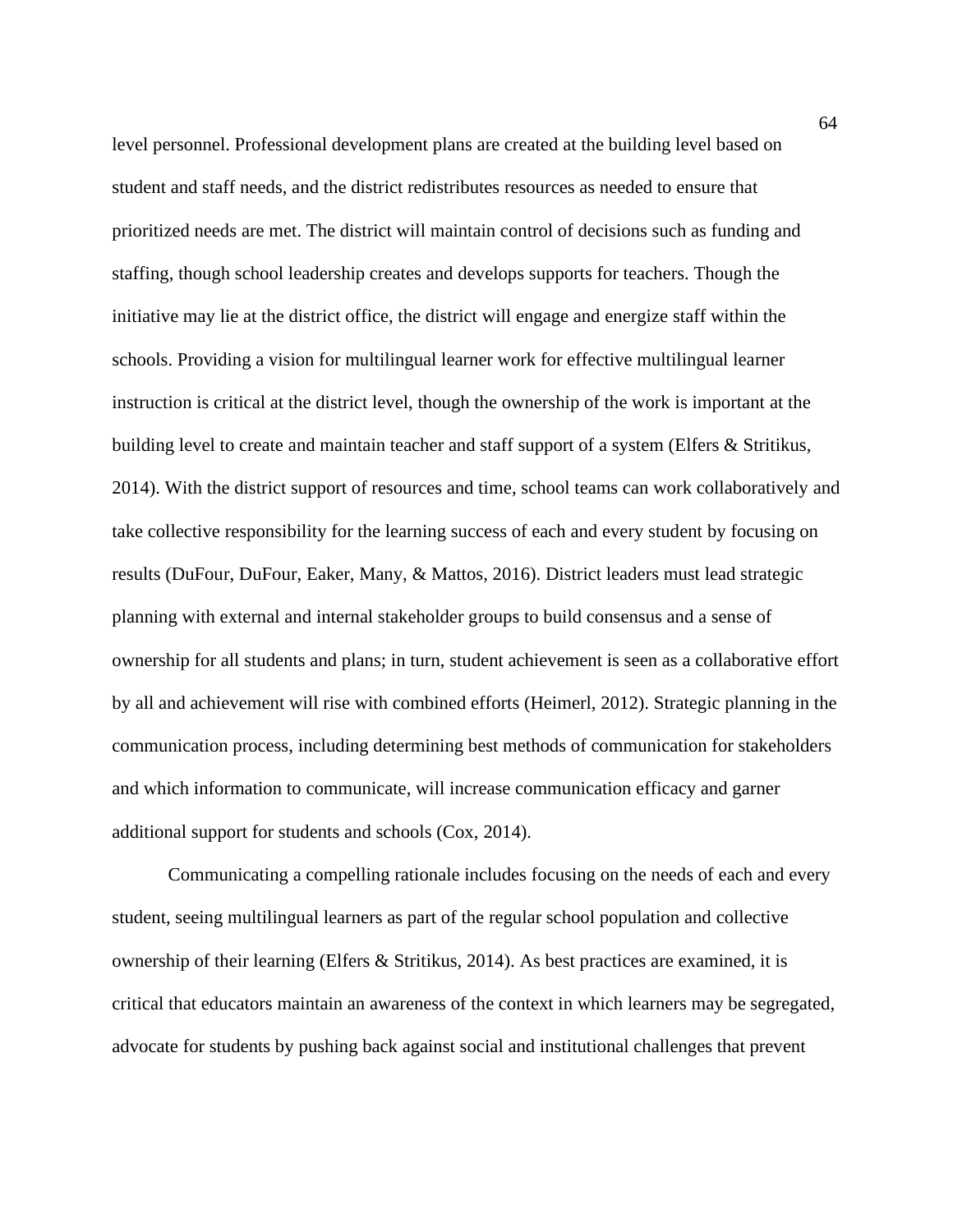students from receiving the assistance they deserve (DeMatthews, Izquierdo, & Knight, 2017). Another component of the rationale includes encouraging the responsibility of all staff to serve multilingual learners. The emphasis extends to all classroom teachers and support staff, including all adults in training, coaching, and resources for multilingual learner supports. "When [multilingual learner] strategies were framed as helpful for all students, leaders indicated that general education teachers were more likely to engage with these supports (Elfers & Stritikus, 2014, p. 327). Leaders should view best practices for all students and remove thinking of strategies only for multilingual learners (Elfers & Stritikus, 2014). Using disaggregated student data is one manner in which to focus on the learning and achievement of all students, for the data may demonstrate that some of the students may require additional supports from the staff. Teachers and support staff preparation, training, and professional development may not focus on the needs of all learners, and it remains the district's responsibility to provide the supports the adults need to best support students (Elfers & Stritikus, 2014; Russel, 2018).

Selected and supported instructional practices of educators must serve diverse learners, which may include focusing on social and cultural norms, structures, and activities of students and families (Russel, 2018). Such a stance is also known as culturally responsive teaching, defined as "a pedagogy that empowers students intellectually, socially, emotionally, and politically by using cultural and historical referents to convey knowledge, to impart skills, and to change attitudes" (Ladson-Billings, 1994, p. 13). Culturally (and linguistically) responsive teaching benefits all students, though best benefits students who have not been successful academically, socially, or behaviorally in school. A student's lack of success is because a school has not been responsive to the students' academic, social, or behavioral needs (Hollie, 2012).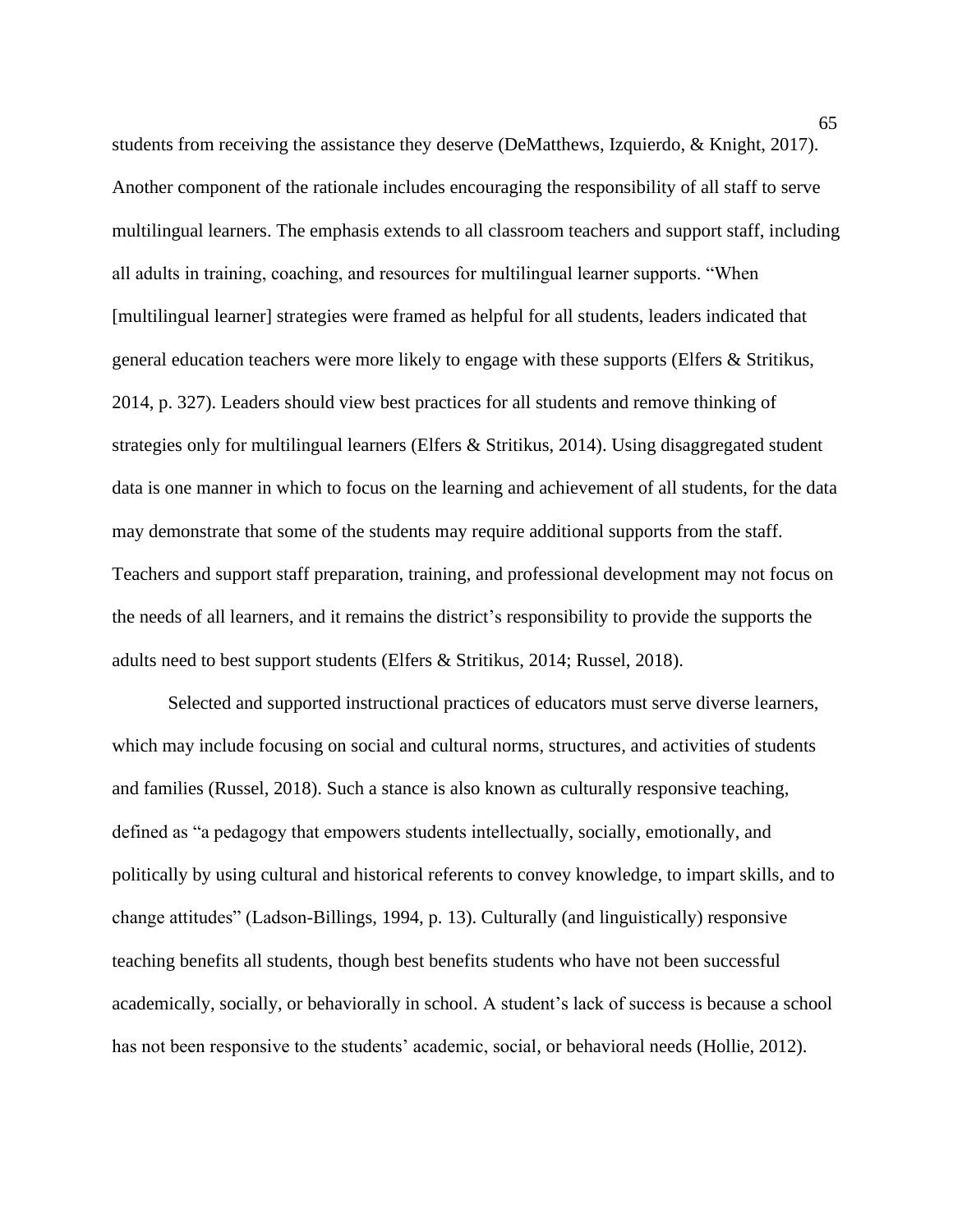It is necessary to differentiate support systems at elementary and secondary levels (Elfers & Stritikus, 2014). Elementary multilingual learners are best served in general education classrooms with bilingual learning, when possible, or in English using strategies to make language and learning more accessible for students. Some districts spread the students and supports evenly throughout classrooms, and others cluster students and supports into fewer classrooms. When students receive bilingual instruction, supports are concentrated into these classrooms due to the need for specialized training. Students formerly identified as English learners are also monitored to ensure supports are consistent as needed. Secondary settings see fewer opportunities for language and content teacher collaboration. In secondary settings, language instruction is seen as separate from the content instruction, posing an additional challenge for teacher collaboration. Some secondary administrators believe that elementary schools receive more funding and supports from the district-level, believing the elementary schools are seen as a higher need (Elfers & Stritikus, 2014). One secondary administrator adds, "We can't control the kids, you can't control the mood, you can't control anything else, but we can create the system that gives them the money and resources and the time to do those pieces" (Elfers & Stritikus, 2014, p. 333). Secondary schools focus on creating systems of support for teachers, distributing expertise of language teachers throughout content areas and maintaining support in teacher strategies in language learning, as well as modeling ways teachers can support multilingual learners. A primary way teachers and leaders can serve multilingual learners is by valuing students' first language and culture in instruction (Elfers & Stritikus, 2014). Students bring funds of knowledge such as home language, family values and traditions, social connection and communication, history, home activities, likes/dislikes, and previous experiences, which all

66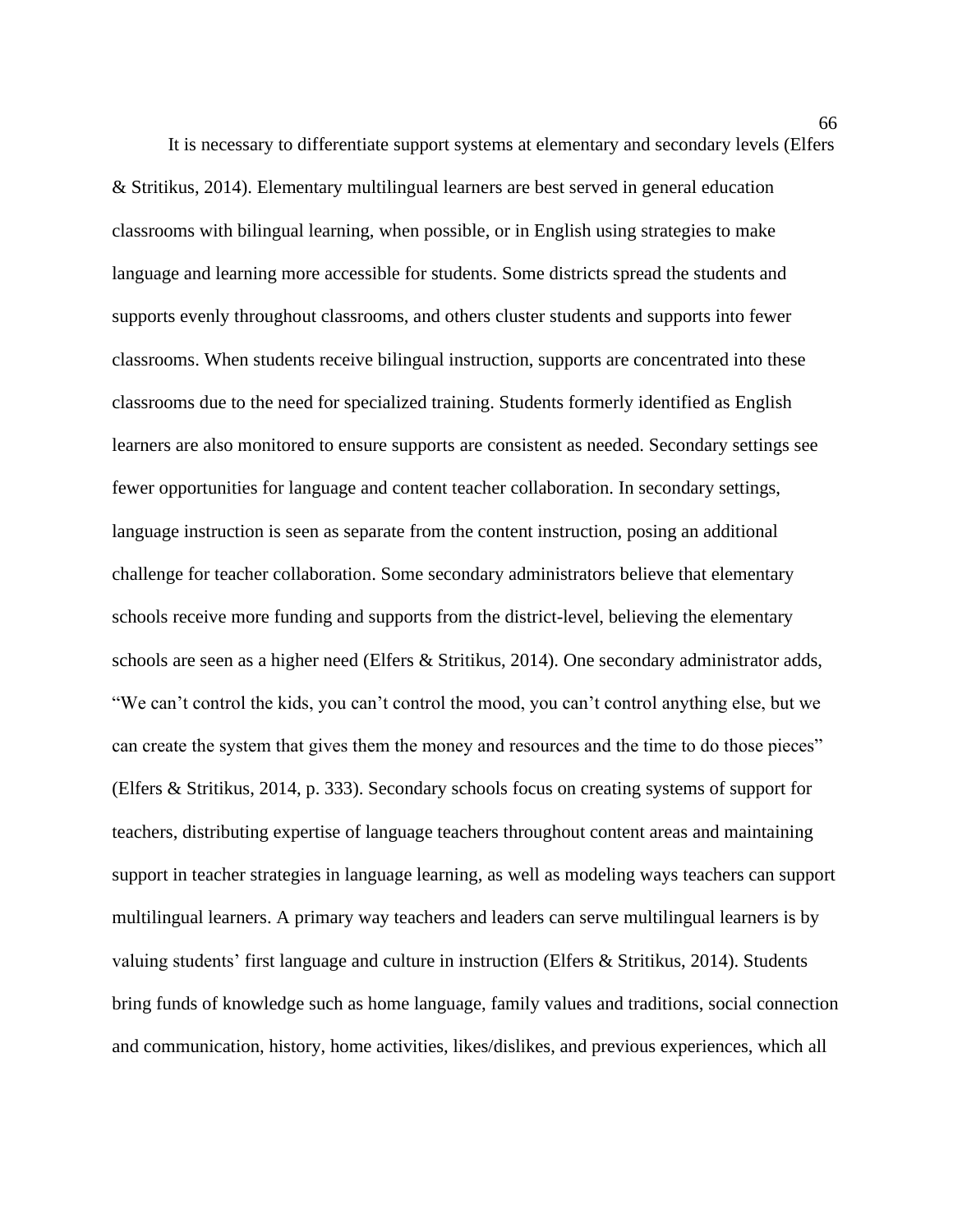inform culturally relevant pedagogy in concept and skill development (González, Moll, & Amanti, 2005).

The use of data for instructional improvement, guides leaders to identify areas for improvement, shape training and professional development, and support a culture of learning (Elfers & Stritikus, 2014). No Child Left Behind legislation brought data and accountability to the forefront of school improvement and conversations around student growth. Formal and informal assessments provide feedback for possible modifications in pedagogy and determine where more student support is needed. Having multiple sources of data is helpful to accurately assess multilingual students' needs (Elfers & Stritikus, 2014). Bernhardt (2013) outlines five categories of data necessary for school improvement: demographics, perceptions, achievement, process, and fidelity. Analyzing the intersections of these categories will allow educators to create a more accurate portrait of the student, staff, and school needs (Bernhardt, 2013). Many teachers feel that data from state standardized tests are not ideal for analyzing student performance and driving instructional decisions; this leads to the development of non-test-based assessments, student writing samples, and data from informal and formal classroom visits to guide additional real-time data for educators to use in instruction (Kerr, Marsh, Ikemoto, Darilek, & Barney, 2006). Student perception of the classroom environment is data that can provide realtime feedback for teachers to monitor and adjust pedagogy implemented. One study demonstrates that when student feedback on the classroom experience is received, processed, and used in pedagogical changes, student feedback is more positive on subsequent assessments and teachers reported that the data was feasible for use in instruction (Nelson, Ysseldyke, & Christ, 2015). To best use data for improvement, staff require self-efficacy in accessing the data without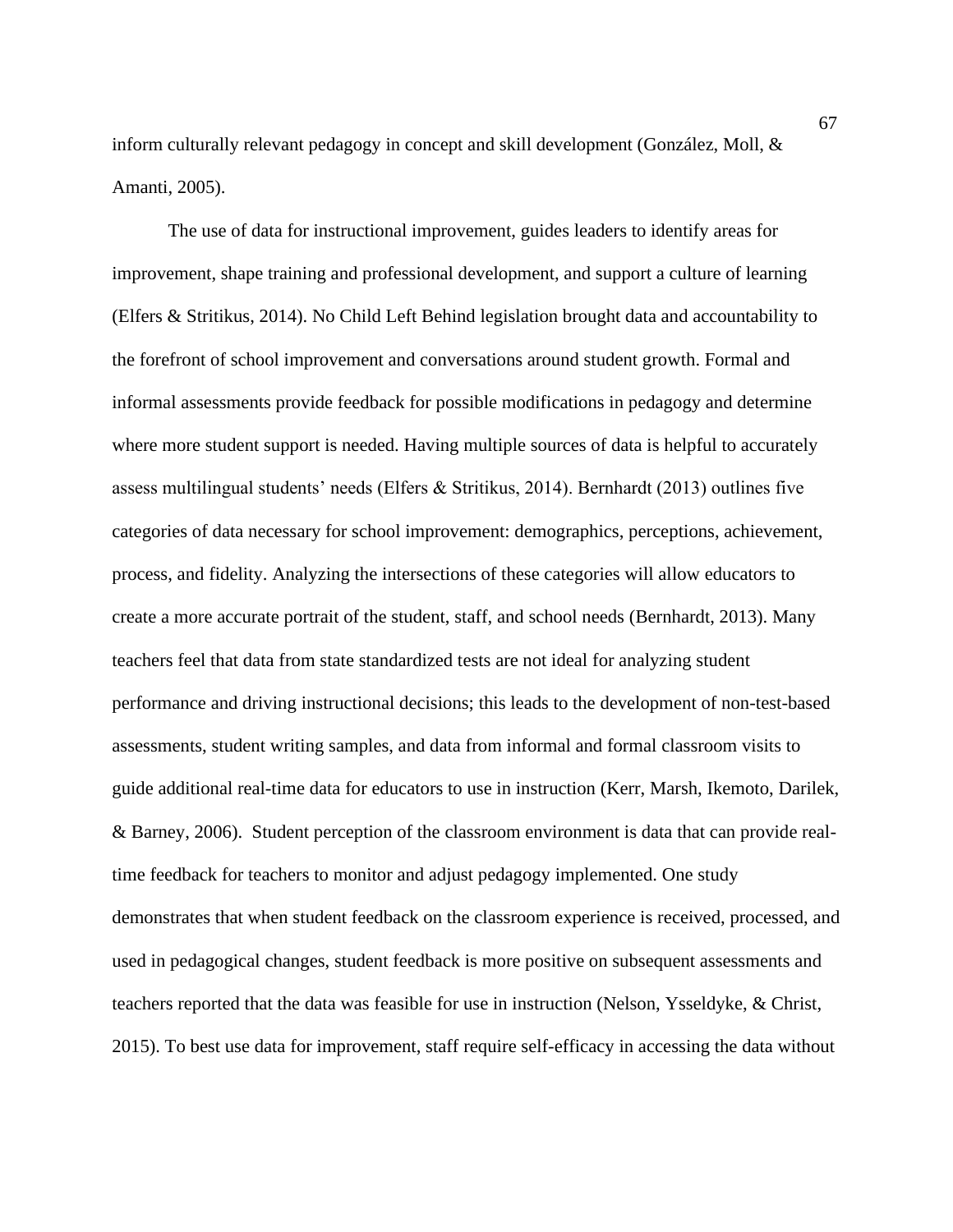assistance, seeing value in the data provided, and access to resources and/or support in making the data comprehensible for use in improving instruction (Svinicki, Williams, Rackley, Sanders, & Pine, 2016; Kerr et al., 2006). School systems as a whole play a critical role in supporting schools and educators in how to use the data, including high-stakes state assessment data, classroom assessments, common grade assessments, benchmark assessments, and college-ready indicators. The data should drive teacher collaboration around data analysis and use in instruction, coaching plans for staff in using the data, ongoing professional development in using data and a data management system, and scheduled time to complete these tasks (Farrell, 2015). Taking all of the data through a comprehensive needs analysis and determining a root cause of the concern will aid educators in creating an improvement plan that is implemented, monitored, and adjusted based on reviewing data of the implementation process (Bernhardt, 2013).

## **Summary**

This literature review briefly outlined the importance of focusing on language instruction and multilingual learners, including equity and legislation and court cases. It provided relevant research on language learning and second language acquisition. It then focused on multilingual learner demographic information and types of multilingual learners. Finally, it reviewed research-based best practices of multilingual learner programs, including Elfers and Stritikus' (2014) framework for successful multilingual learner program design. As can be ascertained from this literature review, multilingual learners benefit from schools and districts focusing on multilingual learners' needs in education. There is a tie between school and district leadership and increases in student achievement. Through intentional data review, strategy planning/implementation/review, and strategic inclusion of community and family perspectives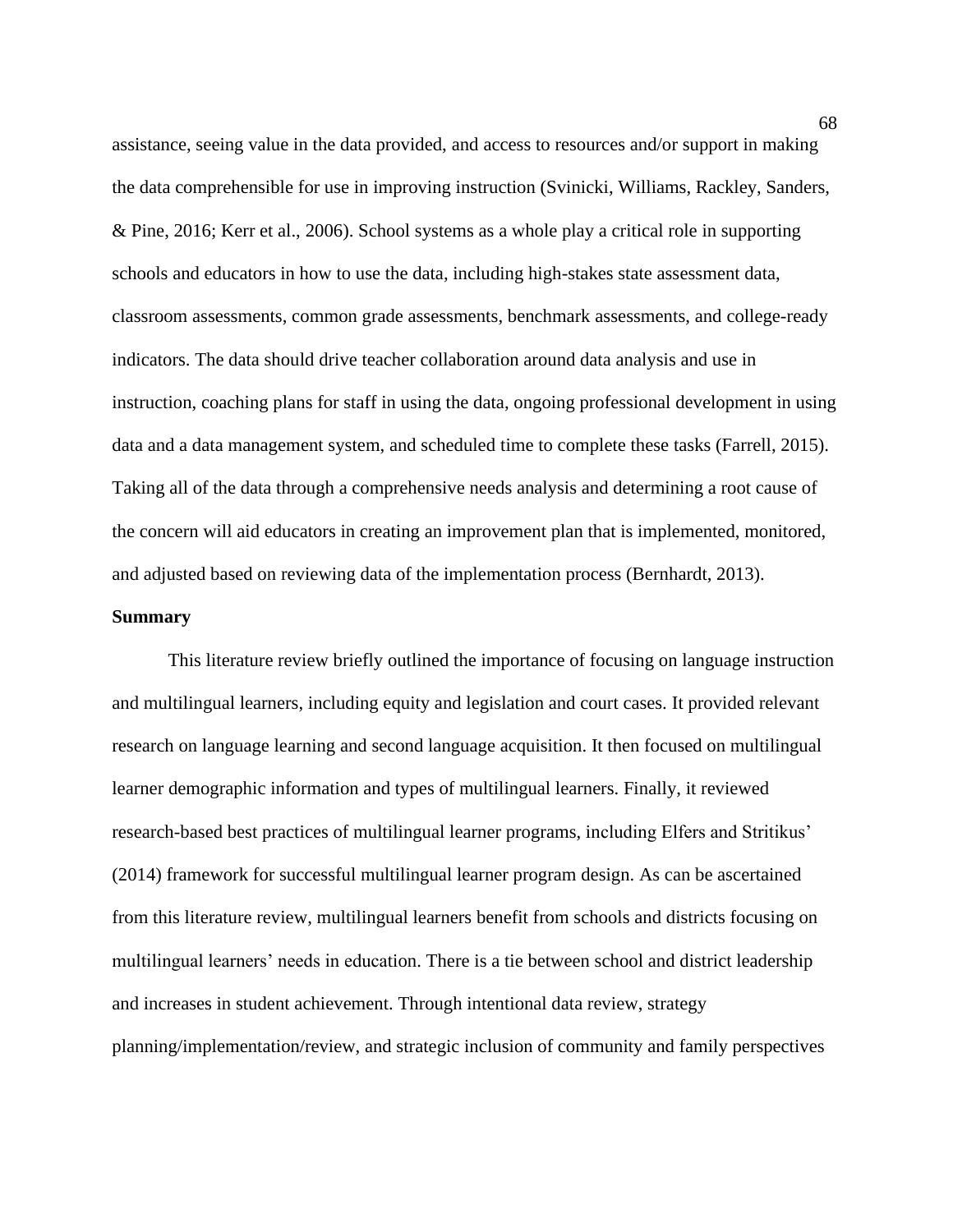and needs, schools and districts can collectively improve educational systems and instruction for multilingual learners.

An understanding of who are multilingual learners, how language is learned, and what comprises successful multilingual programs are important in providing a foundation for this study. Chapter 3 provides a detailed description of this study's facets, such as: research design, an overview of the survey and interview tools, and other details related to how research questions will be reviewed. Details about how the data will be gathered and analyzed are also contained within.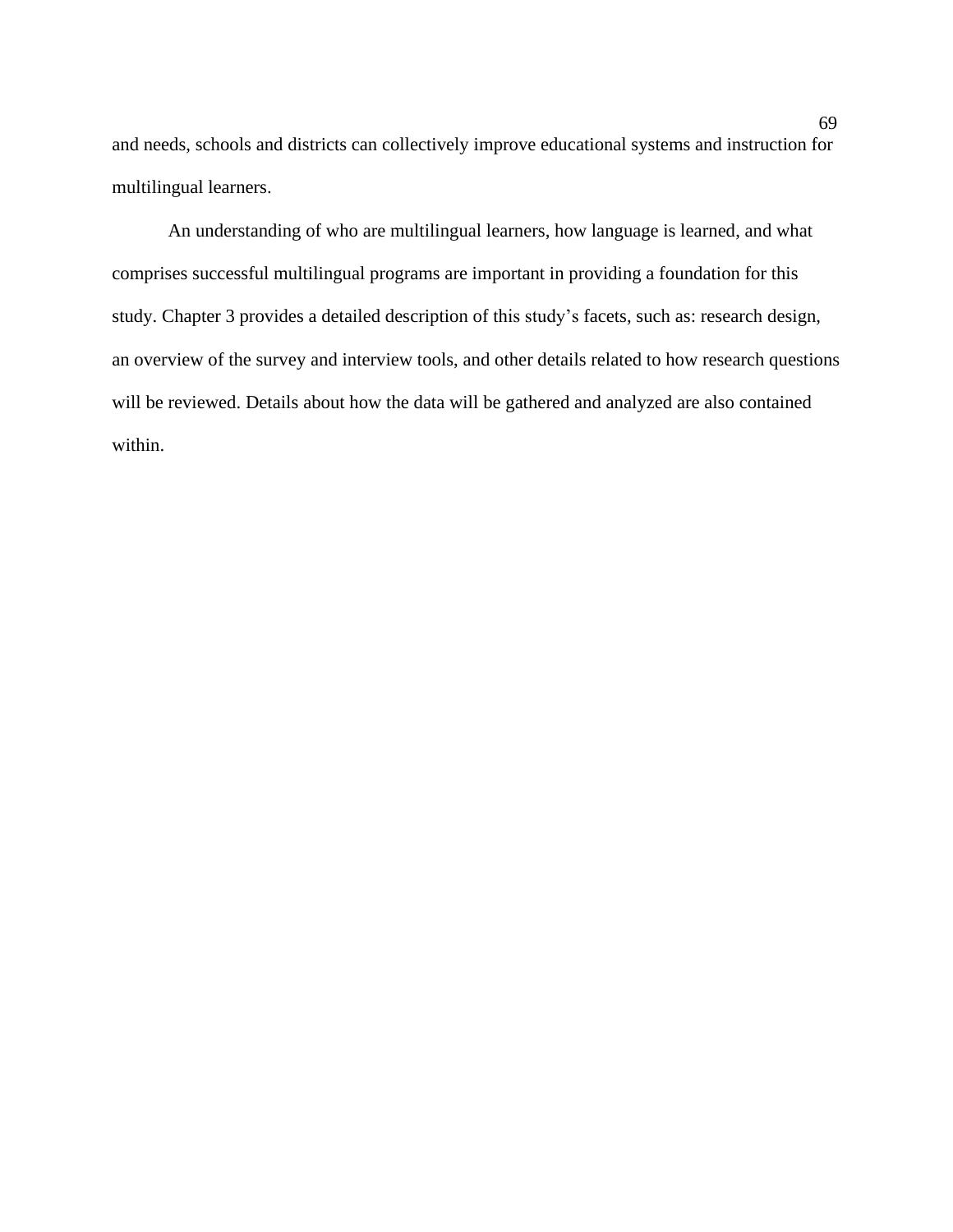#### **Chapter 3: Methodology**

#### **Study Purpose**

The purpose of the study was to examine the commonalities of practice across five Minnesota elementary schools identified in the ESSA Identifications (MDE, 2017a), as the highest five percent of the state overall for progress toward English language proficiency, using the five components identified by Elfers and Stritikus (2014). This study sought to determine if there are commonalities of practice between the high-growth schools based on best practices in research by: describing and contrasting the components of multilingual programs of high-English language proficiency growth schools in Minnesota and barriers encountered by teachers, administrators, schools, and districts when implementing multilingual programming. The data collected may be used by public and private school administrators and school leaders to evaluate the implementation of best practices in multilingual programming and increase student learning and achievement. The data will also assist in identifying roadblocks to successful program implementation and monitoring.

The multilingual learner population is the fastest-growing population of public school students in the United States (McKeon, 2005). In 2016, 4.9 million students in the United States were identified as multilingual learners, comprising 9.6 percent of the total U. S. student population (US Department of Education, 2019). In the 2017-2018 school year, Minnesota saw 73,128 students, or 8.5 percent identified as English learners (Minnesota Department of Education, 2019). Over time, multilingual learners have seen a variety of program offerings, ranging from bilingualism in schools (from 1750 to 1850) to a decline in language acceptance (1850 to 1950) to both permissive and restrictive ideologies (1950 to present) (Scanlan & López,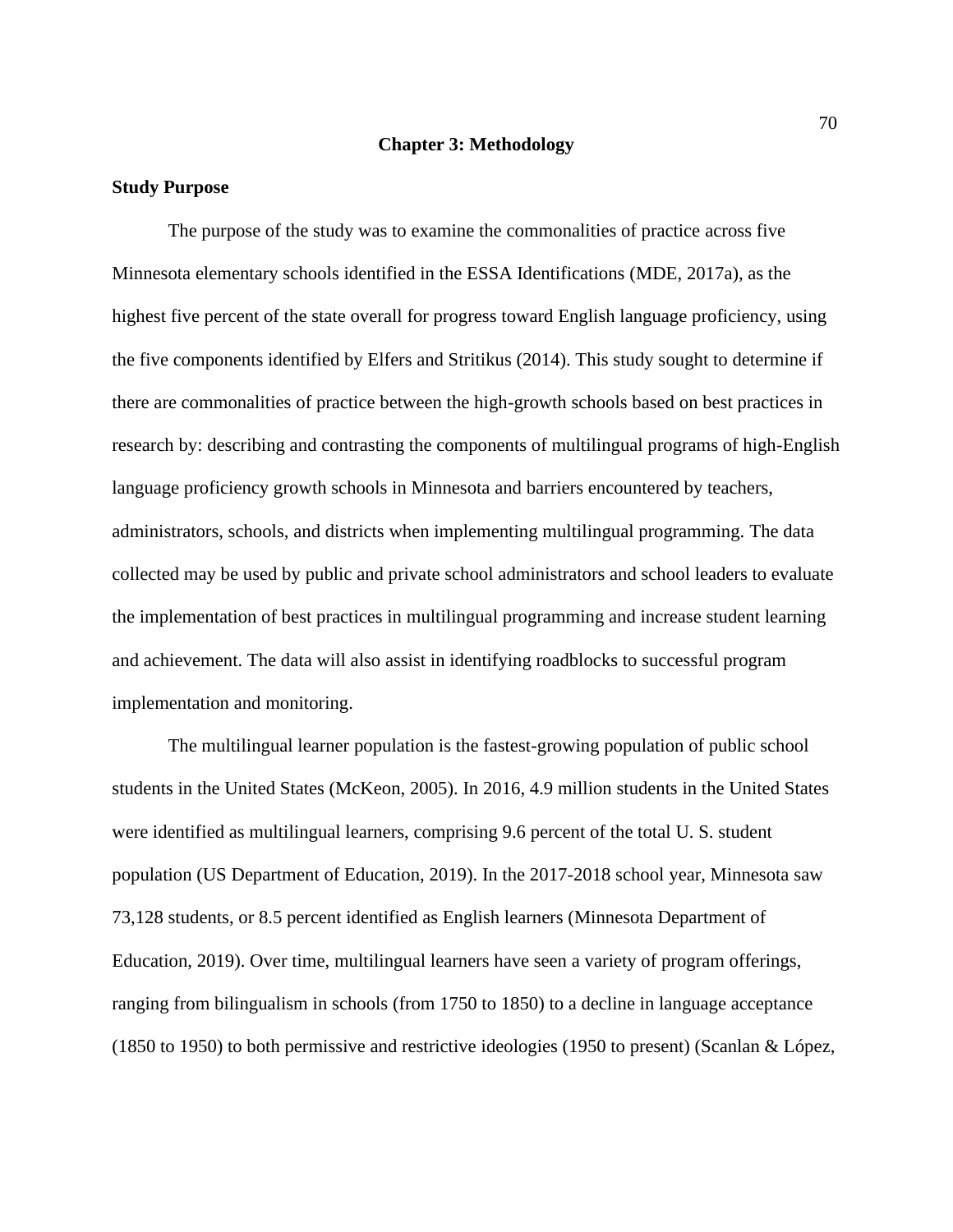2015). National and state legislation have worked to promote improved educational programs for multilingual learners, though set-backs have withheld progress (Wright, 2010; Sugarman & Widness, 1974; Scanlan & López, 2015; Gándara, 2018). Every Student Succeeds Act (ESSA) brought accountability of multilingual learner achievement to the forefront of school improvement (García & Kleifgen, 2018; ESSA, 2015). In Minnesota, all school districts enrolling multilingual learners must implement an educational program that meets the linguistic needs of the students (Minn. Stat. § 124D.61, 2017) though the beliefs and outcomes of the programs vary greatly (García & Kleifgen, 2018).

Research demonstrates the disparities between middle-class White students and students who are Black, Latinx, Indigenous, multilingual learners, or working class (Gutiérrez, 2008), often referred to as the achievement gap. School systems focus on the achievement gap in such a way that conjures views of the students as the problem, support deficit thinking and negative narratives about students of color, perpetuate the myth that the problem and solution are technical fixes, and promote a narrow definition of learning and equity (Gutiérrez, 2008). The deficits are not within the students but in the systems that are meant to serve them (Paunesku, 2019). Research of Capper and Frattura (2017) demonstrates that full inclusion of multilingual learners in traditional classroom settings has many benefits for all students, including students with disabilities, multilingual learners, and gifted/talented. Taking an asset-based approach to teaching and learning and ensuring students are educated in both their home (first) language in addition to English, enables students to learn faster (Brisk, 2006; Francis, Lesaux, & August 2006; Barac & Bialystok, 2012). In one study, students with an initial higher proficiency level in their home language of Spanish, led to higher rates of English acquisition and higher content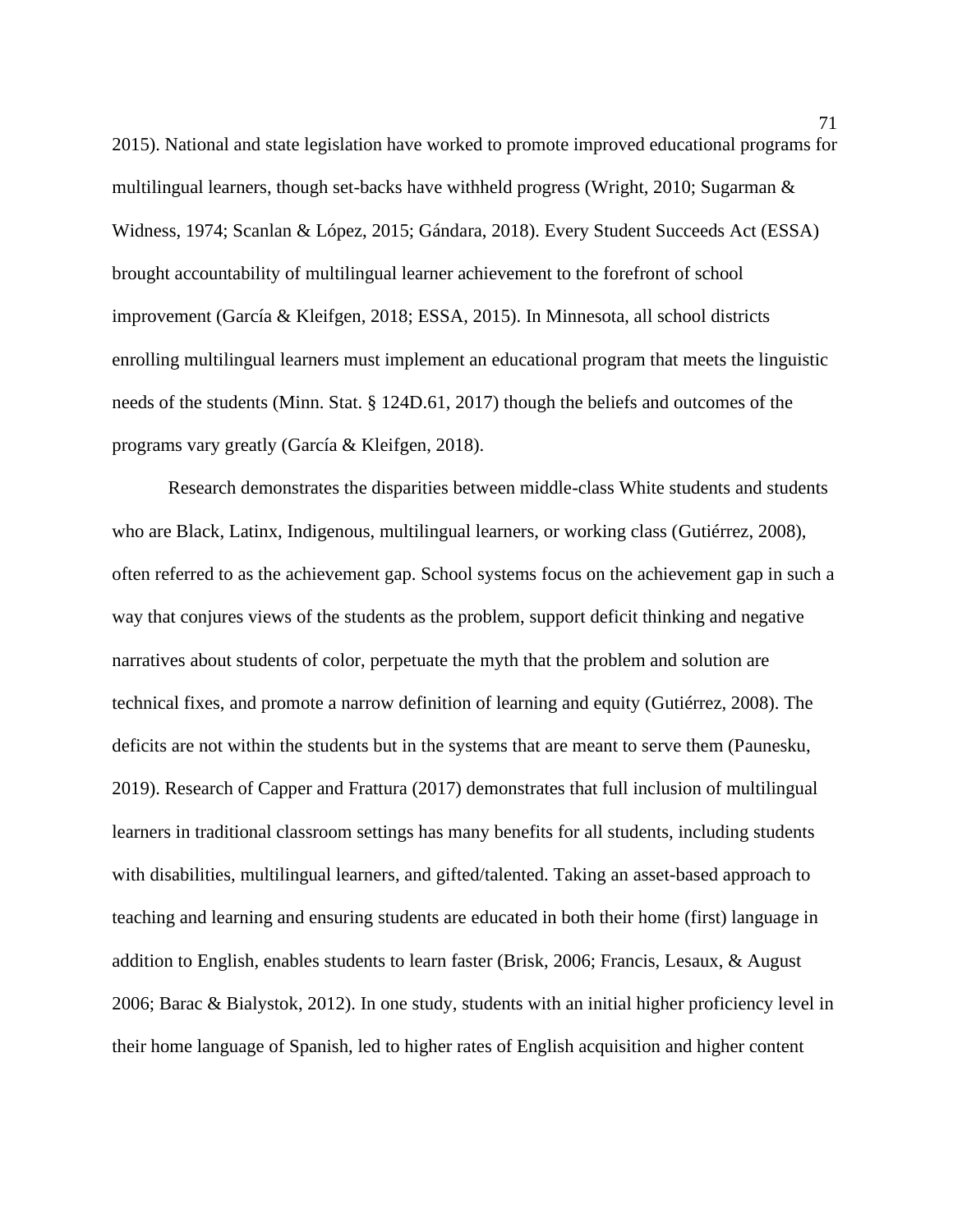learning rates in language arts and math (Arellano, Liu, Stoker, & Slama, 2018). Building on students' culture and home languages are scaffolds for their success in school (de Jong, 2011).

Fullan (2014) demonstrates how school leaders are key in leading learning, leading change in the building and district, and being a change agent. Language frameworks and program design, and ultimately the success of multilingual learners, is led by the school and district leadership as the second-most important aspect of education, second only to classroom teaching (Leithwood, Day, Sammons, Harris, & Hopkins, 2006). "School leadership creates the learning architecture for successfully creating CLD students" (Scanlan & López, 2015, p. 19). Effective learning models are inclusive for all students, regardless of language needs or ability (Scanlan & López, 2012; Theoharis & O'Toole, 2011; Capper & Frattura, 2009). It is essential that school leaders support all teachers' professional learning through targeted preparation in language learning and other school supports, such as teacher collaboration, to build teacher capacity (Elfers, Lucero, Stritikus, & Knapp, 2013).

## **Research Questions**

The study addressed the following four research questions:

- 1. To what extent do schools with high progress toward English language proficiency follow the five components of multilingual programs as outlined by Elfers and Stritikus (2014)?
- 2. What are commonalities of these programs, outside of the Elfers and Stritikus framework?
- 3. What are the differences between these programs, outside of the Elfers and Stritikus framework?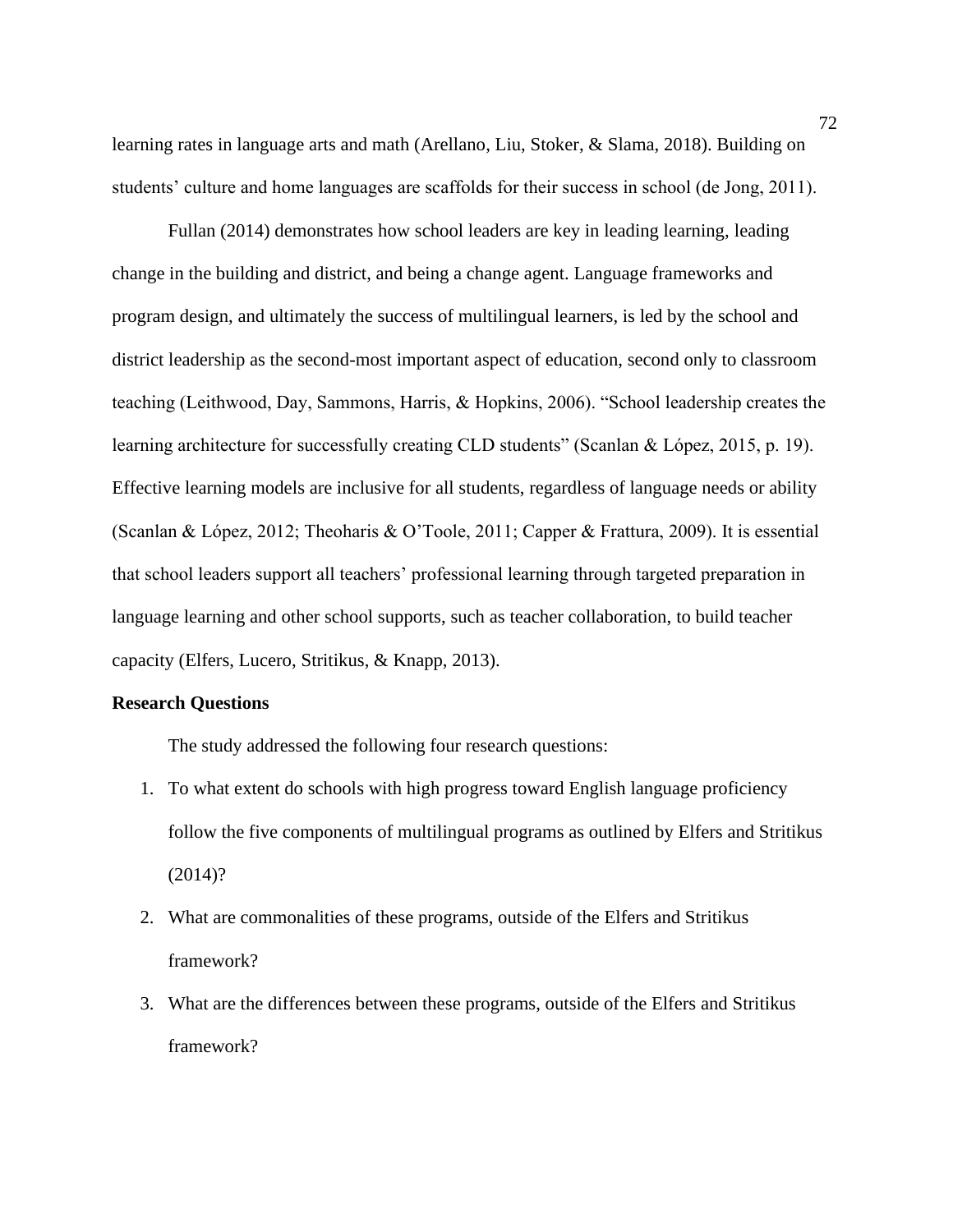4. What barriers have schools with high progress toward English language proficiency encountered in their attempts to implement multilingual learner programs, and what strategies were implemented to overcome the barriers?

# **Research Design**

In order to determine which methodology to employ in this study, the researcher ascertained how many principals of the five identified schools were willing to participate in the process. Upon verbal or email approval from all five leaders, the researcher used a convergent mixed methods approach in the form of a survey and follow-up interview.

Mixed methods research is defined by Creswell and Plano Clark (2018) as research in which the researcher collects and analyzes qualitative and quantitative data in response to research questions and integrates the two forms of data and their results. Specifically, in convergent research design, both the qualitative and quantitative data are collected simultaneously and both sets of data are compared (Merriam & Tisdell, 2016). Often, one form of the data collected in mixed methods is more primary than the other (Merriam & Tisdell, 2016); in this study design, the qualitative component is nestled within the design of what is a predominantly quantitative design. Benefits of utilizing a mixed methods approach include the ability to hear a respondent's voice not present in quantitative research and reducing the researcher bias that may be present in solely quantitative design (Creswell & Plano Clark, 2018).

Respondents in the study were principals or their designees and the multilingual coordinator or lead teacher of the schools identified in the 2018 and 2019 ESSA Identifications as the highest five percent of the state overall for progress toward English language proficiency. This study employed mixed methods research in forms of a survey and structured interviews to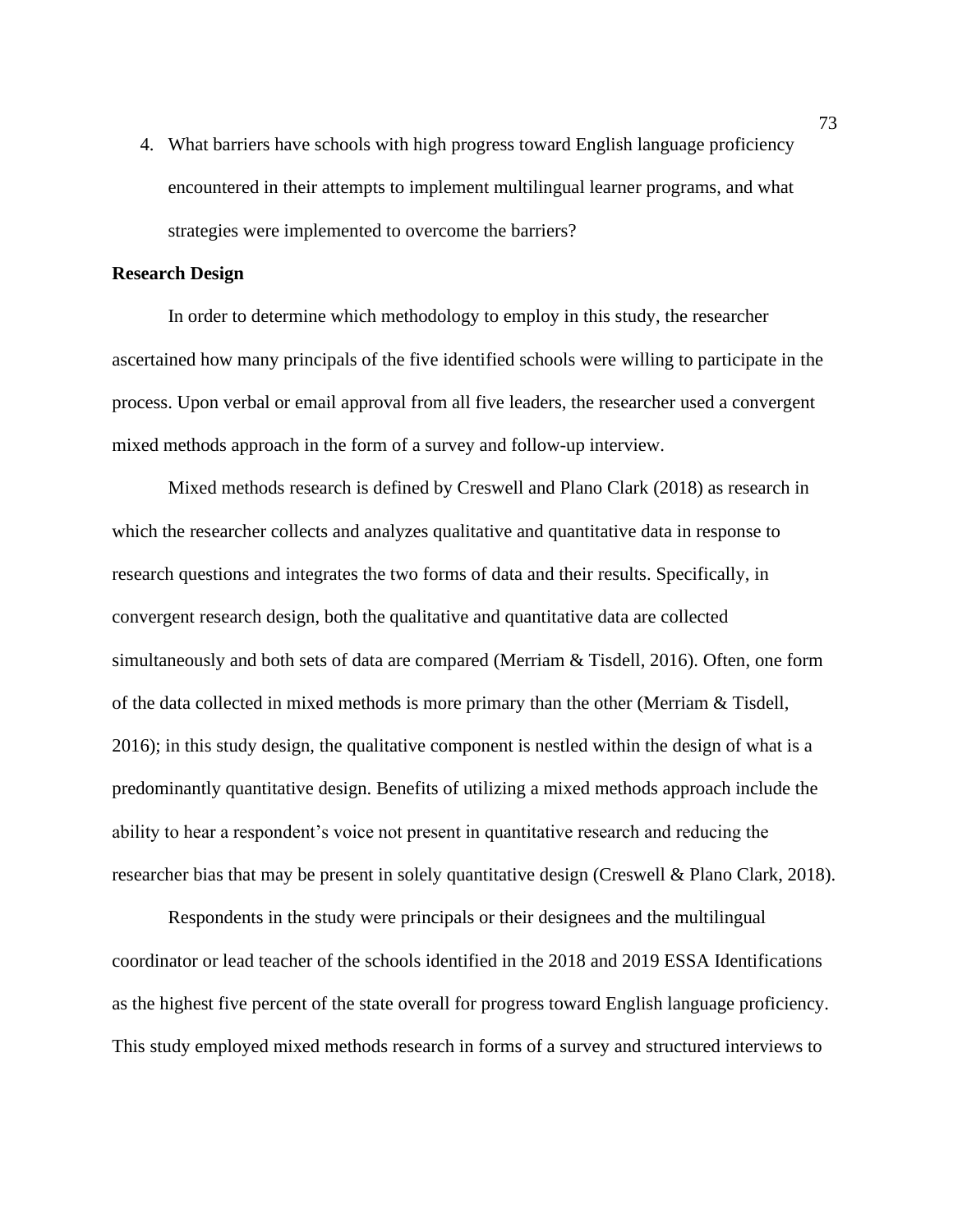gain a greater understanding of the common practices of the Minnesota schools with the highest consistent language growth among multilingual learners. Respondents completed a questionnaire administered through an electronic survey tool. This type of quantitative inquiry is defined as a descriptive study, selected to describe the natural or social phenomena as it relates to other phenomena (Gall, Gall, & Borg, 2003, p. 3). This nonexperimental descriptive study was selected to "study phenomena as they exist at one point in time" (Gall, Gall, & Borg, 2003, p. 289). Though the survey was be implemented with a small number of respondents, this type of methodology was used in order to allow the respondents the time to reflect on the continuum of responses as well as the current status of his/her school setting in regards to the programming components and to not simply read the prompts to the respondents when completing the survey.

A qualitative study through the interview component of this research aided in obtaining direct quotes from participants about their experiences, opinions, feelings, and knowledge base (Patton, 2015). Data were collected in order to ascertain the frequency of necessary components, identified in research, implemented within multilingual learner programs. Data collection also identified barriers encountered by the school leaders while implementing and monitoring the multilingual learner program.

A mixed methods data analysis allowed the researcher to report the frequency of Elfers and Stritikus' (2014) five components of effective multilingual programs being implemented at the time of the study. Further analysis of the interview data allowed for expounded clarification on necessary program components and barriers to programming that affect the efficacy of the instruction and implementation. A survey instrument with a follow-up interview were developed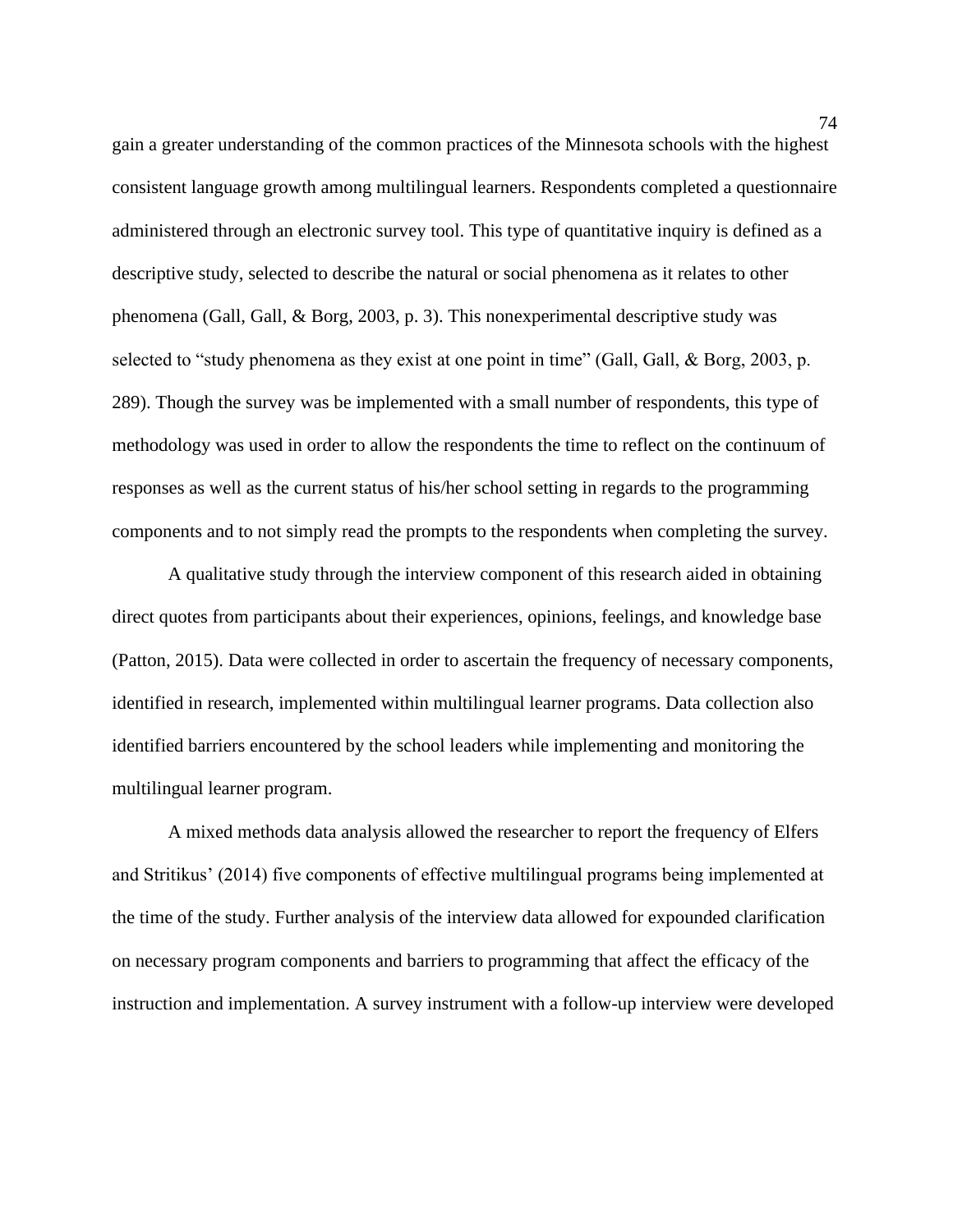by the researcher due to the lack of an existing tool to measure the existence of the five components in multilingual program implementation.

There were two instruments used for this study, a Qualtrics online survey tool (Appendix A) and follow-up interview questions (Appendix B). The researcher created the instruments based on the research in Elfers and Stritikus' 2014 article "How school and district leaders support classroom teachers' work with English language learners." Efforts were made to reduce measurement error by writing quality items and practicing sound statistical methodologies, including selecting a sample that would have adequate knowledge of the topic and aligning the survey items to the research questions. A consultation with doctoral faculty with expertise in research methodology was also conducted in order to ensure the quality of items and sound statistical analyses. The survey and interviews were piloted with two different groups of current doctoral students from various backgrounds in the field of education who have some level of understanding regarding multilingual learner programming. Following the pilot process, the survey and interview questions were adjusted to make the questions clearer for the actual study participants.

#### **Study Participants**

The Minnesota Department of Education (MDE) reported in 2018 that there were twentynine schools identified as the highest five percent of schools in the state for progress toward English language proficiency as measured by the state's annual English language proficiency assessment, the WIDA ACCESS 2.0. In 2019, MDE reported that only five of the twenty-nine schools were included in the 2018 list of schools identified as the highest five percent of schools in the state for progress toward English language proficiency. In this study, 100% of the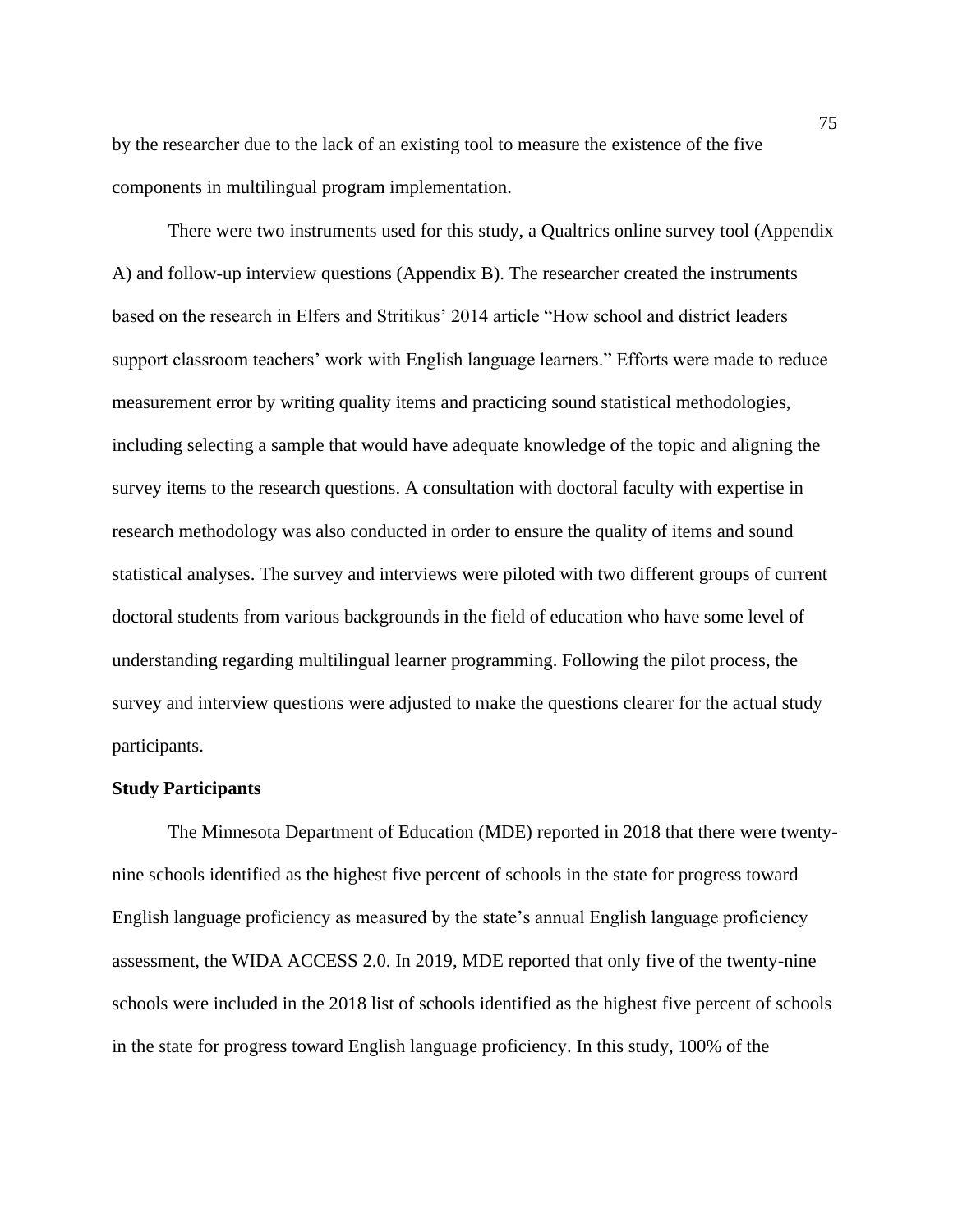principals of these identified schools were invited to participate. Principals could have designated another individual in their school or district to complete the survey (whose position was identified in the survey) with more knowledge of multilingual learner programming implementation in the school or district. In addition to the principals or designees, 100% of the district multilingual coordinators (or lead multilingual teachers, if no district coordinator position existed) of the identified schools were invited to participate.

Respondents of this study included four principals of the schools in Minnesota identified in 2018 and 2019 as one of the highest five percent of schools in the state for progress toward English language proficiency or their designee. For the purpose of this study, those individuals identified by MDE as principals of the school were considered potential respondents. Contact information for these principals was obtained from the MDE Report Card (n.d). Respondents also included four multilingual coordinators or lead multilingual teachers of the identified schools. Sampling error was not a factor in the study, as all principals and multilingual coordinators/lead teachers of the identified schools were invited to participate.

#### **Human Subject Approval**

The researcher received approval from the Institutional Review Board (IRB) to ensure the rights of the human subjects in the study. In order to ensure consent and privacy of the participants, an Institutional Review Board approved a consent form that was signed by all participants. A copy of the consent form was provided to each participant and copies of the content forms retained by the researcher. The participants were informed that their participation was optional and that they could end participation in the study at any time. The researcher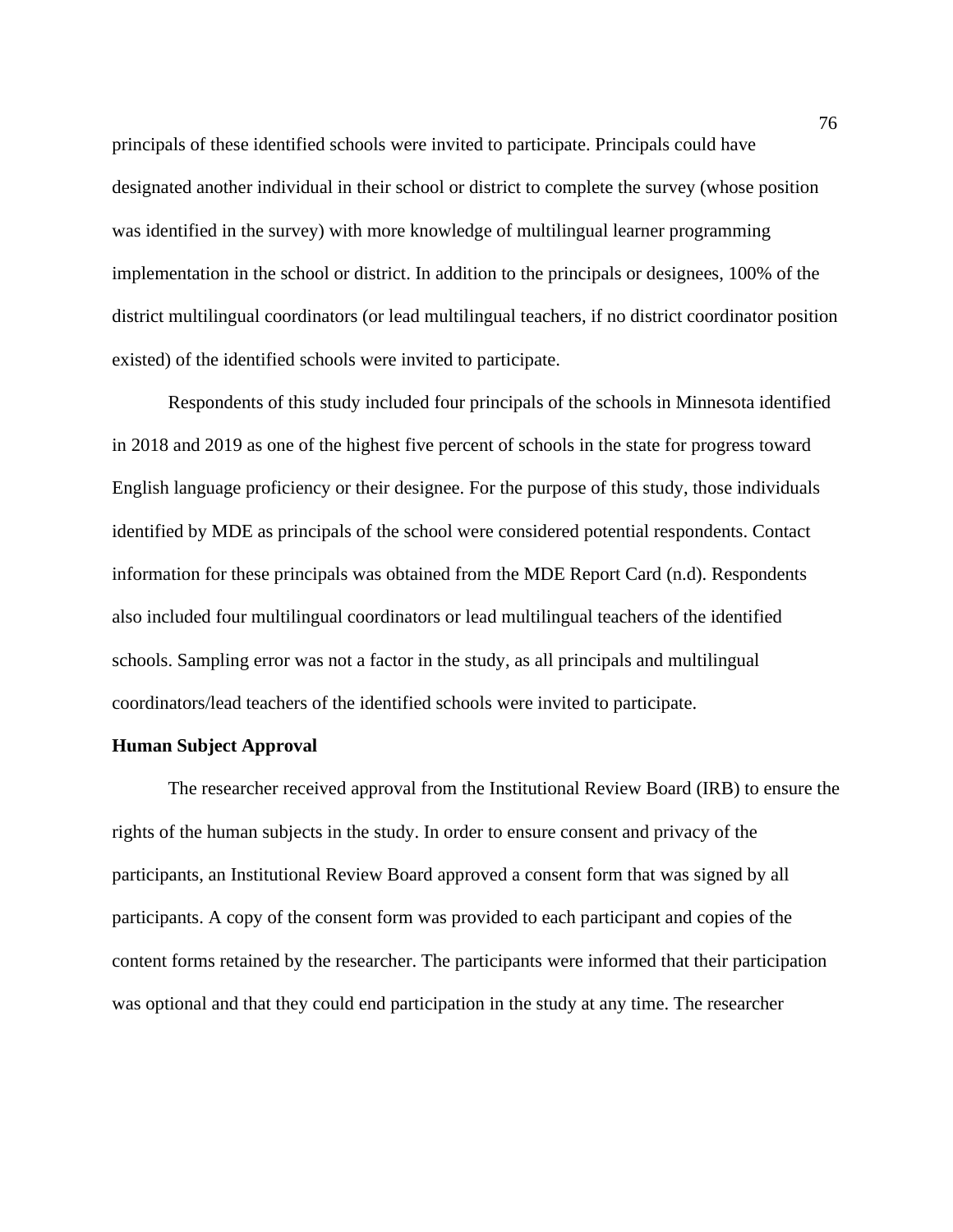communicated researcher availability to the participants for questions about consent or questions regarding the study in general—before, during, and after the completion of the study.

# **Procedures for Data Collection**

Once the initial, potential participants were selected, the researcher gained consent from districts and participants, sent the electronic survey link to participants, set up an interview date and location, conducted the interviews, and followed-up with interviewee transcript reviews.

## *Data Security*

Data and any documentation used in this study were confidential and retained in a locked and secure location for the duration of the study. All audio and transcribed data were stored on an encrypted laptop with password protection. The laptop was in the possession of the researcher at all times when not in a locked cabinet inside a locked home. All printed documentation was stored in the locked cabinet in the locked residence of the researcher. Upon awarding of the degree, all data and documentation will be deleted and destroyed.

# *Participant Consent*

The potential participants were initially contacted via email to generate interest in participation. In the initial email, there was an explanation of confidentiality and opportunity to opt out from the study at any time. Upon IRB approval, all districts were contacted to request permission to conduct research in the district. Upon district approval, all study participants were contacted via email with an official invitation to be involved in the study. Once (and if) potential participants agreed to take part in the study, a date and time for the interview was arranged. The researcher informed the participant that a printed consent form needed to be signed before the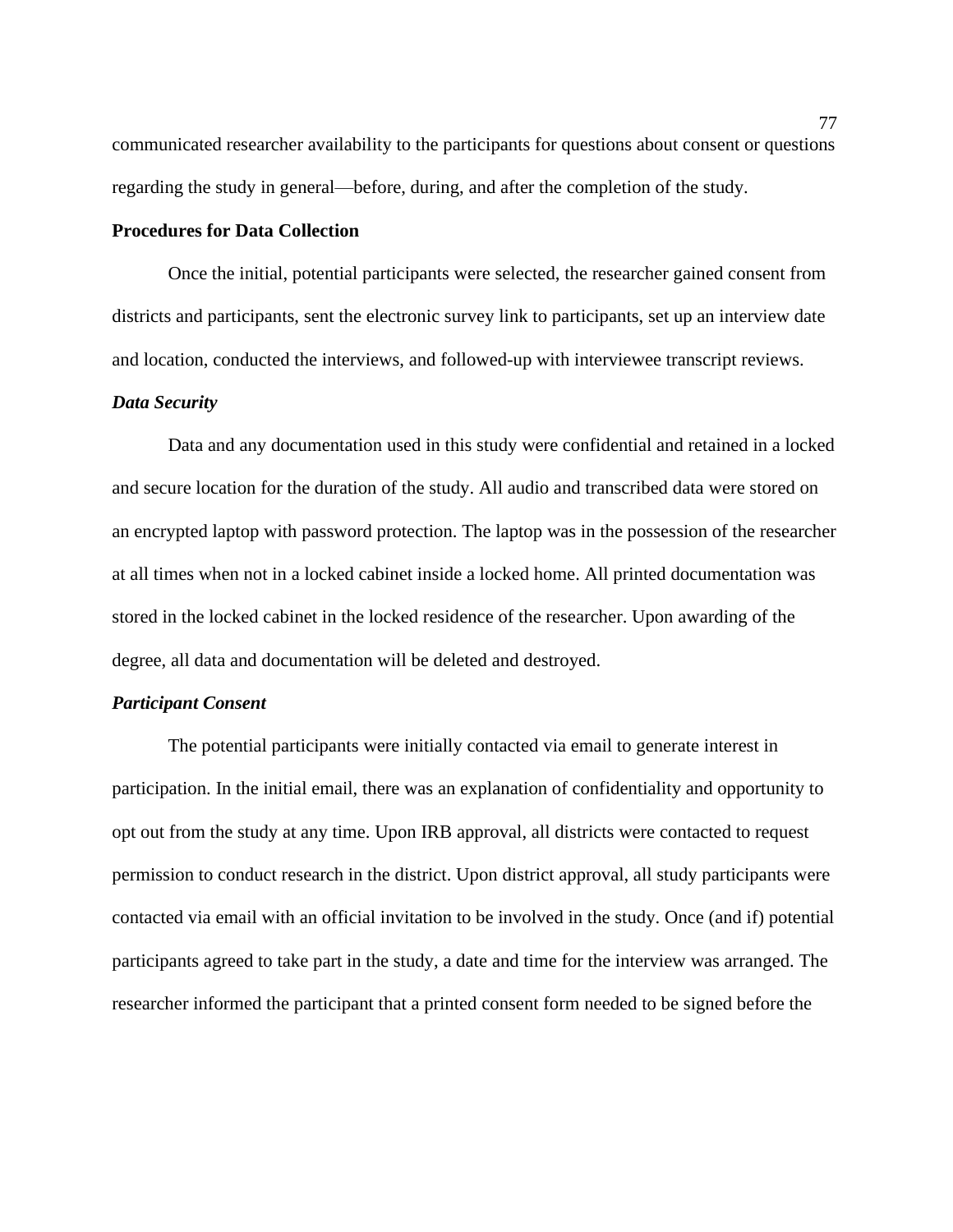interview started. During the interview, the participants signed the consent form. The researcher retained the original for the sake of record-keeping and the participant was given a copy.

## *Compensation for Participants*

No monetary or gift compensation to participants were associated with the study; however, each participant was offered a copy of the complete dissertation online upon completion.

# *Qualitative Component of the Study*

The survey instrument (Appendix A) consisted of three sections. Section one collected information on participant role, school demographics, and district demographics. Demographic information was limited to determining the size of the participating schools and district, whether or not the district had a multilingual learner coordinator, and whether or not the district had a language instruction educational program (LIEP) plan. Section two focused on research question one and collected information on the degree to which the multilingual program aligned with the Elfers and Stritikus 2014 framework. The survey consisted of twenty-three questions with responses on a Likert scale (1: Not at all 2: Minimally 3: Some of the Time 4: Most of the Time 5: All of the time). Section three consisted of a short-answer question: "To which of these components do you perceive led to your school's high growth on the ACCESS test?"

In the quantitative portion of the study, data were collected using a mixed-mode methodology. In mixed-mode methodology, survey administration was not limited to paperbased, online, telephone, or in-person modes and "may also be combined in ways that capitalize on the advantages of and minimize the disadvantages of each" (Robinson & Leonard, 2019, p. 199). Primarily, data collection for the initial components was completed through an online survey via Qualtrics, though respondents were given the opportunity to request and submit a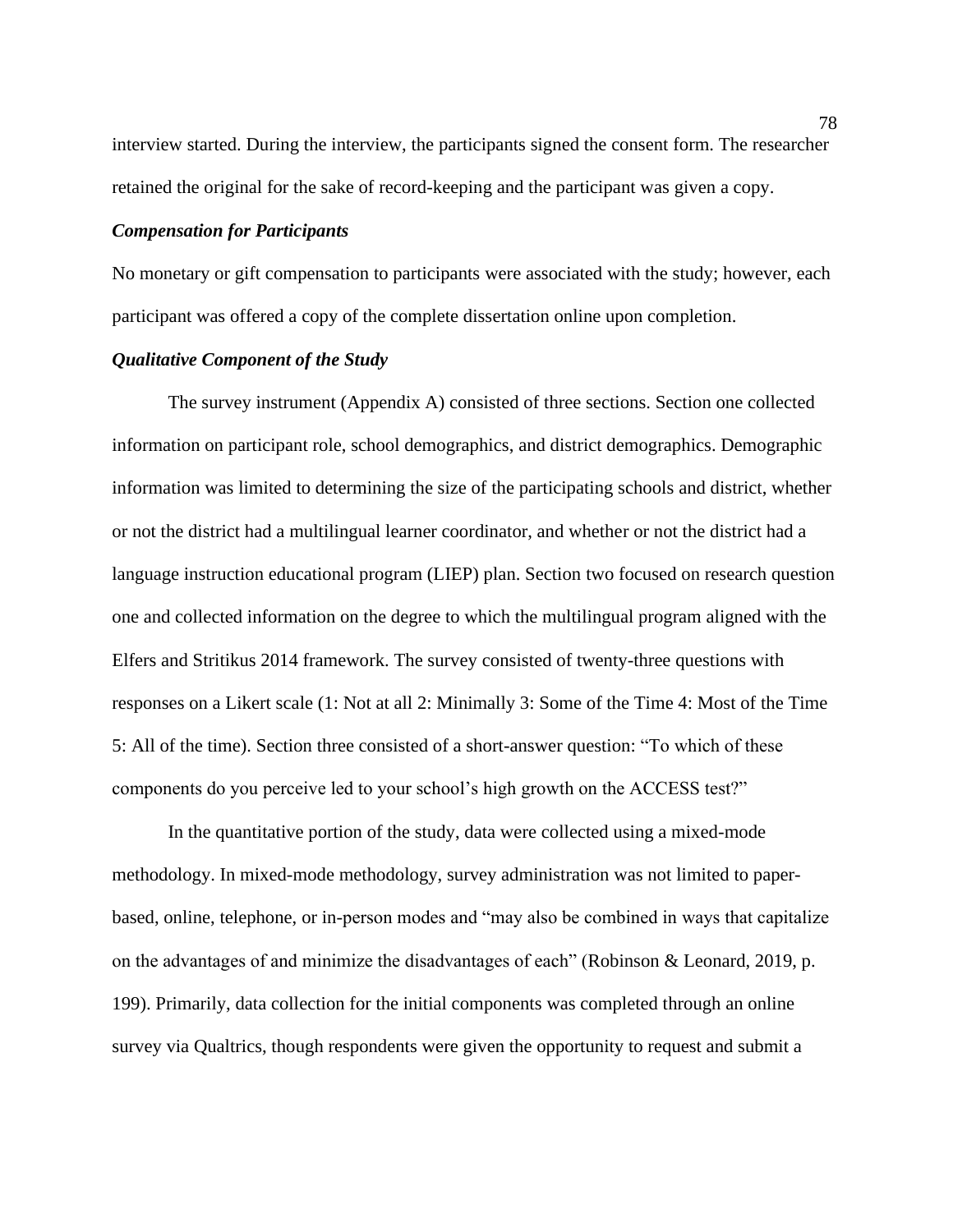paper copy. Benefits of online surveys include availability with predesigned survey formats, built-in analysis tools, time-efficient for administration, and easy to implement when a list of respondent emails are generated (Robinson & Leonard, 2019).

## *Treatment of Data*

Data collected from the survey respondents were analyzed by the researcher to examine and report on each of the research questions. Data were collected in order to discover and report the frequency of the level of implementation of essential characteristics of multilingual learner programming, as identified in research. The frequency was reported in the form of a percentage.

In addition, the researcher analyzed and reported the frequency of encountered barriers by public school districts when implementing multilingual programming. The frequency was reported in the form of a percentage.

#### *Securing Qualitative Research Participation*

Two emails were used to contact potential respondents to the survey study. The first email included an explanatory/permission letter from the researcher to the superintendent of the district (Appendix C), which included a link to the survey document. The initial email requested permission of the superintendent to conduct research in the district and to respond with permission or refusal of participation. When permission was granted from the superintendent, the second email was sent to respondents and included an explanatory letter from the researcher (Appendix D). Each email contained the following information in varying forms:

- Professional sender information
- Informative subject
- Appeal for help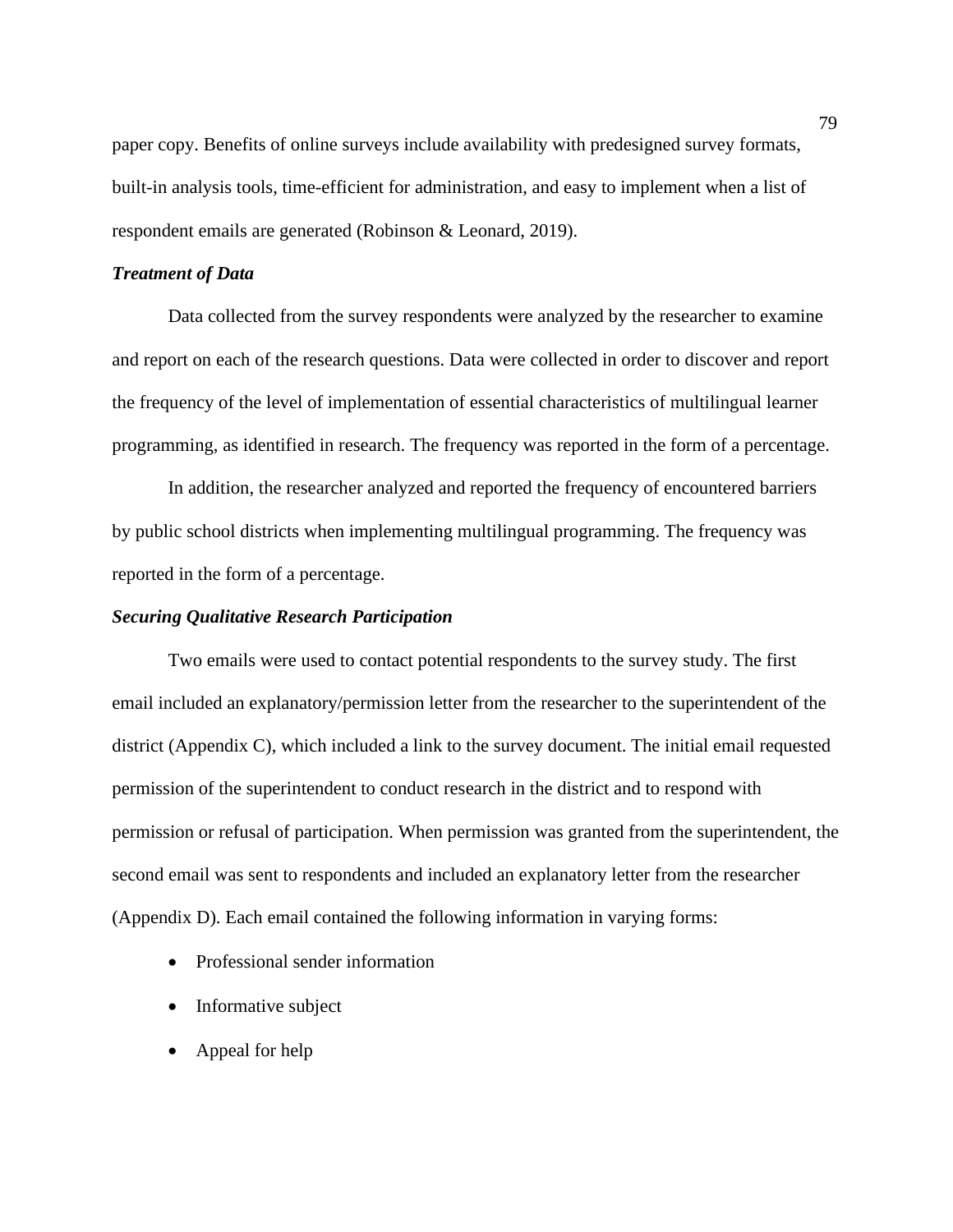- Selection criteria
- Importance of the respondent
- Usefulness of the survey
- Access the survey
- Confidential and voluntary
- Contact information
- Thank you

# **Quantitative Component of the Study**

The researcher developed a structured interview to obtain an in-depth understanding of the common practices in Minnesota elementary schools with the highest English language development growth (Gall, Gall, & Borg, 2003). Gall, Gall, and Borg (2003) also explain that interviews allow for more open-ended exploration of a concept and allow for responses unique to each participant.

In order to improve the validity and reliability of the study, the interview protocol was reviewed by a convenient sample of doctoral students in an Educational Administration and Leadership (EDAD) cohort before the interview data collection. The members of the EDAD cohort all had some experience with multilingual programming and had familiarity with research techniques in order to provide appropriate feedback about the interview protocol. Through the review of the interview protocol by the doctoral students, the researcher gained input on the quality of interview techniques and validity of the interview items related to the research questions. The interview items and techniques were then adjusted to reflect the feedback. The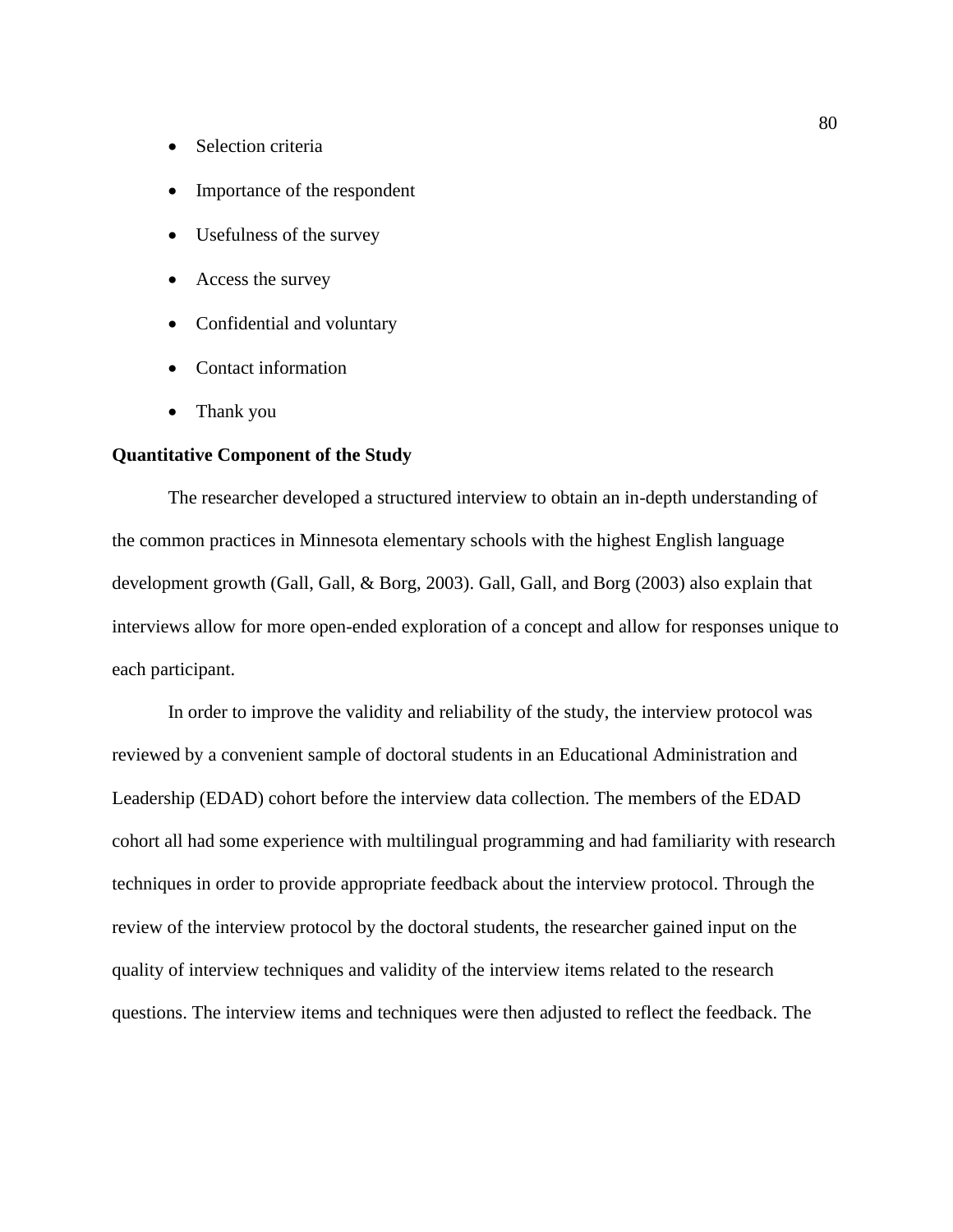interviews were scheduled and conducted within a three-month period and lasted between thirty minutes to an hour.

The participants all verbally agreed to participate in the study after an explanation of the study and sample selection criteria; this was to guide selection of research methodology. Before the interview, there were emails sent and phone calls placed to determine a date, place, and time for the interview. A final email was sent to each participant before the interview as a reminder about informed consent, an overview of what was going to happen during the interview and a confirmation of the date, time and location of the interview.

During the interview, audio data were gathered using two recording devices. Merriam and Tisdell (2016) point out that a drawback of recording devices is equipment malfunction; therefore, two recording devices were utilized. The primary device was a handheld device with the ability to record and upload to a computer. The backup device was a laptop with a voice recording program that comes with Windows 10. Merriam and Tisdell (2016) also add that recording the interview will preserve all the data for later analysis.

## *Administering the Interview Protocol*

The location of the interviews was within the identified school building or district offices. The researcher reserved a study room or an office with the assistance of a building assistant, for the date and time chosen by the participant. Study rooms secured privacy and silence for clear recording of the interview.

The interviews lasted between thirty minutes and an hour. After an initial greeting, the researcher turned on the recording devices. The interview started with a review of the consent form that outlines the confidentiality measures that were taken and a reminder about the option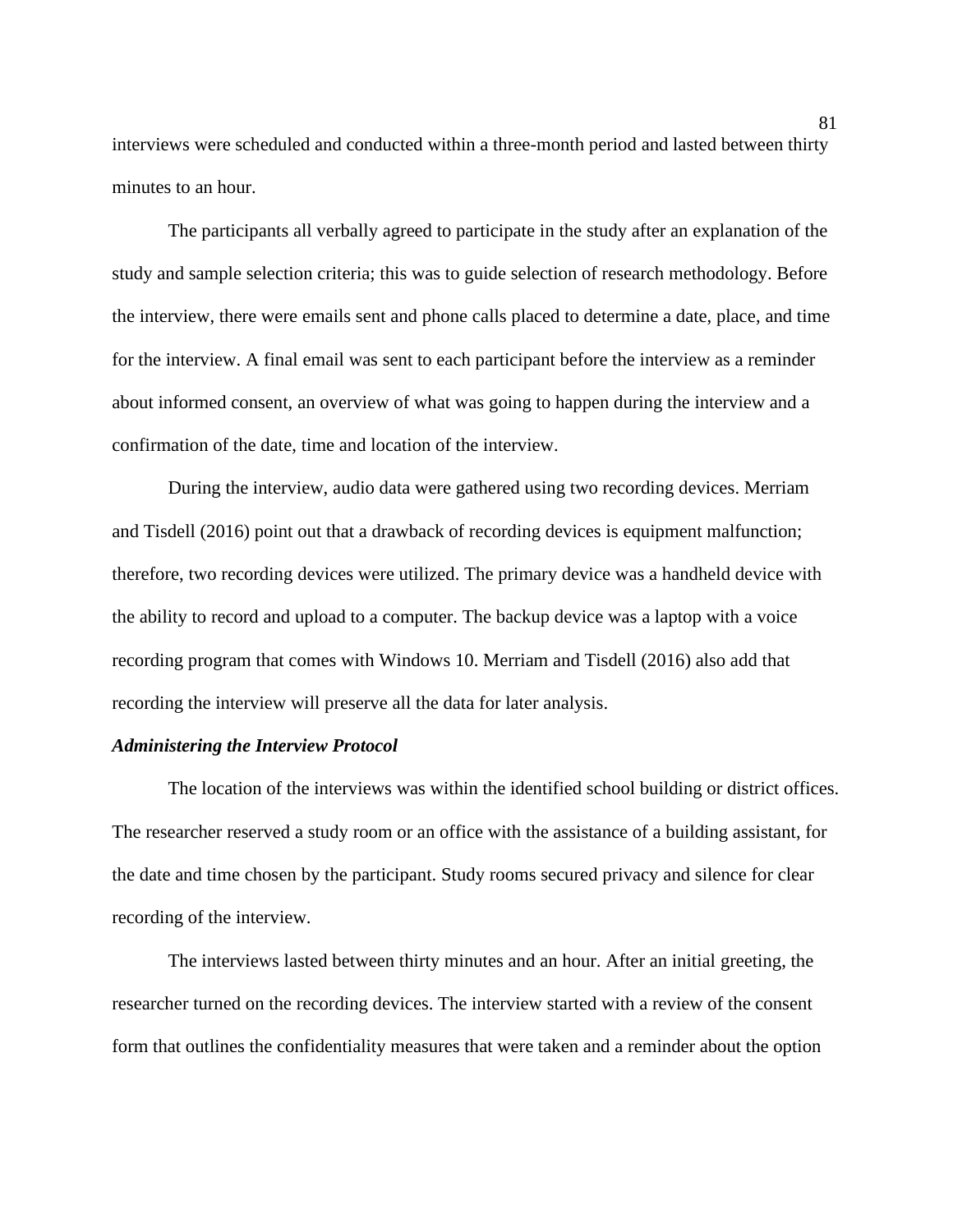to opt-out of the interview or to not answer specific questions, at any time. The researcher then provided a printed copy of the interview items to the interviewee and proceed to solicit responses to the items in the order that they were listed. The interviews concluded with a reminder of the researcher's contact information, the interviewee transcript review process, and an explanation of next steps.

# *Interview Items*

The participants were provided with a printed copy of the seven open-ended questions, labeled as "interview items" for clarity in organization of data in Chapter 4 of this study. In order to increase reliability, the interview items were presented to all of the participants in the same order. In order to improve validity, the researcher created interview items that related to the research questions. According to Merriam and Tisdell (2016), "Using words that make sense to the interview, words that reflect the respondent's world view, will improve the quality of the data obtained in the interview (p. 117).

- 1. Looking at the list of programming components from the survey you completed (list from Elfers and Stritikus' 2014 study), are there any components that you perceive as most beneficial to your multilingual programming?
- 2. What additional factors do you feel attribute to your high growth on the ACCESS test?
- 3. What do you perceive has been most beneficial for students in improving student language growth?
- 4. What do you perceive has been most beneficial for teachers and support staff in improving student language growth?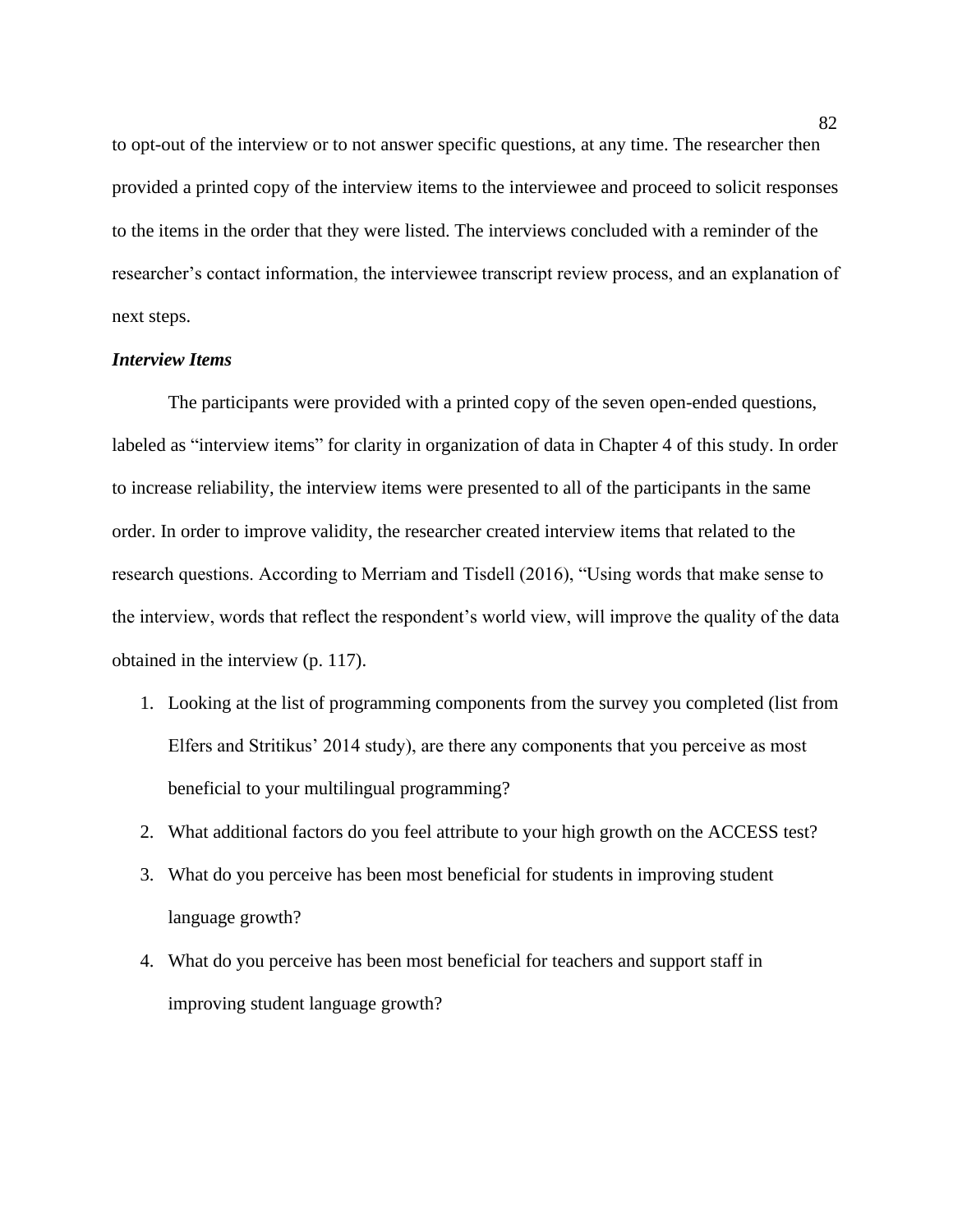- 5. What do you perceive has been most beneficial for school and district administrators in improving student language growth?
- 6. What are the challenges or barriers do you face in implementing multilingual programming, and how have you addressed the challenges or barriers?
- 7. Do you have any additional comments?

A formalized version of the interview protocol can be found in Appendix B. The interview protocol included probing questions (placed below some items) to ensure that the interview items were understood and addressed as completely as possible (See Appendix B). Questions based on participant responses were asked during the interview in order to allow opportunities to clarify and expand on topics discussed. After the interviews were completed, the participants were given the opportunity to clarify or add any additional comments. The closing of the interview included a thank you, and an explanation of next steps. A follow-up email was sent to each participant with a transcript of the interview.

# **Data Collection**

Data was collected during the interview via recording devices. The main recording device was a handheld recorder specifically designed for recording interviews. The backup device was a laptop with an internal microphone. The purpose of multiple recording devices was to protect against loss of data. All data were captured electronically to avoid notetaking and interviewer distractions in recording interviewee responses; the primary aim of the researcher during the interview was to be engaged in listening to the interviewee. If any notes were necessary during the interview, they were written using a pen and paper to avoid typing noises while conducting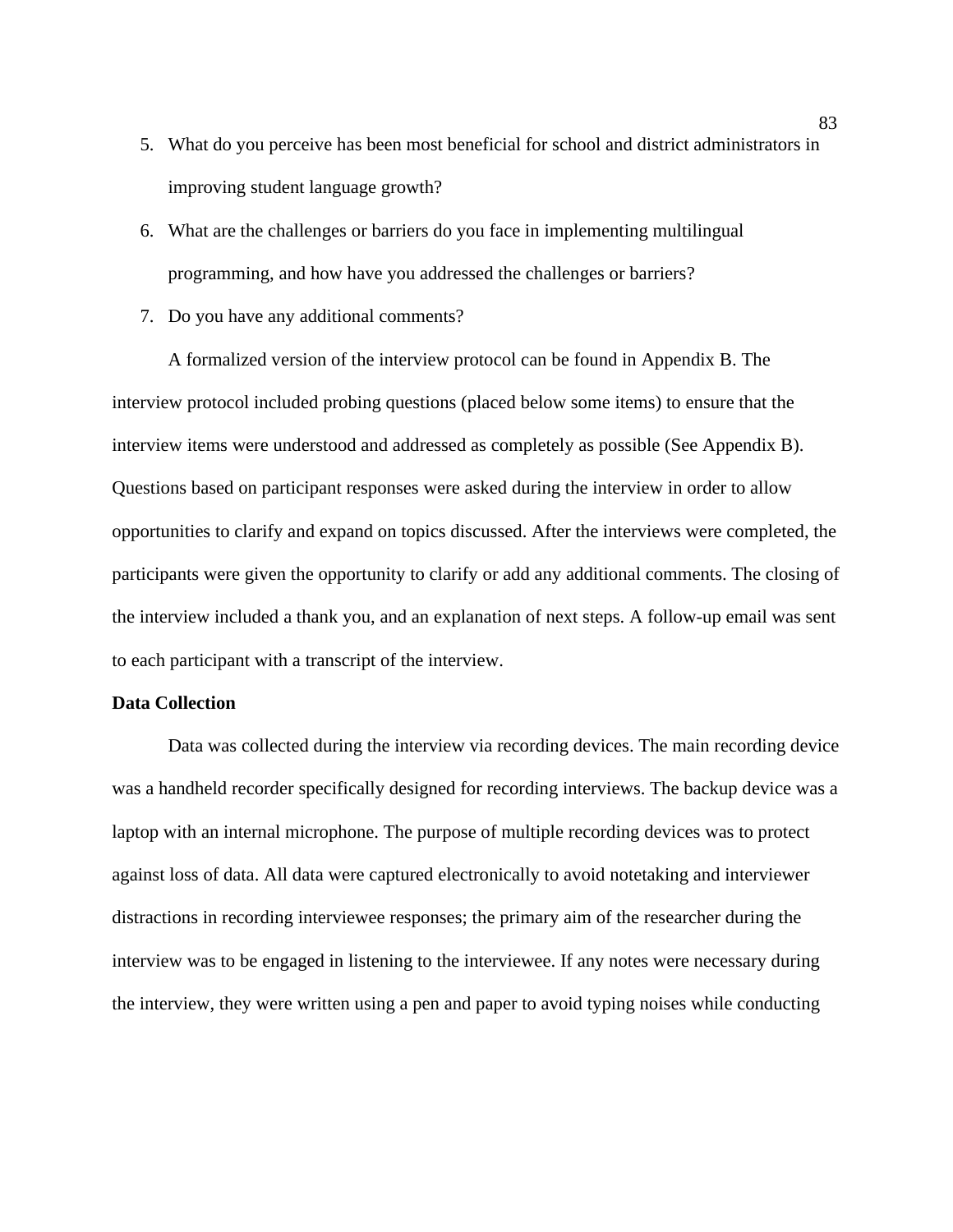the interview. The recording of the interview were transcribed by hand, by the researcher, for accuracy of the transcription process.

## *Treatment of Data*

The interview data were coded according to concepts and themes. Coding is the process of organizing the data by bracketing chunks (or text or image segments) and writing a word representing a category in the margins (Rossman & Rallis, 2012). The researcher used the coding process to describe the setting or people as well as categories or themes for analysis; the most popular approach is to use a narrative passage to demonstrate the findings of the analysis (Creswell & Creswell, 2018). The thematic categories fall into one of three types of codes: expected, what the researcher would expect to find; surprising, what the researcher could not have anticipated before the study began; and unusual, of conceptual interest to the readers (Creswell & Creswell, 2018). The next step for analyzing the data categories was further theorizing about the meaning of those categories in relation to the research questions. The researcher understood that the categories would not explain the entire story; the need to link the conceptual elements together in a meaningful way would provide a clearer analysis and explanation of the findings (Merriam & Tisdell, 2016).

In a mixed methods study, there exists a need for convergent data analysis and interpretation; after reviewing both quantitative and qualitative data separately, the researcher merges and analyzes the two databases (Creswell & Plano Clark, 2018). Analysis of this manner allowed for understanding the ways in which the results confirm, disconfirm, or expand with each other and resolve any differences (Creswell & Plano Clark, 2018). The comparison of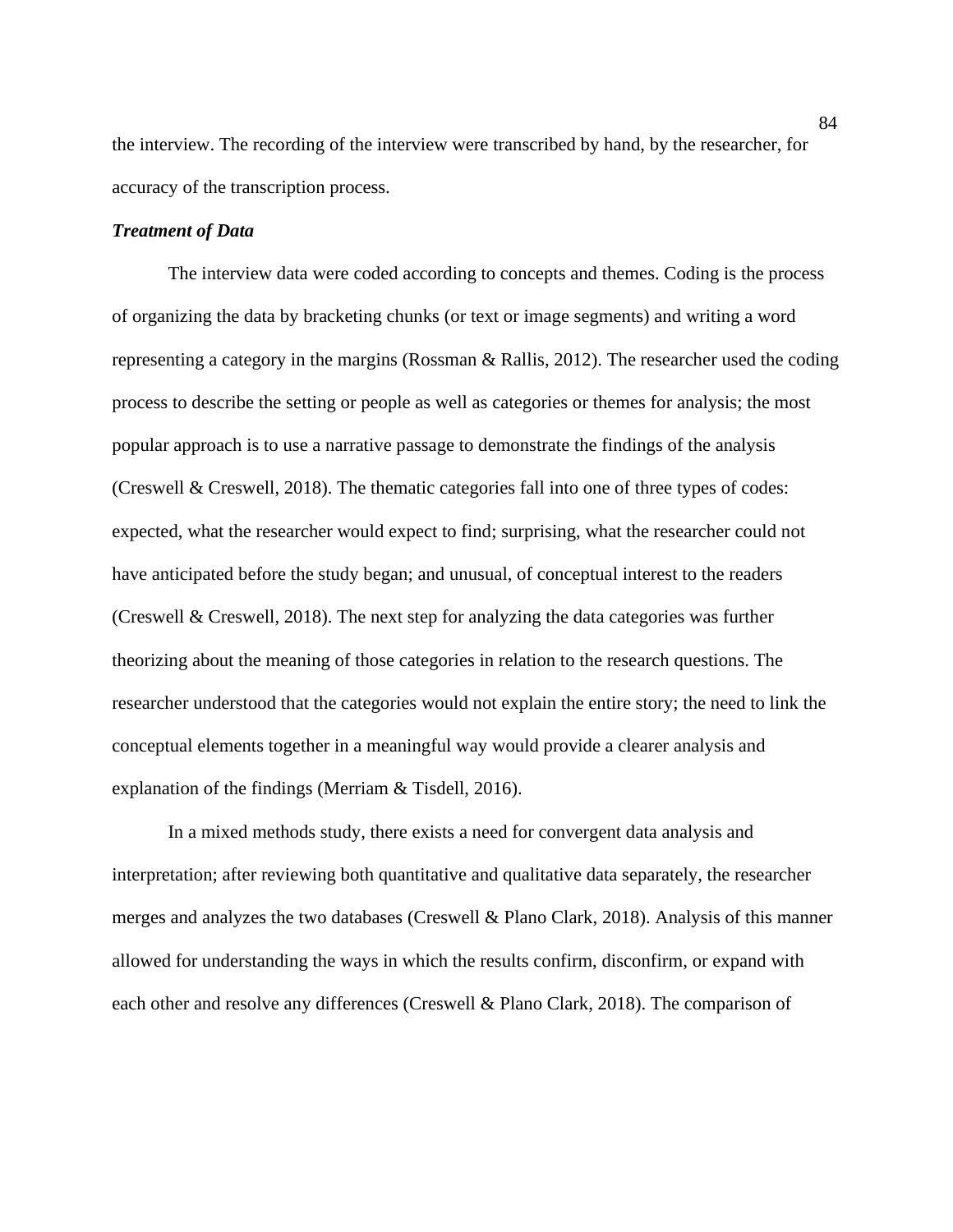results was represented in tables, by concept, to determine in which ways the data confirm, disconfirm, or expand each other.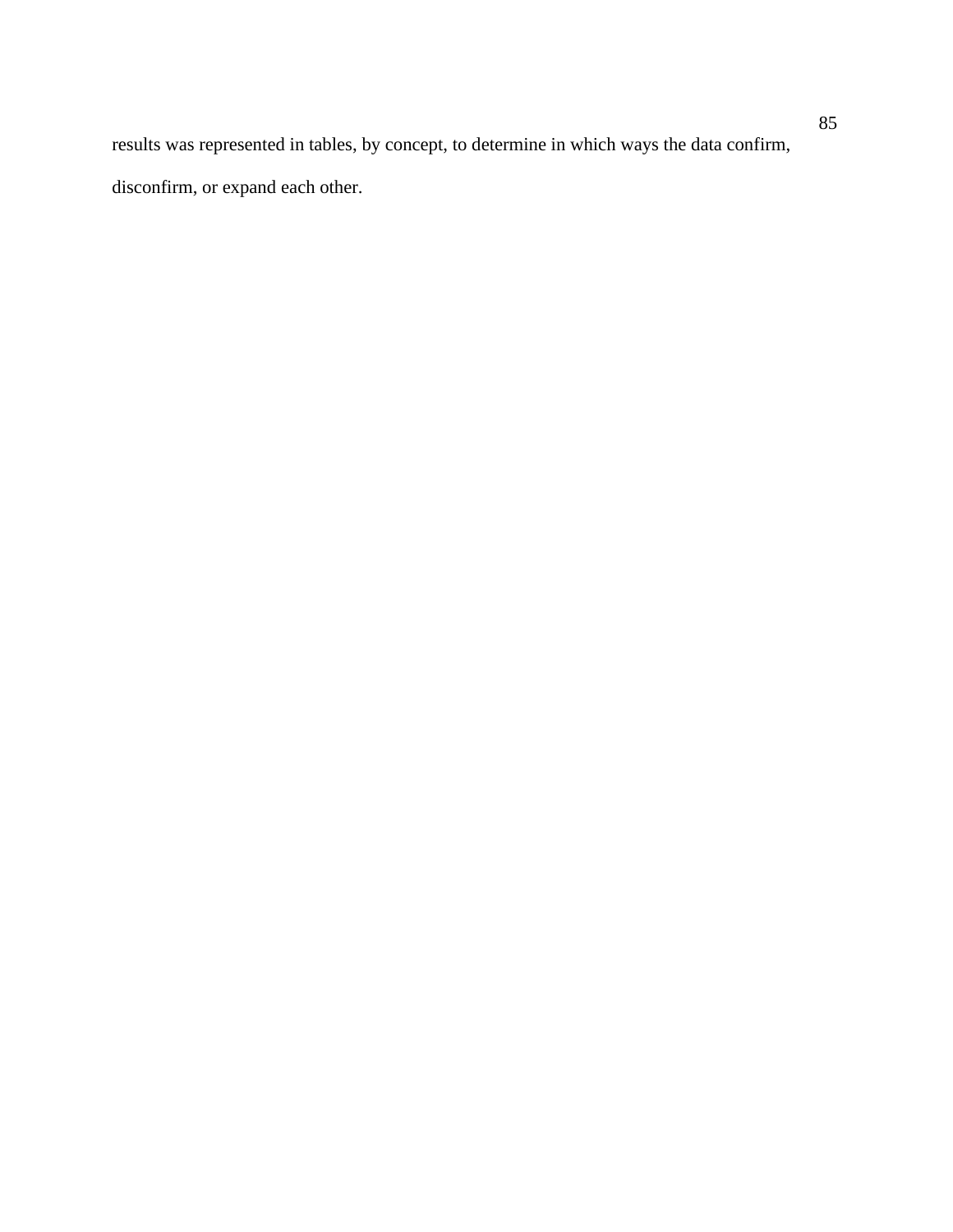## **Chapter 4: Results**

#### **Research Overview**

The purpose of the study was to examine the common practices of five Minnesota elementary schools identified in the 2018 ESSA Identifications, and again in 2019, as the highest five percent of the state overall for progress toward English language proficiency using the five components identified by Elfers and Stritikus (2014). This study sought to determine if there were commonalities of practice between the high-growth schools based on best practices in research by: describing and contrasting the components of multilingual programs of high-English language proficiency growth schools in Minnesota and barriers encountered by teachers, administrators, schools, and districts when implementing multilingual programming. The data collected may be used by school administrators, leaders, and instructional staff to evaluate the implementation of best practices in multilingual programming and increase student learning and achievement, as well as assist in identifying roadblocks to successful program implementation and monitoring.

# *Research Methods*

In order to determine which methodology to employ in this study, the researcher ascertained how many principals of the five identified schools were willing to participate in the process. Upon verbal or email approval from all five leaders, the researcher used a convergent mixed methods approach in the forms of a survey and follow-up interview.

This study employed mixed methods research in forms of a survey and structured interviews to gain a greater understanding of the common practices of the Minnesota schools with the highest consistent language growth among multilingual learners. Respondents in the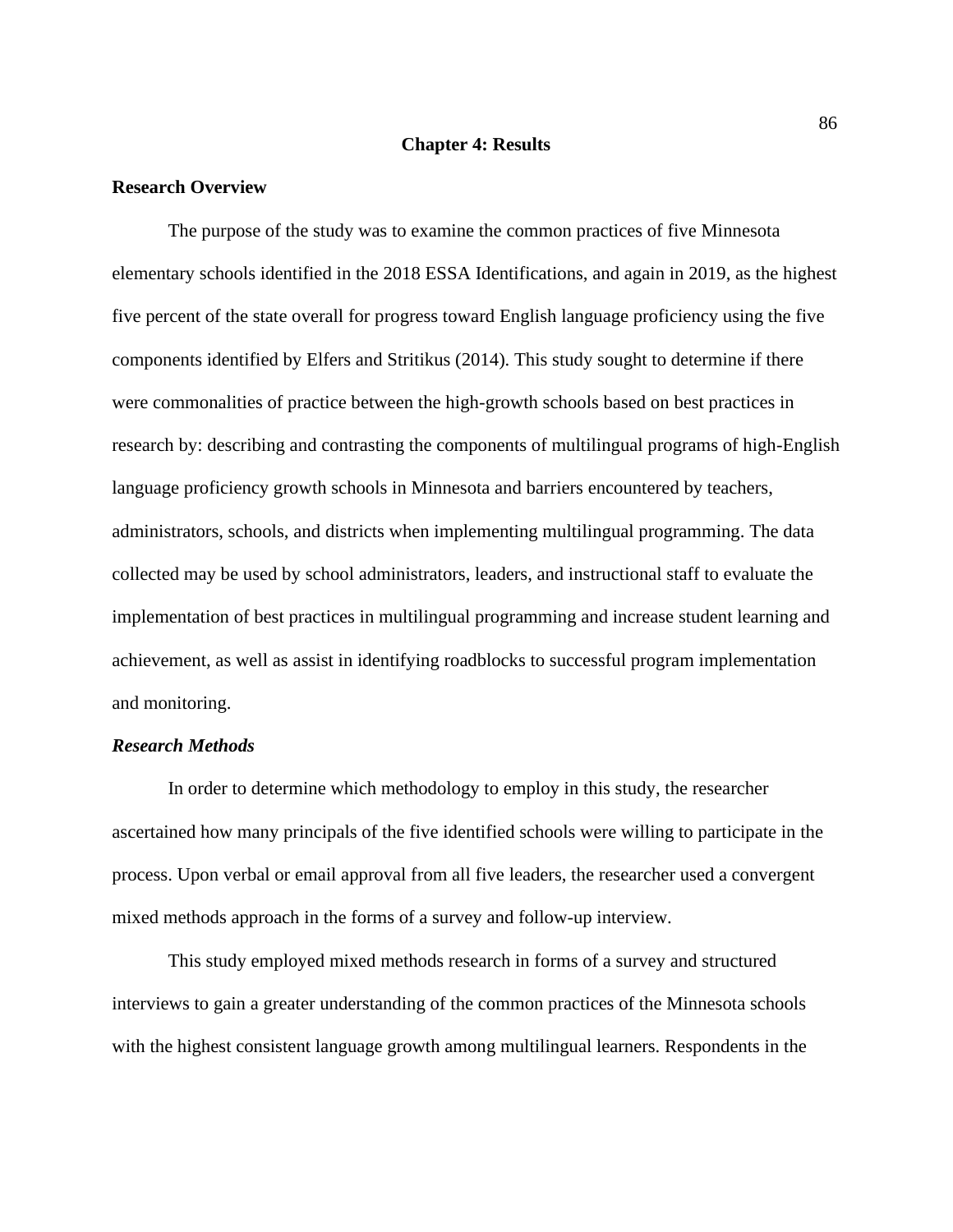study were principals or their designees and the multilingual coordinator or lead teacher of the schools identified in the 2018 and 2019 ESSA Identifications as the highest five percent of the state overall for progress toward English language proficiency. Respondents completed a questionnaire administered through an electronic survey tool. The interview component of this research aided in obtaining direct quotes from participants about their experiences, opinions, feelings, and knowledge base (Patton, 2015). Data were collected in order to ascertain the frequency of necessary components identified in research, implemented within multilingual learner programs. Data also identified barriers encountered by the school leaders while implementing and monitoring the multilingual learner program.

A mixed methods data analysis allowed the researcher to report the frequency of Elfers and Stritikus' (2014) five components of effective multilingual programs being implemented at the time of the study. Further analysis of the interview data allowed for further clarification of necessary program components and barriers to programming that affect the efficacy of the instruction and implementation. A twenty-three item survey instrument with a follow-up interview of seven questions were developed by the researcher due to the lack of an existing tool to measure the existence of the five components in multilingual program implementation.

This chapter reports the findings of the study. The data were analyzed and findings organized to match each research question. The survey tool answered research question one, and the interview protocol answered research questions one, two, three, and four. The study was focused on the following research questions: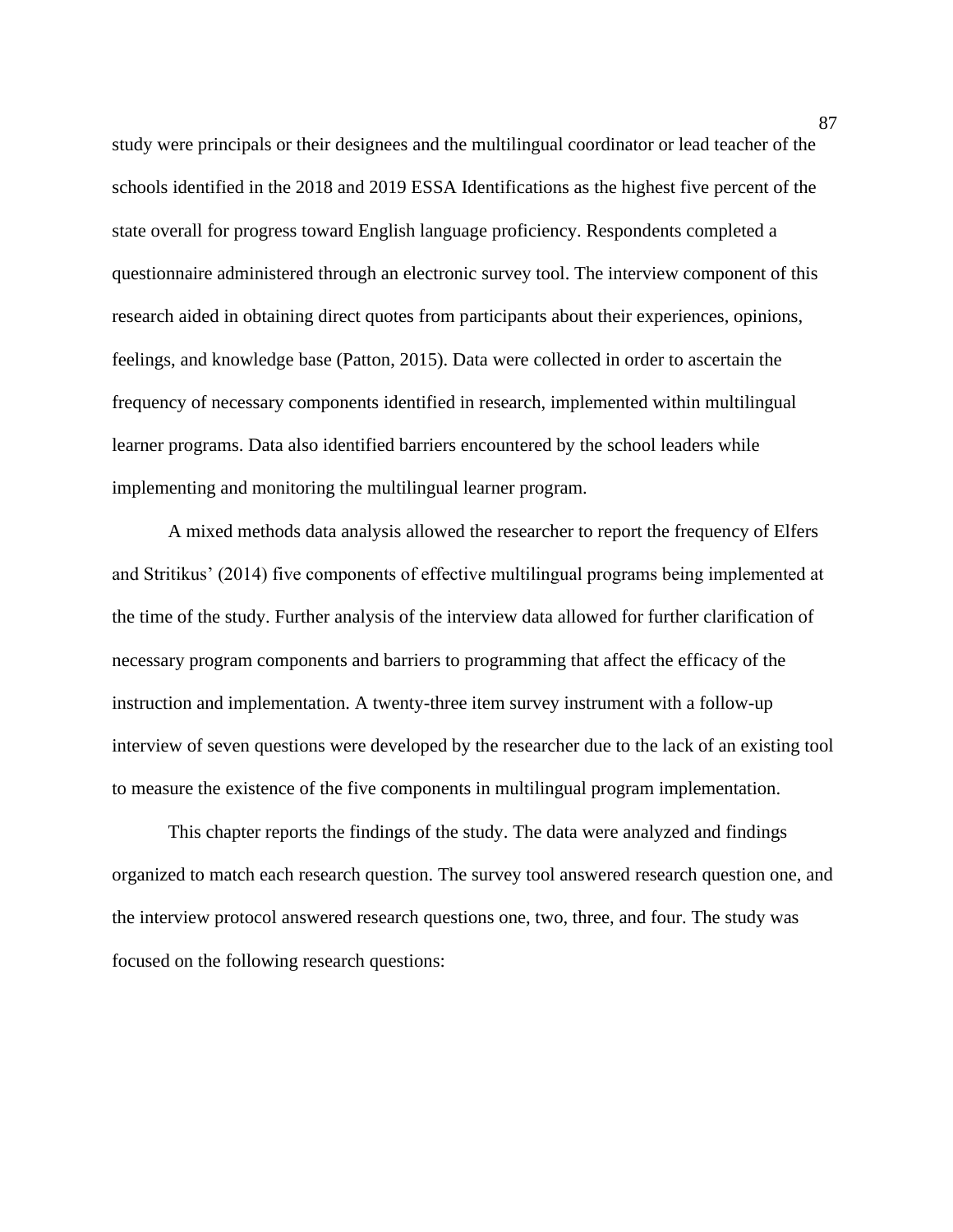- 1. To what extent do schools with high progress toward English language proficiency follow the five components of multilingual programs as outlined by Elfers and Stritikus (2014)?
- 2. What are commonalities of these programs, outside of the Elfers and Stritikus framework?
- 3. What are the differences between these programs, outside of the Elfers and Stritikus framework?
- 4. What barriers have schools with high Progress toward English Language Proficiency encountered in their attempts to implement multilingual learner programs, and what strategies were implemented to overcome the barriers?

## *Analysis*

Analysis of survey data was completed at the Saint Cloud State University Office of Statistical Analysis using the Statistical Package for the Social Sciences (SPSS). Using the SPSS, Cronbach's Alpha based on standardized items was computed to be .958 for the total scale. An alpha score above .9 indicates the sample has high internal consistency and reliability. Analysis of the data was undertaken using frequency statistics to analyze the results of the survey responses. The first section of the survey collected student count demographic information of the district and school, followed by determining if a Language Instruction Educational Program (LIEP) Plan is in place in the district and whether or not the district has a multilingual program coordinator (also referred to as English Learner, or EL, coordinator). The interview data were analyzed with a coding protocol and analysis of emergent recurring themes.

## *Description of the Sample*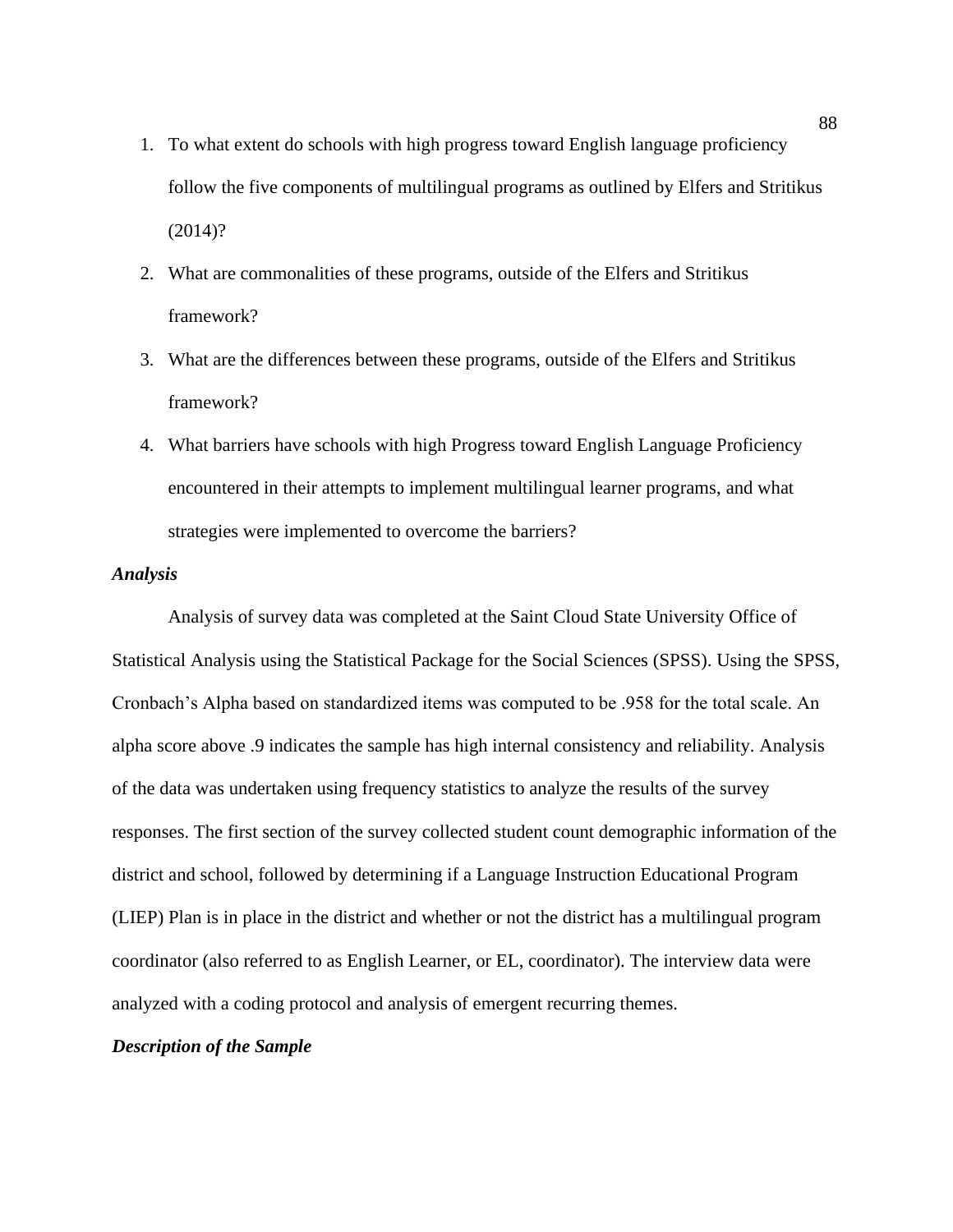The study sample contained a potential of five principals and five multilingual coordinators/lead teachers from the five schools identified in 2018 and 2019 for their consistently high growth in Progress toward English Language Proficiency. The superintendents of four school districts were emailed to request permission to conduct the research. The fifth school district had their own unique request-to-research proposal process; so for the school in this district the researcher followed the required application process to ultimately be granted permission to conduct research. In the superintendent-request districts, three superintendents granted permission; in the fourth, the superintendent referred the researcher to the district's leader of the research department for approval; this district chose not to participate in the research. The school leaders of the remaining four schools were invited to participate via email. For the multilingual coordinator or teacher respondents, the researcher ascertained which person to participate based on the recommendation of the principal and multilingual coordinator (or lead teacher, if no coordinator was present in the district), based on which staff member was perceived to have the best working knowledge of the multilingual program implementation in the school.

The study's electronic survey was available through a secure internet link and consisted of three sections (Appendix A). Section one collected information on school and district demographics. Demographic information was limited to determining the enrollment size of the participating schools and district in multilingual and overall student populations, whether or not the district had a multilingual learner coordinator, and whether or not the district had a language instruction educational program (LIEP) plan. Section two focused on research question one and collected information on the degree to which the multilingual program aligned with the Elfers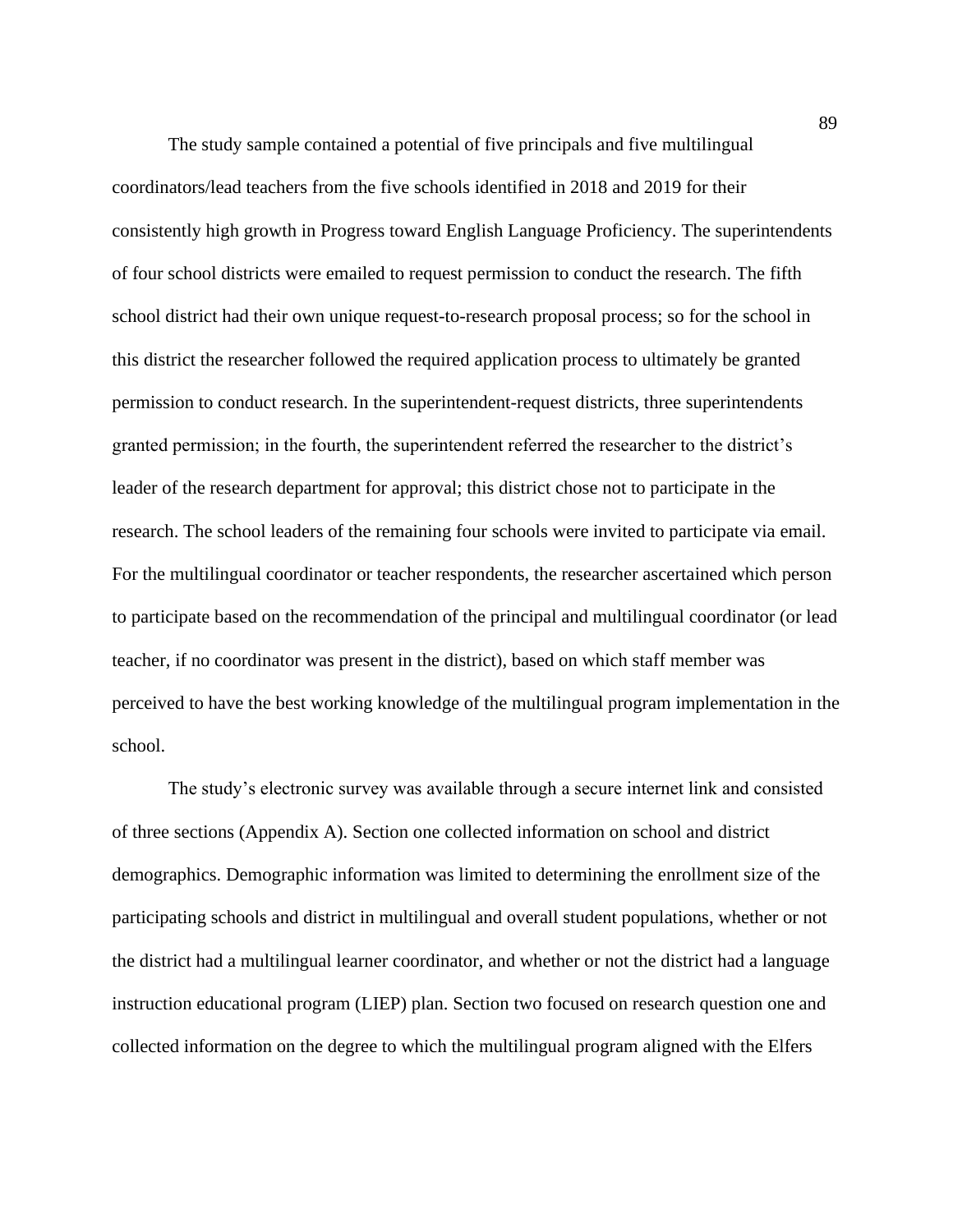and Stritikus 2014 framework. The survey consisted of twenty-three questions with responses on a Likert scale (1: Not at all 2: Minimally 3: Some of the Time 4: Most of the Time 5: All of the time). Section three consisted of a short-answer question: "To which of these components do you perceive led to your school's high growth on the ACCESS test?"

The researcher developed a structured interview to obtain an in-depth understanding (Gall, Gall, & Borg, 2003) of the common practices in Minnesota elementary schools with the highest English language development growth. An email was sent to each participant before the interview as a reminder about informed consent, an overview of what was going to happen during the interview, and a confirmation of the date, time and location of the interview. The participants were provided with a printed copy of the seven open-ended questions:

- 1. Looking at the list of programming components from the survey you completed (list from Elfers and Stritikus' 2014 study), are there any components that you perceive as most beneficial to your multilingual programming?
- 2. What additional factors do you feel attribute to your high growth on the ACCESS test?
- 3. What do you perceive has been most beneficial for students in improving student language growth?
- 4. What do you perceive has been most beneficial for teachers and support staff in improving student language growth?
- 5. What do you perceive has been most beneficial for school and district administrators in improving student language growth?
- 6. What are the challenges or barriers do you face in implementing multilingual programming, and how have you addressed the challenges or barriers?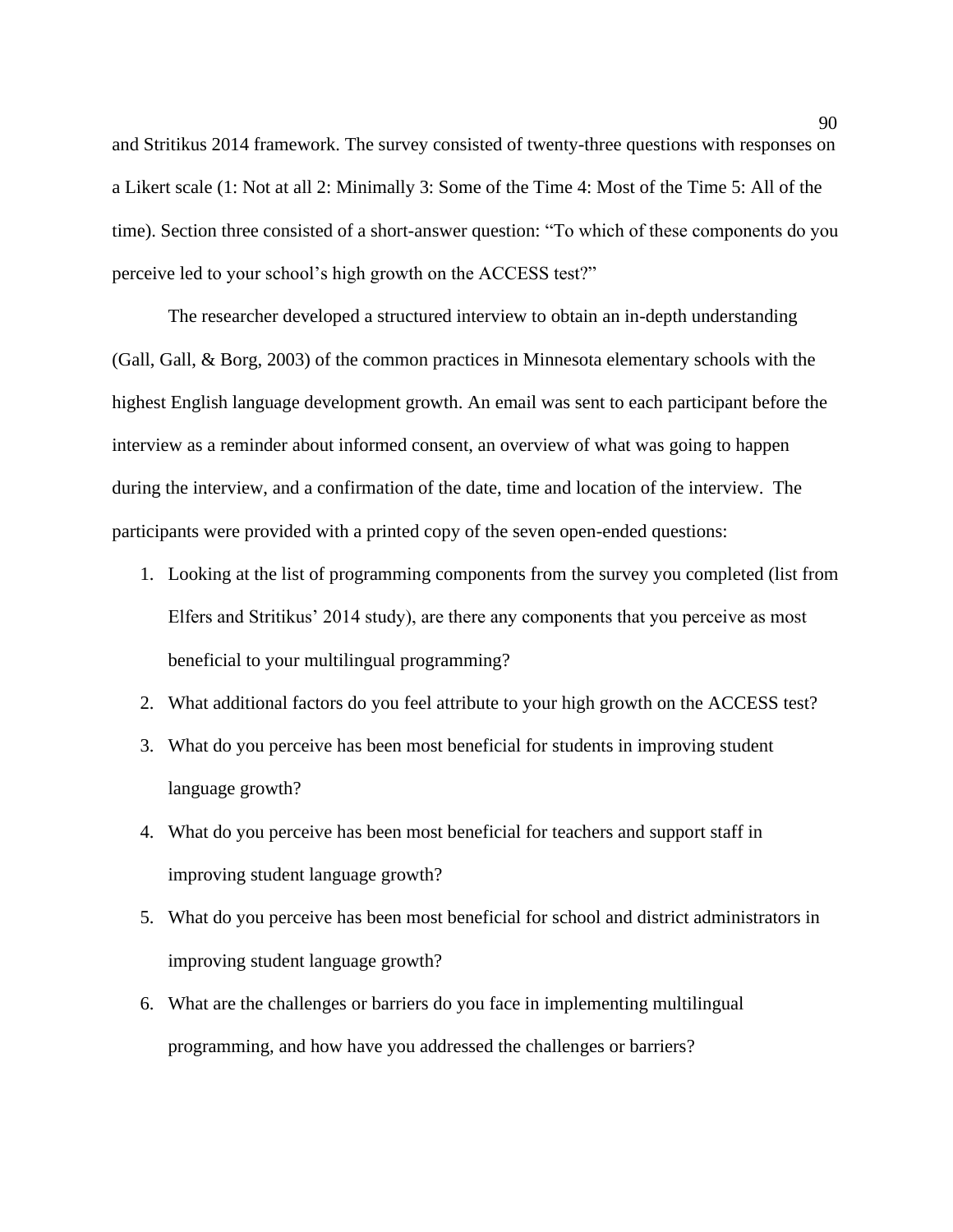7. Do you have any additional comments?

Of the ten potential participants, two were removed from participation by their school district. The remaining eight participants were granted permission and chose to participate, resulting in a response rate to both the survey and interview of 80%.

# *Demographics*

The survey was designed to answer the first research question developed by the researcher. Demographic information was requested in the first section of the survey instrument, which included participant role, school, and district demographic information around multilingual and overall student enrollment numbers, whether or not the district had a multilingual learner coordinator, and whether or not the district had a language instruction educational program (LIEP) plan. In order to generalize findings and draw inferences to a larger population, the researcher gathered these demographic data to gain a greater sense of the context and setting of these schools.

# **Table 1**

| Demographic                              | N              | $\%$  |
|------------------------------------------|----------------|-------|
|                                          |                |       |
| Principal                                | 4              | 50%   |
| Multilingual coordinator/teacher         |                | 50%   |
| Students enrolled in school              |                |       |
| 251-500                                  | 6              | 75%   |
| $500+$                                   | $\overline{2}$ | 25%   |
| Multilingual learners enrolled in school |                |       |
| $26 - 50$                                |                | 87.5% |
| 51-100                                   |                | 12.5% |

*Demographics of Participants, Schools, and Districts*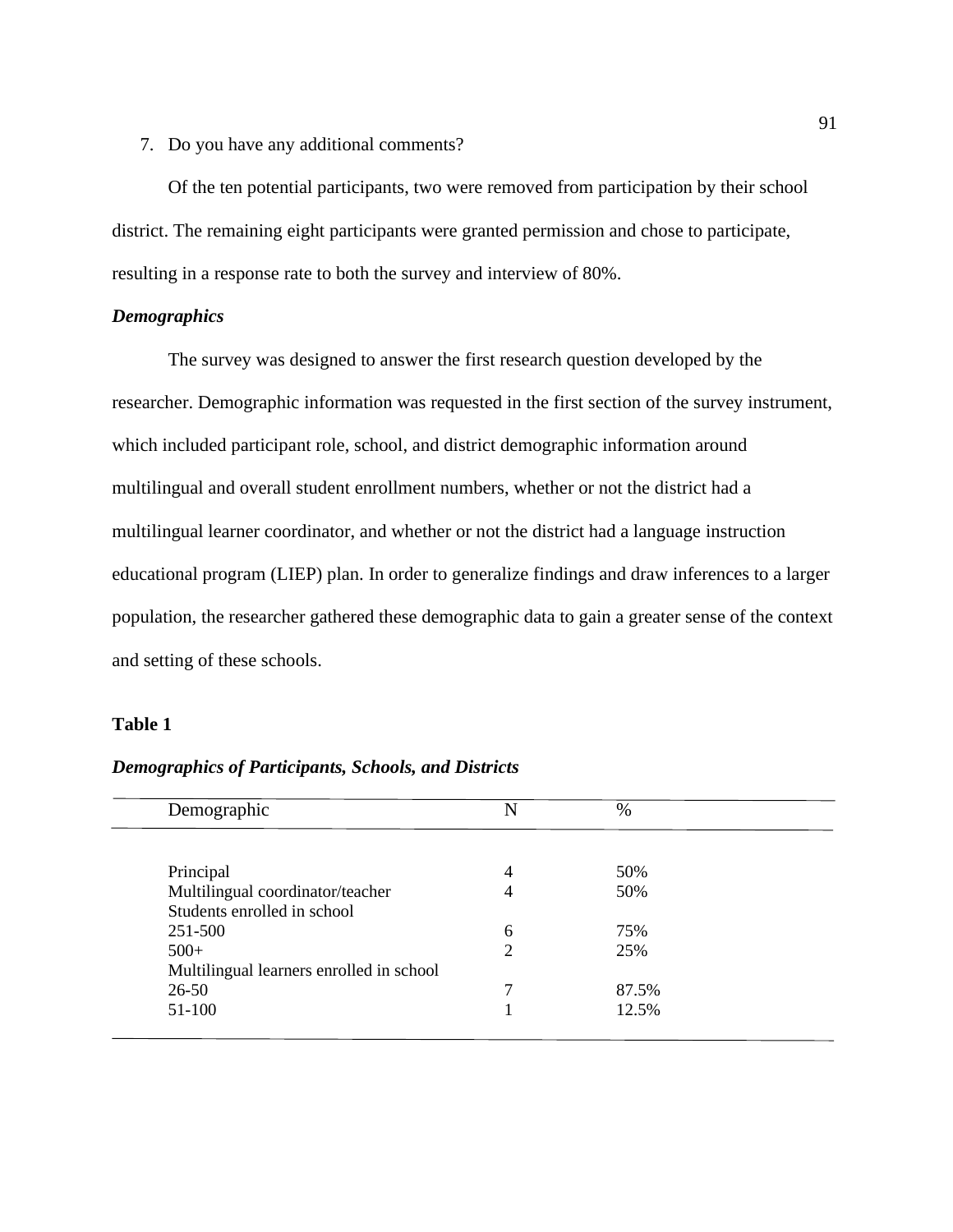## **Table 1 (continued)**

| Demographic                                | N              | $\%$  |
|--------------------------------------------|----------------|-------|
|                                            |                |       |
| Students enrolled in district              |                |       |
| 1001-3000                                  | 2              | 25%   |
| $3000+$                                    | 6              | 75%   |
| Multilingual learners enrolled in district |                |       |
| $0 - 500$                                  | 6              | 75%   |
| 1001-3000                                  | $\overline{2}$ | 25%   |
| Multilingual coordinator in district       |                |       |
| <b>Yes</b>                                 | 3              | 37.5% |
| N <sub>o</sub>                             | 4              | 50%   |
| Missing response                           |                | 12.5% |
| LIEP Plan in district: Yes                 | 7              | 87.5% |
| LIEP Plan in district: No                  |                | 12.5% |

Survey participants were comprised of four principals (50%) and four multilingual coordinators/lead teachers (50%). Six respondents indicated his/her school enrolled 251-500 students (75%) and two respondents indicated his/her school enrolled more than 500 students (25%). Seven respondents indicated his/her school enrolled twenty-six to fifty multilingual students (87.5%) and one respondent indicated his/her school enrolled fifty-one to 100 multilingual students (12.5%). Two respondents indicated his/her district enrolled 1001-3000 students (25%) and six respondents indicated his/her school enrolled more than 3000 students (75%). Six respondents indicated his/her district enrolled zero to 500 multilingual students (75%) and two respondents indicated his/her district enrolled 1001 to 3000 multilingual students (25%). Three respondents indicated his/her district employs a multilingual coordinator (37.5%), four respondents indicated his/her district does not employ a multilingual coordinator (50%), and one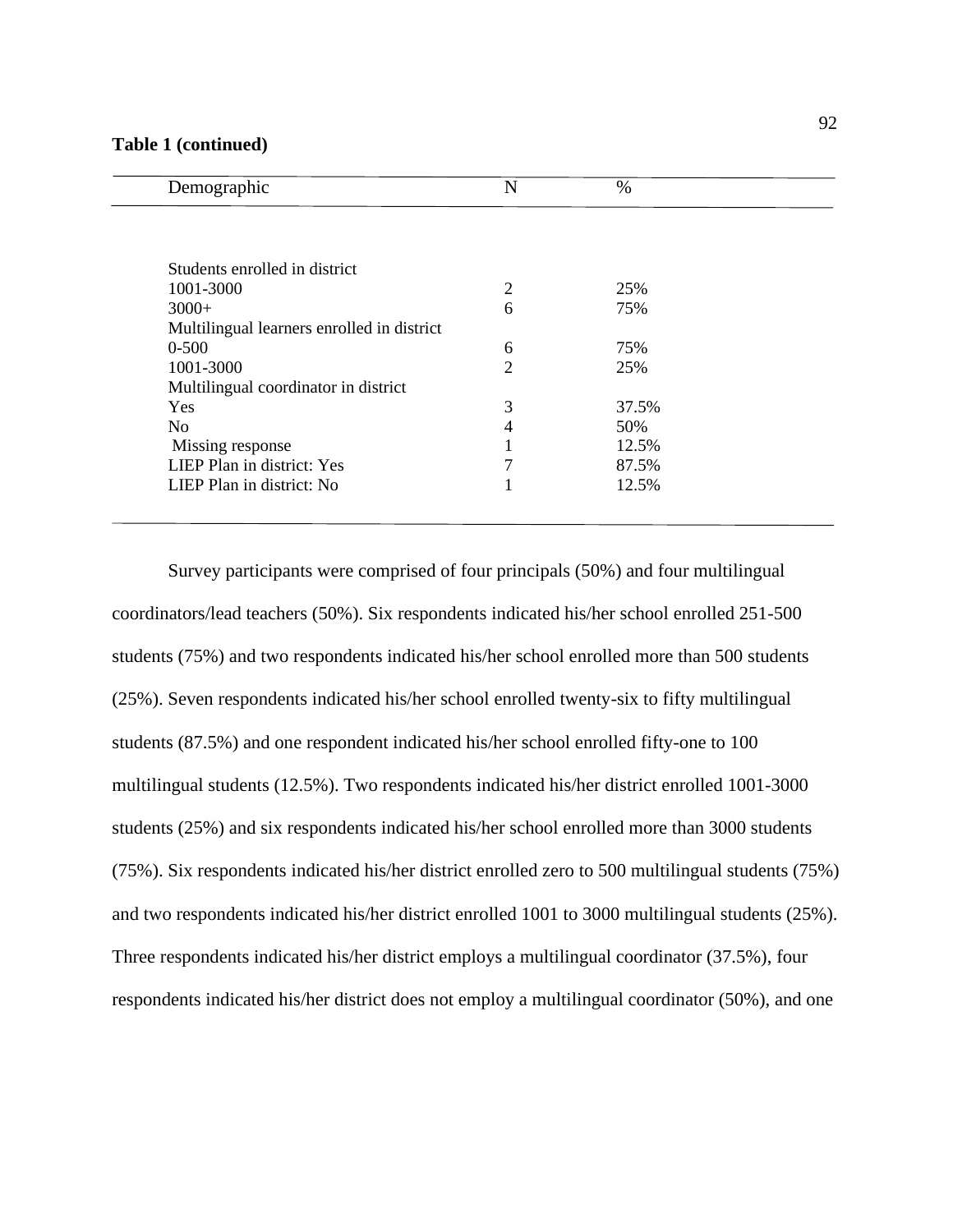respondent did not answer this question (12.5%). Seven respondents indicated his/her district has an LIEP (87.5%) and one respondent indicated his/her district does not have a LIEP (50%).

## **Research Question One**

To what extent do principals and multilingual coordinators/lead teachers in schools with high progress toward English language proficiency follow the five components of multilingual programs as outlined by Elfers and Stritikus (2014)? The following three tables refer to survey data.

## *Survey results*

Table 2 data describe the frequency, and to what extent, respondents perceive that the schools follow these programming components. The respondents chose an indicator (1: Not at All, 2: Minimally, 3: Somewhat, 4: Nearing Full Use, 5: At Full Use and Fidelity) to rank each component provided by the Elfers and Stritikus (2014) programming framework. Table data present the frequency of responses to indicators and the mean of components' responses.

## **Table 2**

*All Respondents' Reported Use of Components of Multilingual Programs (by frequency count)*

| Component                                                                  |          |                | 3              | $\overline{A}$ | 5        | Mean |
|----------------------------------------------------------------------------|----------|----------------|----------------|----------------|----------|------|
| 1. Focus on high-quality instruction, both<br>grade-level and multilingual | $\Omega$ | $\theta$       | 3              | 5              | $\Omega$ | 3.63 |
| 2. Building leaders directly engage in teaching                            | $\Omega$ | $\Omega$       | $\theta$       | $\overline{4}$ | 3        | 4.00 |
| and learning initiatives<br>3. Professional development targets classroom  | $\theta$ | $\Omega$       | $\overline{1}$ | 2              | 5        | 4.50 |
| teachers<br>4. Instructional decisions take into account the               | $\Omega$ | $\overline{1}$ | $\overline{4}$ | $\overline{1}$ |          | 3.50 |
| teachers of EL students<br>5. Leaders align, integrate, and coordinate     | $\Omega$ |                | $\Omega$       | 5              | 2        | 4.00 |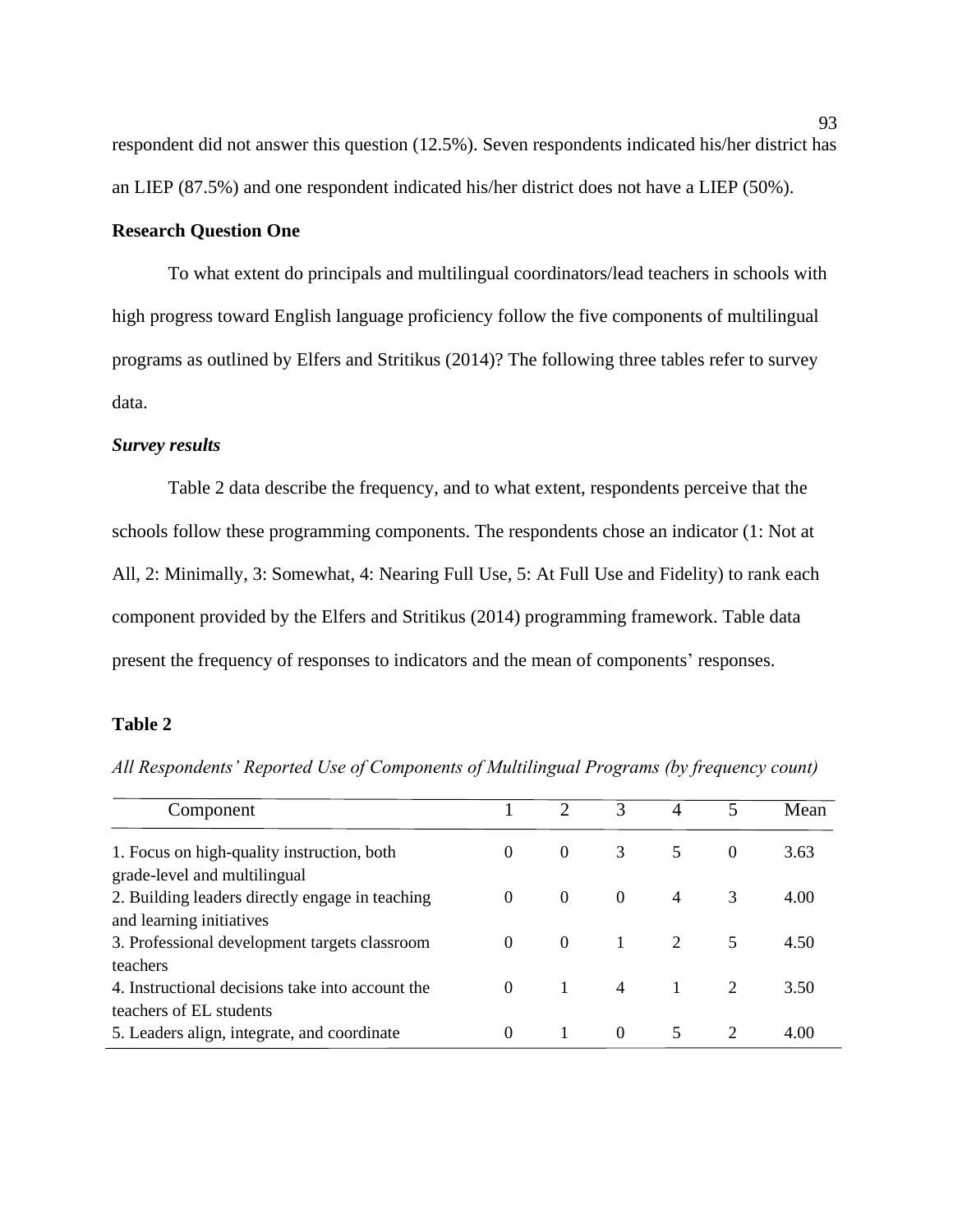# **Table 2 (continued)**

| Component                                             | $\mathbf{1}$     | $\overline{2}$   | 3              | $\overline{4}$ | 5                | Mean |
|-------------------------------------------------------|------------------|------------------|----------------|----------------|------------------|------|
| supports for teachers                                 |                  |                  |                |                |                  |      |
| 6. *Blend -level and school-level initiatives         | $\boldsymbol{0}$ | 1                | 4              | $\mathbf{2}$   | $\boldsymbol{0}$ | 3.14 |
| 7. Focus on district workforce development            | 1                | $\mathbf{0}$     | $\overline{2}$ | 5              | $\boldsymbol{0}$ | 3.38 |
| practices                                             |                  |                  |                |                |                  |      |
| 8. Create opportunities for staff to work             | $\boldsymbol{0}$ | $\boldsymbol{0}$ | 1              | $\overline{4}$ | 3                | 4.25 |
| collaboratively                                       |                  |                  |                |                |                  |      |
| 9. Leverage local expertise in schools and            | 1                | $\overline{2}$   | $\mathbf{1}$   | $\overline{2}$ | $\overline{2}$   | 3.25 |
| communities to serve EL students                      |                  |                  |                |                |                  |      |
| 10. Engage in strong two-way communication            | $\boldsymbol{0}$ | $\mathbf{0}$     | $\overline{2}$ | 5              | 1                | 3.88 |
| between school and district leaders                   |                  |                  |                |                |                  |      |
| 11. Communicate a compelling rationale to all         | $\theta$         | 1                | 4              | $\overline{2}$ | 1                | 3.88 |
| stakeholders                                          |                  |                  |                |                |                  |      |
| 12. Make instruction of EL students a priority        | $\boldsymbol{0}$ | 1                | 3              | $\mathbf{1}$   | 3                | 3.75 |
| 13. Encourage staff responsibility to serve EL        | $\theta$         | $\mathbf{0}$     | $\mathbf{1}$   | 7              | $\overline{0}$   | 3.87 |
| students                                              |                  |                  |                |                |                  |      |
| 14. Focus on instructional practices to serve         | $\overline{0}$   | $\overline{0}$   | $\overline{4}$ | 3              | $\mathbf{1}$     | 3.63 |
| diverse learners                                      |                  |                  |                |                |                  |      |
| 15. Differentiate support systems at elementary and   | $\boldsymbol{0}$ | $\mathbf{0}$     | 3              | $\overline{4}$ | $\mathbf{1}$     | 3.75 |
| secondary levels                                      |                  |                  |                |                |                  |      |
| 16. Prioritize supports for those serving the largest | 1                | $\boldsymbol{0}$ | 4              | $\overline{2}$ | 1                | 3.25 |
| number of EL students                                 |                  |                  |                |                |                  |      |
| 17. Value students' language culture in instruction   | $\boldsymbol{0}$ | 1                | 3              | 3              | 1                | 3.50 |
| 18. Model ways that instructional leaders can serve   | 0                | $\overline{2}$   | $\overline{2}$ | 3              | 1                | 3.38 |
| EL students                                           |                  |                  |                |                |                  |      |
| 19. Use data for instructional improvement            | 0                | $\boldsymbol{0}$ | 1              | 3              | 4                | 4.38 |
| 20. Support data-based discussions of individual      | 0                | $\boldsymbol{0}$ | 1              | $\overline{2}$ | 5                | 4.50 |
| student progress                                      |                  |                  |                |                |                  |      |
| 21. Use data to identify areas for improvement        | 0                | $\boldsymbol{0}$ | $\mathbf{1}$   | $\overline{2}$ | 5                | 4.50 |
| 22. Use data to shape professional development        | 0                | 1                | 1              | 4              | $\overline{2}$   | 3.88 |
| 23. Use data to support culture of learning           | $\overline{0}$   | 1                | 1              | 3              | 3                | 4.00 |
|                                                       |                  |                  |                |                |                  |      |

*Note. Not at All: 1, Minimally: 2, Somewhat: 3, Nearing Full Use: 4, At Full Use and Fidelity: 5 N = 8; \*One respondent did not respond to this question.*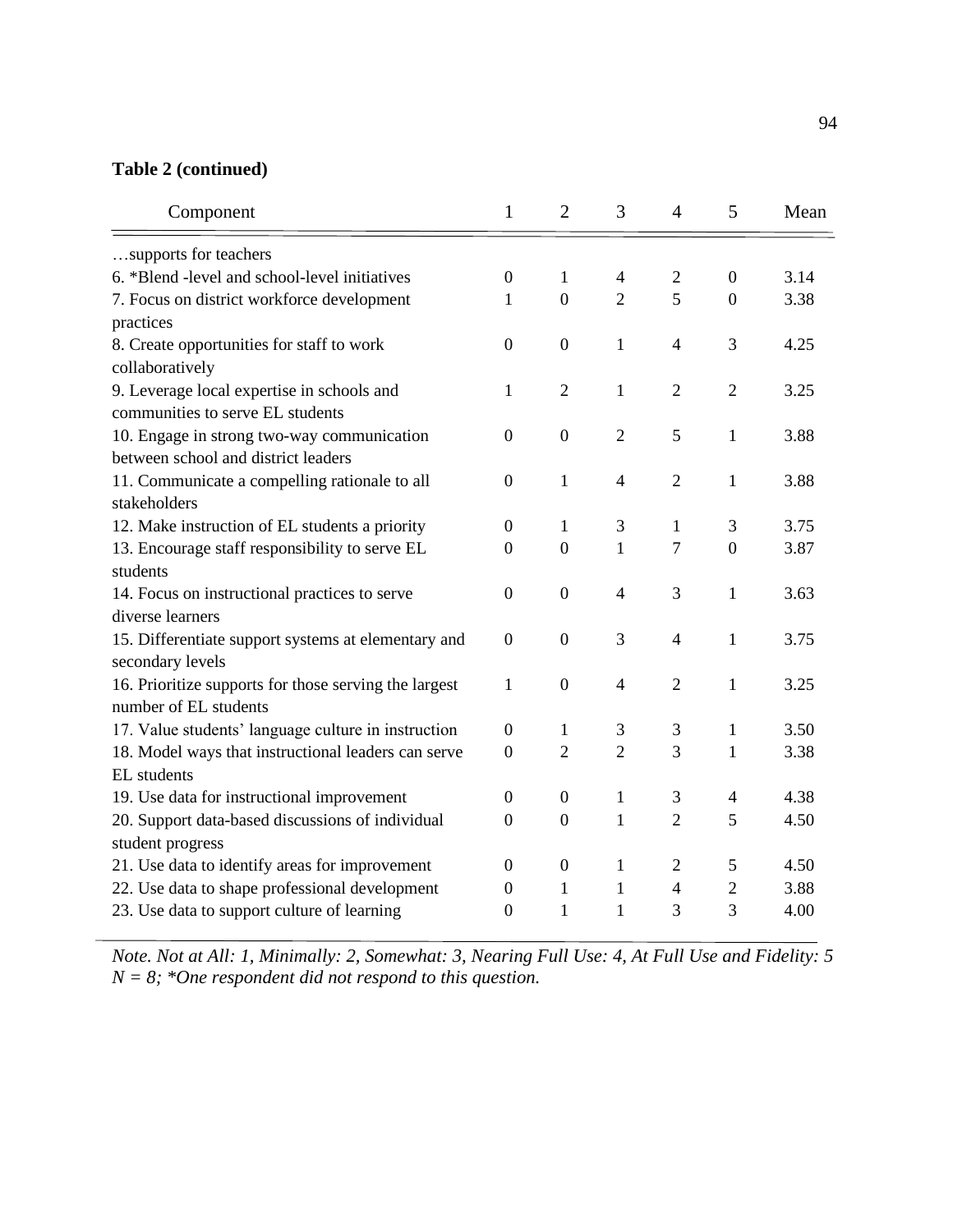Respondents reported three components with the highest average implementation: Professional development targets classroom teachers, Support data-based discussions of individual student progress, and Use data to identify areas for improvement ( $M = 4.50$ ). The subsequent five components with the highest average implementation were: Use data for instructional improvement ( $M = 4.38$ ), Create opportunities for staff to work collaboratively ( $M$  $= 4.25$ ), Building leaders directly engage in teaching and learning initiatives ( $M = 4.00$ ), Leaders align, integrate, and coordinate supports for teachers (*M*= 4.00), and Use data to support culture of learning  $(M = 4.00)$ .

Respondents reported five components with the lowest average implementation: Blend district-level and school-level initiatives  $(M = 3.14)$ , Prioritize supports for those serving the largest number of EL students ( $M = 3.25$ ), Leverage local expertise in schools and communities to serve EL students ( $M = 3.25$ ), Model ways that instructional leaders can serve EL students  $(M=3.38)$ , and Focus on district workforce development practices  $(M=3.38)$ .

In addition to the highest and lowest averages of responses to the survey questions, there were components with concentrated responses and spreads of responses. For building leaders directly engaged in teaching and learning initiatives, all respondents were concentrated in reporting that their buildings were at Nearing full use (4), to At full use and fidelity (5). Another concentrated area of responses came in "Encourage staff responsibility to serve EL students"; one person rated it at Somewhat (3) and the remaining seven respondents all responded with a Nearing full use (4). For Leverage local expertise in schools and communities to serve EL students, one person reported Not at all (1) and the remaining respondents were spread nearly even across the remaining categories. For both Focus on district workforce development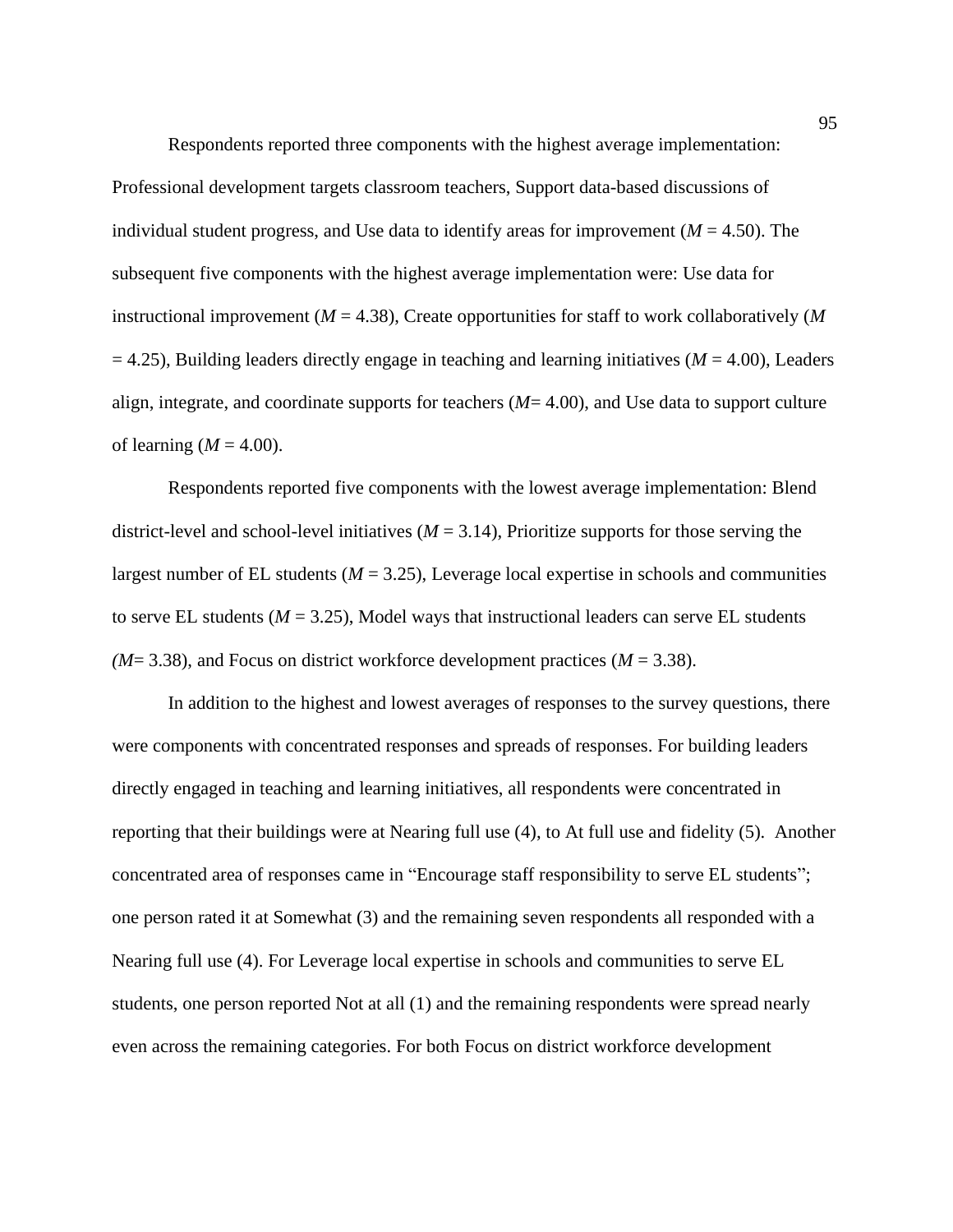practices and Prioritize supports for those serving the largest number of EL students, one person rated them at Not at all (1) and the remaining seven respondents rated them at Somewhat (3) to Nearing full use (4).

Table 3 data describe the frequency and to what extent principal respondents perceive that the schools follow these programming components, using the same indicators (Not at All, Minimally, Somewhat, Nearing Full Use, At Full Use and Fidelity) to rank each component provided by the Elfers and Stritikus programming framework. Table data present the frequency and the mean of each component's responses. The range of responses was from 3.33 to 5.00.

# **Table 3**

*Principal Respondents' Reported Use of Components of Multilingual Programs by frequency count)*

| 1              | $\overline{2}$   | 3              | $\overline{4}$ | 5              | Mean |
|----------------|------------------|----------------|----------------|----------------|------|
| $\overline{0}$ | $\boldsymbol{0}$ | $\theta$       | 4              | $\theta$       | 4.00 |
|                |                  |                |                |                |      |
| $\overline{0}$ | $\overline{0}$   | $\overline{0}$ | 1              | 3              | 4.75 |
|                |                  |                |                |                |      |
| $\overline{0}$ | $\overline{0}$   | $\overline{0}$ | $\overline{0}$ | $\overline{4}$ | 5.00 |
|                |                  |                |                |                |      |
| $\Omega$       | $\overline{0}$   | 1              | 1              | 2              | 4.25 |
|                |                  |                |                |                |      |
| $\overline{0}$ | $\overline{0}$   | $\overline{0}$ | $\overline{2}$ | $\overline{2}$ | 4.50 |
|                |                  |                |                |                |      |
| $\Omega$       | $\theta$         | 3              | 1              | $\overline{0}$ | 3.33 |
| 0              | $\overline{0}$   | $\mathbf{1}$   | 3              | $\theta$       | 3.75 |
|                |                  |                |                |                |      |
| $\Omega$       | $\boldsymbol{0}$ | $\overline{0}$ | 1              | 3              | 4.75 |
|                |                  |                |                |                |      |
|                |                  |                |                |                |      |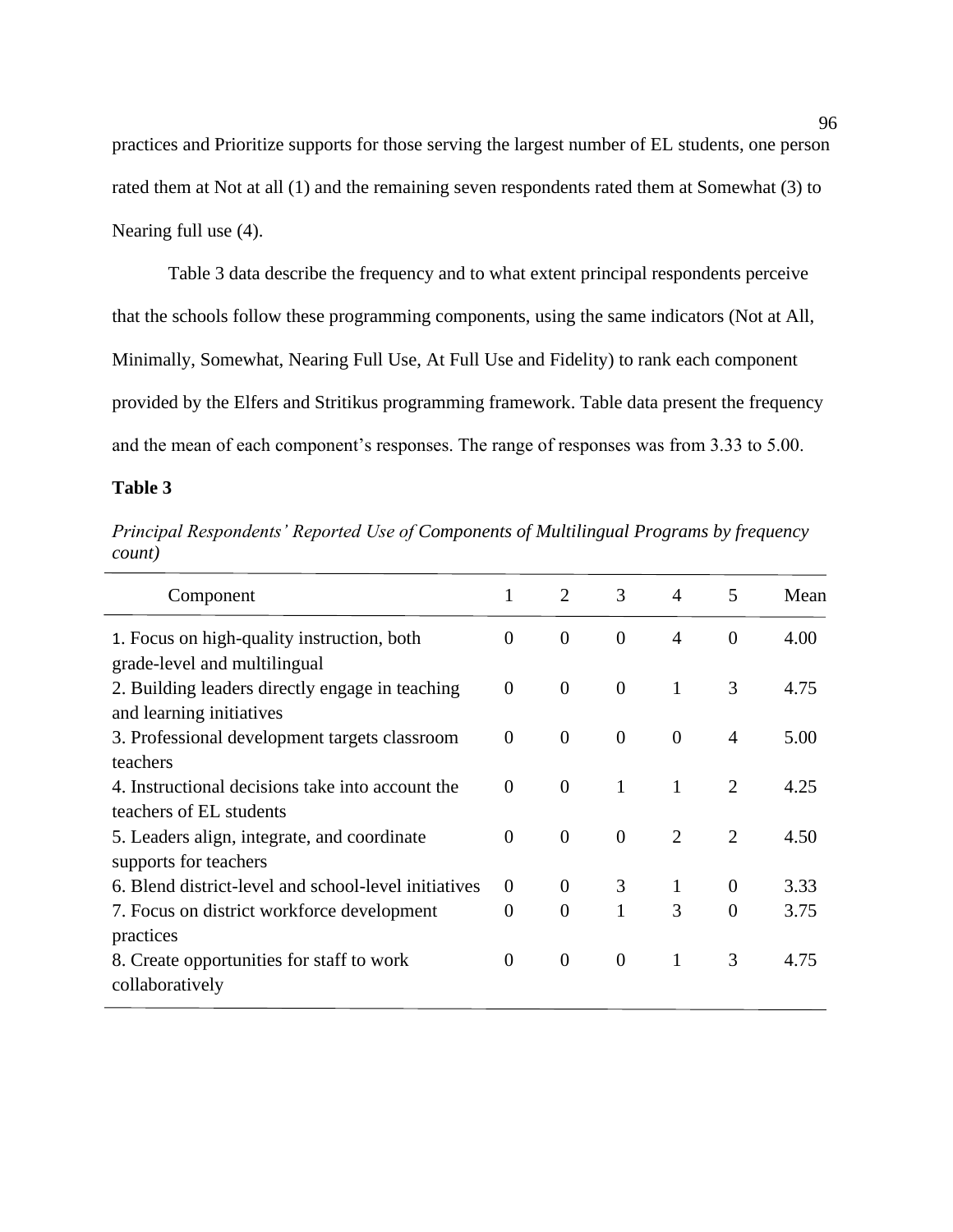# **Table 3 (continued)**

| Component                                                                         | $\mathbf{1}$   | $\overline{2}$ | 3              | 4              | 5              | Mean |
|-----------------------------------------------------------------------------------|----------------|----------------|----------------|----------------|----------------|------|
| 9. Leverage local expertise in schools and<br>communities to serve EL students    | $\theta$       | $\overline{2}$ | $\overline{0}$ | $\overline{0}$ | $\overline{2}$ | 3.50 |
| 10. Engage in strong two-way communication<br>between school and district leaders | $\theta$       | $\overline{0}$ | $\mathbf{1}$   | $\overline{2}$ | $\mathbf{1}$   | 4.00 |
| 11. Communicate a compelling rationale to all<br>stakeholders                     | $\overline{0}$ | $\overline{0}$ | 3              | $\overline{0}$ | $\mathbf{1}$   | 3.50 |
| 12. Make instruction of EL students a priority                                    | $\overline{0}$ | $\overline{0}$ | $\overline{0}$ | $\mathbf{1}$   | 3              | 4.75 |
| 13. Encourage staff responsibility to serve EL                                    | $\overline{0}$ | $\overline{0}$ | $\overline{0}$ | $\overline{4}$ | $\overline{0}$ | 4.00 |
| students                                                                          |                |                |                |                |                |      |
| 14. Focus on instructional practices to serve                                     | $\overline{0}$ | $\overline{0}$ | $\overline{0}$ | 3              | $\mathbf{1}$   | 4.25 |
| diverse learners                                                                  |                |                |                |                |                |      |
| 15. Differentiate support systems at elementary and 0<br>secondary levels         |                | $\overline{0}$ | $\mathbf{1}$   | $\overline{2}$ | $\mathbf{1}$   | 4.00 |
| 16. Prioritize supports for those serving the largest 0<br>number of EL students  |                | $\overline{0}$ | $\mathbf{1}$   | $\overline{2}$ | $\mathbf{1}$   | 4.00 |
| 17. Value students' language culture in instruction                               | - 0            | $\overline{0}$ | $\mathbf{1}$   | $\overline{2}$ | 1              | 4.00 |
| 18. Model ways that instructional leaders can serve 0                             |                | 1              | $\overline{0}$ | $\overline{2}$ | 1              | 3.75 |
| EL students                                                                       |                |                |                |                |                |      |
| 19. Use data for instructional improvement                                        | $\theta$       | $\theta$       | $\theta$       | $\theta$       | $\overline{4}$ | 5.00 |
| 20. Support data-based discussions of individual                                  | $\overline{0}$ | $\overline{0}$ | $\overline{0}$ | $\mathbf{1}$   | 3              | 4.75 |
| student progress                                                                  |                |                |                |                |                |      |
| 21. Use data to identify areas for improvement                                    | $\Omega$       | $\overline{0}$ | $\overline{0}$ | $\mathbf{1}$   | 3              | 4.75 |
| 22. Use data to shape professional development                                    | $\overline{0}$ | $\theta$       | $\theta$       | $\mathbf{2}$   | 2              | 4.50 |
| 23. Use data to support culture of learning                                       | $\theta$       | $\overline{0}$ | $\overline{0}$ | $\mathbf{1}$   | 3              | 4.75 |

*Note. Not at All: 1, Minimally: 2, Somewhat: 3, Nearing Full Use: 4, At Full Use and Fidelity: 5 N = 4*

Principal respondents reported two components with the highest average implementation:

Professional development targets classroom teachers and Support data-based discussions of

individual student progress ( $M = 5.00$ ). The subsequent five components with the highest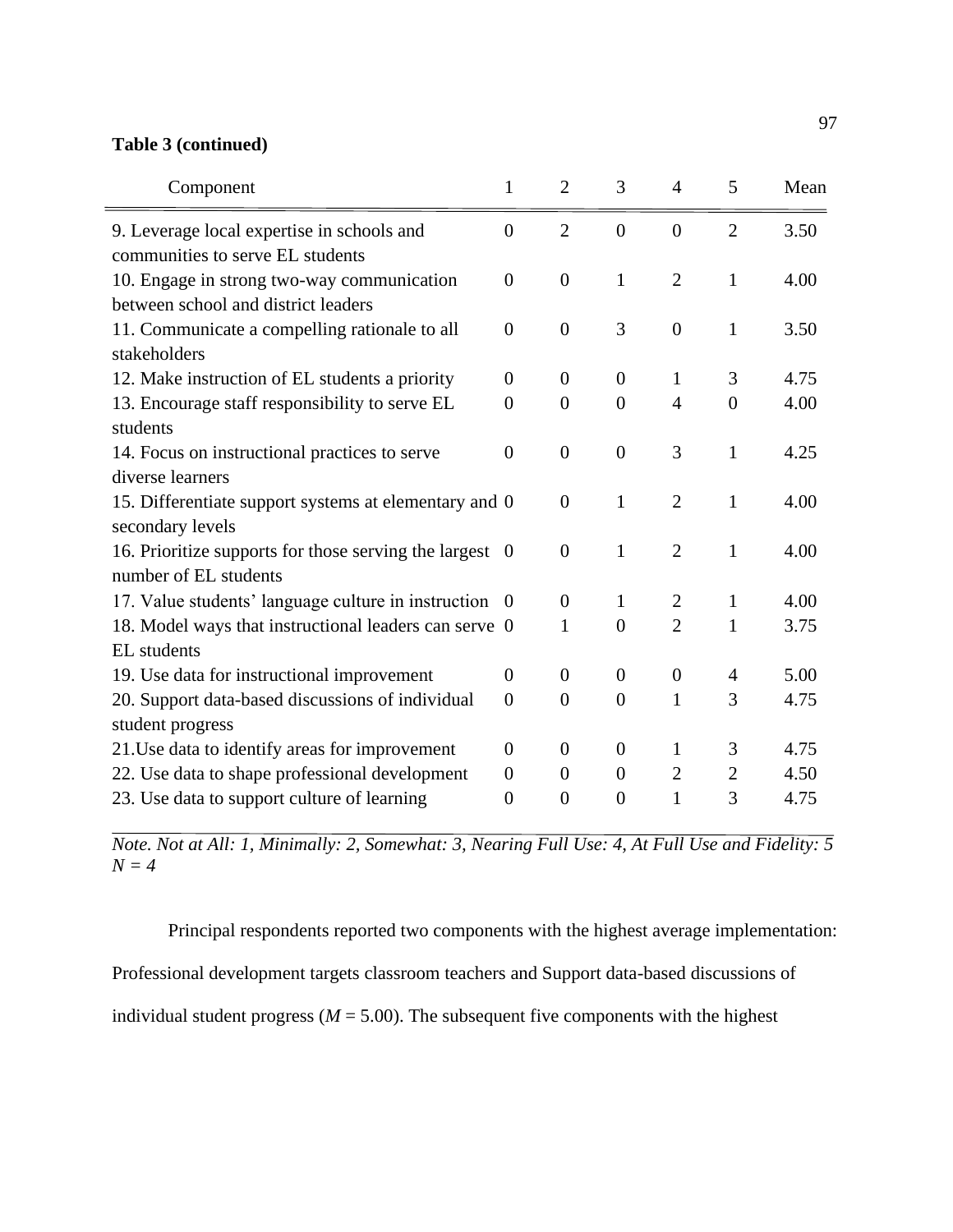average implementation were: Leaders directly engage in teaching and learning initiatives, Create opportunities for staff to work collaboratively, Make instruction of EL students a priority, Support data-based discussions of individual student progress, Use of data to identify areas for improvement, and Use data to support a culture of learning  $(M = 4.75)$ .

Principal respondents reported three components with the lowest average implementation: Blend district-level and school-level initiatives (*M* = 3.33), Leverage local expertise in schools and communities to serve EL students  $(M = 3.5)$  and Communicate a compelling rationale to all stakeholders  $(M = 3.5)$ .

In addition to the highest and lowest average principal responses, five components were reported with concentrated or spread responses. Both Focus on high-quality instruction, gradelevel and multilingual and Encourage staff responsibility to serve EL students were all concentrated on Nearing full use (4). There were spreads of responses for Instructional decisions take into account the teachers of EL students (responses of 3, 4, 5 and 5), Leverage local expertise in schools and communities to serve EL students (responses of 2, 2, 5, and 5), and Model ways that instructional leaders can serve EL students (responses of 2, 4,4, and 5). These three components' responses all ranged across Minimally (2) to At full use and fidelity (5).

Table 4 data describe the frequency, and to what extent, multilingual coordinator/lead teacher respondents perceive that the schools follow these programming components, using the same indicators (Not at All, Minimally, Somewhat, Nearing Full Use, At Full Use and Fidelity) to rank each component provided by the Elfers and Stritikus programming framework. Table data present the frequency and the mean of each component's responses. The range of responses was from 2.50 to 4.25.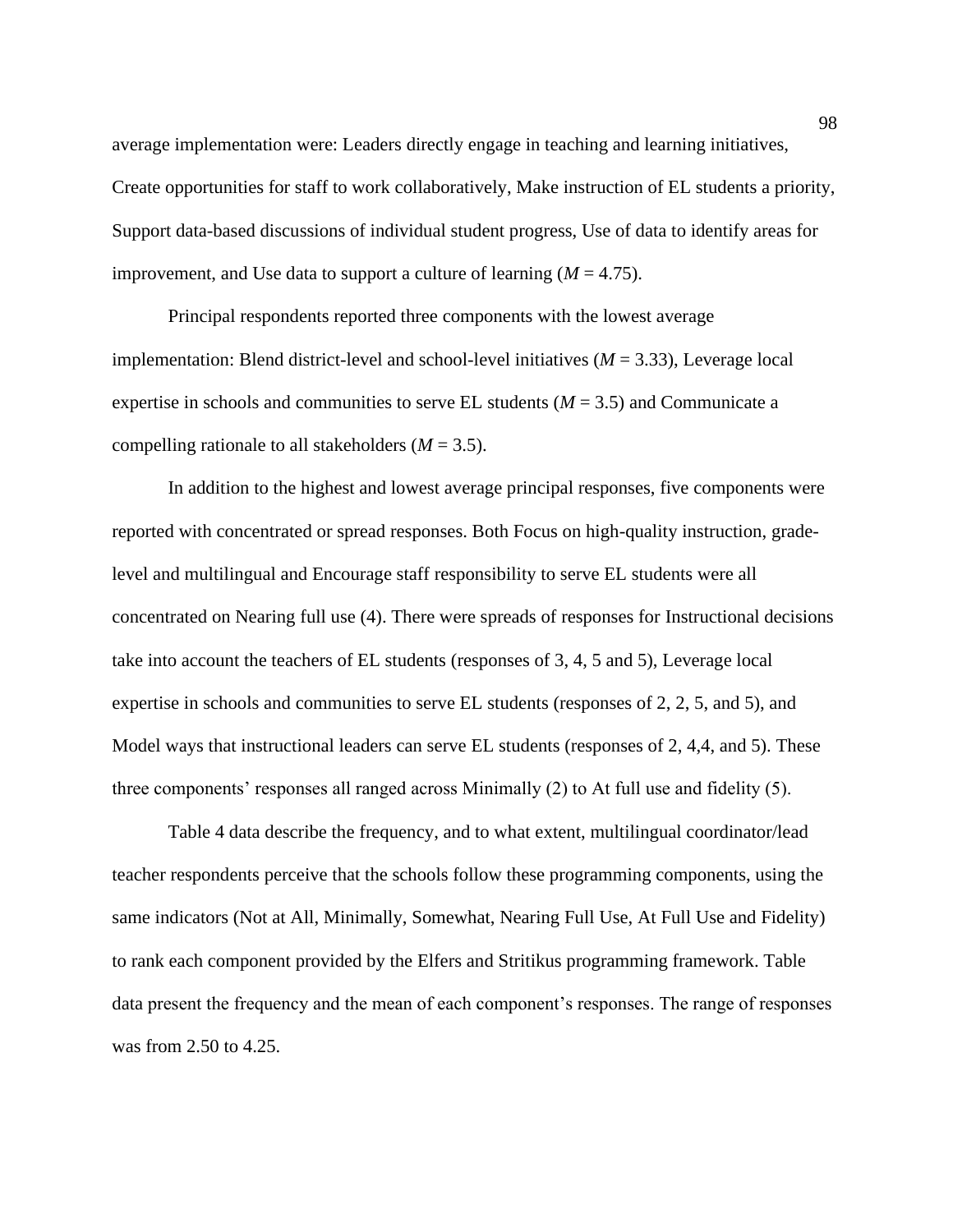# **Table 4**

# *Multilingual Coordinator/Lead Teacher Respondents' Reported Use of Components of*

*Multilingual Programs (by frequency count)*

| Component                                                                         | $\mathbf{1}$   | $\overline{2}$ | 3              | $\overline{4}$ | 5                | Mean |
|-----------------------------------------------------------------------------------|----------------|----------------|----------------|----------------|------------------|------|
| 1. Focus on high-quality instruction, both<br>grade-level and multilingual        | $\overline{0}$ | $\overline{0}$ | 3              | $\mathbf{1}$   | $\overline{0}$   | 3.25 |
| 2. Building leaders directly engage in teaching<br>and learning initiatives       | $\mathbf{1}$   | $\overline{0}$ | $\overline{0}$ | 3              | $\overline{0}$   | 3.25 |
| 3. Professional development targets classroom<br>teachers                         | $\overline{0}$ | $\overline{0}$ | $\mathbf{1}$   | $\overline{2}$ | $\mathbf{1}$     | 4.00 |
| 4. Instructional decisions take into account the<br>teachers of EL students       | $\theta$       | $\mathbf{1}$   | 3              | $\overline{0}$ | $\theta$         | 2.75 |
| 5. Leaders align, integrate, and coordinate<br>supports for teachers              | $\theta$       | $\mathbf{1}$   | $\overline{0}$ | 3              | $\overline{0}$   | 3.50 |
| 6. Blend district-level and school-level initiatives                              | $\theta$       | $\mathbf{1}$   | 3              | 1              | $\theta$         | 3.00 |
| 7. Focus on district workforce development<br>practices                           | $\mathbf{1}$   | $\overline{0}$ | $\mathbf{1}$   | $\overline{2}$ | $\overline{0}$   | 3.00 |
| 8. Create opportunities for staff to work<br>collaboratively                      | $\overline{0}$ | $\overline{0}$ | $\mathbf{1}$   | 3              | $\overline{0}$   | 3.75 |
| 9. Leverage local expertise in schools and<br>communities to serve EL students    | 1              | $\overline{0}$ | $\mathbf{1}$   | $\overline{2}$ | $\overline{0}$   | 3.00 |
| 10. Engage in strong two-way communication<br>between school and district leaders | $\theta$       | $\overline{0}$ | $\mathbf{1}$   | 3              | $\boldsymbol{0}$ | 3.75 |
| 11. Communicate a compelling rationale to all<br>stakeholders                     | $\overline{0}$ | $\mathbf{1}$   | $\mathbf{1}$   | $\overline{2}$ | $\overline{0}$   | 3.25 |
| 12. Make instruction of EL students a priority                                    | $\overline{0}$ | $\mathbf{1}$   | 3              | $\overline{0}$ | $\overline{0}$   | 2.75 |
| 13. Encourage staff responsibility to serve EL<br>students                        | $\overline{0}$ | $\overline{0}$ | 1              | 3              | $\theta$         | 3.75 |
| 14. Focus on instructional practices to serve<br>diverse learners                 | $\overline{0}$ | $\overline{0}$ | $\overline{4}$ | $\overline{0}$ | $\overline{0}$   | 3.00 |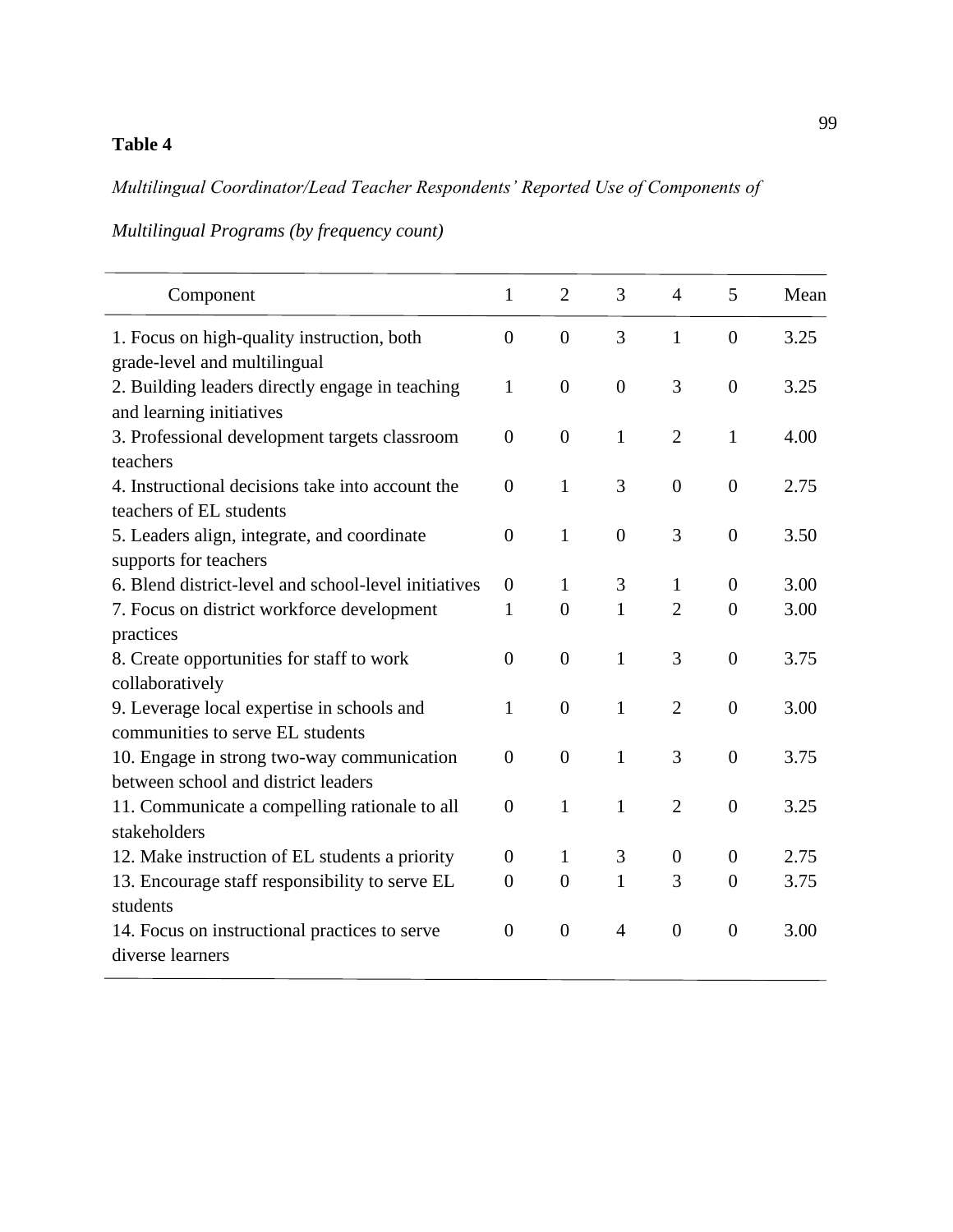## **Table 4 (continued)**

| Component                                                                      | 1              | $\overline{2}$   | 3              | 4              | 5              | Mean |
|--------------------------------------------------------------------------------|----------------|------------------|----------------|----------------|----------------|------|
| 15. Differentiate support systems at elementary and 0<br>secondary levels      |                | $\boldsymbol{0}$ | $\overline{2}$ | $\overline{2}$ | $\theta$       | 3.50 |
| 16. Prioritize supports for those serving the largest<br>number of EL students | -1             | $\overline{0}$   | 3              | $\overline{0}$ | $\overline{0}$ | 2.50 |
| 17. Value students' language culture in instruction 0                          |                | $\mathbf{1}$     | 2              | $\mathbf{1}$   | $\overline{0}$ | 3.00 |
| 18. Model ways that instructional leaders can serve 0<br>EL students           |                | $\mathbf{1}$     | 2              | 1              | $\overline{0}$ | 3.00 |
| 19. Use data for instructional improvement                                     | $\overline{0}$ | $\theta$         | $\mathbf{1}$   | 3              | $\overline{0}$ | 3.75 |
| 20. Support data-based discussions of individual<br>student progress           | $\overline{0}$ | $\overline{0}$   | $\mathbf{1}$   | $\mathbf{1}$   | $\overline{2}$ | 4.25 |
| 21. Use data to identify areas for improvement                                 | $\overline{0}$ | $\overline{0}$   | $\mathbf{1}$   | $\mathbf{1}$   | 2              | 4.25 |
| 22. Use data to shape professional development                                 | $\overline{0}$ | $\mathbf{1}$     | $\mathbf{1}$   | 2              | $\overline{0}$ | 3.25 |
| 23. Use data to support culture of learning                                    | $\Omega$       | $\mathbf{1}$     | 1              | $\overline{2}$ | $\theta$       | 3.25 |

*Note. Not at All: 1, Minimally: 2, Somewhat: 3, Nearing Full Use: 4, At Full Use and Fidelity: 5 N = 4*

Multilingual coordinator/lead teacher respondents reported on components with the highest and lowest rates of implementation. Three components were reported with the highest average implementation: Professional development targets classroom teachers (*M* = 4.25), Use of data to identify areas for improvement  $(M = 4.25)$  and Professional development targets classroom teachers ( $M = 4.00$ ). Three components were reported with the lowest average implementation: Prioritize supports for those serving the largest number of EL students,  $(M =$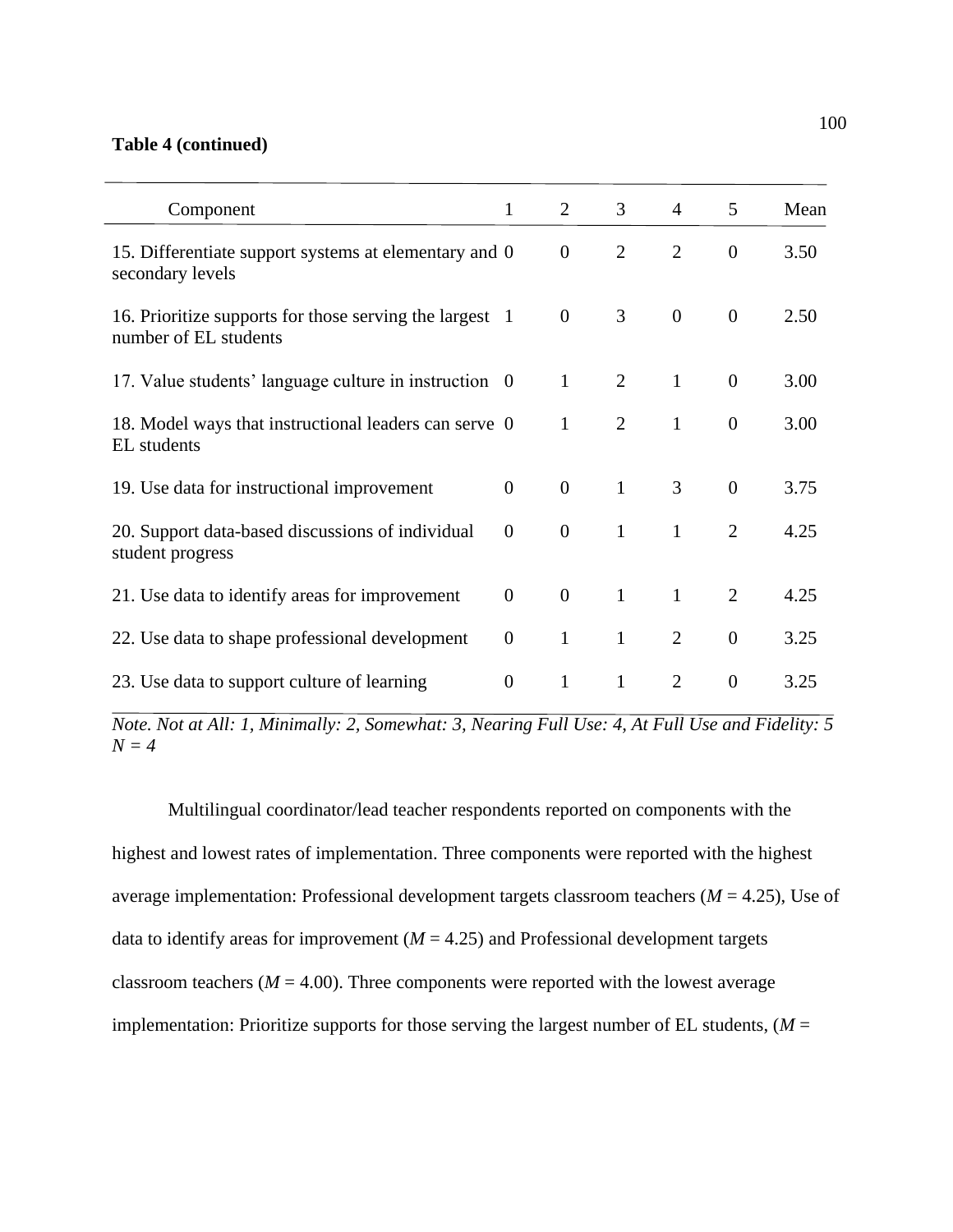2.50), Instructional decisions take into account the teachers of EL students (*M* = 2.75), and Make instruction of EL students a priority  $(M = 2.75)$ .

In addition to the highest and lowest average multilingual coordinator/teacher responses, five components were reported with concentrated or spread responses. Focus on instructional practices to serve diverse learners was concentrated on Somewhat (3). Encourage staff responsibility to serve EL students (responses of 3, 4, 4, and 4) and Prioritize supports for those serving the largest number of EL students (responses of 1, 3, 3, and 3) were slightly less concentrated, though closely related. There were spreads of responses for Focus on district workforce development practices (responses of 1, 3, 4 and 4), and Leverage local expertise in schools and communities to serve EL students (responses of 1, 3, 4, and 4). Overall, the multilingual coordinator/teacher responses were more spread out and rated lower than the principal responses.

## *Interview Results*

When the respondents were questioned around which of the Elfers and Stritikus framework components were perceived to be most beneficial to their programming, there were varying responses. Three respondents cited a focus on high-quality instruction at both gradelevel and multilingual settings. Two respondents cited the use of data for instructional improvement. Making instruction of EL students a priority, Focus on instructional practices of diverse learners, and Value students' language and culture in instruction were each selected once by three separate respondents.

When examining the beneficial practices, themes of responses emerged during the qualitative data analysis. Seven of the respondents referenced Create opportunities for staff to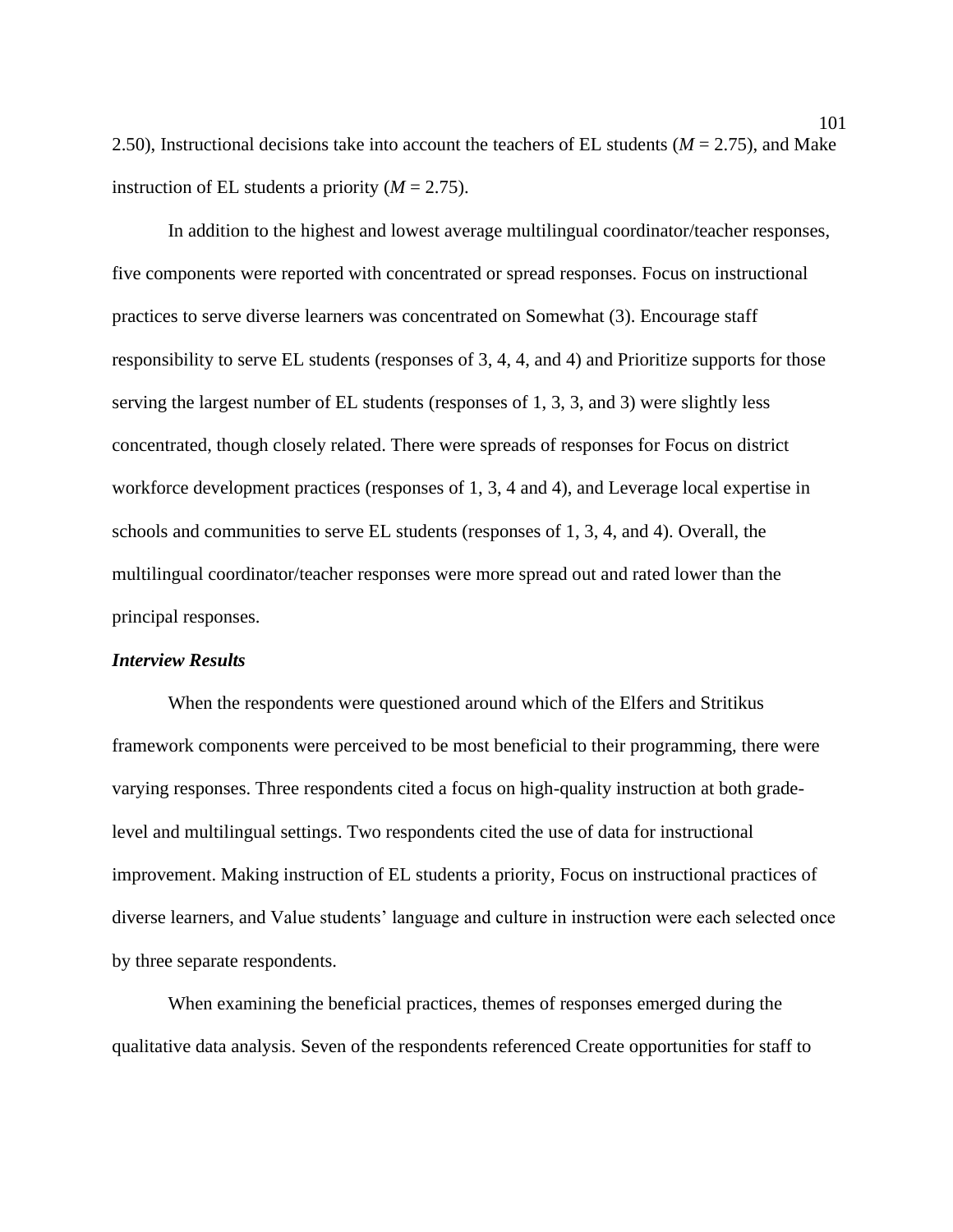work collaboratively in various manners: collaboration, working together, connected, adults are working on the same goal, wraparound with stakeholders, vertical alignment, and supports my instruction. Principal A reported that the school has scheduled grade-level and multilingual teacher collaboration time weekly, though Teacher A found it difficult to actually meet with the collaborative team at that time. The teacher reported, "It's more before or after school or quick in the hall, and it's having those relationships with staff that allow me to have those collaborative conversations." Teacher B enjoys the weekly collaborations with multilingual teacher colleagues, either via remote connections on the internet or in a once a month, face-to-face gathering.

Following along Elfers and Stritikus' (2014) Resolving fragmentation by focusing on high-quality instruction, six respondents referenced the alignment of grade level and multilingual instructional time and activities. District A has a multilingual curriculum that mirrors the gradelevel language arts curriculum and standards. Principals C and D referenced the need to have vertical alignment of standards and instruction within language arts and multilingual instruction, while Principal B referenced the need to focus efforts on evidence-based practices around instruction.

When referencing Use of data, six respondents included the use of academic performance data as the data utilized. The academic data included Minnesota Comprehensive Assessments (MCA), district standardized progress monitoring of language arts and math, formative classroom assessments and rubrics, and WIDA ACCESS English language development scores. Teacher B uses ACCESS data to target student needs. According to the teacher, "We look at our ACCESS results and identify which language domain was the lowest, and then we target that for the year." All four multilingual coordinators/lead teachers also utilized English language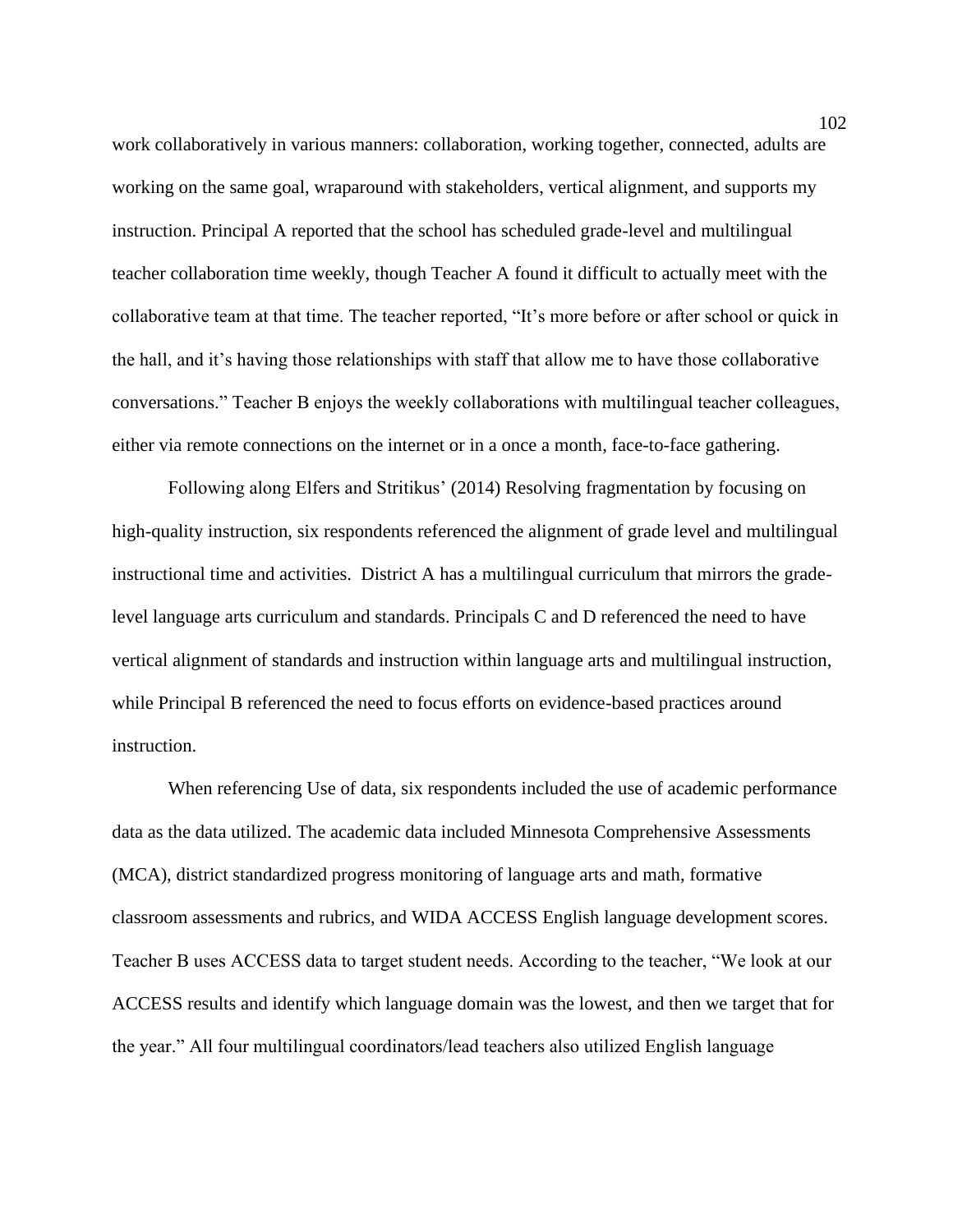proficiency growth data in progress monitoring students' reading, writing, listening, and speaking skills, though there was not one uniform method of progress monitoring across the districts. There were data points used outside of academic achievement as well. Principal C referenced a student engagement survey, Coordinator D referenced policy data in hiring practices, Principal B referenced efficacy data of professional development, and Principal D referenced fidelity data and the intersection of program use and student achievement.

In summary, schools reported three areas of the Elfers and Stritikus framework as the most utilized with the highest average implementation: Professional development targets classroom teachers, Support data-based discussions of individual student progress, and Use data to identify areas for improvement. The three areas of the framework with the lowest implementation were Blend district-level and school-level initiatives, Prioritize supports for those serving the largest number of EL students, and Leverage local expertise in schools and communities to serve EL students. The range of the mean scores from all respondents was 3.14 to 4.50, indicating that all components of the framework are used Somewhat to At full use and fidelity. The range of mean responses from the four principals was from 3.33 to 5.00, while the range of mean responses from the multilingual coordinators/lead teachers was 2.50 to 4.25.

## **Research Question Two**

What are commonalities of these programs with high English language growth, outside of the Elfers and Stritikus framework? Though these responses relate to Elfers and Stritikus' framework, there were six recurring themes throughout the responses: (1) building relationships, (2) communication, (3) focus on writing, (4) pull-out instruction, (5) asset-based inclusion, and (6) administrator support and knowledge of multilingual programs.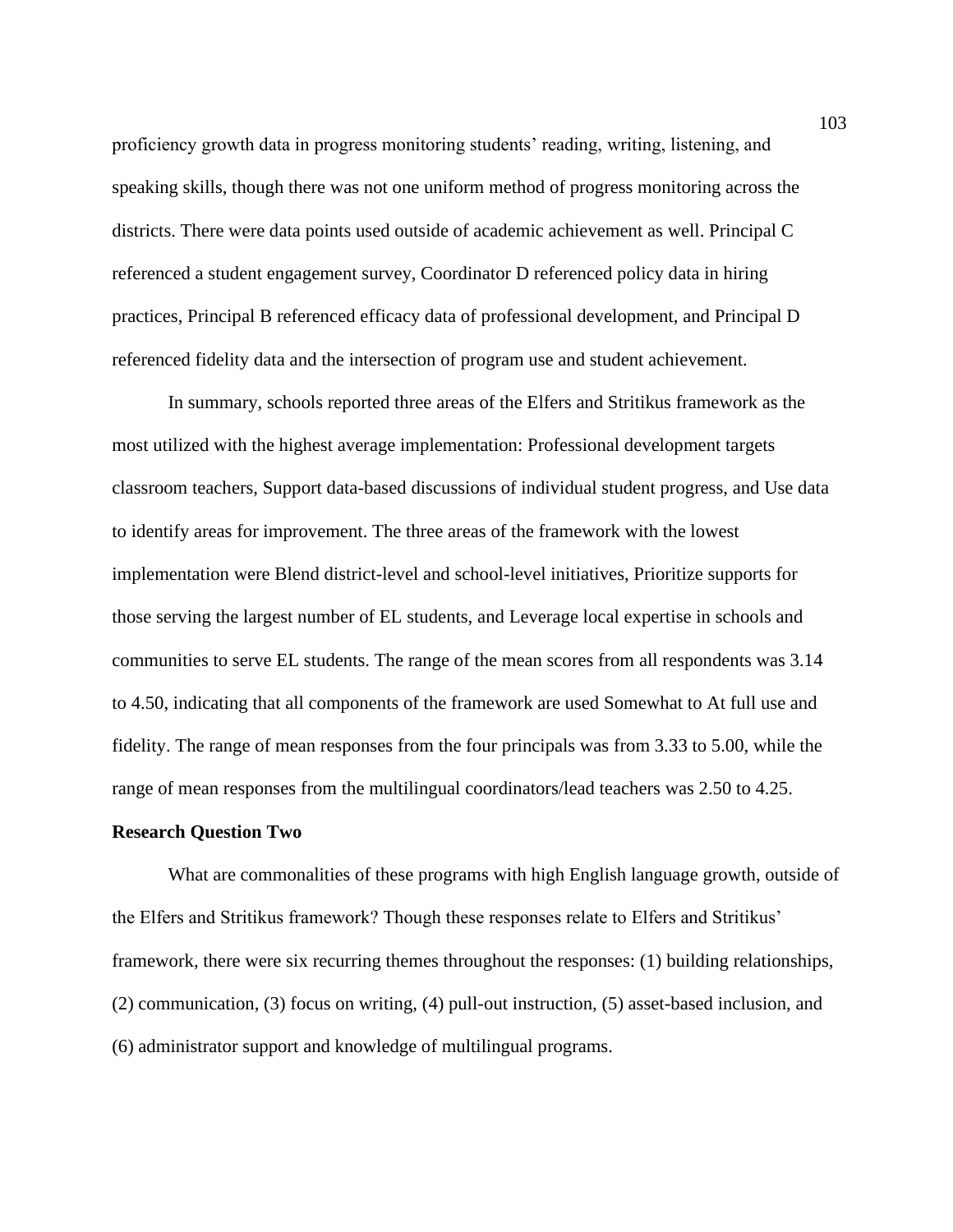# *Building Relationships*

Building relationships was evident in the interview transcriptions. Principals and multilingual leaders focused on building relationships with the students, the families, and the building staff. Teacher A reported, "I have good relationships with the kids and families, and when you have that mutual trust, respect, and understanding with the kids—when they know that you value them—will do anything for you." Teacher C stated that the classroom teachers in the building also build an environment that is very nurturing and loving; the teacher saw how happy the multilingual students were when they spoke of their classrooms. Principal C spoke of the school's "coffee talk" sessions with Somali parents; the open-ended agenda included simply listening to parents' concerns, needs, and questions. The students of these families also noted to the principal that the principal was observed as interested in talking to the families, which the principal felt helped the students feel more at home in school. Principal D worked to ensure that parents were present at parent meetings, outside of the white, native English-speaking families, by finding ways for parents to volunteer for committees with interpreters, having family nights for all families, or working in the building with classroom supports. Coordinator D spoke to building multilingual teacher's enjoyment of the time with students and creating a fun learning environment, expressing, "I do feel like it communicates something, and it allows students to be more open to learning… What we teach is important, but I feel equally important is saying, We're glad you're here. We recognize you. We see you. You're not invisible."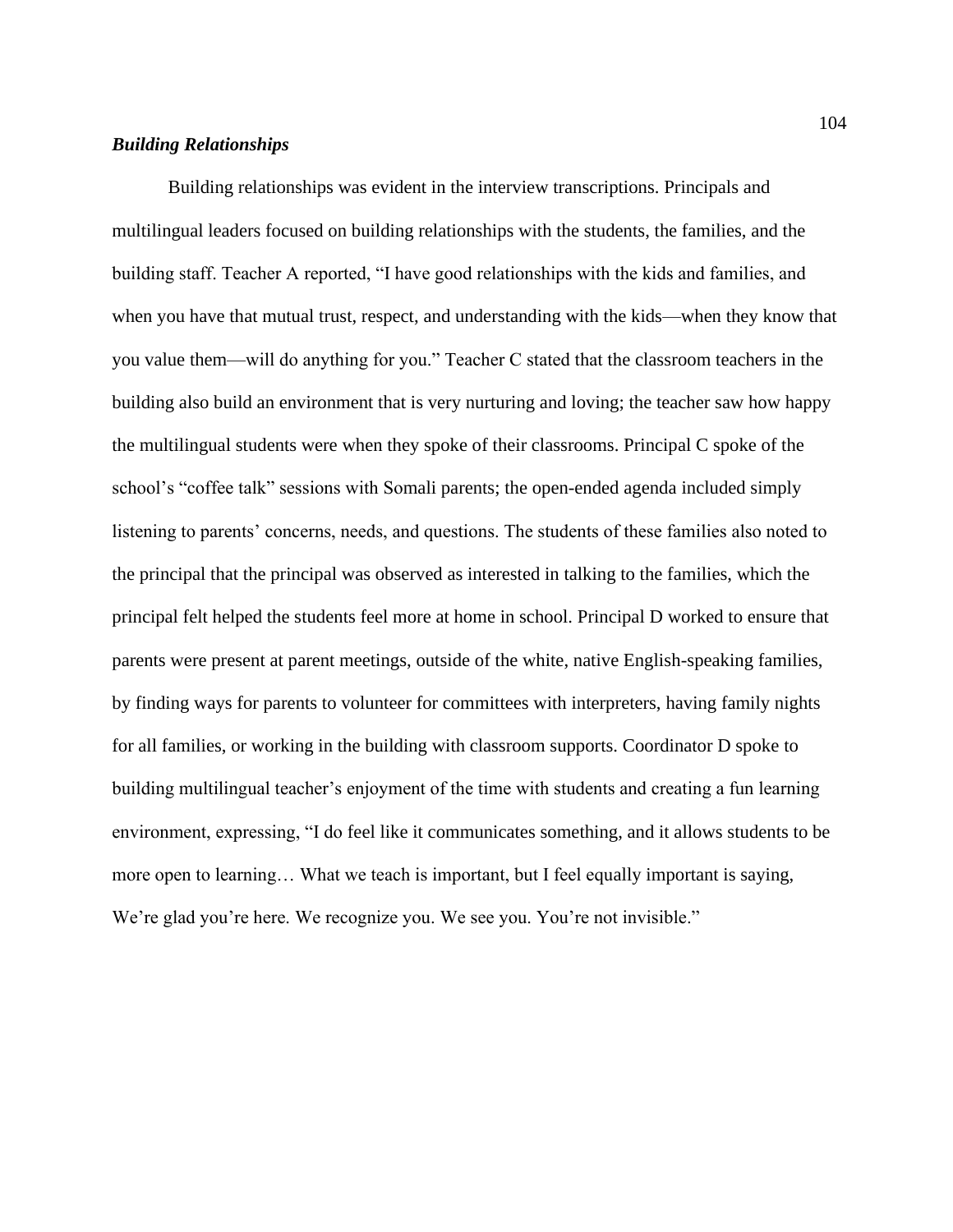## *Communication*

Another recurring theme was communication. Such communication spread throughout all areas of the school and district, from the district leadership, to buildings, to classrooms, and to families. Principal B asserted that the communication of the district's strategic plan influences the work they do in their building, and communicating district-aligned building strategic plan back up to the district was essential for her building success. Teacher C was able to participate in all parent-teacher conferences with grade-level teachers. The teacher reported that having good communication with parents and students, showing all of them how happy the student is in school, increases student engagement in classroom activities. This schools' communication with families included the employment of multilingual supports, such as interpreters and cultural liaisons. Principal B reported that having bilingual cultural liaisons has enabled relationship building with families, which created a space for problem solving around student issues as a team of the family, the student, the teacher and principal, and the liaison. Constant communication between grade-level and multilingual teachers creates an environment where everyone works together, said three multilingual teachers. Teacher B takes advantage of passing time between classrooms to speak to grade-level teachers. "Instead of having my students come to me, [teachers] can catch me at the door as I'm picking [students] up to give me some input on where they're struggling or what's happening." Teacher C uses communication within the classroom as feedback, both with peers and the teacher. "When I give the students report cards, I put those…learning targets in there. So the kids know they can evaluate themselves and then compare what I give them. It helps keep them focused."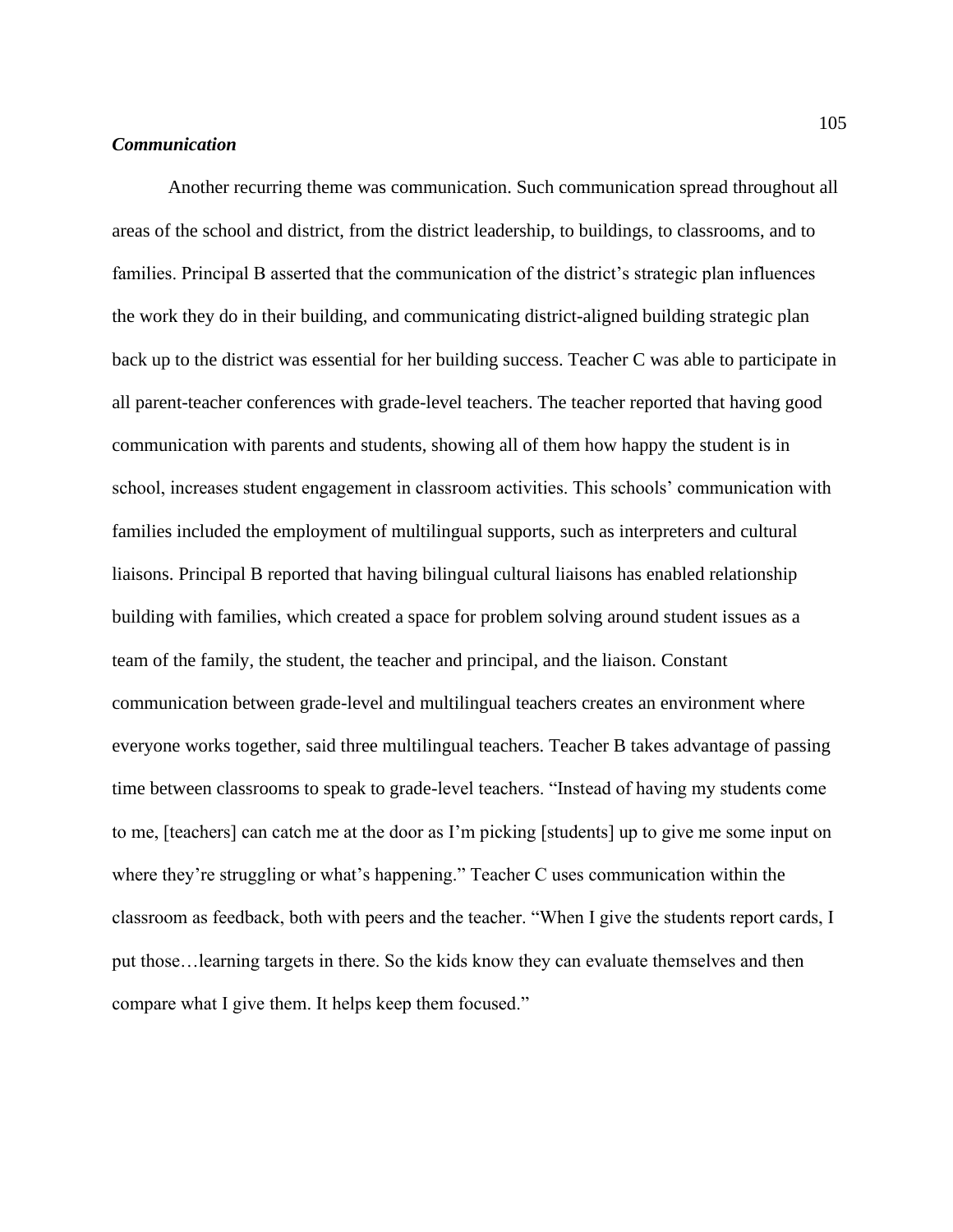# *Writing Instruction*

An intentional focus on writing instruction and practice was another recurring theme. All of the multilingual leaders spend dedicated instruction time on the writing process with explanations, visuals, examples, gradual release and modeling, use of rubrics, and peer reviews. Teacher C explained, "Journaling [does] not teach kids the structure of a paragraph. And you don't get a lot of feedback from peers. So integrating the four language skills together, I really see the students' growth, because they're not only benefitting from reading something, they use what they learn to write and do speaking." Teacher A followed the district's five-day language arts curriculum by extending the writing practice into a sixth day. The teacher utilizes writing prompts, graphic organizers, and clearly-defined and communicated expectations of writing a paragraph to scaffold the writing process for the students, also sharing resources and graphic organizers with other teachers so that the students get extra support in writing from other teachers as well. The students enjoyed additional practice time with the resources, sharing that "We just did this in her class" and "Yay, we're experts!" when seeing the same resources being used across classrooms. Teacher B uses collaboration with colleagues to focus on individual skills, sharing lesson ideas of successes, and trials of student learning.

# *Pull-out Instruction*

In focusing on writing, Teacher B spoke of pull-out instruction of skills. All four language programs in these identified schools used the pull-out method of language instruction. Rather than co-teaching or push-in instruction in grade-level classrooms, all the teachers used pull-out and also found it effective in student growth. Teacher A spoke of how the pull-out instruction created a "comfortable landing space" for students to come to be more relaxed and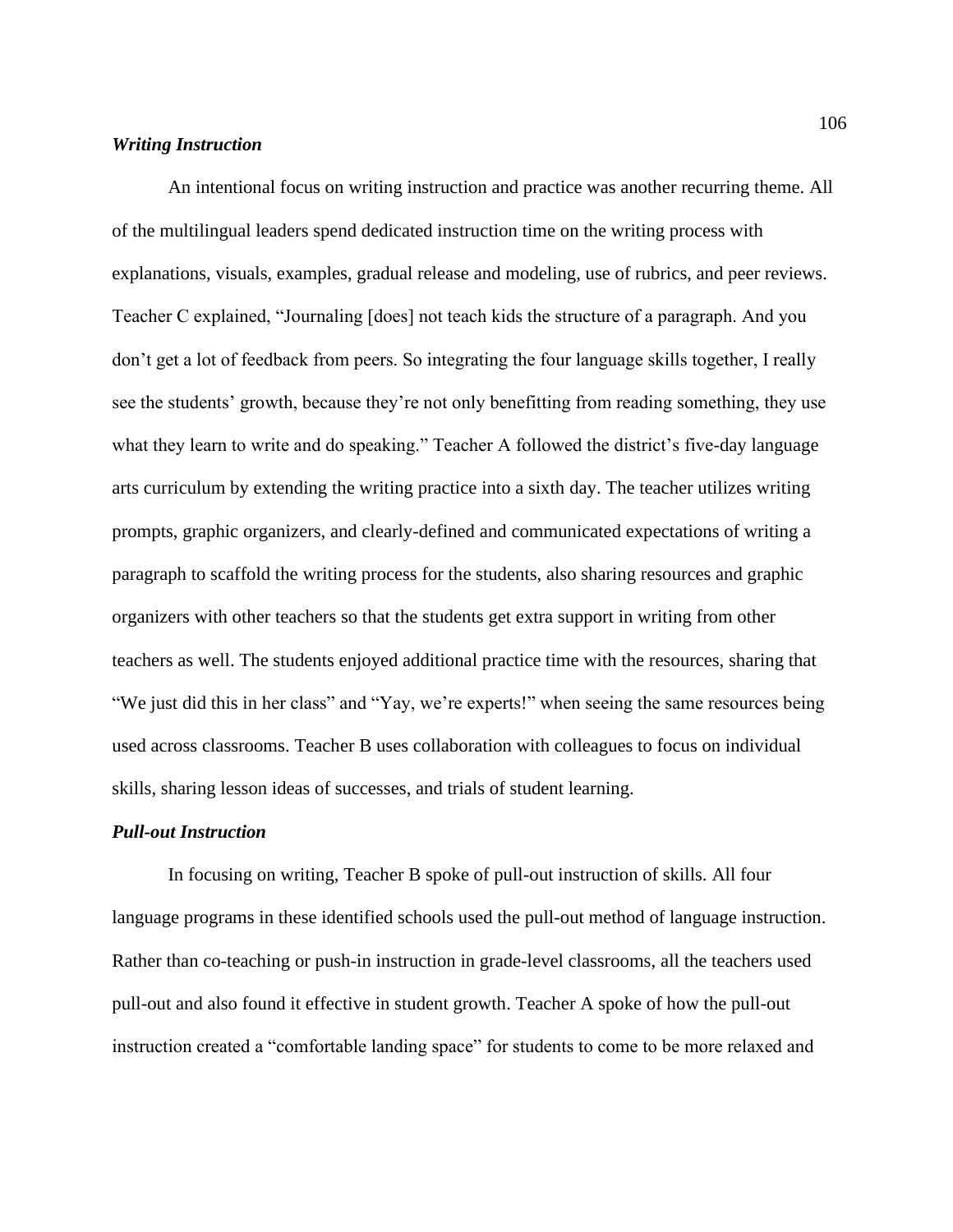comfortable. Teacher B agreed, stating that "it creates a safe space that allows them to really open up and play around with the language and feel comfortable making the mistakes and asking those questions, where they don't feel comfortable in the classroom." This teacher used pull-out for specific needs and skills focused only in language arts, though the teacher expressed desire to team or co-teach with grade-level teachers if there were more staffing.

# *Asset-based Inclusion*

One additional common thread throughout the responses was the use of asset-based and inclusive language. Coordinator D emphasized that seeing the students as everyone's students is very important. Teacher A stated the value of all students, that every student that comes to the room has value and brings something unique. In addition to the classroom, Teacher A cited the school's sense of community. "It's an inclusive environment, where everybody is a part of the class. Everybody works together for what's best for our kids . . . In the building, they're not seen as a deficit to be an EL kid. There isn't a perception that you can't do this because you speak another language; it's just yet or when will you." Teacher C used their multilingualism to connect to the students. "I truly understand what it's like to learn a second language or third language. I can emphasize with them that hey, when I was young it was hard for me too. I share a lot of experience with the kids; they show you respect that you take the time extra to learn." Principal C cited that the work in the building focused on what is best for all kids and placed students' voice at the forefront of their learning. The staff in the building work to build student confidence by inviting them to evaluate and communicate their thoughts—to be a full part of conversations, including in parent conferences.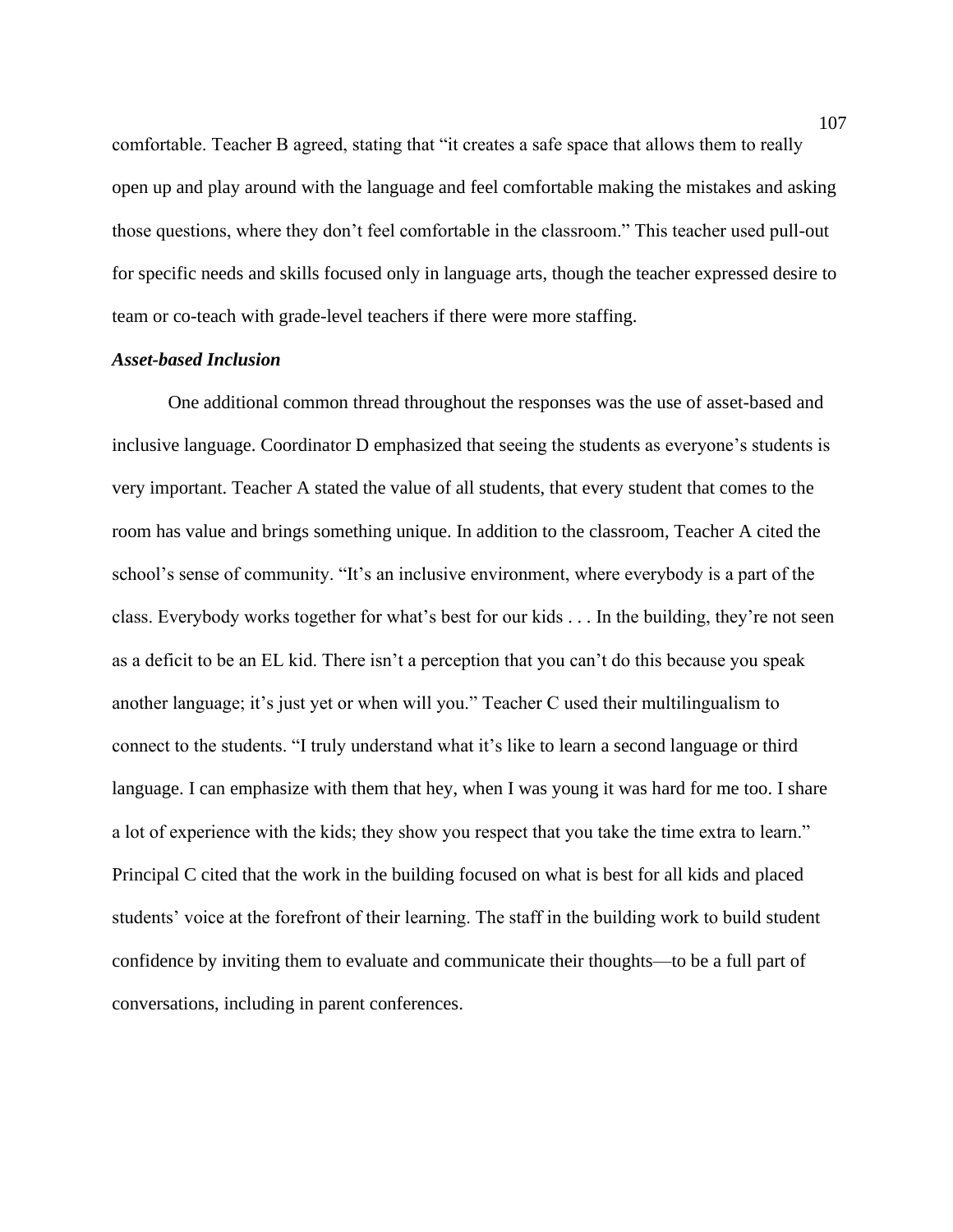#### *Administrator Support & Knowledge of Multilingual Programs*

The final commonality is the administrator support and knowledge of multilingual programs. All of the principals communicated strong support of the multilingual learners and EL programs. Principal A was also the ACCESS test coordinator, which also gave insight into the needs of the students and the program. Principal B worked to build strong relationships with the multilingual students and families, to work collaboratively and support social-emotional needs. Teacher C reported that Principal C took the time to learn about the EL program and second language acquisition, stating there is "100 percent support" from the principal. Principal D kept EL programming at the forefront of district staffing conversations. These administrators, though supportive of the programs, have varying degrees of knowledge of multilingual programs and instruction. Training in EL was reported, though discussion around WIDA philosophy, language levels and scores, or specific language strategies were not mentioned in the interviews.

To summarize, there were six main commonalities that emerged from the interviews: building relationships, communication, focus on writing, pull-out instruction, asset-based inclusion, and administrator support and knowledge of multilingual programs. Responses reflected that in these districts: relationships build trust with students and families; communication with all stakeholders includes the use of interpreter; the intentional focus on writing goes beyond simple journaling and into explicit guidance and instruction; the pull-out model of instruction allows for multilingual students a space with less anxiety to practice the language; and asset-based language reframes the way educators speak of the multilingual learners, including the student strengths and of all staff maintaining ownership of the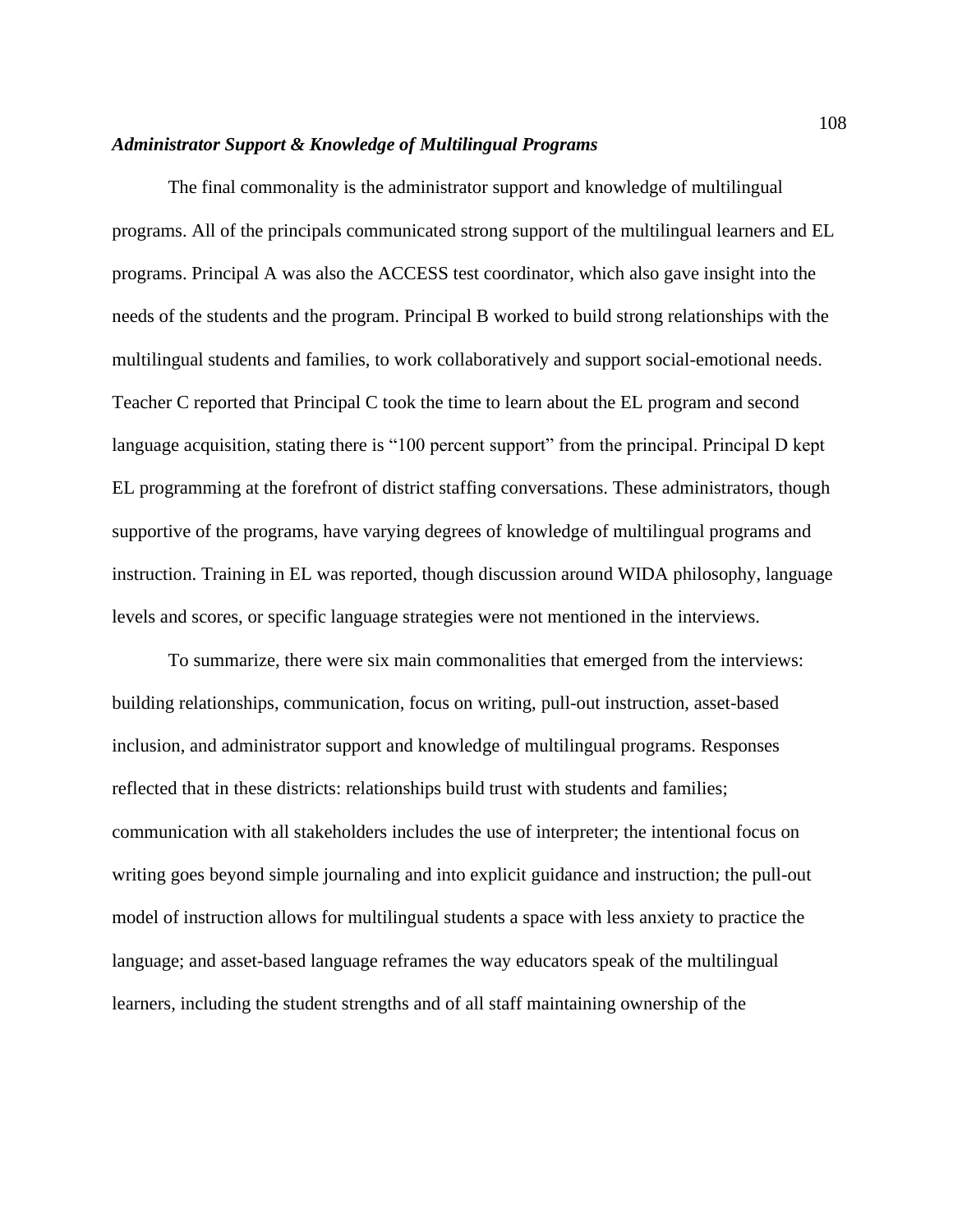multilingual student support. Finally, administrators support the program though they may not have extensive training or knowledge around multilingual instruction.

### **Research Question Three**

What are the differences between these programs, outside of the Elfers and Stritikus framework? Each school demonstrated unique differences from the other three identified schools, including: common curriculums, focused core instruction, multilingual teachers being multilingual learners, and personalized learning.

School A had a set of unique responses around the programming. The district of School A was a large school district with multiple sites at all levels. One consideration from the building principal was the size of the district: because of the size, multiple resources were available and used for building staff. The amount of resources allowed the district to also employ a teaching and learning specialist specific to elementary level multilingual programs. This large district also purchased aligned grade-level and multilingual curriculum from the same publisher, in which the weekly lessons in both curriculums were focused on the same content and language functions. Teacher A shared that it has been beneficial to be on the same unit and same week of content because the content is not fragmented. Principal A shared that due to the common and shared curriculum there is fidelity to the curriculum across the school district. One additional distinct difference in School A was the movie-night club among the staff. Teacher A shared that the movies showed reflected the lives of some of the students. "[One movie] showed why his backpack was always full, why he was tired. We had those conversations when they were hard to have. It became our mindset, and people embrace that we have the students that come to us. We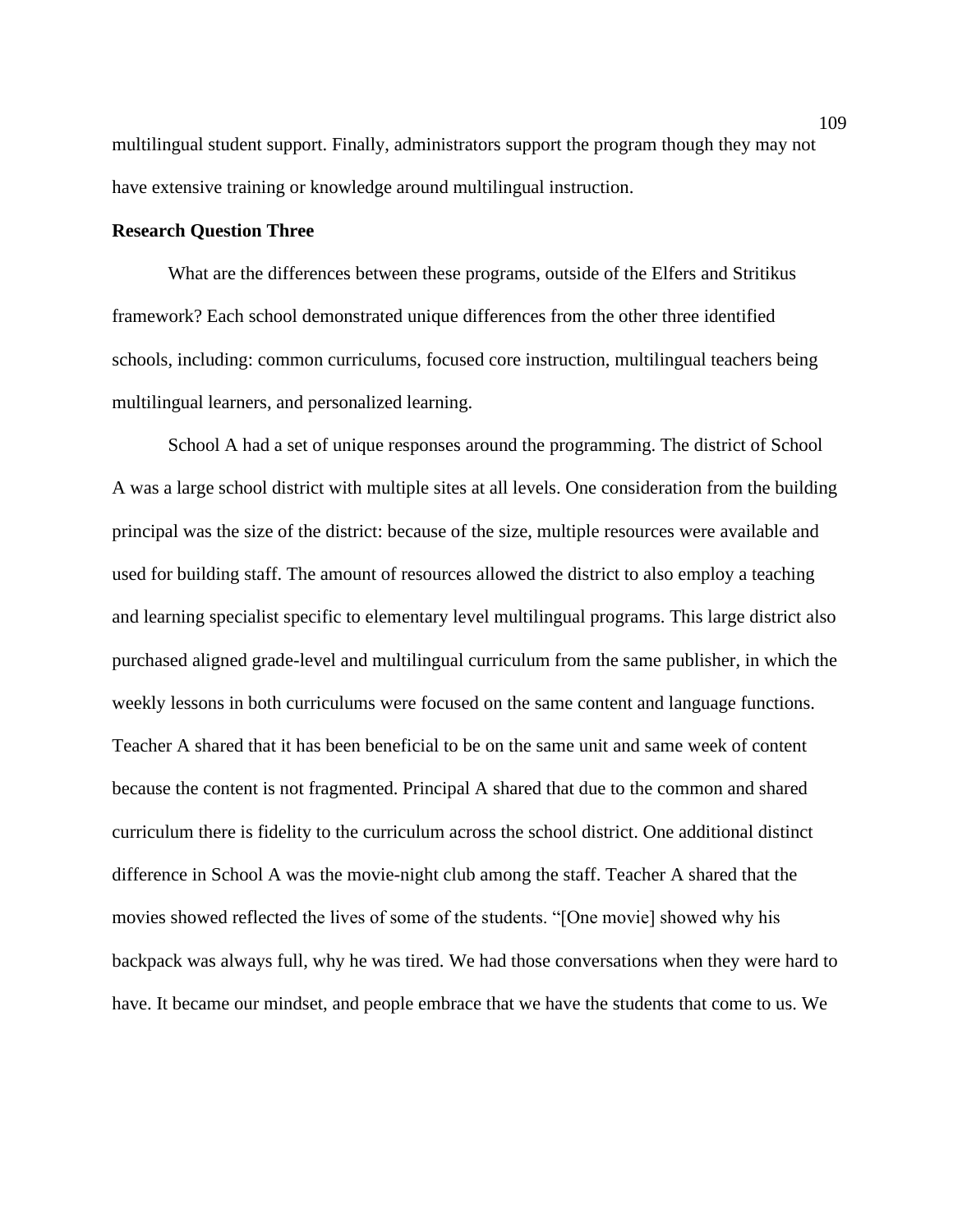can't control what happens outside of here but we can do our best while they're here, work as hard as we can to help them achieve."

School B had four unique differences to their programming: focused core instruction, modeling high–quality practices, differentiating professional development, and building autonomy. Principal B noted how EL services comprised thirty minutes of instructional time and six hours in the regular classroom. The principal further explained that, "We have to target that classroom instruction first; we are constantly talking about our core instruction. We are very clear in, 'What is our goal, and how are we going to get there, doing the fewest things possible?' Focus on doing them well." The principal was also an instructional leader in the building, often modeling the high-quality practices expected during professional development time. The highquality practices modeled gradual release of modeling and practice as well as getting learners thinking, writing, and talking. Based on principal walkthroughs and observations of classrooms, the principal and leadership team of the building also implemented a teacher feedback survey to determine thematic needs of professional development. The survey was helpful in assessing how practices are going for teachers, what differentiated professional development is needed, and it identified where more professional development and instructional coach supports are needed for specific teachers. The final difference of this school was in the autonomy granted to the building. When the principal was asked about what has been most beneficial for administrators in the success of the language growth of the students, the principal replied, "For me, autonomy. I'm able to create a school action plan that is representative of what my teachers are feeling they need, but also what I'm seeing from the data I have. Now it's more, what is our building PD need first, and how does the district support that?"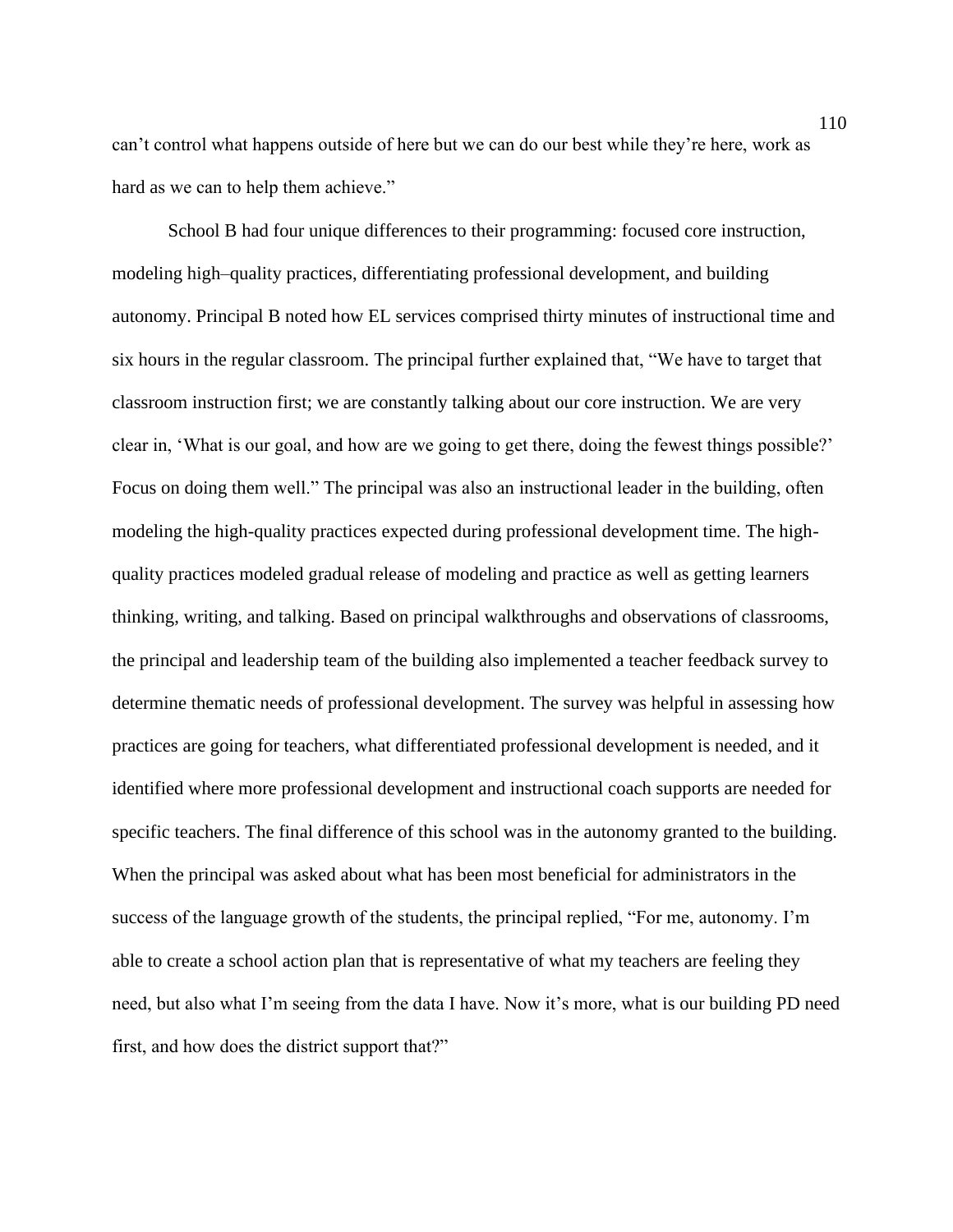School C, though sharing multiple best practices with the other schools, reported three unique differences in their programming: the use of the SIOP (Sheltered Instruction Observation Protocol) Model, a multilingual teacher who is also multilingual, and leadership focused on Courageous Leadership. When discussing Elfers and Stritikus' best practices list and the focus on instructional practices to serve diverse learners, Teacher C listed SIOP as one strategy in which teachers school-wide have received training. The teacher gave presentations to the building staff after being trained as a SIOP trainer and shared and emphasized practical ideas of how to reach multilingual learners better. This teacher is also a multilingual learner, sharing, "I truly understand what it's like to learn a second language or a third language. Maybe that does give me a little bit of an advantage because if you have the experience of learning another language, you know what it's like to learn a foreign language, what makes you learn faster, what makes it exciting." Principal C shared uniqueness, in what had been most beneficial for administrators in the high language growth: participation in a Courageous Leadership Institute, for administrators to learn and explore courageous conversation around race. The principal emphasized, "Just knowing one's self and my life story, and all that impacts my decisions or the sheltered life I grew up in. I spent so much time around people with that same story. [The Institute] helped me to understand so much more the need for constantly talking about getting multiple perspectives, the dangers of single stories."

School D demonstrated four differences in multilingual programming: multiage groupings of students, participation in the English Learners in the Mainstream (ELM) Project, personalized learning, and being part of a technology-rich district. Multi-age groupings occurred in the school across all demographic groups, including multilingual learners. One focus of the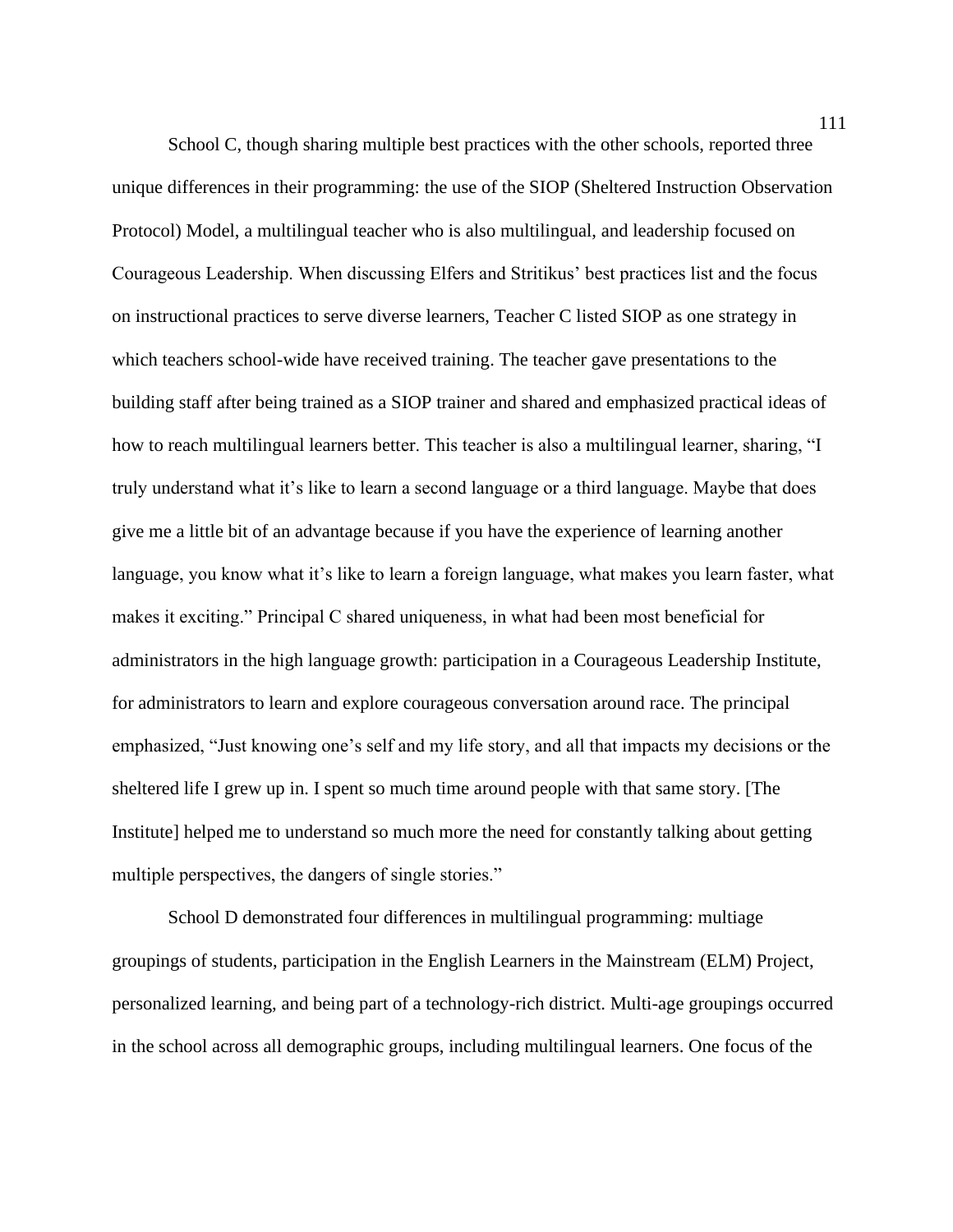multi-age groupings is the focus on a language-rich environment with vertical alignment of standards. Another difference is the district and multilingual teacher participation in the ELM Project through Hamline University. This program is a training of multilingual teachers to be instructional coaches for classroom and content area teachers in meeting the language needs of multilingual learners in mainstream classrooms. The district also maintained a focus on personalized learning, grouping students by ability and/or interests. The personalized learning also appeared in descriptions of What I Need (WIN) time. Principal D noted, "We have really elaborate, and our teachers worked really hard on, personalized learning plans. Kids were going off and doing so many things." The technology in the district also connected to the personalized learning. All students in grades 2-12 were issued a laptop computer, with class sets of laptops available for kindergarten and first grade. The technology was also reported to be used with parents, in working with families to understand how to use the laptop computers and how to use the computer with internet access to translate notes to and from teachers.

In summary, each school demonstrated unique differences from the other three identified schools, including common curriculums, focused core instruction, multilingual teachers being multilingual learners, and personalized learning. Each difference contributed to a unique program that was designed to meet the needs of the learners.

#### **Research Question Four**

What barriers have schools with high progress toward English language proficiency encountered in their attempts to implement multilingual learner programs, and what strategies were implemented to overcome the barriers? The main concerns from participants were around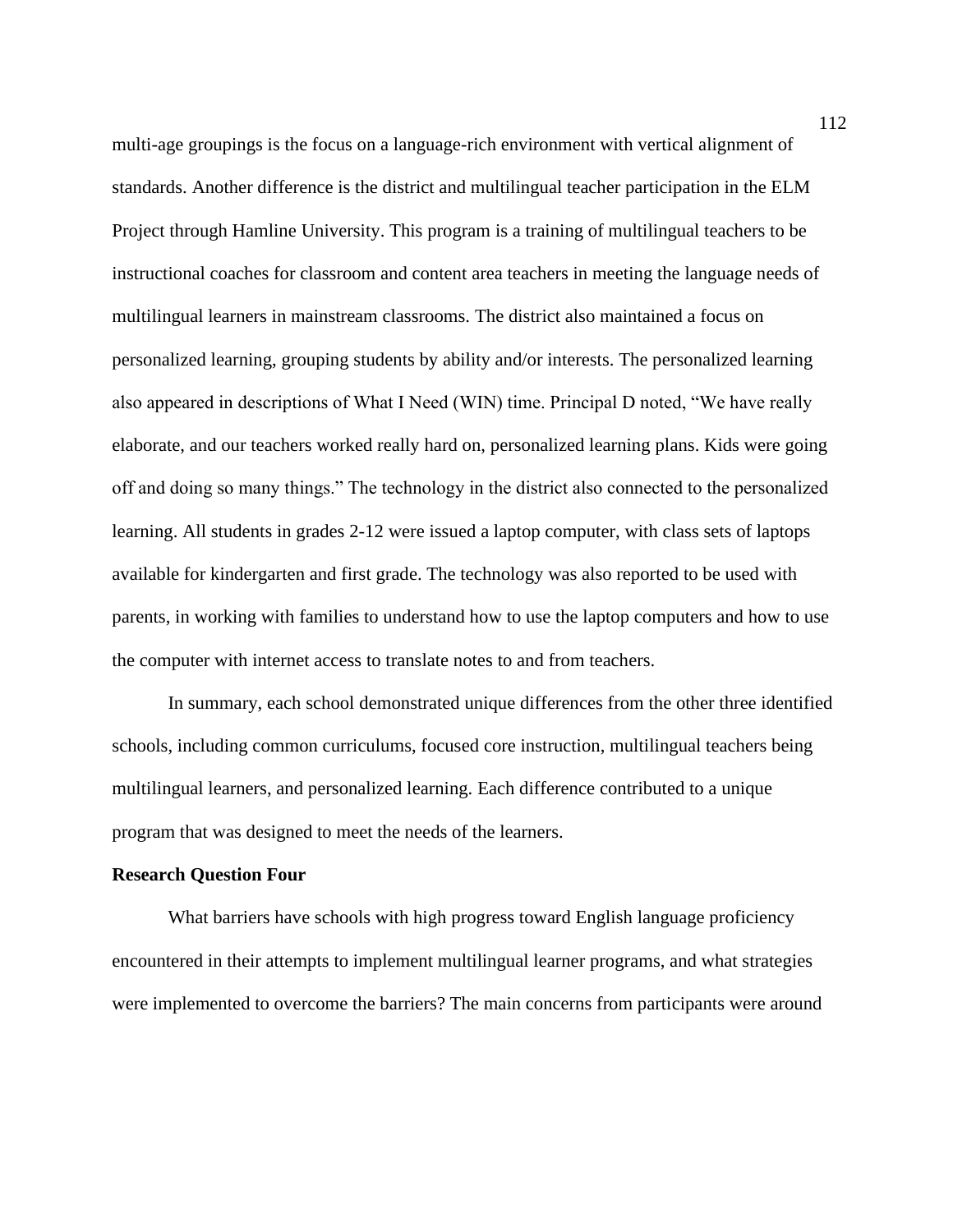time, in addition to funding/staffing and bias. Strategies to overcome the barriers centered on intentionality and advocacy.

# *Time*

Six out of the eight respondents listed concerns around time. Teachers A and C mentioned school schedules and sharing time with Title I and Special Education as barriers. Both shared that multilingual learners may qualify for the other services, and it is difficult to schedule time for everyone around core instruction. Teacher C emphasized that "every scoop (of Title, EL and Special Education) is important" but "because of scheduling, I have kids spread out all over in all classrooms." Teacher A wondered, "How do we make sure that their education isn't fragmented?"—because this building doesn't not allow for multilingual instruction during core instructional time in reading and math. Teacher C reported that there is a large quantity of content to teach during short pull-out times. Principals B and C wished for year-round schooling, in that there would be less learning lost and more time for teacher collaboration and professional development. The lack of time for collaboration with colleagues, both mainstream and multilingual colleagues, was also a concern for Teacher C and Coordinator D. In reference to non-school time, Principal A shared that when students' families are gone for "chunks of time" it's difficult because they may not attend school during that time or attend a poor quality school.

# *Funding and Staffing*

In addition to time as a large concern, others also perceived funding and staffing to be barriers. Teachers B and D were in systems of low-incidence, low numbers of students identified for EL services. Because of the low-incidence, the federal and state funding for the instruction of multilingual learners is very low. Principal A had a budget set for the building by district leaders,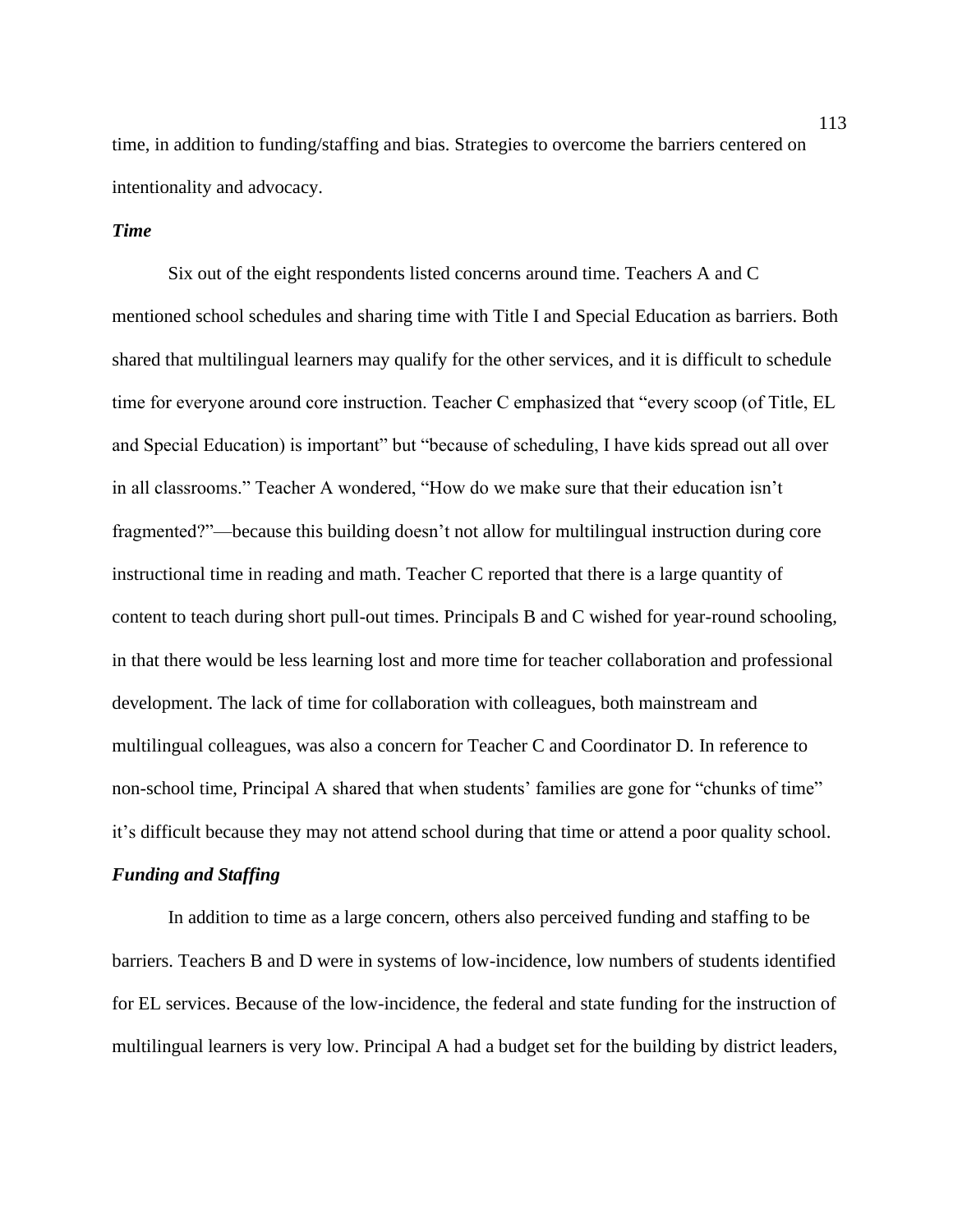leaving little control over how the budget is allocated. Coordinator D shared that due to low funding and small budgets, classroom and multilingual teachers are not able to co-plan and coteach lessons. Principal D was concerned with the staffing budget that his building was given for multilingual teachers, stating that with the multilingual teacher split between buildings in the district, it leaves less support for his students and staff. With the limited staffing given to School D, there have been multiple teachers rotating in and out of the school.

Another barrier consistent throughout responses was staff bias. Teacher B cited that when professional development strategies are posed as "EL" strategies, teachers will "check out," stating they do not "have your kids," but teachers do not understand the learning benefits for all students. Coordinator D shared similar responses, concluding that the district missed an opportunity for work around equity; the opportunity being district-wide expectations around the use of global perspectives and the use of these practices with multilingual learners. "We've had opportunities to make some of those decisions to say, 'What is our expectation for all kids of color or diverse populations, language minority students?' We have not capitalized on that and that's been disappointing."

Though there were numerous concerns, multiple intentional strategies and advocacy were offered to overcome these barriers. Teacher A stated that the assistant superintendent that oversees the building influences the challenges; the assistant superintendent trusting the staff to do their job would be a way to overcome barriers. Principal A also mentioned the district-level administration, as well as the school board, in overcoming barriers and invited district-level administration and school board members to the building to see "what's actually going on." Teacher B advocated for the multilingual learners by cooperating with Title I and Special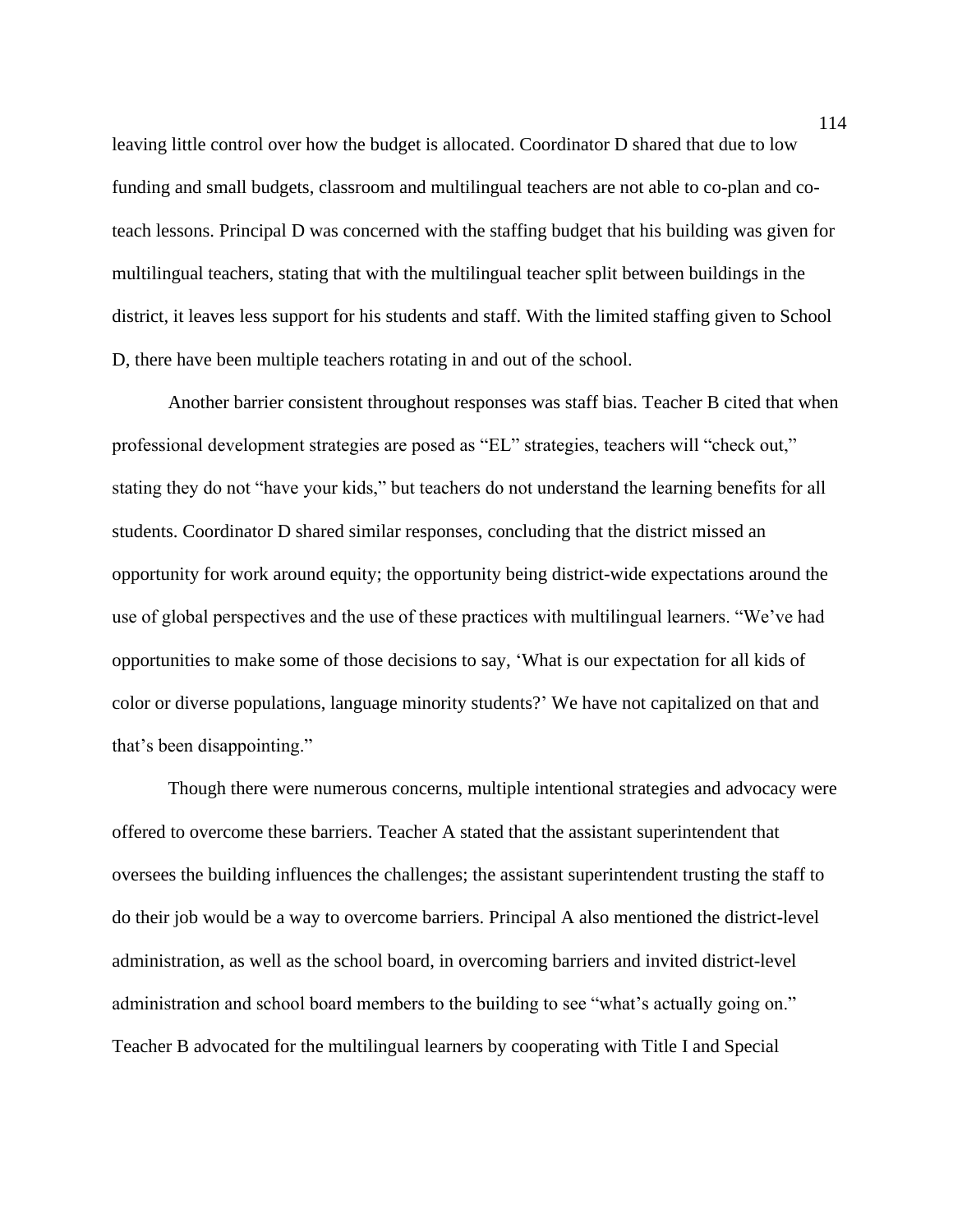Education teachers in creating schedules best for the students. Teacher B also maintained relationships with the teachers around the use of EL time and the teachers supported the multilingual teacher in what was needed for the multilingual program to be successful. Principal B looked to influence legislators and to talk about the benefits of programming locally to build support. Teacher C also advocated for students by maintaining awareness of multilingual students and advocating for professional development for staff around building background knowledge and teaching vocabulary. Principal C looked to influence the district calendar by speaking to the district calendar committee, legislators around state calendar statute, and addressing teacher contract language. Another way Principal C overcome barriers was being intentional with proactive rather than reactive social-emotional instruction for students. Coordinator D worked to overcome barriers by sharing data differently around multilingual student growth in both language and content learning to demonstrate the actual learning that took place and intersect the growth with exiting the EL program and standardized test scores. Coordinator D sought to also engage administrators in more long-term planning around multilingual learners. Principal D focused on keeping multilingual learners at the forefront of conversations and to advocate for what is best for students. "I stay positive about it myself in my approach and leadership."

To summarize, educators identified barriers in multilingual programming around time in scheduling, time in collaboration, staffing, budget, bias. All of the educators also gave examples of how the barriers can be overcome, including advocacy and being intentional in targeting support for programming by focusing on conversations with those in power to make change.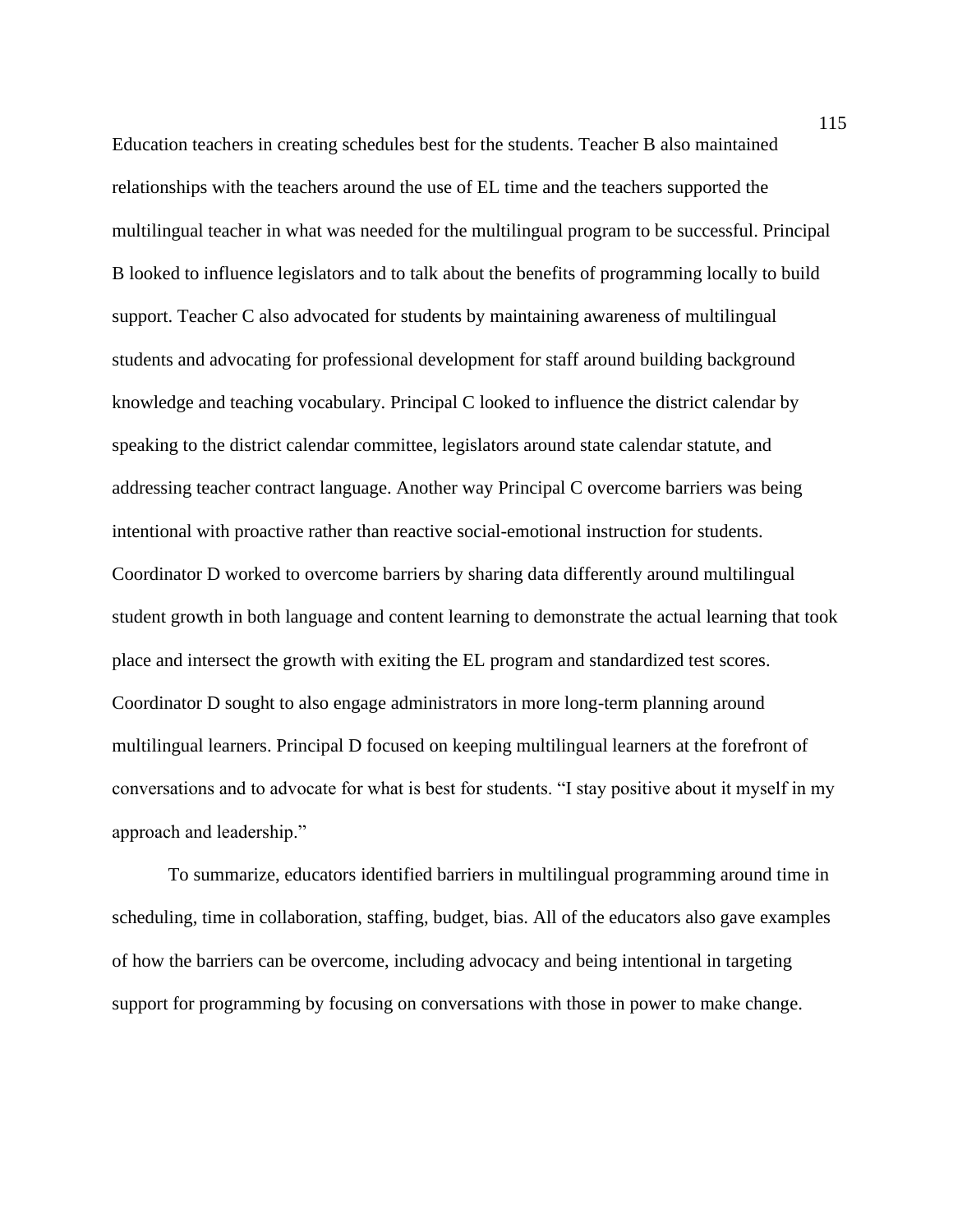## **Summary**

Data from four Minnesota elementary schools identified as the schools with consistently highest growth in the state overall for progress toward English language proficiency using the five components identified by Elfers and Stritikus (2014) were analyzed to examine the common practices between the high-growth schools based on best practices in research. The data described and contrasted the components of multilingual programs of high English language proficiency growth schools in Minnesota and barriers encountered by teachers, administrators, schools, and districts when implementing multilingual programming.

Chapter 5 summarizes the findings of the study, related findings to the current review of literature, and conclusions about common practices and differences in multilingual programming of these identified schools, as well as the barriers of multilingual programming and ways to overcome the barriers.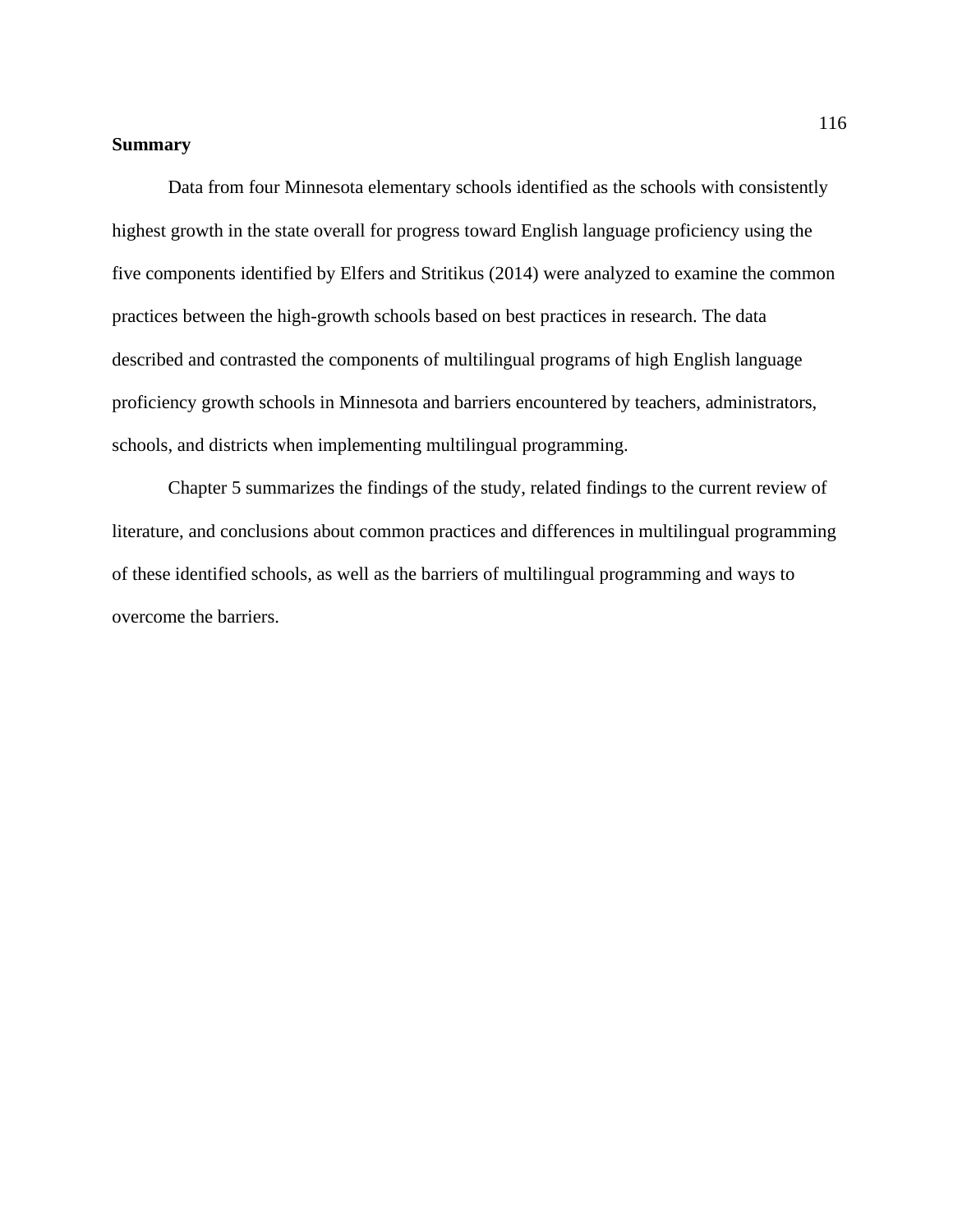#### **Chapter 5: Summary, Conclusions, And Recommendations**

This chapter presents a summary of the study and conclusions formulated from the data presented in Chapter 4. The researcher will discuss an examination of the findings and present an analysis of the data related to the research questions. Finally, recommendations for professional practice and future research will be presented.

## **Research Purpose**

The purpose of the study was to examine the five elementary Minnesota schools identified in 2018 and 2019 within the highest five percent of the state overall for progress toward English language proficiency using the five multilingual programming components identified by Elfers and Stritikus (2014). In their work, the authors identified five components that are essential to establish an effective multilingual learner program:

- 1. Resolving fragmentation by focusing on high-quality instruction
- 2. Blend district-level and school-level initiatives
- 3. Communicate a compelling rationale
- 4. Differentiate support systems at elementary and secondary levels
- 5. Use data for instructional improvement

This study sought to determine if there are commonalities of practice between the highgrowth schools based on best practices in research by: describing and contrasting the components of multilingual programs of high-English language proficiency growth schools in Minnesota and barriers encountered by teachers, administrators, schools, districts, and charters when implementing multilingual programming.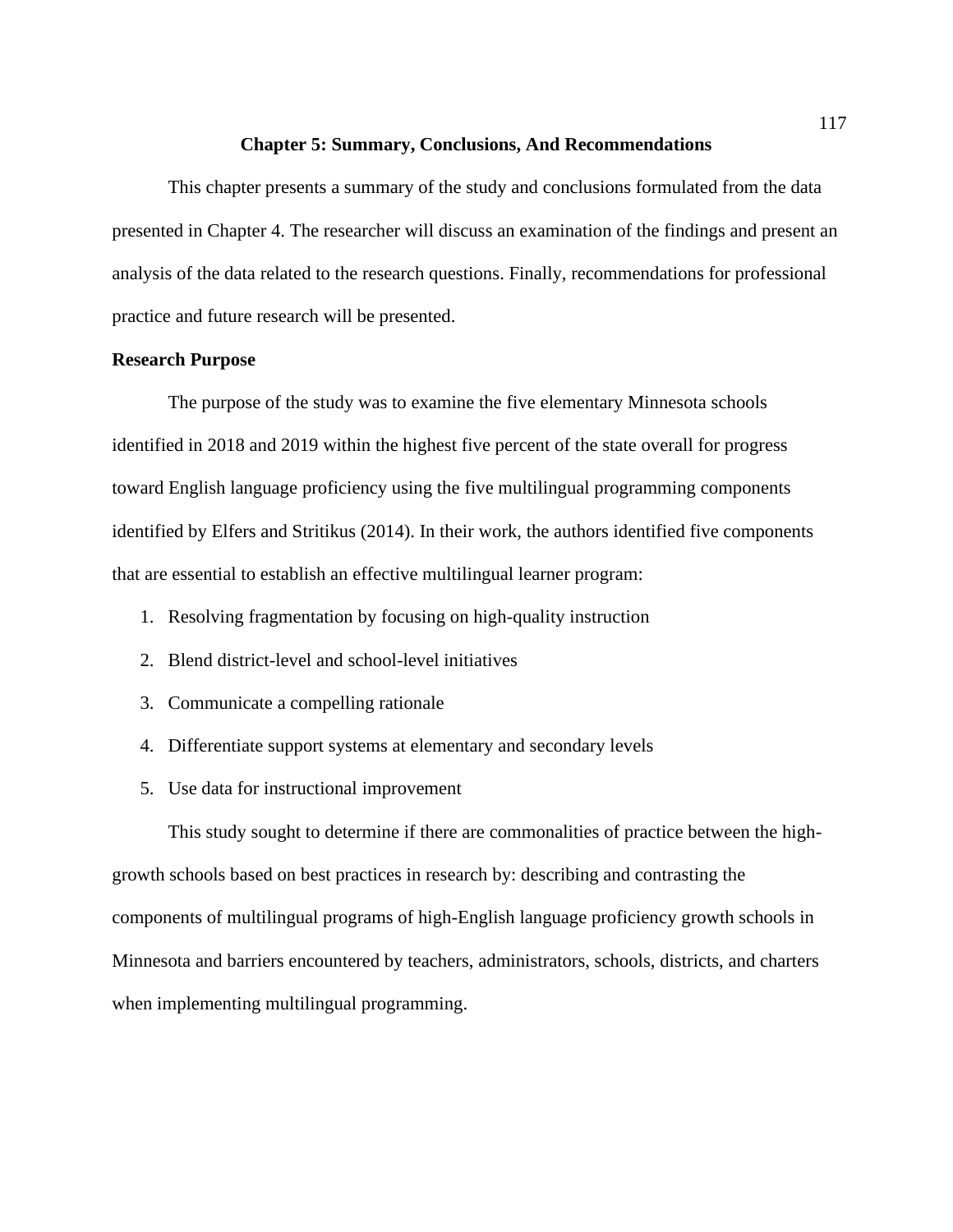The purpose of this study was accomplished by surveying and interviewing the building principals and multilingual coordinators/lead teachers of the identified schools regarding their implementation of the Elfers and Stritikus 2014 framework, as well as the practices outside of the framework and the barriers of the implementation and programming.

## **Research Questions**

The study addressed the following four research questions:

- 1. To what extent do schools with high progress toward English language proficiency follow the five components of multilingual programs as outlined by Elfers and Stritikus (2014)?
- 2. What are commonalities of these programs, outside of the Elfers and Stritikus framework?
- 3. What are the differences between these programs, outside of the Elfers and Stritikus framework?
- 4. What barriers have schools with high progress toward English language proficiency encountered in their attempts to implement multilingual learner programs, and what strategies were implemented to overcome the barriers?

# **Research Design**

In order to determine which methodology to employ in this study, the researcher ascertained how many principals of the five identified schools were willing to participate in the process. Upon verbal or email approval from all five leaders, the researcher used a convergent mixed methods approach in the forms of a survey and follow-up interview.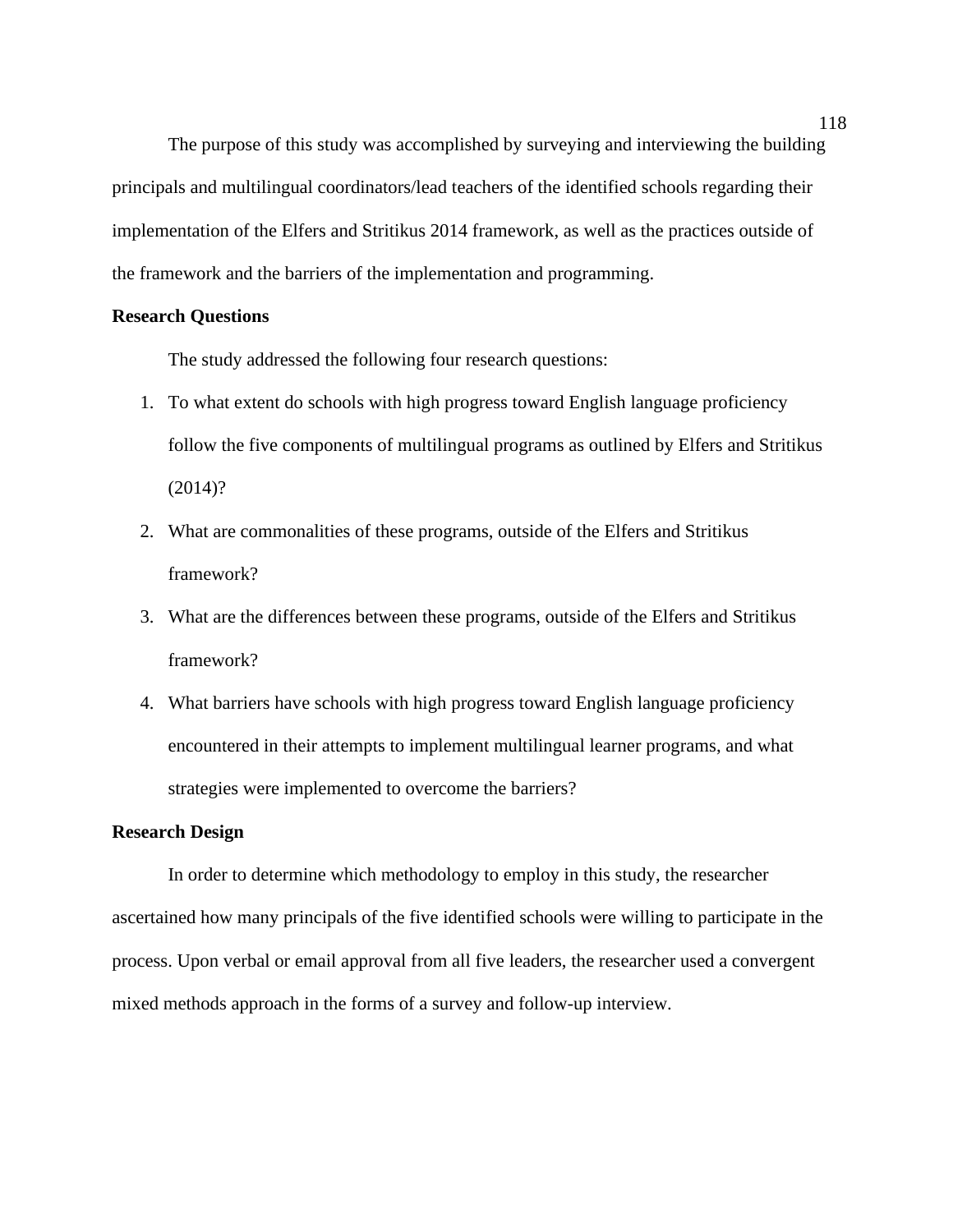The researcher used a mixed methods research design for this study. Mixed methods research allows the researcher to collect and analyze qualitative and quantitative data in response to research questions and integrates the two forms of data and their results (Creswell and Plano Clark, 2018).

The researcher employed two instruments used for this study, a Qualtrics online survey tool and follow-up interview questions. Both were administered to gather data from the building principals and multilingual coordinators/lead teachers of the identified buildings regarding the building's implementation of the Elfers and Stritikus (2014) framework, as well as the practices outside of the framework and the barriers of the implementation and programming. The survey instrument consisted of three sections. Section one collected information on participant role, school demographics, and district demographics. Section two focused on research question one and collected information on the degree to which the multilingual program aligned with the Elfers and Stritikus (2014) framework. Section three consisted of a short-answer question of, "To which of these components do you perceive led to your school's high growth on the ACCESS test?" For the interview portion of the research, the participants were provided with a printed copy of the seven open-ended questions, seeking the programming components present in schools outside of the Elfers and Stritikus (2014) framework, which factors were perceived as most beneficial for students, teachers, support staff, and administrators in improving language growth, and what were perceived barriers to implementation and programming and how the barriers were addressed.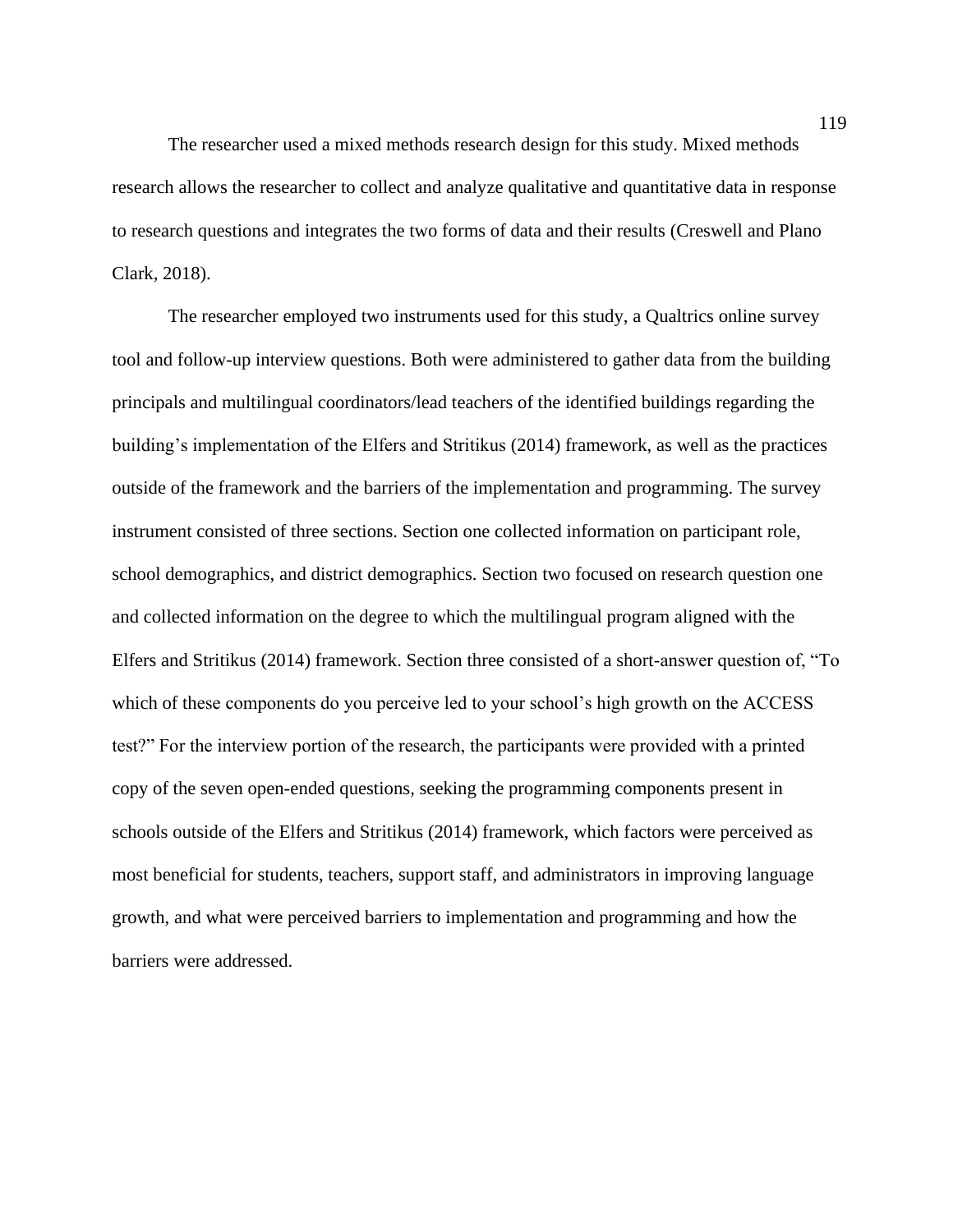### **Study Method**

The participants were identified through examining a list of the 2018 and 2019 schools with the highest language development growth in the state of Minnesota. Five schools were identified with consistently high growth and appeared on both identification lists. The researcher gained consent from four districts and participants, sent the electronic survey link to participants, set up an interview date and location, conducted the interview, and followed up with interviewee transcript reviews. One district chose not to participate in the research, leaving four principals and four multilingual coordinators/lead teachers as the respondent pool. All eight (n=8) respondents completed the survey.

The survey data were analyzed using the Statistical Package for the Social Sciences (SPSS). The data for each question were described using frequency distributions based on a fivepoint Likert scale for the responses to the Elfers and Stritikus (2014) framework. The interview data were analyzed with a coding protocol and analysis of emergent recurring themes. These data were analyzed by research question and presented in Chapter 4. The summary and analysis are presented in this chapter.

#### **Limitations of the Study**

Roberts and Hyatt (2019) define limitations as "particular features of your study that you know may negatively affect the results or your ability to generalize" (p. 154). Limitations in this research include:

1. One district chose not to participate in the research, limiting the already small pool of respondents to four schools.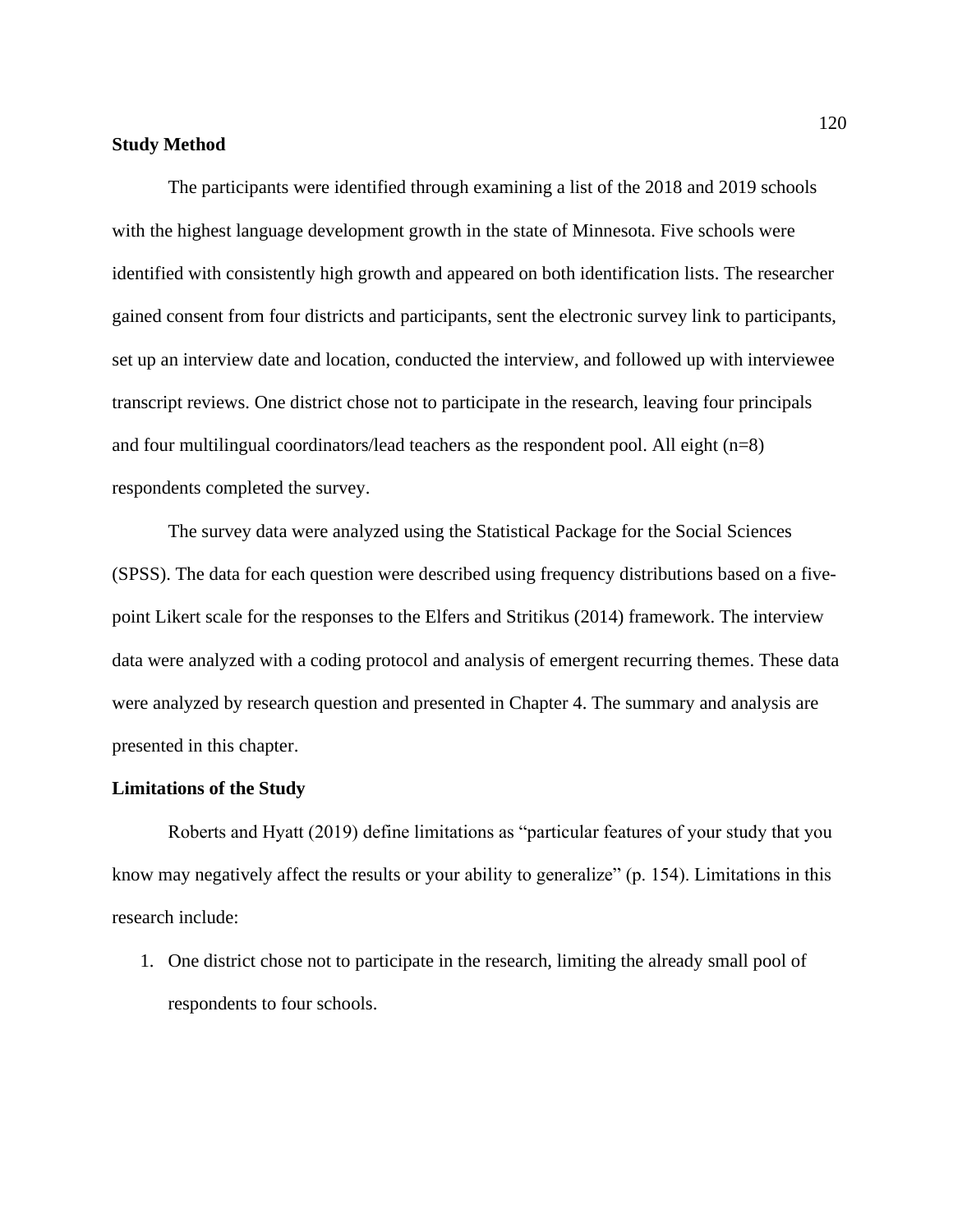- 2. With research showing how there is a higher rate of growth in younger learners, the schools identified in 2018 and 2019 in the top five percent of Minnesota schools were all elementary schools.
- 3. The study assumed respondents' honesty in answering survey questions.
- 4. The subjective nature of the respondent's perceptions, including the invisible biases and assumptions about multilingual learners, may distort the reality of the program implementation.
- 5. Only two respondents were selected from each building rather than a larger cross-section of educators, students, and families.

# **Conclusions**

# **Research Question One**

Research Question One is focused on the extent that principals and multilingual coordinators/lead teachers in schools with high progress toward English language proficiency follow the five components of multilingual programs as outlined by Elfers and Stritikus (2014). In their work, the authors identified five components that are essential to establish an effective multilingual learner program:

- 1. Resolving fragmentation by focusing on high-quality instruction—differentiation of grade-level standards in partnership with Title I, Special Education, and general education classrooms.
- 2. Blend district-level and school-level initiatives—creating an environment in which the community and families feel valued and welcomed and staff collaborate to support classroom instruction.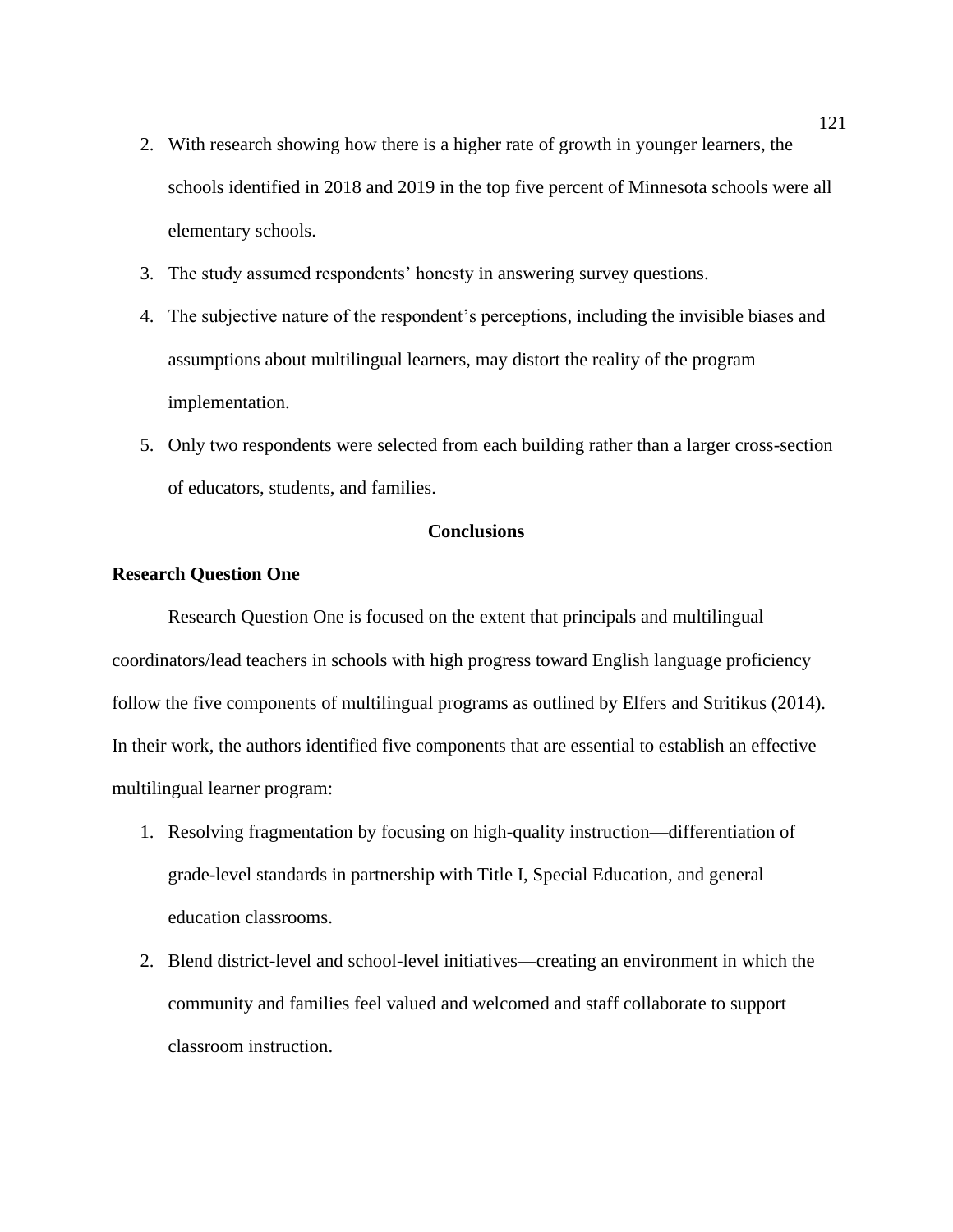- 3. Communicate a compelling rationale—seeing multilingual learners as part of the regular school population and all take ownership for their learning.
- 4. Differentiate support systems at elementary and secondary levels—bilingual learning in the general education setting in elementary schools and an intentional focus on language and content learning in secondary schools.
- 5. Use data for instructional improvement—identifying areas for improvement and shaping professional development and training.

The respondents were asked to rate their school's level of implementation of specific practices as defined by Elfers and Stritikus using a five-point Likert scale. Based on those responses, all of the respondents' schools were using all of the components of the selected framework to varying degrees.

The respondents reported three areas of the Elfers and Stritikus (2014) framework as the most utilized with the highest average implementation: Professional development targets classroom teachers, Support data-based discussions of individual student progress, and Use data to identify areas for improvement. The three areas of the framework with the lowest implementation were Blend district-level and school-level initiatives, Prioritize supports for those serving the largest number of EL students, and Leverage local expertise in schools and communities to serve EL students. The range of the mean scores from all respondents was 3.14 to 4.50, indicating that all components of the framework are used Somewhat to At full use and fidelity. The range of mean responses from the four principals was from 3.33 to 5.00, while the range of mean responses from the multilingual coordinators/lead teachers was 2.50 to 4.25.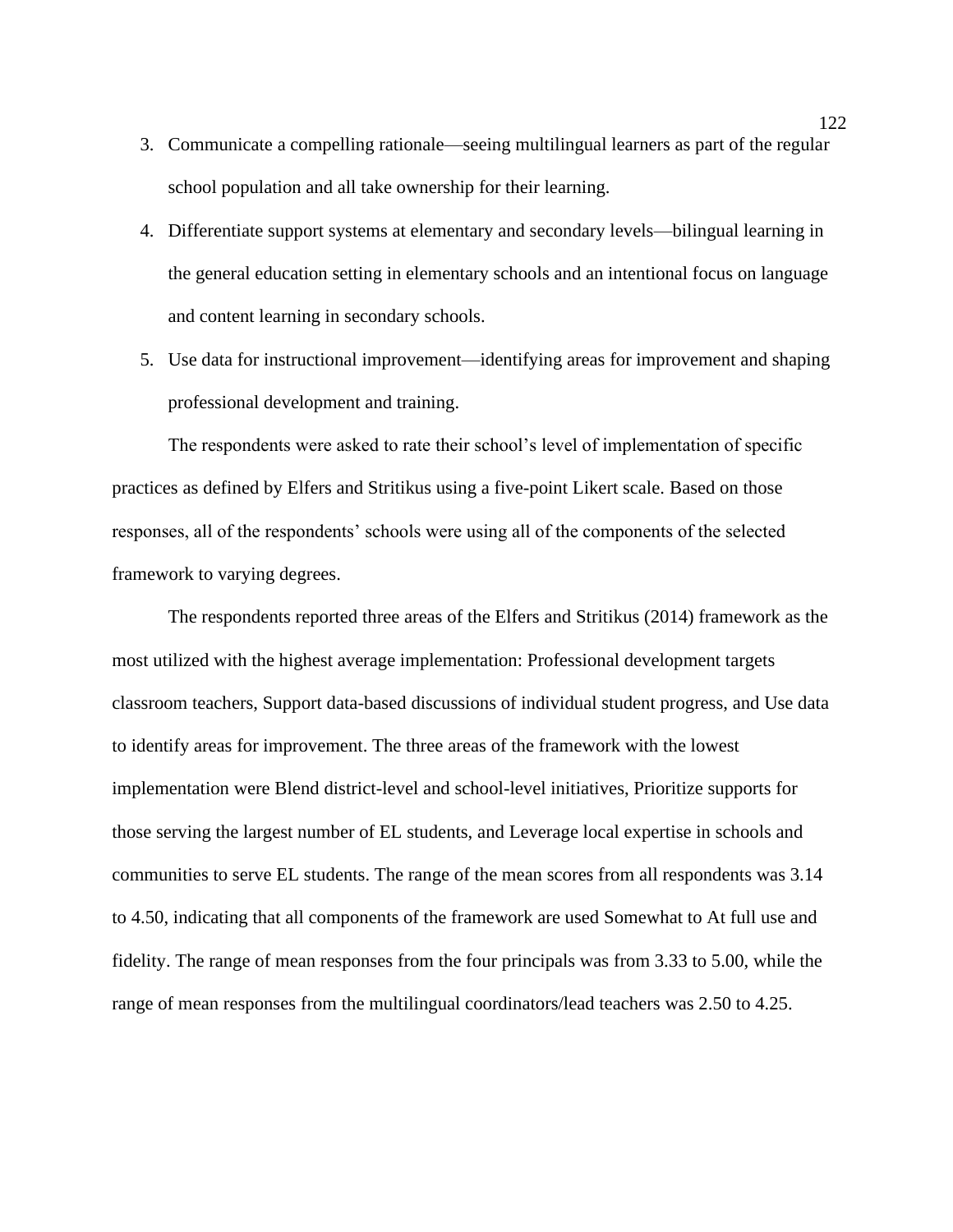When examining the beneficial practices, themes of responses emerged during the qualitative data analysis. Seven of the respondents referenced Create opportunities for staff to work collaboratively in various manners: collaboration, working together, connected, adults are working on the same goal, wraparound with stakeholders, vertical alignment, and supports my instruction. In regards to Resolving fragmentation by focusing on high-quality instruction, six respondents referenced the alignment of grade level and multilingual instructional time and activities. When referencing Use of data, six respondents included the use of academic performance data as the data utilized. It was notable to see these practices emerge across the different school systems, to determine which of the best practices emerged as most beneficial. The researcher believed that the focus on multilingual learners and strategies would have been a more intentional focus with a greater sense of urgency.

When the respondents were questioned regarding which of the Elfers and Stritikus (2014) framework components were perceived to be most beneficial to their programming, there were varying responses. Three respondents cited a focus on high-quality instruction at both gradelevel and multilingual settings. Two respondents cited the use of data for instructional improvement. Each of the following were selected once, by three respondents: Making instruction of EL students a priority, Focus on instructional practices of diverse learners, and Value students' language and culture in instruction.

### **Research Question Two**

What are commonalities of these programs with high English language growth, outside of the Elfers and Stritikus (2014) framework? There were recurring themes throughout the responses, which included building relationships, communication, focus on writing, pull-out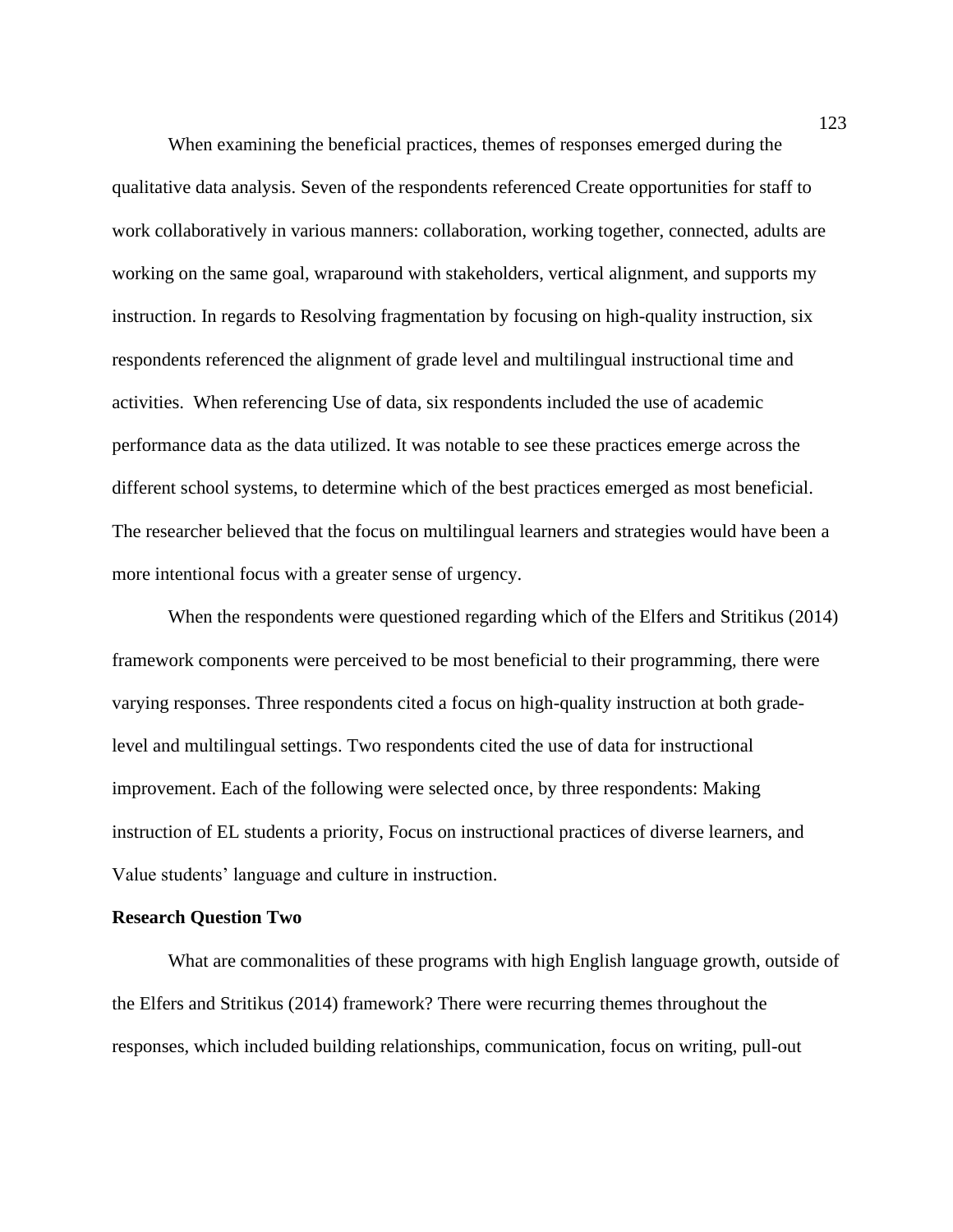instruction, asset-based inclusion, and administrator support and knowledge of multilingual programs. Relationships built trust with students and families. Communication with all stakeholders included the use of interpreters. The intentional focus on writing went beyond simple journaling and into explicit guidance and instruction. The pull-out model of instruction allowed for multilingual students a space with less anxiety to practice the language. Asset-based language reframed the way educators spoke of the multilingual learners, including the student strengths and of all staff maintaining ownership of the multilingual student support. Administrators supported the program though may not have extensive training or knowledge around multilingual instruction.

## **Research Question Three**

What are the differences between these programs, outside of the Elfers and Stritikus (2014) framework? Each school demonstrated unique differences from the other three identified schools, including common curriculums, focused core instruction, multilingual teachers being multilingual learners, and personalized learning.

School A was located in a large school district with multiple sites. Because of the size, multiple resources were available and used for building staff. This large district also purchased aligned grade-level and multilingual curriculum from the same publisher, in which the weekly lessons in both curriculums were focused on the same content and language functions. One additional distinct difference in School A was the movie-night club among the staff.

School B had four unique differences to their programming: focused core instruction, modeling high–quality practices, differentiating professional development, and building autonomy. Principal B explained that classroom instruction was targeted and did the fewest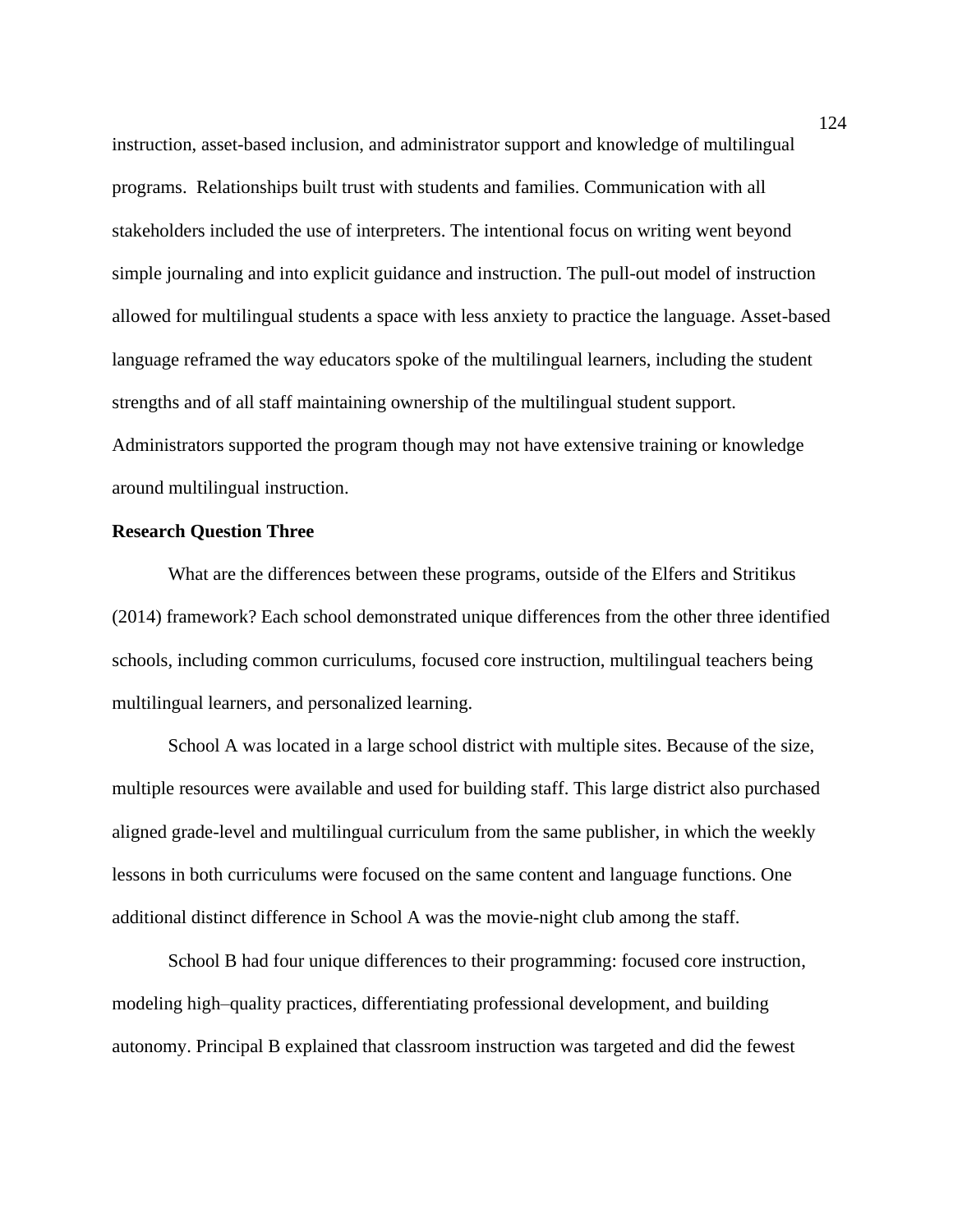initiatives possible to maintain focus. The principal also modeled the high-quality practices expected during professional development time. The principal and leadership team of the building also implemented a teacher feedback survey to determine themes of professional development needs to determine how practices are going for teachers and what differentiated professional development is needed. The final difference of this school was in the autonomy granted to the building to make instructional decisions that were the best fit for the students and staff.

School C reported three unique differences in their programming: the use of the SIOP (Sheltered Instruction Observation Protocol) Model, a multilingual teacher who is also multilingual, and leadership focused on Courageous Leadership. SIOP was listed as one strategy in which teachers school-wide have received training. This teacher is also a multilingual learner, which may have created a shared understanding and empathy with students. Principal C participated in a Courageous Leadership Institute, for administrators to learn and explore courageous conversation around race.

School D demonstrated four differences in multilingual programming: multi-age groupings of students, participation in the English Learners in the Mainstream (ELM) Project, personalized learning, and being part of a technology-rich district. Multi-age groupings occurred in the school across all demographic groups, including multilingual learners. Participation in the ELM Project through Hamline University assisted the multilingual teachers to be instructional coaches for classroom and content area teachers in meeting the language needs of multilingual learners in mainstream classrooms. The district also maintained a focus on personalized learning,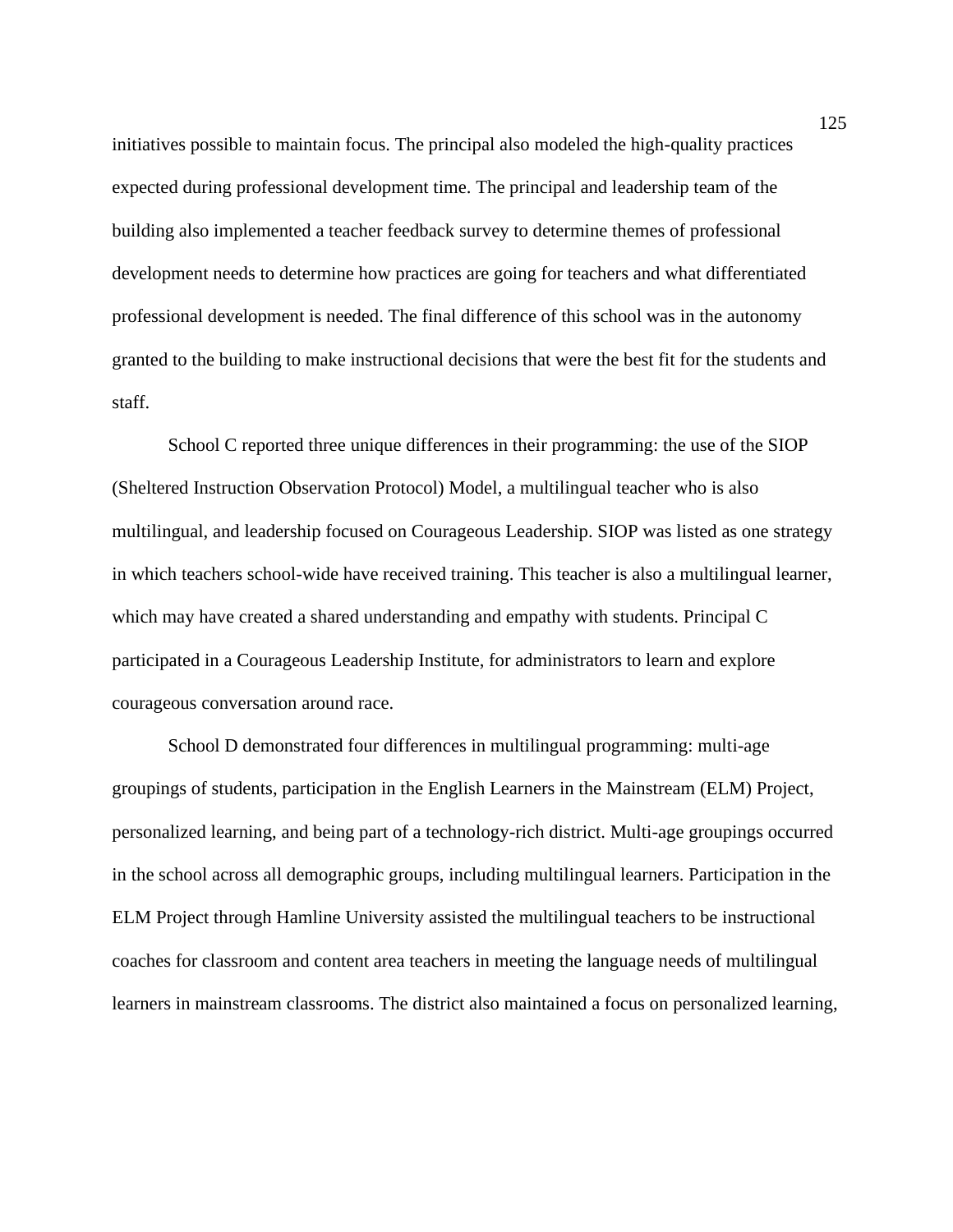grouping students by ability and/or interests. The technology in the district also connected to the personalized learning.

### **Research Question Four**

What barriers have schools with high progress toward English language proficiency encountered in their attempts to implement multilingual learner programs, and what strategies were implemented to overcome the barriers? The main concerns from participants were around time, funding/staffing, and bias. Strategies to overcome the barriers centered on intentionality and advocacy.

There were concerns with time, funding/staffing, and bias. Six out of the eight respondents all listed concerns around time, which included school schedules and sharing time with Title I and Special Education. Participants were concerned with fragmenting instruction. Time missed due to family travel, a lack of time to teach content, and a lack of time to collaborate with colleagues were additional factors. Around funding and staffing, two schools were low-incidence schools, which generates less federal and state funding for the instruction of multilingual learners. One building budget was controlled by district leaders. Another school reported a lack of staffing to co-teach and co-plan between multilingual and grade-level teachers. Staff bias also led to lower engagement with staff in multilingual strategies and programming, not understanding the learning benefits for all students. One district missed an opportunity with work around equity to get district-wide expectations around the use of global perspectives and the use of these practices with multilingual learners

To overcome these barriers, intentional strategies and advocacy were offered to overcome these barriers. Increasing the time that district and community stakeholders are in the district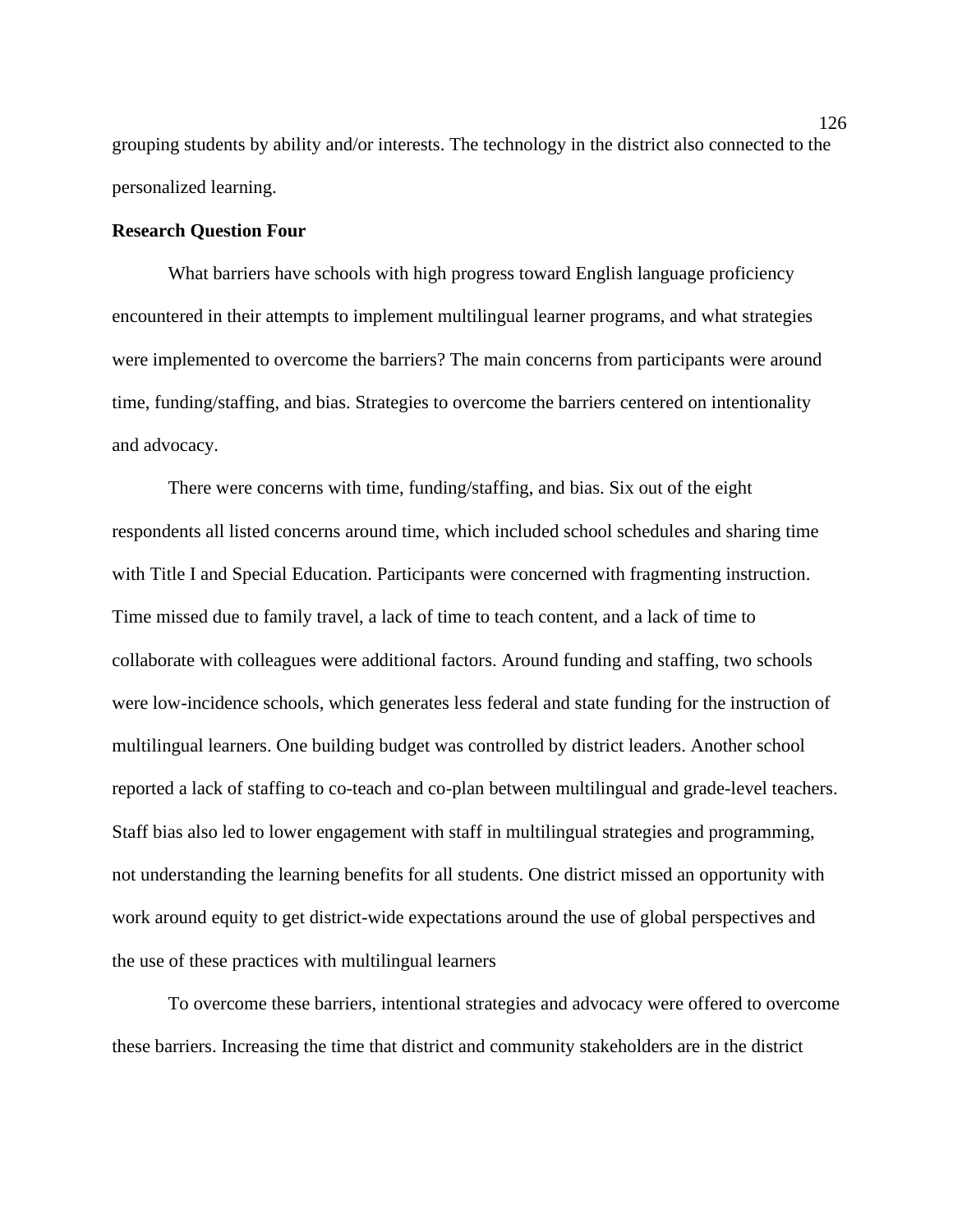allows for an increased awareness of the realities in the schools. Advocacy for the multilingual learners appeared also in cooperating with Title I and Special Education teachers by creating schedules best for the students. Relationships with grade-level teachers were also important as well as the influence of legislators and talking about the benefits of programming locally to build support. Increasing professional development around multilingual learners and strategies, assisting in the creation of a district calendar around professional development needs, and being proactive with social-emotional student needs decreased the barriers found by educators.

# **Recommendations**

### **Professional Practice**

Based on the study findings and the conclusions from the literature review and the research data, the findings are consistent with current research of best practices in high language growth schools, though not all of the components of the best practices were reflected at the level needed or expected to show the most growth. Due to the small *n* size of the respondents, generalizations cannot be made to all schools in Minnesota, though the data reflects a comparison of the perceptions from the schools identified and studied. The following recommendations are offered regarding barriers, strategies, and professional development to address the needs of multilingual learners in Minnesota.

1. It is recommended that an intentional focus on beliefs around equity, race, and language be undertaken by all district staff. A greater personal awareness may lead to an increased awareness and empathy for multilingual learners and an increased ownership of the multilingual program success (Gorski, 2011; Dormer, 2016; Capper & Frattura, 2017).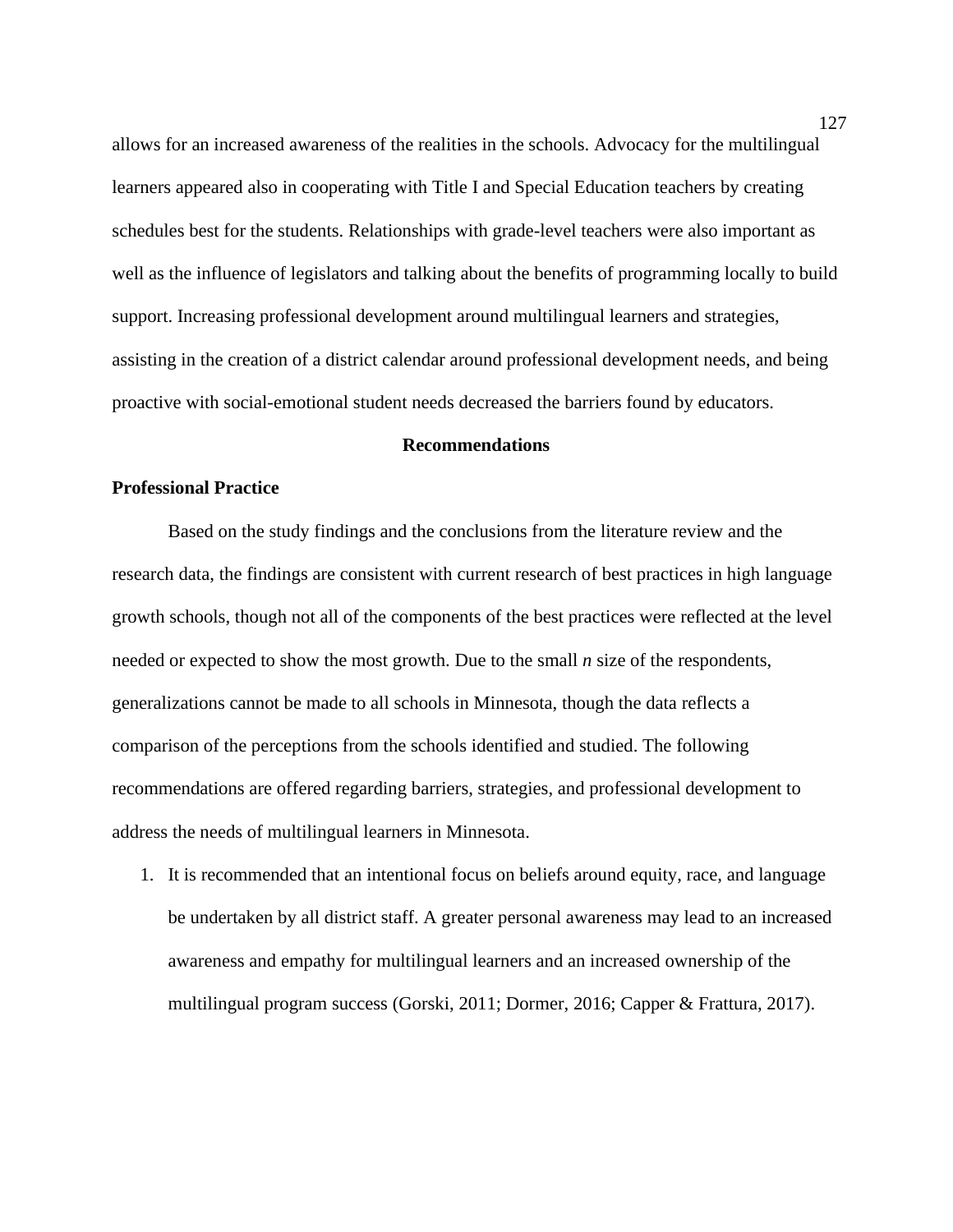- 2. It is recommended that building principals and district office leaders who have a direct impact on instructional programming take a more active leadership role in the planning and management of multilingual programs. Only when building and district leaders take an active role in the importance of, and creating a sense of, urgency in initiatives and programs is greater success realized (Marzano, Waters, & McNulty, 2005; Leithwood, Day, Sammons, Harris, & Hopkins, 2006; Elfers et al., 2013). The building principals interviewed all shared a sense of urgency and support of the multilingual programs, which aligns with research and best practices of school building administrators.
- 3. It is suggested that all teachers in districts are trained and coached in best practices in language instruction, which includes increased collaboration time with multilingual teachers and instructional coaches familiar with best practices in multilingual programming (Elfers et al., 2013; López, Scanlan, & Gundrum, 2013). Language practices reported in the interviews included SIOP, co-teaching with content/grade-level teachers, and specific work in writing instruction and practice.
- 4. It is recommended that teacher preparation/university programs take a more proactive role in preparing future teachers and administrators to understand and differentiate instruction/program supports based on the academic language demands of grade-level and content courses (López, Scanlan & Gundrum, 2013; Russel, 2018). In order for teachers to demonstrate an ability to plan and develop instruction around best practices (referenced in recommendation three above), university instructors should implement college-preparation around the implementation of multilingual programs and instruction.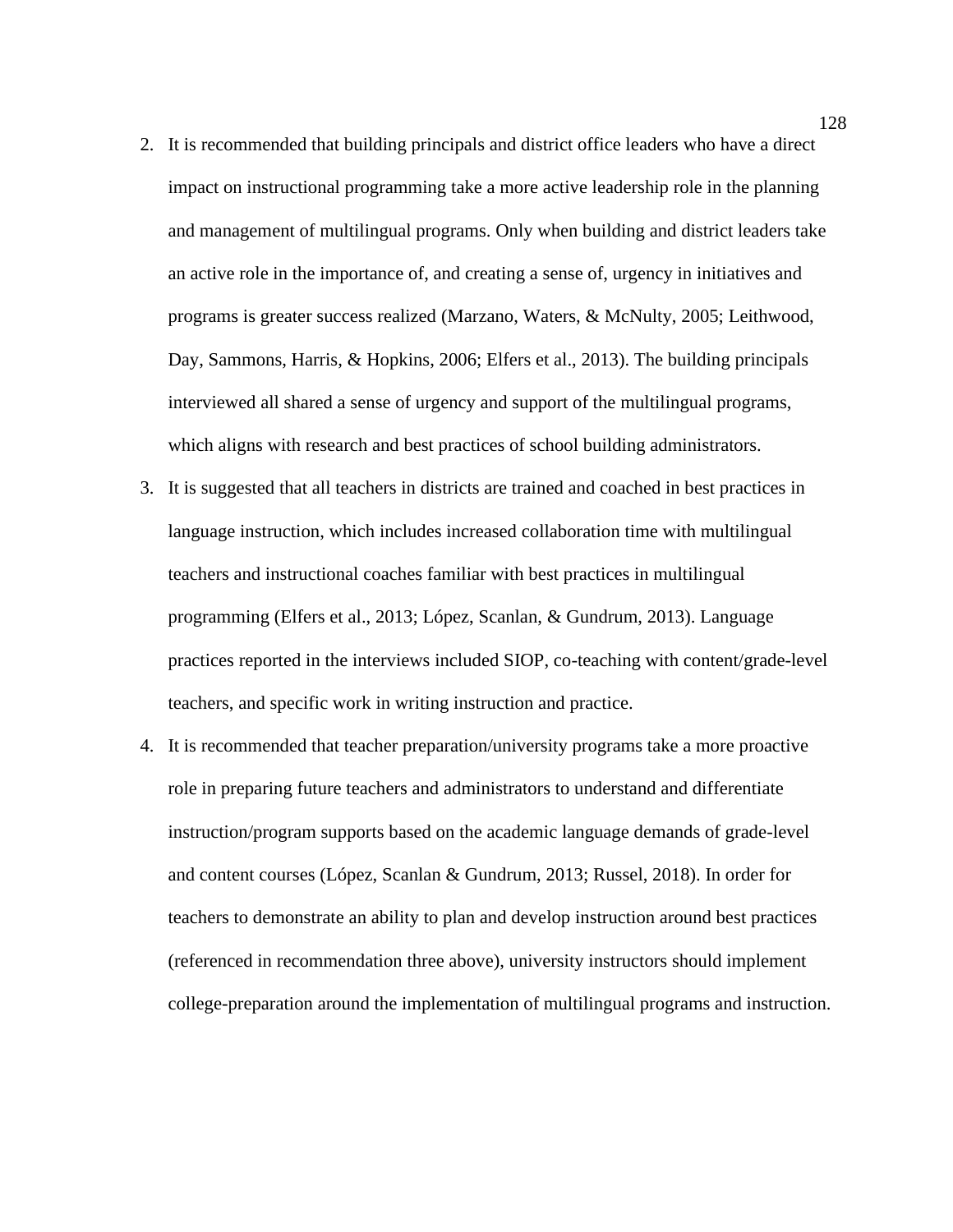- 5. It is suggested that multilingual programs are designed with multiple stakeholders including students, families, and grade-level/content teachers—with the multilingual students' needs in mind and not around budget constraints (Henderson, Mapp, Johnson, & Davies, 2007; Scanlan & López, 2012; Khalifa, 2018). In order for programs to be successful for all stakeholders, creating a program focused on students with multiple collaborative viewpoints will benefit and increase program efficacy.
- 6. It is recommended that administrators and teachers utilize multiple forms of student, program, and fidelity data to review and improve instruction for multilingual learners (Kerr, Marsh, Ikemoto, Darilek, & Barney, 2006; Elfers & Stritikus, 2014; DuFour, DuFour, Eaker, Many, & Mattos, 2016; Bernhardt, 2013).
- 7. It is recommended that multilingual students are a priority of all educators and that this priority is demonstrated through budget, time, and resource allocations (Johnsen, 2013; Elfers & Stritikus, 2014). On budgets, former Vice President Joe Biden quotes his father: "Don't tell me what you value. Show me your budget, and I'll tell you what you value" ("Biden's Remarks," 2008).

# **Further Study**

Based on the research, study, and conclusions drawn from the data, the following recommendations are made for further research.

> • The study examined best practices of the practices of the Minnesota schools with consistently high English language growth. It is recommended that a broader, follow-up study be conducted to include all high growth schools from both 2018 and 2019, in addition to the five schools that appeared on both lists.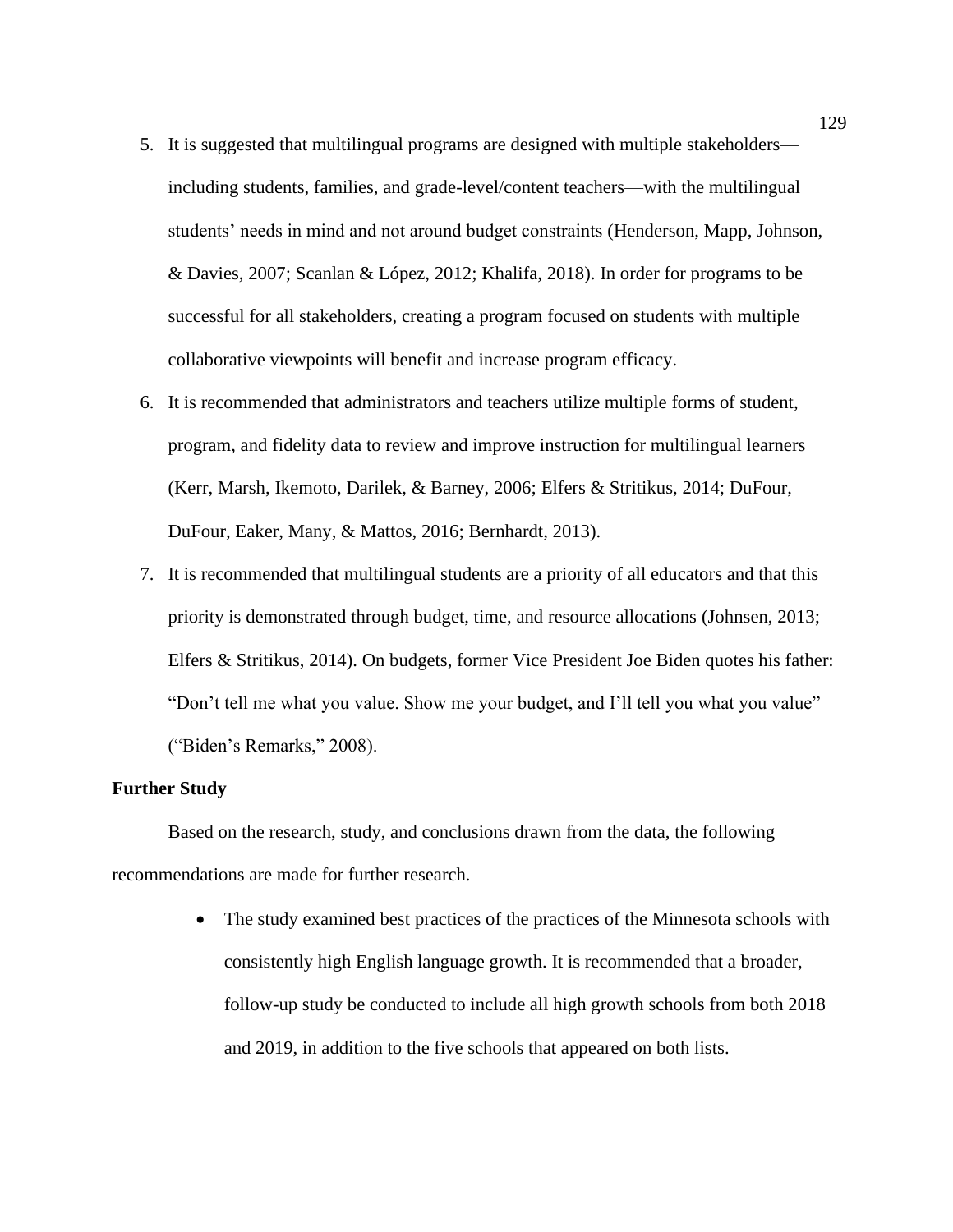- A follow-up study could be conducted of urban, suburban, and greater Minnesota groupings of high-growth schools, to determine similarities and differences among these three types of schools.
- A follow-up study could include broadening the list of identified schools to seek the middle/junior high schools and high schools with the highest language growth to determine the best practices among schools of a higher grade level.
- A limitation of the study was the limited number of participants. A future study could also include grade level and content area teachers, students, and families.

# **Conclusion**

The purpose of the study focused on examining the practices of the Minnesota schools with consistently high English language growth: to what extent the schools followed the Elfers and Stritikus (2014) framework, commonalities and differences outside of the framework, barriers to multilingual program implementation, and ways to overcome the barriers. Findings from the study suggest areas for further multilingual program development across the state, including: more administrator support and leadership, collaboration time, strategic use of data, and a shared building-staff ownership of the multilingual program.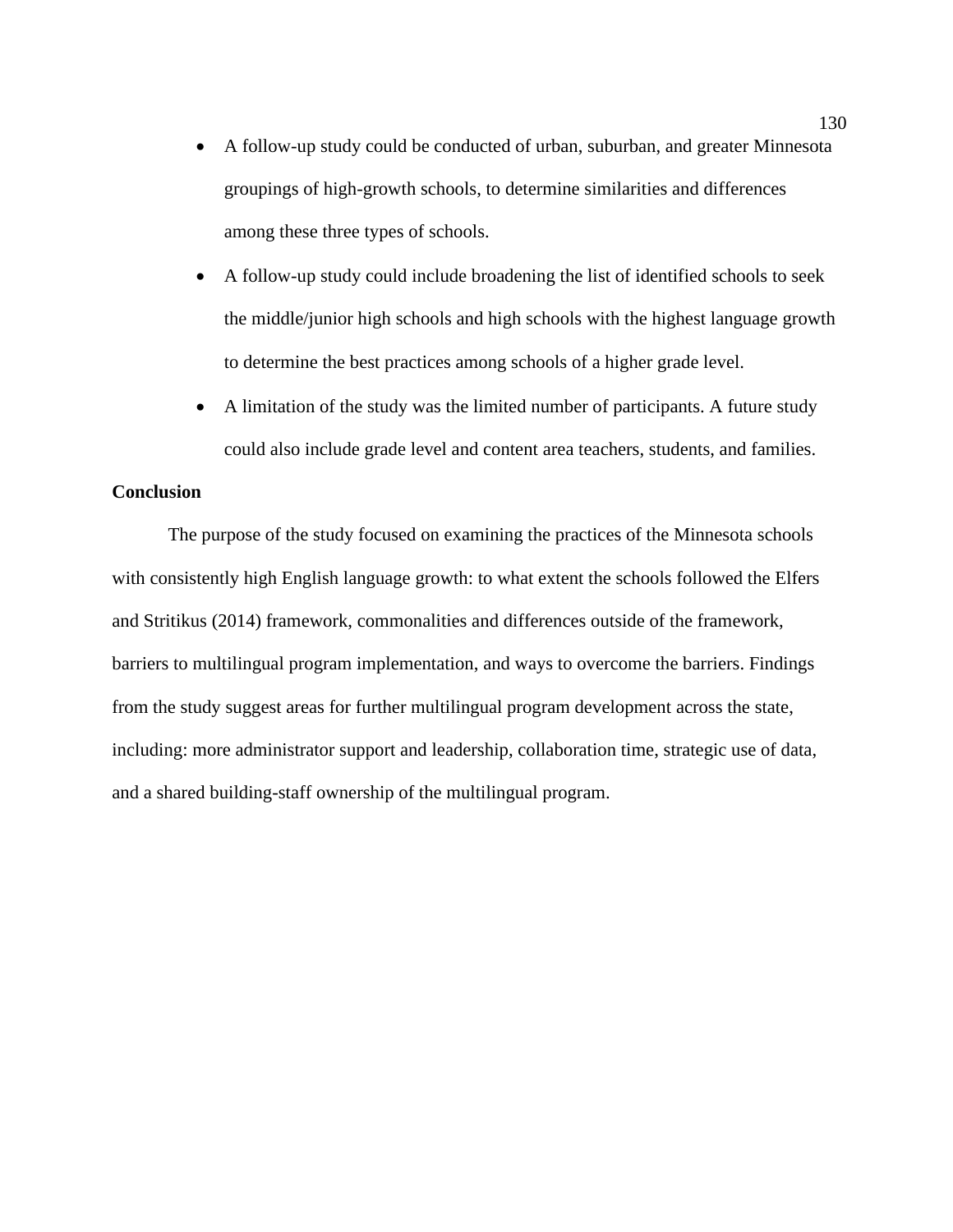#### **References**

- Abendroth-Timmer, D., & Hennig, E. (Eds.). (2014). *Plurilingualism and multiliteracies*. Frankfurt am Main: Peter Lang LTD International Academic.
- Alvarez, L., & Kolker, A. (Producers and Directors). (1985). Yeah you rite! [DVD]. Available from http://cnam.com/project/yeah-you-rite
- Arellano, B., Liu, F., Stoker, G., & Slama, R. (2018). *Initial Spanish proficiency and English language development among Spanish-speaking English learner students in New Mexico* (rel 218–286). Washington, DC: U.S. Department of Education, Institute of Education Sciences, National Center for Education Evaluation and Regional Assistance, Regional Educational Laboratory Southwest. Retrieved from http://ies.ed.gov/ncee/edlabs
- August, D., & Hakuta, K. (1997). Studies of school and classroom effectiveness. *Improving schooling for language-minority students: A research agenda, 163-249*. Washington, DC: National Academy Press.
- Barac, R., & Bialystok, E. (2012). Bilingual effects on cognitive and linguistic development: Role of language, cultural background, and education. *Child Development*, *83*(2), 413- 422.
- Bardack, S. (2010). *Common ELL Terms and Definitions.* Washington, DC: American Institutes for Research.
- BeGLAD, LLC. (2019). *BeGLAD: Training*. Retrieved from https://begladtraining.com/traininglisting
- Bernhardt, V. L. (2013). *Data analysis for continuous school improvement*. (3 ed.). London: Routledge.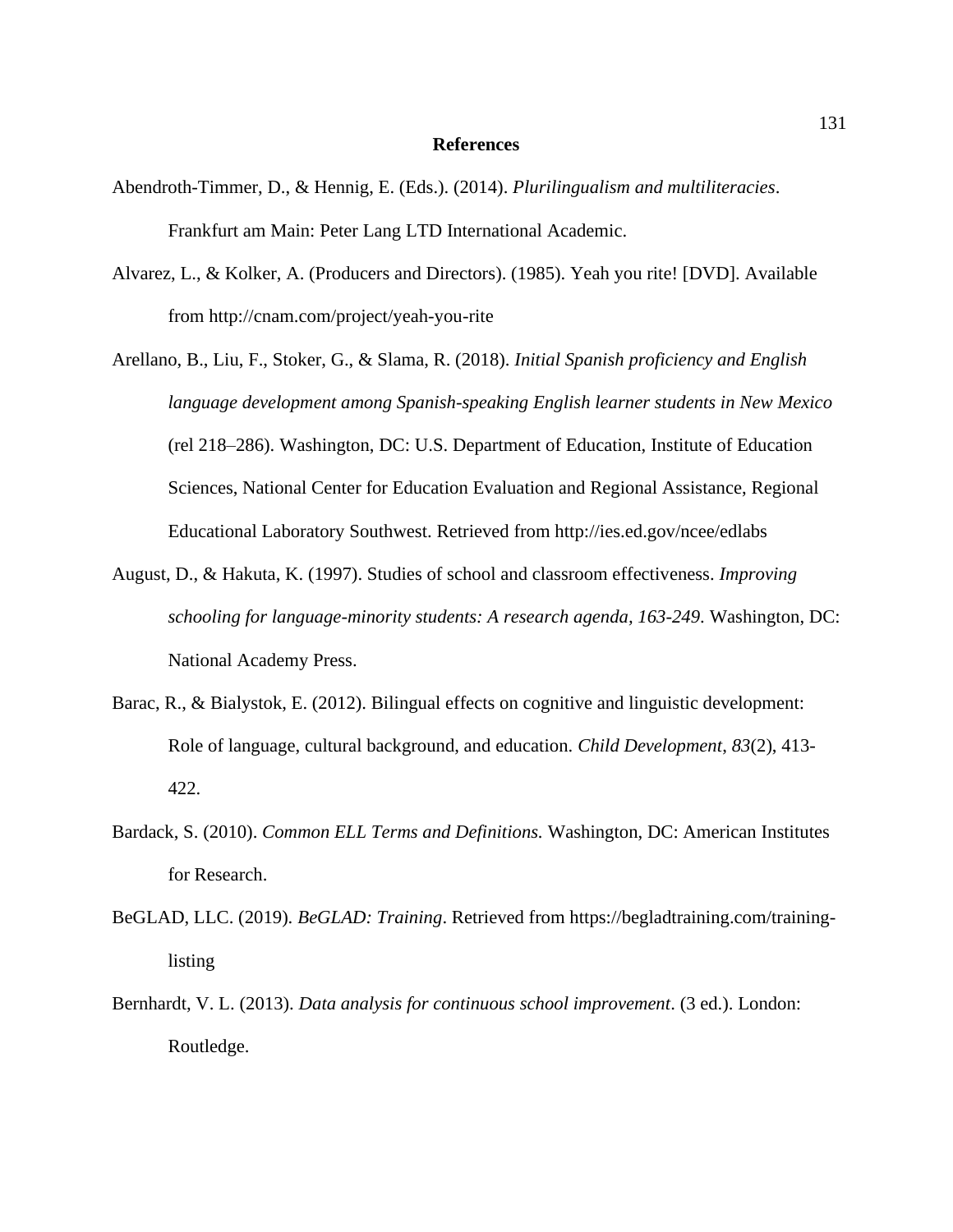- Biden, J. R. (2008, September 15). Biden's remarks on McCain's Policies. *The New York Times*. Retrieved from https://www.nytimes.com/2008/09/15/us/politics/15text-biden.html
- Birdsong, D. (2018). Plasticity, variability and age in second language acquisition and bilingualism. *Frontiers in Psychology*. Retrieved from http://link.galegroup.com/apps/ doc/A530667151/EAIM?u=mnastcloud&sid=EAIM&xid=cefc8873.
- Bloomfield, L. (1933). *Language*. New York: Holt.
- Brisk, M. E. (2006). *Bilingual education: from compensatory to quality schooling*. (2nd ed.) New York, NY: Routledge, Taylor & Francis.
- Burns, M. K., Frederick, A., Helman, L., Pulles, S. N., McComas, J. J., & Aguilar, L. (2017). Relationship between language proficiency and growth during reading interventions. *Journal of Educational Research*, *110*(6), 581-588.
- Busch, B. (2017). Expanding the notion of the linguistic repertoire: On the concept of Spracherleben—the lived experience of language. *Applied Linguistics, 38*(3), 340-358.
- Capper, C. A., & Frattura, E. M. (2009). *Meeting the needs of student of all abilities: How leaders go beyond inclusion*. (2nd ed.) Thousand Oaks, CA: Corwin.
- Capper, C. A., & Frattura, E. M. (2017). Cornerstone 1. School Module/Step 4: Apply the Equity Research. *Integrated Comprehensive Systems (ICS™) for Equity for the School Leadership Team*. Retrieved from https://www.icsequity.org/answer\_sets/33/edit
- Cavazos, L., Linan-Thompson, S., & Ortiz, A. (2018). Job-embedded professional development for teachers of English learners: Preventing literacy difficulties through effective core instruction. *Teacher Education and Special Education, 41*(3), 203-214.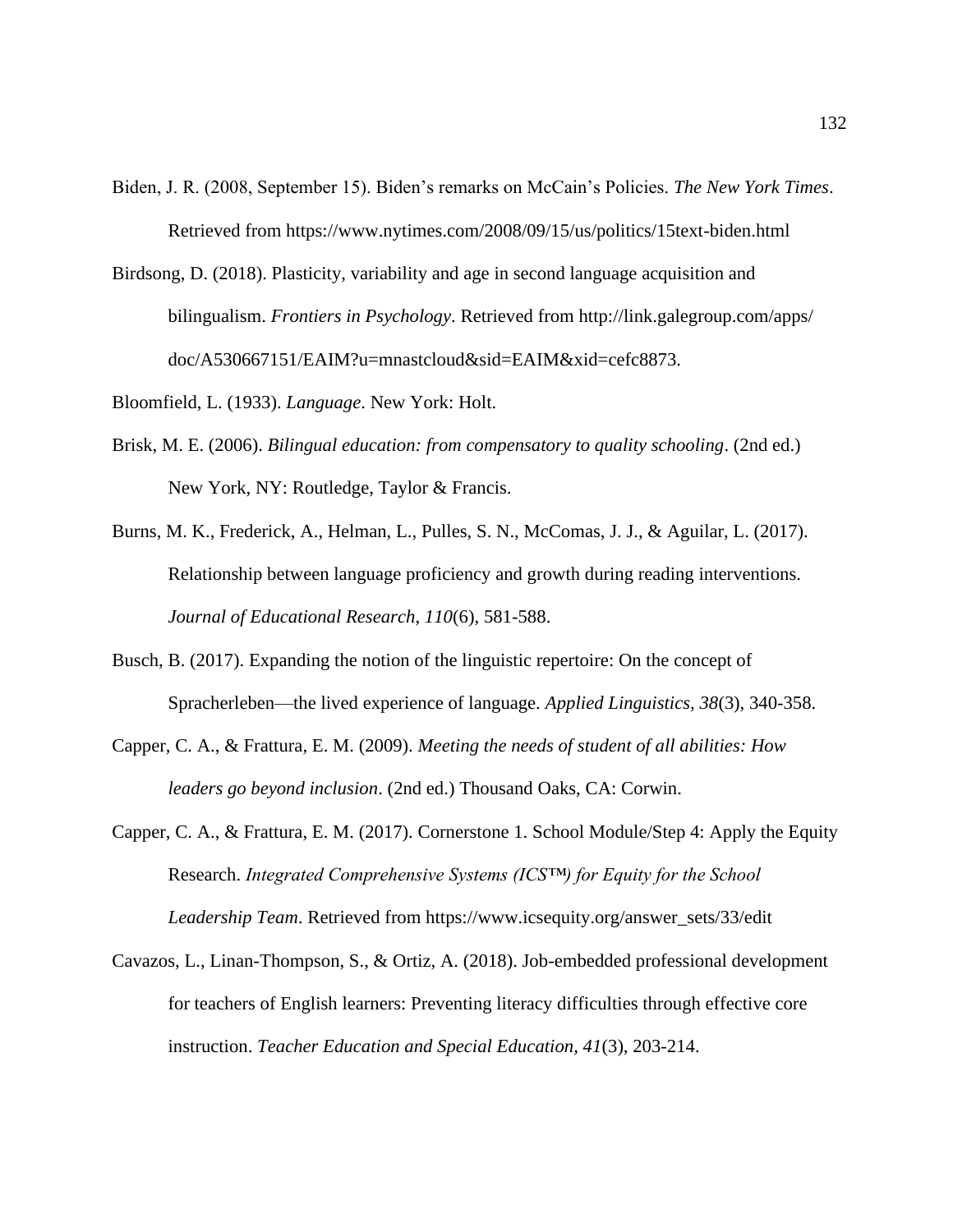Center for Applied Linguistics. (n.d.). What is the SIOP Model? Retrieved from http://www.cal. org/SIOP/about/

Chomsky, N. (1959). Review of "verbal behavior" by B. F. Skinner. *Language, 35*, 26-58.

- Chun, D. M., & Frodesen, J. (2014). Second language acquisition. *How languages work*. UC Santa Barbara. Retrieved from https://escholarship.org/uc/item/98g4d1r6
- Clear Expectations: 10 standards for all 13 grades. (2019, July 23). Retrieved from https://elpa21.org/elp-standards/
- Collier, V. P., & Thomas, W. P. (1989). How quickly can immigrants become proficient in school English? *Journal of Educational Issues of Language Minority Students*, *5*, 26-38.

Common Core State Standards. (2010). Available at [http://www.corestandards.org.](http://www.corestandards.org/)

- Corson, D. (2001) Ontario students as a means to a government's ends. *Our Schools/Our Selves, 10*(4), 55–77.
- Cook, H. G., Boals, T., & Lundberg, T. (2011). Academic achievement for English learners: What can we reasonably expect? *Phi Delta Kappan, 93*(4), 66-69.
- Cox, A. (2014). Increasing purposeful communication in the workplace: Two School-District models. *Delta Kappa Gamma Bulletin, 80*(3), 34-38.
- Creswell, J. W., & Creswell, J. D. (2018). *Research design: Qualitative, quantitative, and mixed methods approaches.* (5th ed.). Thousand Oaks, CA: Sage.
- Creswell, J. W., & Plano Clark, V. L. (2018). *Designing and conducting mixed methods research*. (3rd ed.). Thousand Oaks, CA: Sage.
- Cummins, J. (1980). The Cross-lingual dimensions of language proficiency: Implications for bilingual education and the optimal age. *TESOL Quarterly, 14*(2), 175-187.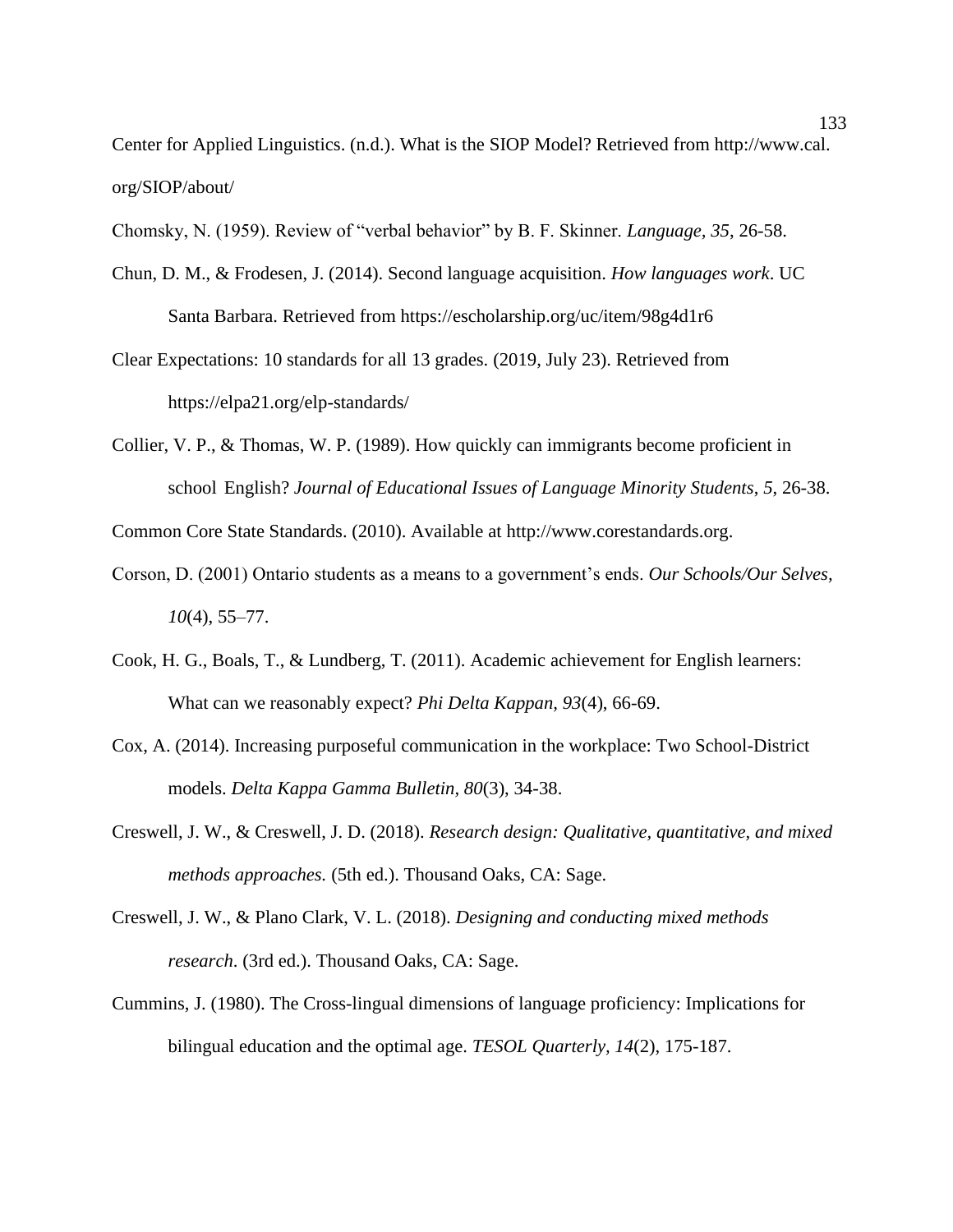- Cummins, J. (1981). The role of primary language development in promoting educational success for language minority students. In *Schooling and language minority students: A theoretical framework* (pp. 3-49). Los Angeles: California State University, National Evaluation, Dissemination and Assessment Center.
- Cummins, J. (1984). *Bilingualism and special education: Issues in assessment and pedagogy*. Clevedon, England: Multilingual Matters.
- Curran, T. J. (1975). *Xenophobia and immigration, 1820-1930*. Boston: Twayne Publishers.
- Day, C., Gu, Q., & Sammons, P. (2016). The impact of leadership on student outcomes: How successful school leaders use transformational and instructional strategies to make a difference. *Educational Administration Quarterly, 52*(2), 221-258.

de Jong, E. (2011). *Foundations for multilingualism in education*. Philadelphia, PA: Caslon.

- de Jong, E., & Gao, J. (2019). Taking a multilingual stance: A continuum of practices. *MinneTESOL Journal, 35*(1).
- DeMatthews, D., Izquierdo, E., & Knight, D. S. (2017). Righting past wrongs: A superintendent's social justice leadership for dual language education along the U.S. - Mexico border. *Educational Policy Analysis Archives, 25*(1). http://dx.doi.org/10.14507/ epaa.25.2436

Diaz-Rico, L. (2018*). The crosscultural, language, and academic development handbook: A complete K-12 reference guide.* New York, NY: Pearson.

Dolph, D., & Grant, S. (2010). Practices of successful school leaders. *International Journal of Educational Reform, 19*(4), 269-286.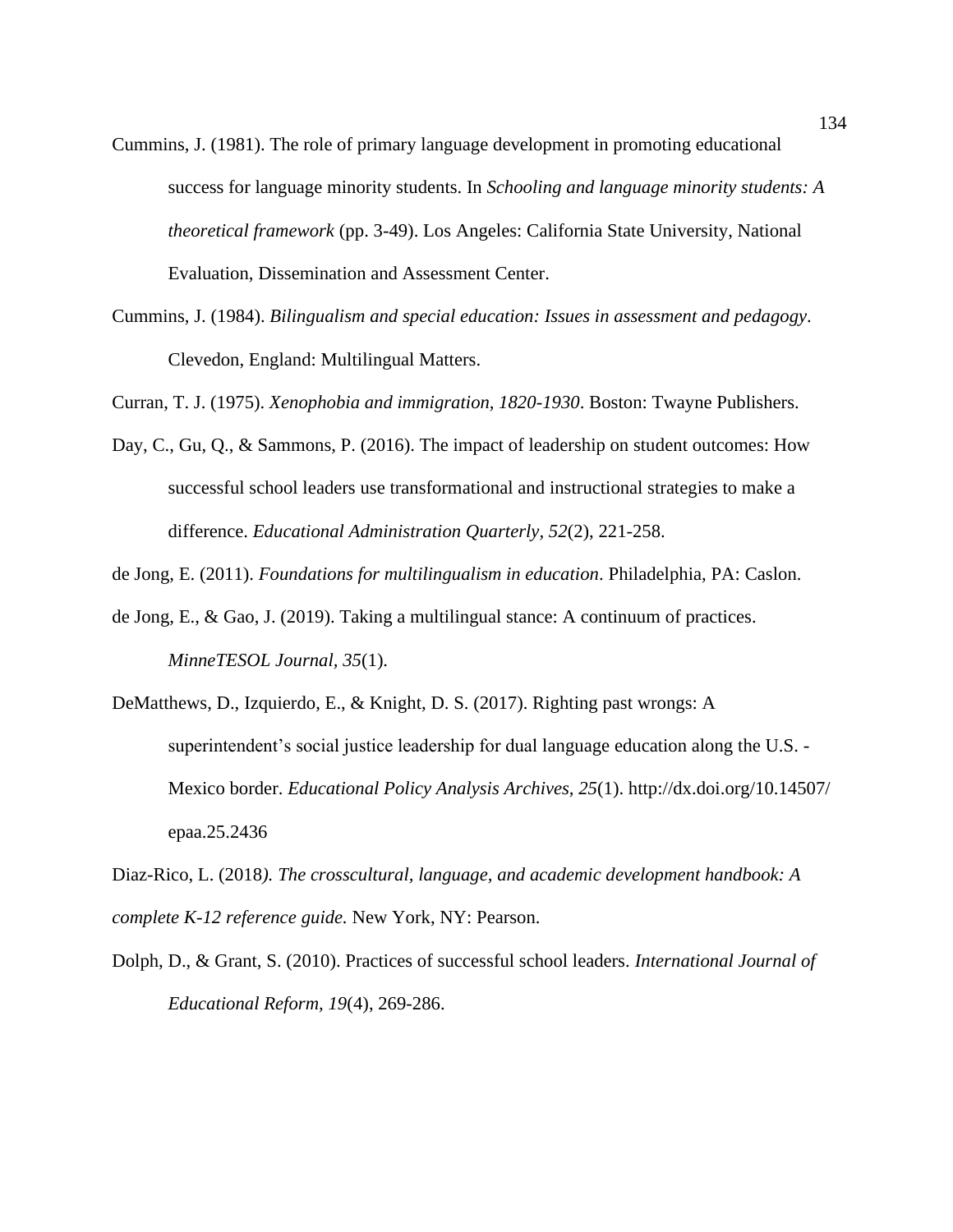- Dormer, J. E. (2016). *What school leaders need to know about English learners*. Alexandria, VA: TESOL International Association.
- DuFour, R., DuFour, R., Eaker, R., & Karhanek, G. (2010). *Raising the bar and closing the gap: Whatever it takes.* Bloomington, IN: Solution Tree Press.
- DuFour, R., DuFour, B., Eaker, R., Many, T. W., & Mattos, M. (2016). *Learning by doing: A handbook for professional learning communities at work.* (3rd ed.). Bloomington, IN: Solution Tree Press.
- Echevarría, J., Frey, N., & Fisher, D. (2015, March). What it takes for English learners to succeed. *Educational Leadership, 7*(6), 22-26.
- Ellis, R. (1997). *Second language acquisition*. Oxford: Oxford University Press.
- Enright, S. and McCloskey, M.L. (1988). *Integrating English: Developing English language and literacy in the multicultural classroom*. Reading, MA: Addison-Wesley.
- Espinoza, L. M. (2015). Challenges and benefits of early bilingualism in the United States' context. *Global Education Review, 2*(1), 14-31.
- Espinoza, O. (2007). Solving the equity–equality conceptual dilemma: a new model for analysis of the educational process. *Educational Research, 49*(4), 343–363.

Elementary and Secondary Education Act of 1965 (ESEA). (1965). 20 U.S.C. § 6301

Elfers, A. M., Lucero, A., Stritikus, T., & Knapp, M. S. (2013). Building systems of support for classroom teachers working with English language learners. *International Multilingual Research Journal, 7*, 155-174.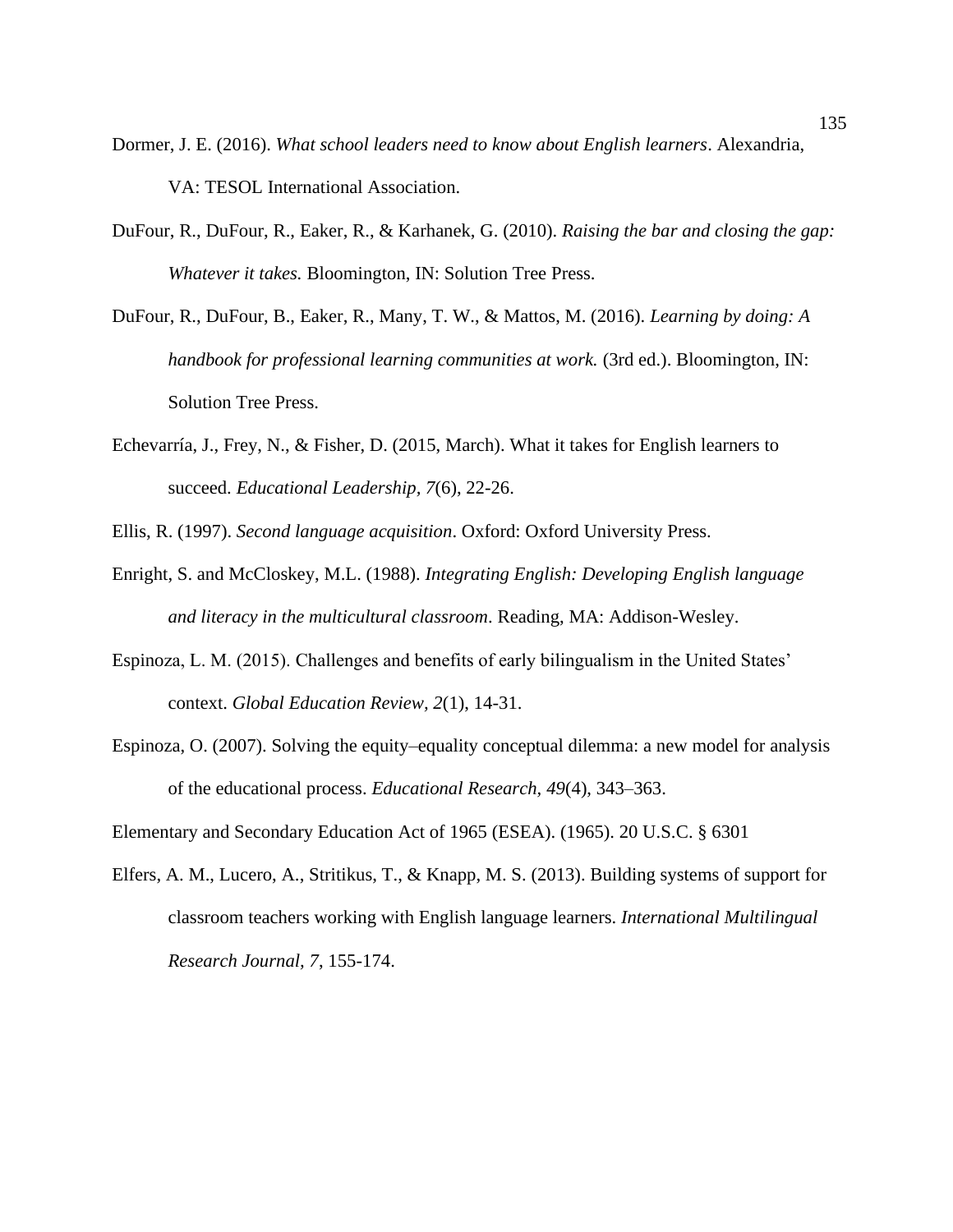- Elfers, A. M., & Stritikus, T. (2014). How school and district leaders support classroom teachers' work with English language learners. *Educational Administration Quarterly, 50*(2), 305- 344.
- Every Student Succeeds Act of 2015 (ESSA). (2015). Pub. L. No 114-95 § 114 Stat.1177 (2015- 2016).
- Farrell, C. C. (2015). Designing school systems to encourage data use and instructional improvement: A comparison of school districts and charter management organizations. *Educational Administration Quarterly, 51*(3), 438-471.
- Fishman, J. (1991). Reversing the language shift: Theoretical and empirical foundations of assistance to threatened languages. Clevedon, PA: Multilingual Matters.
- Francis, D. J., Lesaux, N., & August, D. (2006). Language of instruction. In D. August & T. Shanahan (Eds.), *Developing literacy in second-language learners: Report of the National Literacy Panel on Language-Minority Children and Youth* (pp. 365-413). Mahwah, NJ: Erlbaum.
- Freeman, Y. S., Freeman, D. E., & Mercuri, S. P. (2005). *Dual language essentials for teachers and administrators.* Portsmouth, NH: Heinemann.
- Fullan, M. (2014). *The principal: three keys to maximizing impact.* San Francisco, CA: Jossey-Bass.
- Gall, M. D., Gall, J. P., & Borg, W. R (2003). Educational research: An introduction. (7th ed.) Boston: Pearson.
- Gándara, P. (2018, September). U.S. civil rights in education, language policy and fulfilling the promise. Poster session presented at the meeting of *Minnesota Education Equity*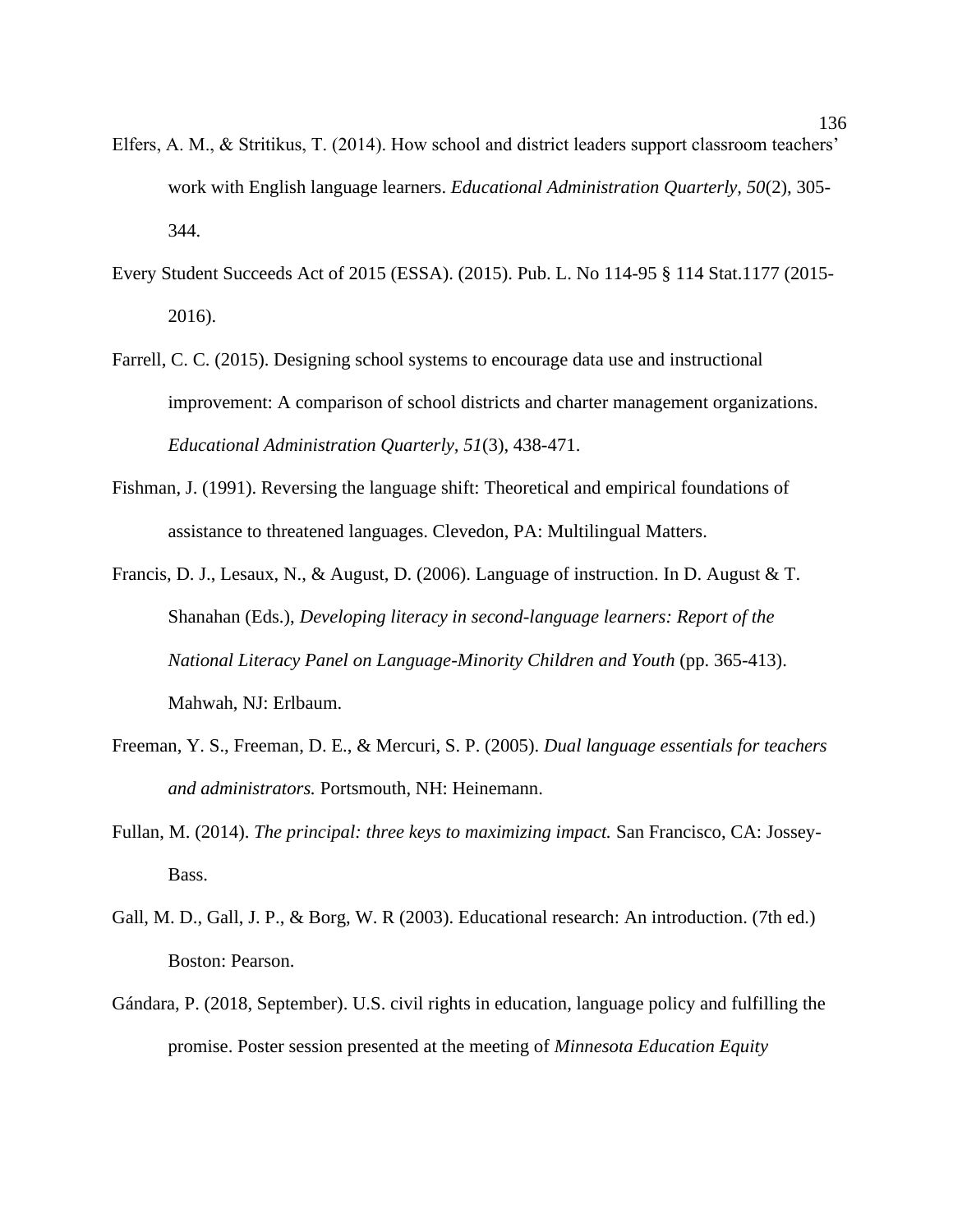*Partnershi.* Superintendent Symposium on Advancing Race Equity in Education, Mankato, Minnesota.

- García, O. (2009). *Bilingual education in the 21st century: a global perspective.* West Sussex, UK: Wiley-Blackwell.
- García, O. & Kleifgen, J. A. (2018). *Educating emergent bilinguals: Policies, programs, and practices for English learners.* (2nd ed.) New York, NY: Teachers College Press.
- García, O., & Kleyn, T. (Eds.) (2016). *Translanguaging with multilingual students: Learning from classroom moments*. New York, NY: Routledge.
- García, R. (2012). *Bridging the English learner achievement gap: Essential lessons for school leaders.* New York, NY: Teachers College Press.
- González, N., Moll, L., & Amanti, C. (Eds). (2005). *Funds of knowledge: Theorizing practices in households, communities and classrooms.* Mahwah, NJ: Erlbaum.
- Gottlieb, M. (2016). *Assessing English language learners: Bridges to educational equity (2nd ed.).* Thousand Oaks, CA: Corwin.
- Gorski, P. C. (2011). Unlearning deficit ideology and the scornful gaze: Thoughts on authenticating the class discourse in education. *Counterpoints, 402*, 152-173.
- Gorski, P. C. (2018). *Reaching and teaching students in poverty: Strategies for erasing the opportunity gap.* (2nd ed.) New York, NY: Teachers College Press.
- Grant, R., Cook, H.G., & Phakiti, A. (2011). *Relationships between language proficiency and mathematic achievement.* Madison, WI: Board of Regents of the University of Wisconsin System.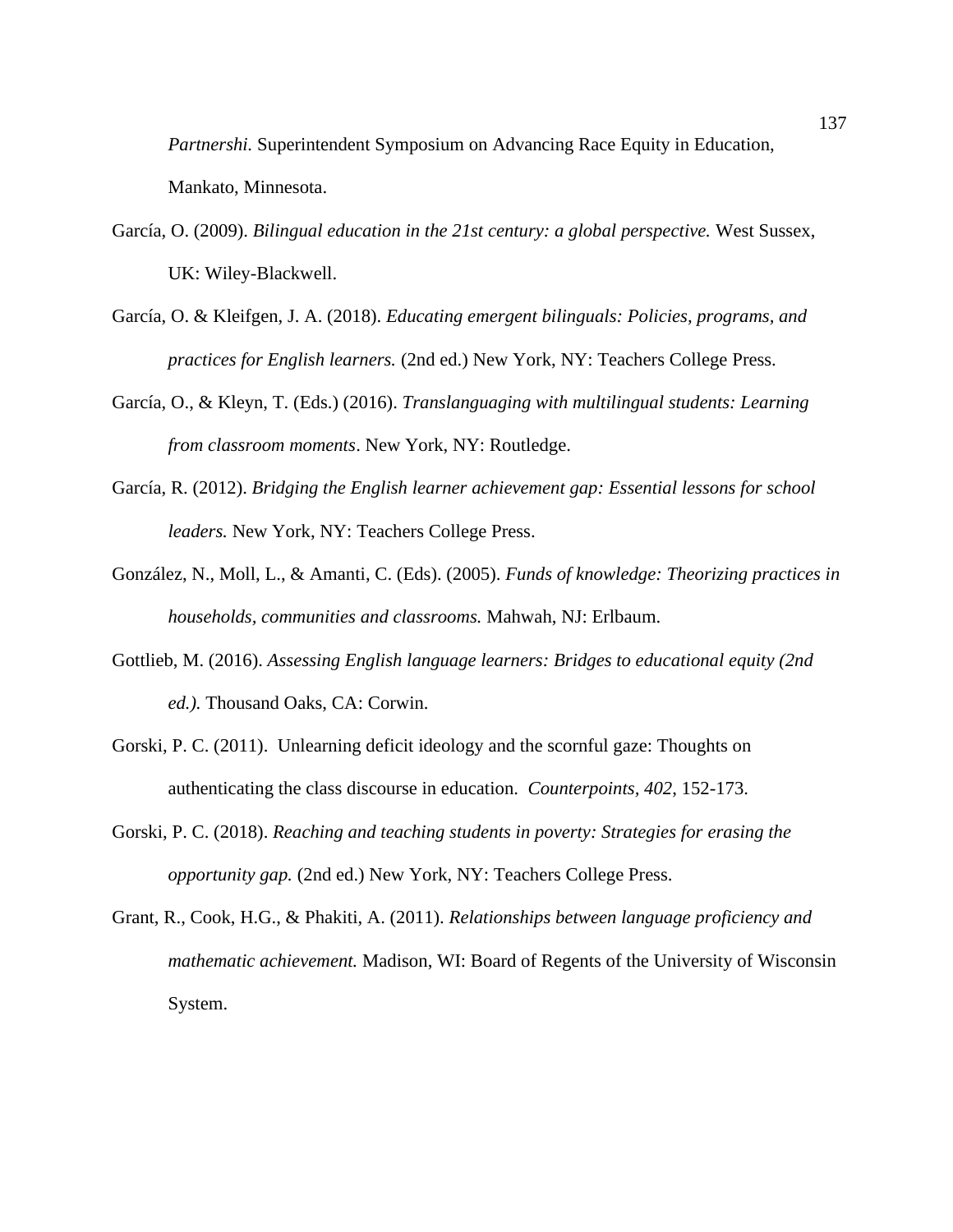- Greenleaf, R. (1977). *Servant leadership: A journey into the nature of legitimate power and greatness.* Mahwah, NJ: Paulist Press.
- Grosjean, F. (1989). Neurolinguists, beware! The bilingual is not two monolinguals in one person. *Brain and Language, 36*, 3-15.
- Gutiérrez, G., & Vanderwood, M. L. (2013). A growth curve analysis of literacy performance among second-grade, Spanish-speaking, English-language learners. *School Psychology Review, 42*(1), 3-21.
- Gutiérrez, R. (2008). A "Gap-Gazing" Fetish in Mathematics Education? Problematizing Research on the Achievement Gap. *Journal for Research in Mathematics Education, 39*(4), 357-364.
- Hakuta, K. (1987). *Mirror of languages: The debate on bilingualism*. New York: Basic Books, Inc.
- Hakuta, K., Bialystok, E., & Wiley, E. (2003). Critical evidence: A test of the critical-period hypothesis for second-language acquisition. *Psychological Evidence, 14*(1), 31-38.
- Hakuta, K., Butler, Y. G., & Witt, D. (2000). *How long does it take English learners to attain proficiency?* Santa Barbara: University of California Linguistic Minority Research Institute Policy Report 2000-2001.
- Harry, B., & Klingner, J. (2007). Discarding the deficit model. *Educational Leadership*, 64(5), 16-21.
- Heath, S. B. (1983). *Ways with words: Language, life and work in communities and classrooms*. Cambridge, UK: Cambridge University Press.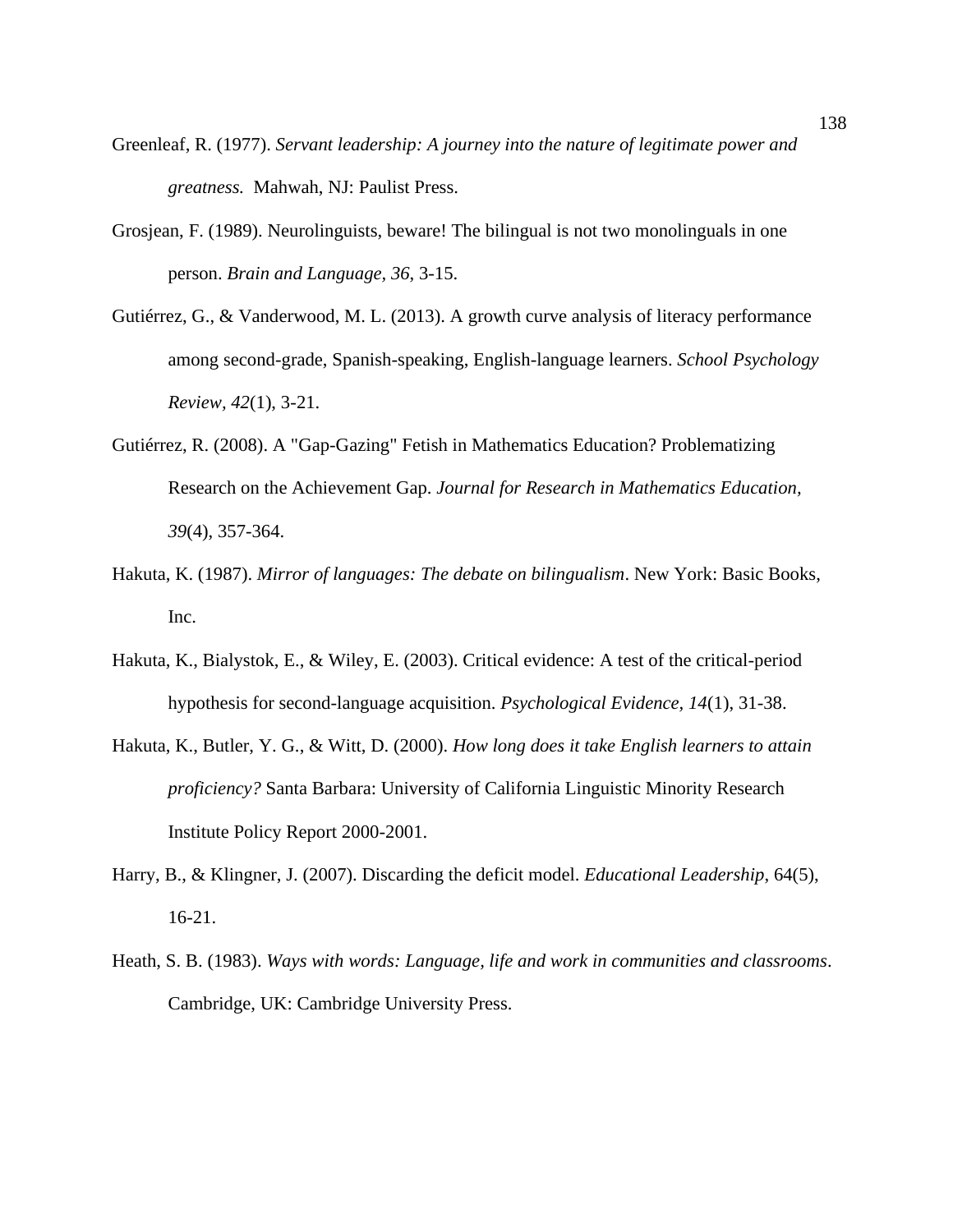- Heimerl, E. (2012). *Successful communication strategies used by urban school district superintendents to build consensus in raising student achievement* (Doctoral dissertation). Retrieved from http://digitallibrary.usc.edu/cdm/ref/collection/p15799 coll3/id/25700
- Henderson, A. T., Mapp, K. L., Johnson, V. R., & Davies, D. (2007). *Beyond the bake sale: The essential guide to family-school partnerships*. New York, NY: The New Press.
- Hodges, G. L. (2015). *Pertinent principal perspectives and practices applied in high-achieving, high-poverty, Hispanic-majority elementary schools* (Doctoral dissertation). Retrieved from ProQuest. (UMI No. 3683042).
- Hollie, S. (2012). *Culturally and linguistically responsive teaching and learning: Classroom practices for student success.* Huntington Beach, CA: Shell Education.
- Hooks, B. (1989). *Yearning: Race, gender and cultural politics.* Boston: Houghton Mifflin.
- Hornberger, N. H., & Link, H. (2012). Translanguaging in today's classrooms: A biliteracy lens. *Theory Into Practice, 51*, 239-247.
- Johnsen, S. K. (2013). Addressing the Challenge of Administrator Support of Gifted Education Programming. *Gifted Child Today, 36*(4), 221–222.
- Kerr, K. A., Marsh, J. A., Ikemoto, G. S., Darilek, H., & Barney, H. (2006). Strategies to promote data use for instructional improvement: Actions, outcomes, and lessons from three urban districts. *American Journal of Education, 112*(4), 496-520.
- Ketterlin-Geller, L. R., Baumer, P., & Lichon, K. (2015). Administrators as advocates for teacher collaboration. *Intervention in School and Clinic, 51*(1), 51-57.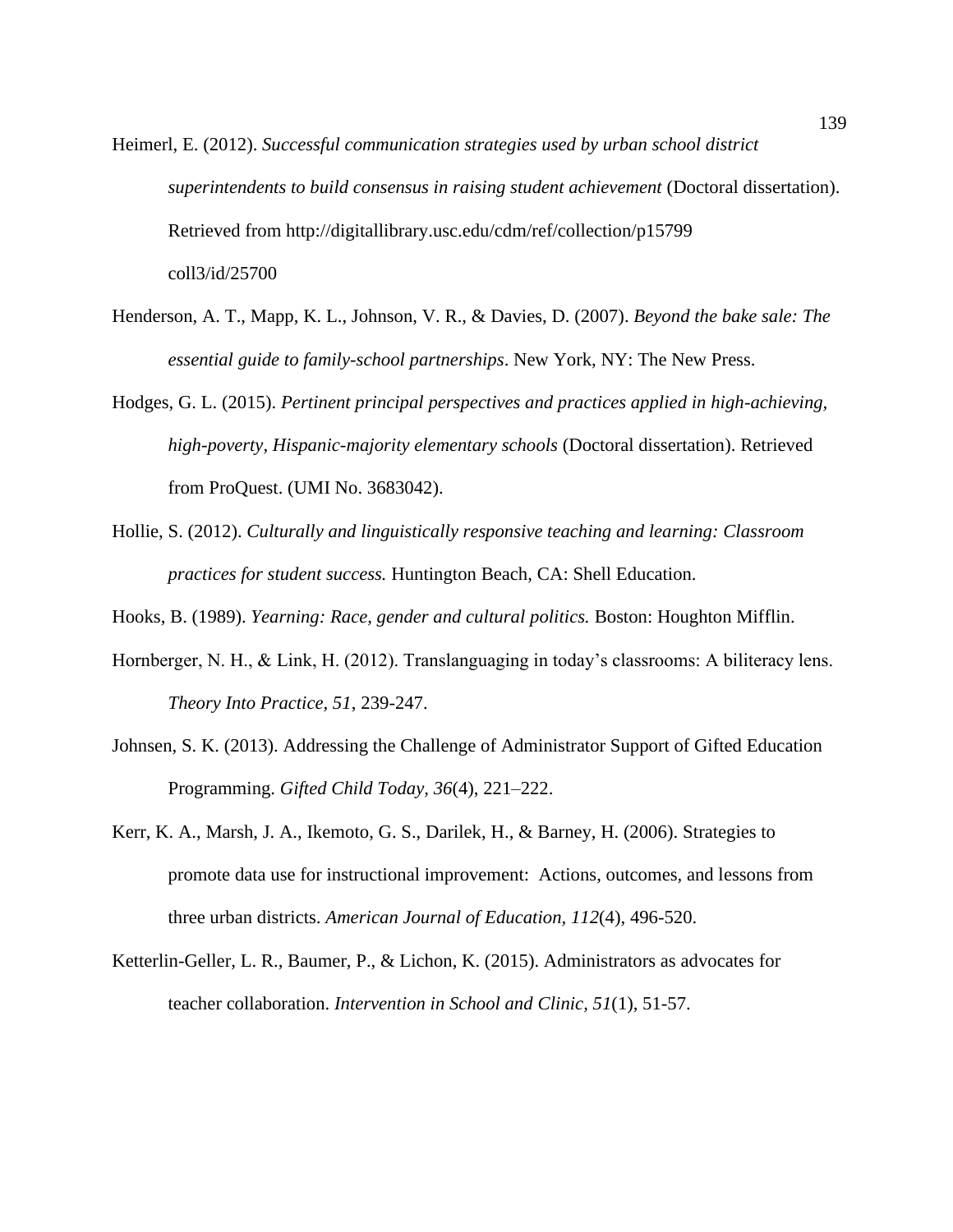- Khalifa, M. (2018). *Culturally responsive school leadership.* Cambridge, MA: Harvard Education Press.
- Krashen, S. (1982). *Principles and Practices in Second Language Acquisition.* Pergamon Press: Oxford.
- Ladson-Billings, G. (1994). *The dreamkeepers: Successful teachers of African American children*. San Francisco, CA: Jossey-Bass.
- Leithwood, K., Day, C., Sammons, P., Harris, A., & Hopkins, D. (2006). *Seven strong claims about successful school leadership*. Nottingham, England: National College for School Leadership.
- Lenneberg, E. H. (1967). *Biological foundations of language*. New York, NY: Wiley.
- López, F., Scanlan, M., & Gundrum, B. (2013). *Preparing teachers of English language learner: Empirical evidence and policy implications. Educational Policy Analysis Archives, 21*(20) Retrieved July 31, 2019, from http://epaa.asu.edu/ojs/article/view/1132
- Lucas, T., Henze, R., & Donato, R. (1990). Promoting the success of Latino language-minority students: An exploratory study of six high schools. *Harvard Educational Review, 60*(3), 315-340.
- Macnamara, J. (Ed.) (1967). Problems of bilingualism. *Journal of Social Issues, 23*(2).
- Mahendra, N., & Namazi, M. (2014). Becoming bilingual. *ASHA Leader, 19*(11), 40-44.
- Marzano, R., Waters, T., & McNulty, B. A. (2005). *School leadership that works: From research to results.* Alexandria, VA: Association for Supervision and Curriculum Development.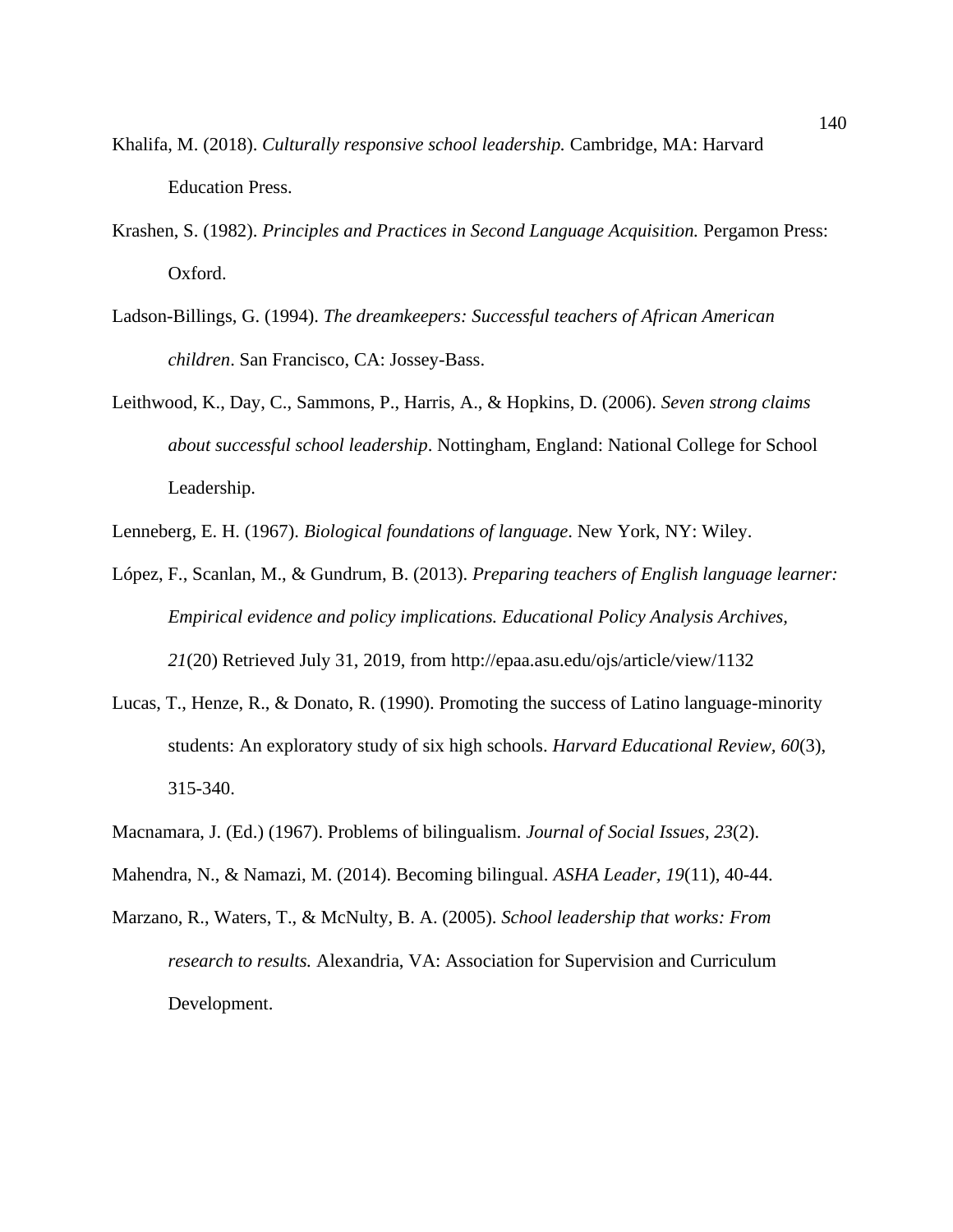Mavrogordato, M., & White, R. S. (2019). Leveraging policy implementation for social justice: How school leaders shape educational opportunity when implementing policy for English learners. *Educational Administration Quarterly*.

https://doi.org/10.1177/0013161X18821364

- McIntosh, P. (1998). White privilege: Unpacking the invisible knapsack. In E. Lee, D. Menkart, & M. Okazawa-Rey (Eds.), *Beyond heroes and holidays: A practical guide to K-12 antiracist, multicultural education and staff development.* Washington, DC: Network of Educators on the Americas.
- McKeon, D. (2005, June). Research talking points on English language learners [Web log post]. Retrieved from http://www.nea.org/home/13598.htm
- Menken, K., Kleyn, T., & Chae, N. (2007). *Meeting the needs of long-term English language learners in high school* (A report for the Office of English Language Learners of the New York City Department of Education). New York, NY: Research Institute for the Study of Language in an Urban Society.
- Menken, K., Kleyn, T., & Chae, N. (2012). Spotlight on "long-term English language learners": Characteristics and prior schooling experiences of an invisible population. *International Multilingual Research Journal, 6*(2), 121-142.
- Merriam, S. B., & Tisdell, E. J. (2016). *Qualitative research: A guide to design and implementation (4th ed.)*. San Francisco, CA: Jossey-Bass.
- Milner H. R. (2010). *Start where you are, but don't stay there.* Cambridge: Harvard Education Press.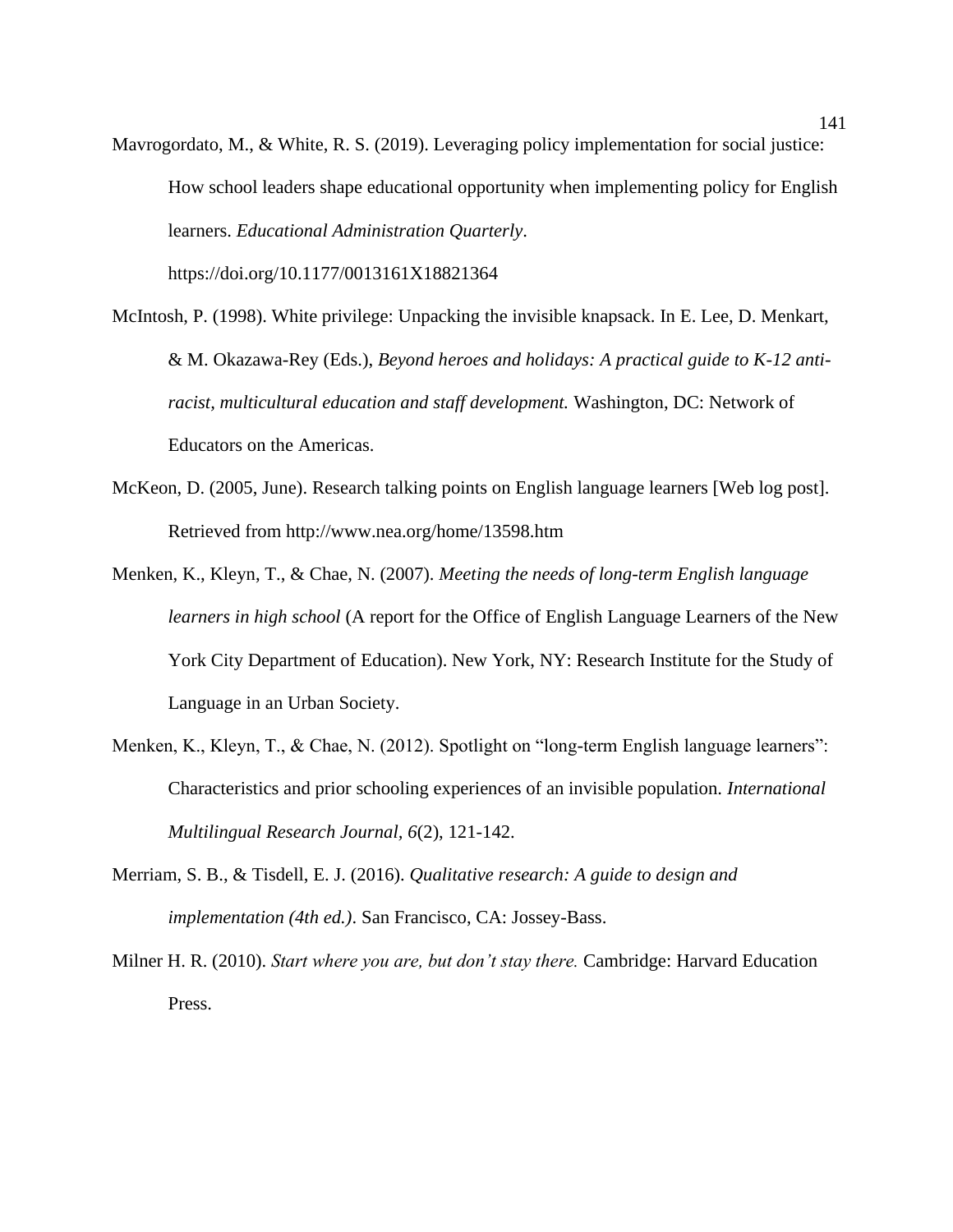Minnesota Department of Education (MDE). (2017a, January). *English learner proficiency definition work group*. Retrieved from

https://education.mn.gov/mdeprod/idcplg?IdcService=GET\_FILE&dDocName=MDE06

0179&RevisionSelectionMethod=latestReleased&Rendition=primary

Minnesota Department of Education (MDE). (2017b, December). *Recently Arrived English* 

*Learners* (RAELs). Retrieved from https://education.mn.gov/mdeprod/idcplg?IdcService=GET\_ FILE&dDocName=MDE072858&RevisionSelectionMethod=latestReleased&Rendition= primary

Minnesota Department of Education (MDE). (2018a, May). Minnesota's Consolidated State Plan

- Under the Every Student Succeeds Act (ESSA). Retrieved from https://education.mn.gov/ mdeprod/groups/communications/documents/hiddencontent/bwrl/mdcz/~edisp/mde07320 6.pdf
- Minnesota Department of Education (MDE). (2018b, October). *LEAPS Act: Learning English or Academic Proficiency and Success*. Retrieved from https://education.mn.gov/MDE/ dse/el/leap/index.htm
- Minnesota Department of Education (MDE). (2019, March). English learner education in Minnesota: Fall 2018 report. Retrieved from<https://education.mn.gov/MDE/dse/el/>
- Minnesota Department of Education Report Card. (n.d.) Retrieved July 3, 2019 from <http://rc.education.state.mn.us/#mySchool/p--3>
- Minnesota ESSA Plan, Title I, Part A (n.d.) Retrieved from [https://www.bing.com/search?q=Minnesota%20ESSA%20Plan%2C%20Title%20I%2C](https://www.bing.com/search?q=Minnesota%20ESSA%20Plan%2C%20Title%20I%2C%20Part%20A&pc=cosp&ptag=G6C24N1234D010915A316A5D3C6E&form=CONBDF&conlogo=CT3210127)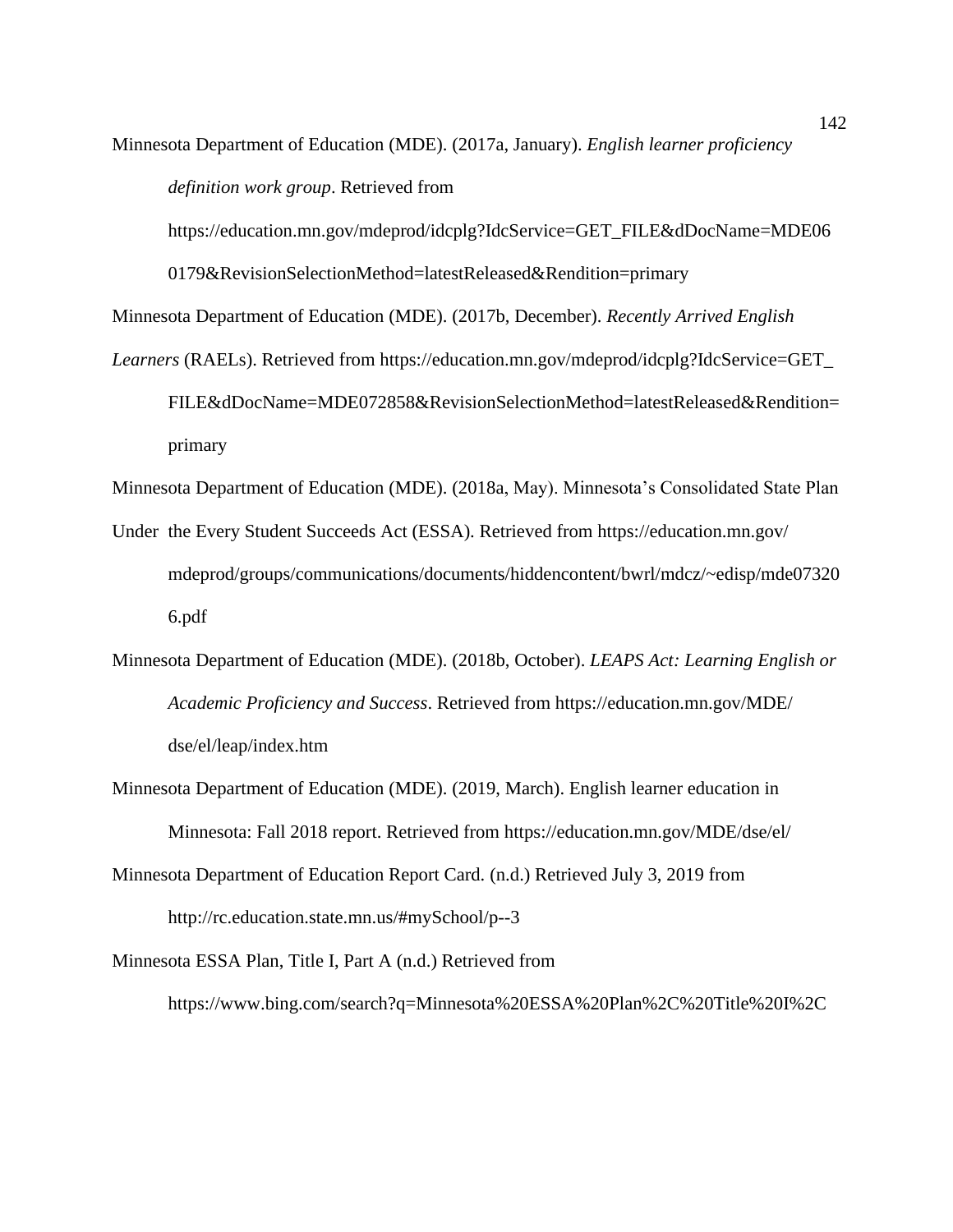[%20Part%20A&pc=cosp&ptag=G6C24N1234D010915A316A5D3C6E&form=CONBD](https://www.bing.com/search?q=Minnesota%20ESSA%20Plan%2C%20Title%20I%2C%20Part%20A&pc=cosp&ptag=G6C24N1234D010915A316A5D3C6E&form=CONBDF&conlogo=CT3210127) [F&conlogo=CT3210127](https://www.bing.com/search?q=Minnesota%20ESSA%20Plan%2C%20Title%20I%2C%20Part%20A&pc=cosp&ptag=G6C24N1234D010915A316A5D3C6E&form=CONBDF&conlogo=CT3210127)

Minn. Stat. § 124D.59 (2017).

Minn. Stat. § 124D.59, subd. 2a (2019).

- Minn. Stat. § 124D.61 (2018).
- Miramontes, O. B., Nadeau, A., & Commins, N. L. (2011). *Restructuring schools for linguistic diversity: Linking decision making to effective programs* (2nd ed.). New York NY: Teachers College Press.
- Moraes, M. (1996). *Bilingual education: A dialogue with the Bakhtin circle.* Albany, NY: State University of New York.
- Muniz, J. (2019, May 10). *The "Rigor Gap" Affects English Learners, New Study Finds*. [Web log post]. Retrieved from https://www.newamerica.org/education-policy/edcentral/therigor-gap-affects-english-learners-new-study-finds/
- National Implementation Research Network (NIRN). (2019). Module 2: Implementation Drivers. Retrieved from https://nirn.fpg.unc.edu/module-2
- Nelson, P. M., Ysseldyke, J. E., & Christ, T. J. (2015) Student Perceptions of the Classroom Environment. *Assessment for Effective Instruction, 41*(1) 16-27.
- Nieto, S. (1996). *Affirming diversity: The sociopolitical context of multicultural education* (2nd ed.). New York, NY: Longman.

No Child Left Behind Act of 2001, Pub. L. No. 107-10, 115 Stat. 1425 (2002).

Otto, S. J., & Arnold, M. (2005). A study of experienced special education teacher' perceptions of administrative support. *College Student Journal, 39*(2), 253-259.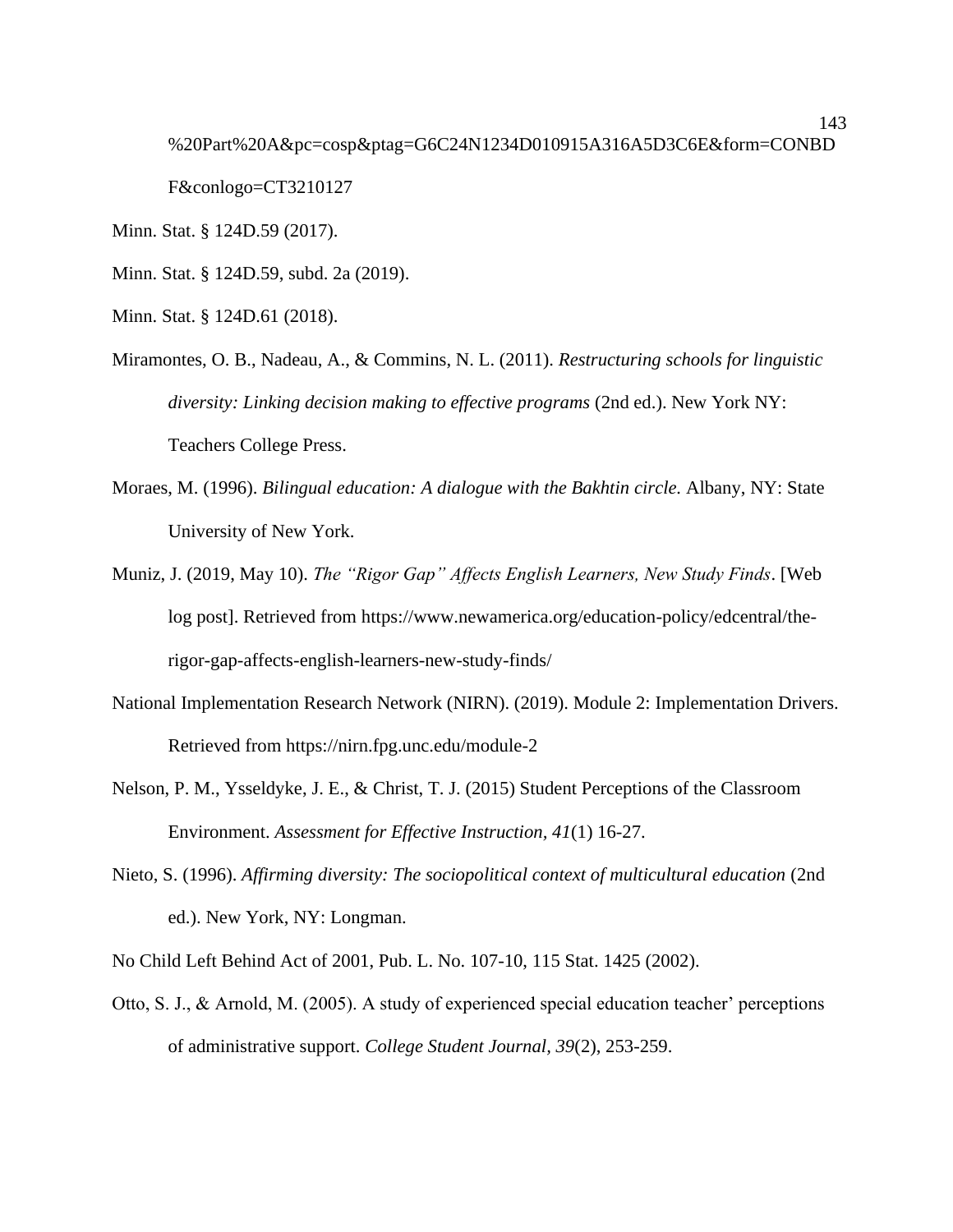Patton, M. Q. (2015). *Qualitative research and evaluation methods* (4th ed.). Thousand Oaks, CA: Sage.

Paunesku, D. (2019, July 9). *The deficit lens of the 'achievement gap' needs to be flipped. Here's how* [Web log post]. Retrieved from https://www.edweek.org/ew/articles/2019/07/ 10/the-deficit-lens-of-the-achievement-gap.html?cmp=eml-enl-eu-mostpop&M=5888373 1&U=3173332&UUID=236d182db10ef9047d1f75166945a804

- Piaget, J. (1964). Part I: Cognitive development in children: Piaget development and learning. *Journal of Research in Science Teaching, 2*(3), 176-186.
- Plurilingual. (n.d.) Lexico/Oxford Online Dictionary. Retrieved from https://www.lexico.com/ en/definition/plurilingual
- Roberts, C., & Hyatt, L. (2019). *The dissertation journey: A practical and comprehensive guide to planning, writing, and defending your dissertation* (3rd ed.). Thousand Oaks, CA: Corwin Press.
- Robinson, S. B., & Leonard, K. F. (2019). *Designing quality survey questions.* Thousand Oaks, CA: Corwin Press.
- Rodriguez, R. (1982). *Hunger of memory: The education of Richard Rodriguez*. Boston: David R. Godine.
- Rossman, G.B., & Rallis, S. F. (2012). *Learning in the field: An introduction to qualitative research* (3rd ed.). Thousand Oaks, CA: Sage.
- Russel, F. A. (2018). Context for content teachers' learning: Leadership and supports in a linguistically diverse high school. *Journal of School Leadership, 28*(2), 229-258.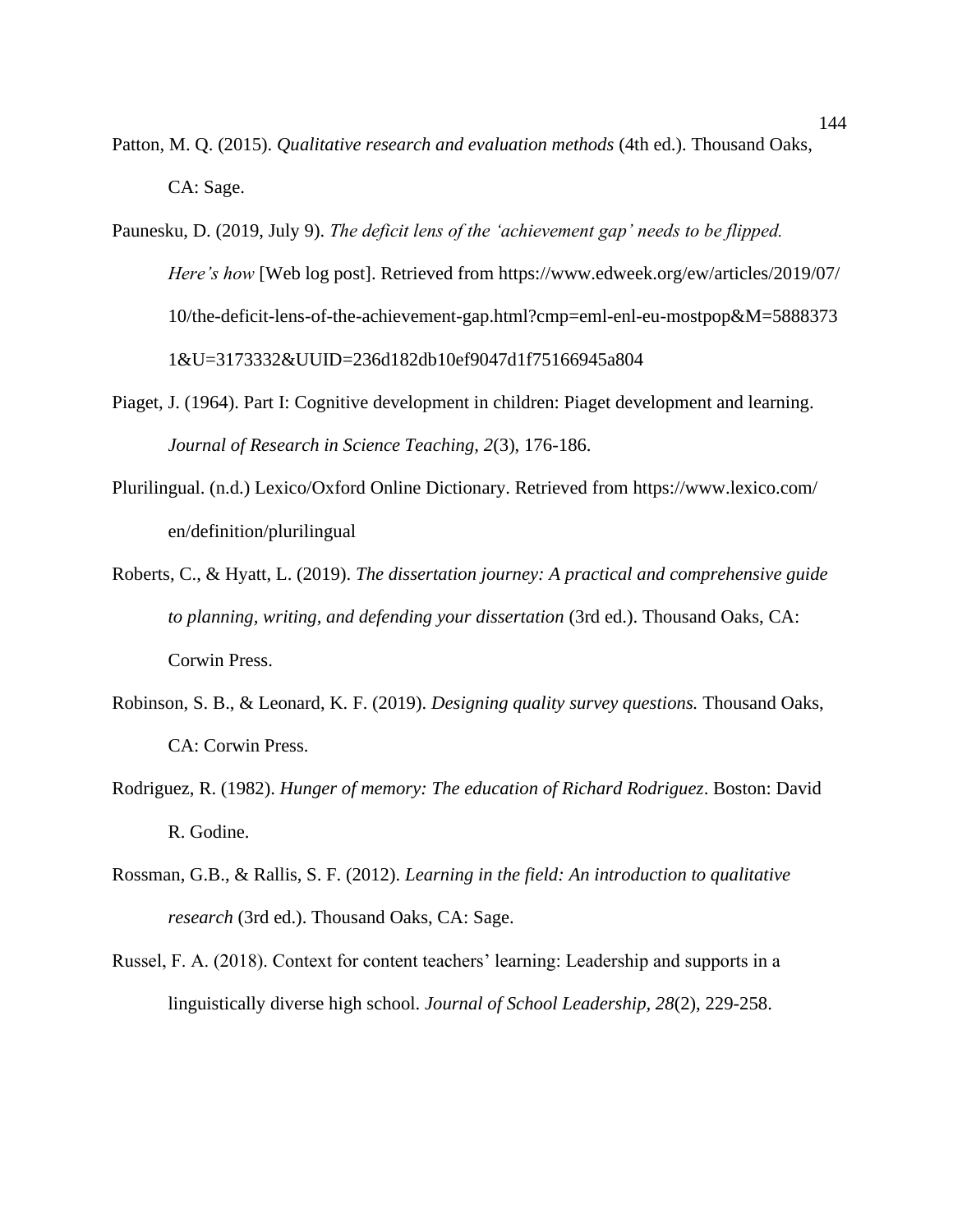- Scanlan, M., & López, F. A. (2012). ¡Vamos! How school leaders promote equity and excellence for bilingual students. *Educational Administration Quarterly, 48*(4), 583-625.
- Scanlan, M., & López, F. A. (2015). *Leadership for culturally and linguistically responsive schools.* New York, NY: Routledge.
- Schneidewind, N, & Davidson, E. (2000). Linguicism. In M. Adams, et al. *Readings for diversity and social justice: An anthology on racism, antisemitism, sexism, heterosexism, ableism, and classism.* New York: Routledge.
- Secada, W., & Lightfoot, T. (1993). Symbols and the political contest of bilingual education in the United States. In M. B. Arias and U. Casanova (Eds.), *Bilingual education: Politics, practice and research* (pp. 36-64). Chicago: University of Chicago Press.
- Semali, L. (2002). Repressed native or indigenous languages. In L. D. Soto (Ed.), *Making a difference in the lives of bilingual/bicultural children* (pp. 53-66). New York: Peter Lang Publishing.
- Short, D., & Fitzsimmons, S. (2007). *Double the work: Challenges and solutions to acquiring language and academic literacy for adolescent English language learners.* (A report to the Carnegie Corporation of New York.) Washington, DC: Alliance for Excellent Education. Retrieved from https://www.carnegie.org/media/filer\_public/bd/d8/bdd80ac7 fb48-4b97-b082-df8c49320acb/ccny\_report\_2007\_double.pdf.

Skinner, B. F. (1957). *Verbal behavior*. New York, NY: Appleton-Century-Crofts.

Skutnabb-Kangas, T., & Cummins, J. (1998). *Minority education: From shame to struggle.* Clevedon, UK: Multicultural Matters.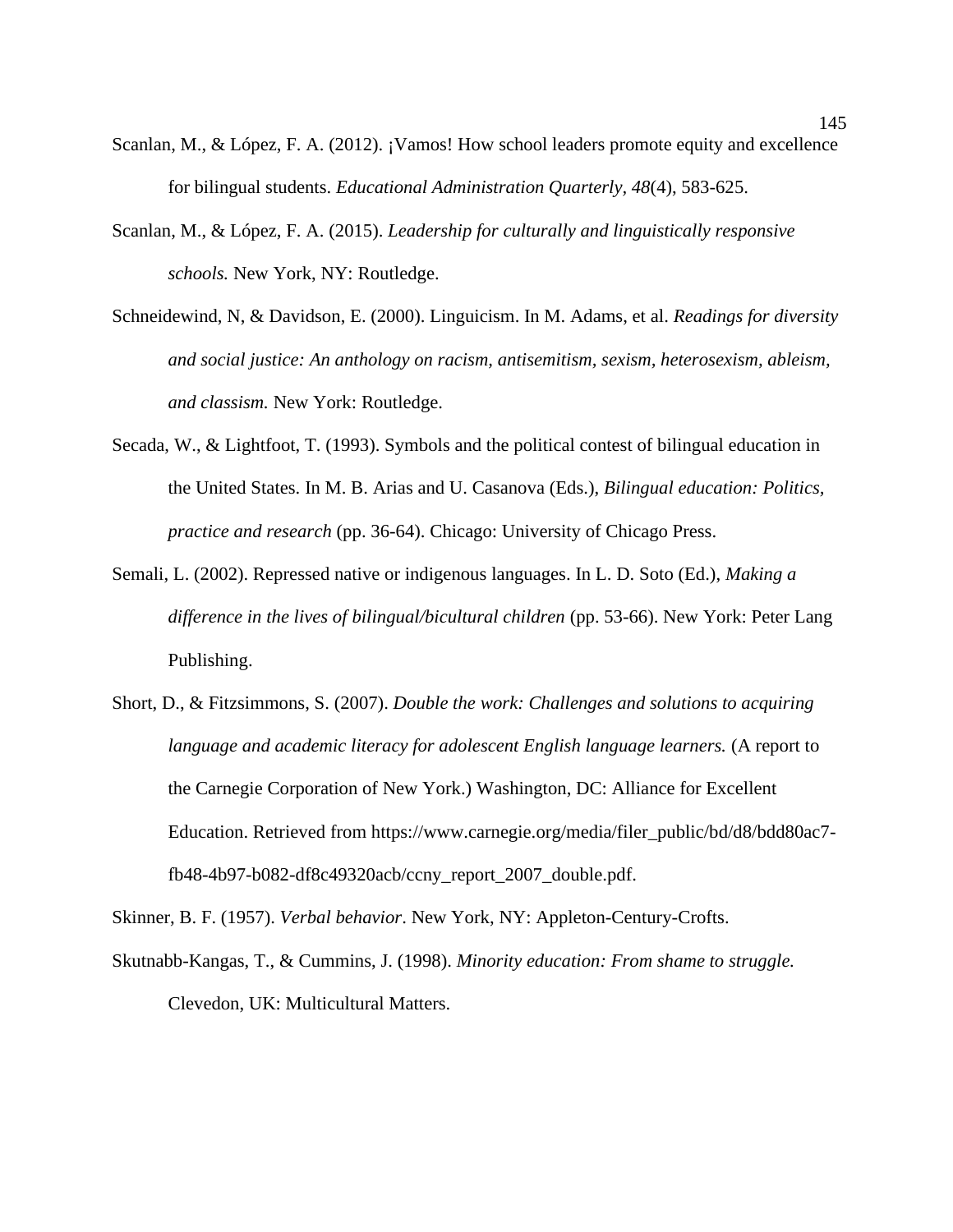- SLIFE: Students with Limited or Interrupted Formal Education. (2015, May). *WIDA Consortium*. Retrieved from https://wida.wisc.edu/resources/students-limited-orinterrupted-formal-education-slife
- Sugarman, S. T., & Widness, E. G. (1974). Equal protection for non-English-speaking school children: Lau v. Nichols. *California Law Review, 62*(1), 157-182.
- Svinicki, M. D., Williams, K., Rackley, K., Sanders, A. J. Z., Pine, L., & Stewart, J. (2016). Factors Associated with Faculty Use of Student Data for Instructional Improvement. *International Journal for the Scholarship of Teaching and Learning, 10*(2), Article 5.
- TESOL International Association: Mission. (2019a, July 23). Retrieved from https://www.tesol.org/about-tesol/association-governance/mission-and-values
- TESOL International Association: The Six Principles for Exemplary Teaching of English Learners. (2019b, July 30). Retrieved from<https://www.tesol.org/the-6-principles/>
- Theoharis, G., & O'Toole, J. (2011). Leading inclusive ELL: Social justice leadership for English language learners. *Educational Administration Quarterly, 47*(4), 646-688.
- Thomas, W., & Collier, V. (2002). *A National Study of School Effectiveness for Language Minority Students' Long-Term Academic Achievement.* Retrieved from http://www.escholarship.org/uc/item/65j213pt
- Uccelli, P., Galloway, E. P., Barr, C. D., Meneses, A., & Dobbs, C. L. (2015). Beyond vocabulary: Exploring cross-disciplinary academic-language proficiency and its association with reading comprehension. *Reading Research Quarterly, 50*(3), 337-356.
- Umansky, I. (2018). *State policies to advance English learners' experiences and outcomes in California's schools.* Stanford, CA: Stanford University.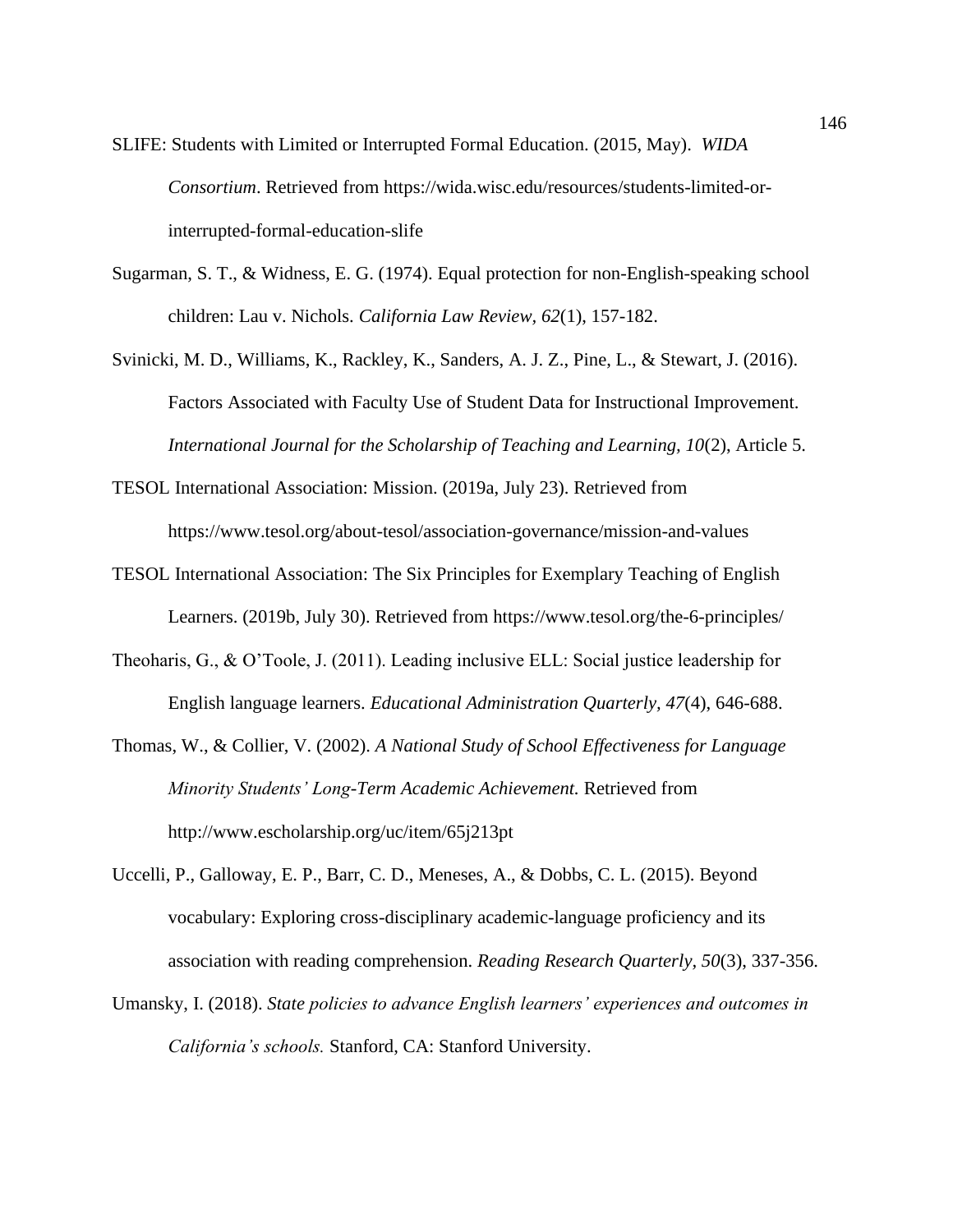- U.S. Department of Education. (n.d.) Education and Title VI of the Civil Rights Act of 1964. Retrieved from https://www2.ed.gov/about/offices/list/ocr/docs/hq43e4.html
- U.S. Department of Education, National Center for Education Statistics, Common Core of Data CCD). (2019, May). *Local Education Agency Universe Survey, 2016–17*. Retrieved from [https://nces.ed.gov/programs/coe/indicator\\_cgf.asp](https://nces.ed.gov/programs/coe/indicator_cgf.asp)

Vygotsky, L. S. (1978). *Mind in society*. Cambridge, MA: Harvard University Press.

Watson, D. (1994) Many Cultures, Many Voices. In A. Flurkey & R. Meyer (Eds.), *Under the Whole Language Umbrella: Many Cultures, Many Voices* (pp. 27-41). Bloomington, Indiana: National Council of Teachers of English.

WIDA: ACCESS for ELLs. (2019a, July 23). Retrieved from https://wida.wisc.edu/assess/access

- WIDA: Guiding Principles of Language Development. (2019b, July 30). Retrieved from https://wida.wisc.edu/sites/default/files/resource/Guiding-Principles-of-Language-Development.pdf
- WIDA: Mission and history. (2019c, July 23). Retrieved from https://wida.wisc.edu/about/ mission-history
- WIDA: Performance definitions—expressive domains. (2019d, July 23). Retrieved from https://wida.wisc.edu/resources/performance-definitions-expressive-domains

Wright, W. E. (2010). Foundations for teaching English language learners: Research, theory, policy and practice. [Web log post]. Retrieved from http://www.colorincolorado.org/article/landmark-court-rulings-regarding-englishlanguage-learners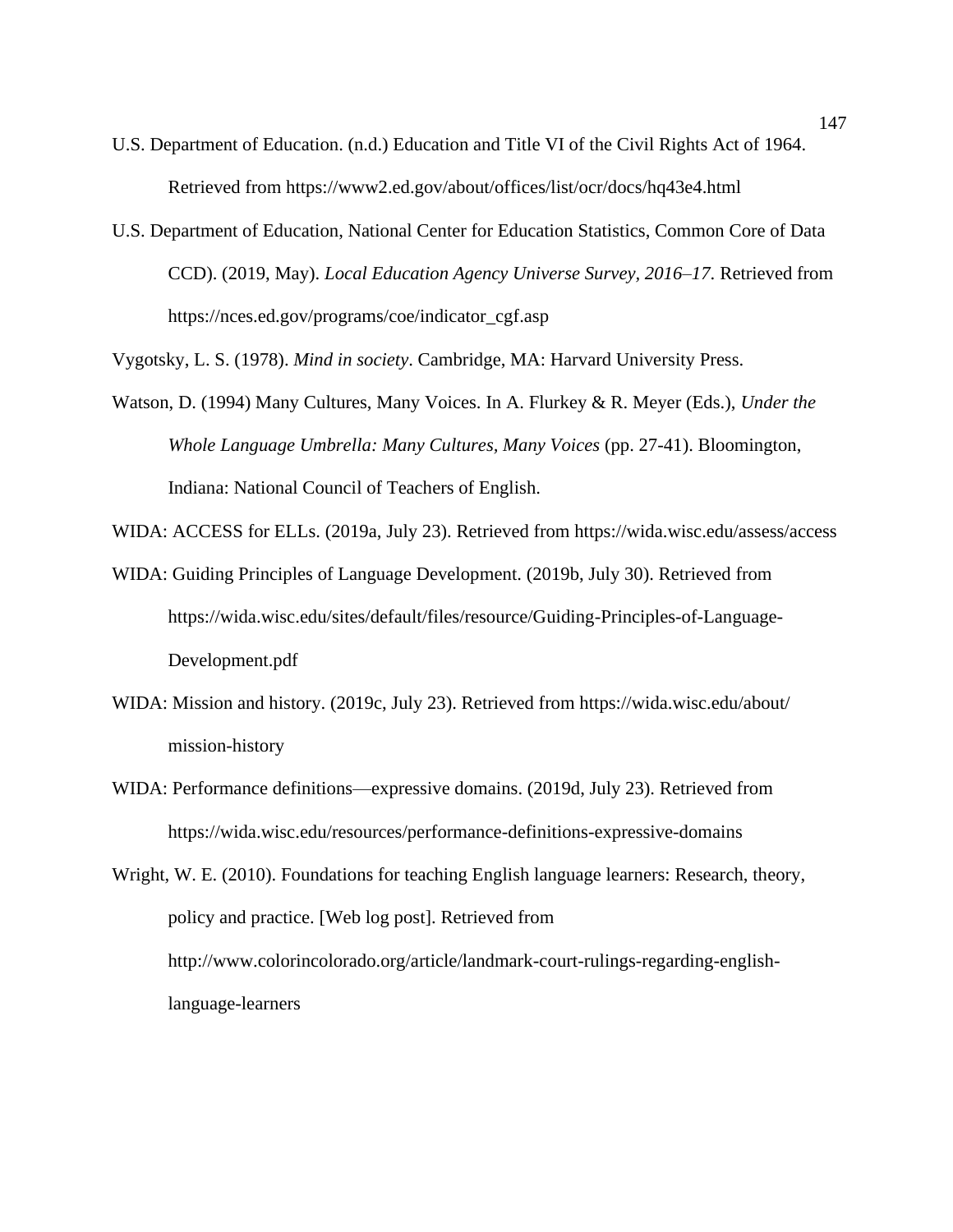Xenophobia. (n.d.) Merriam-Webster's online dictionary. Retrieved from https://www.merriamwebster.com/dictionary/xenophobia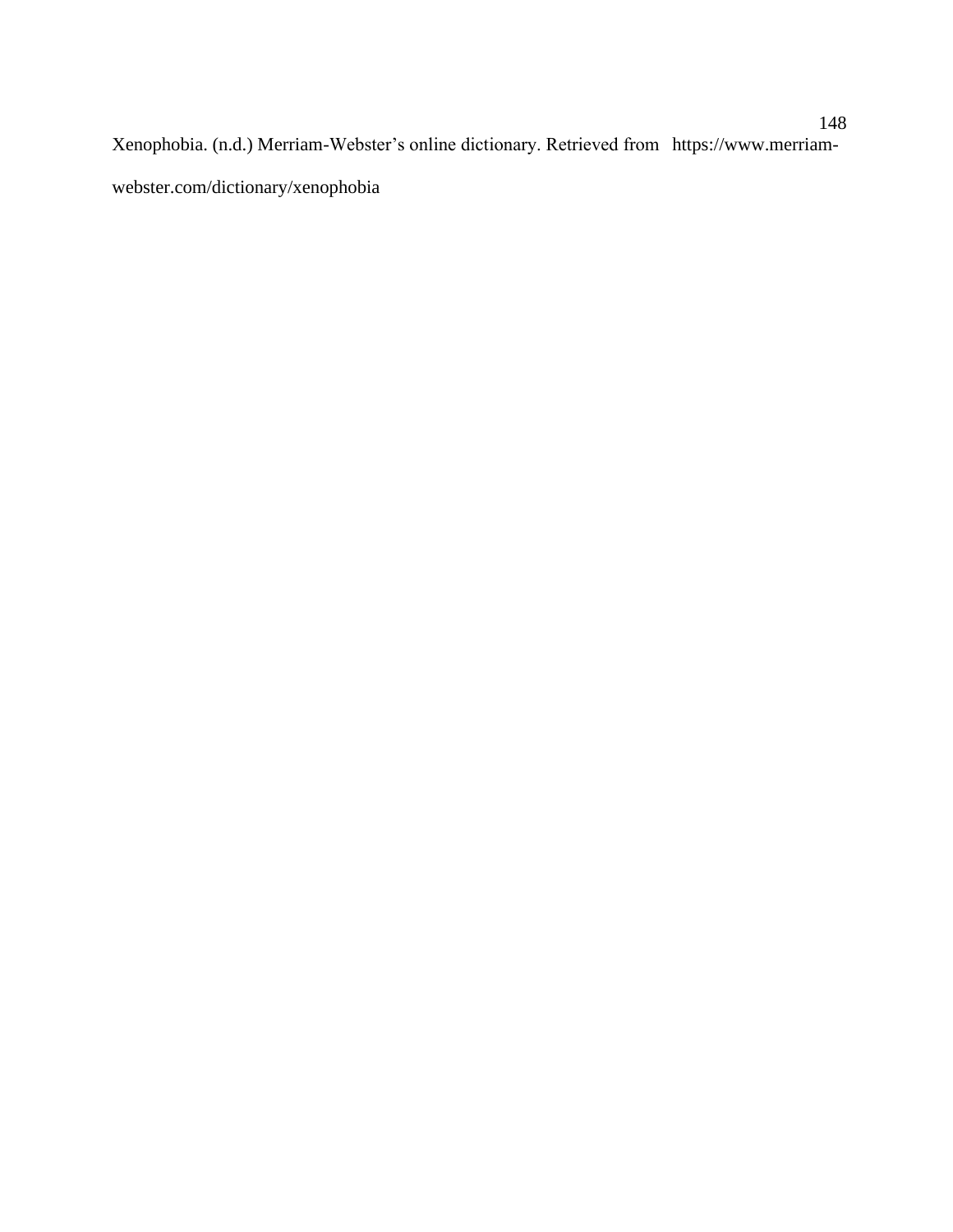# **Appendix A: Survey Protocol**

*Note: the term* multilingual learners *in this research will refer to students identified as English Learners*

Date of Survey:

School:

Respondent:

Respondent role: Principal Multilingual coordinator/Lead Teacher

#### **Demographics**

How many students are enrolled in your school?

0-100 101-250 251-500 500+

How many multilingual learners are enrolled in your school?

0-25 26-50 51-100 101-150 150+

How many students are enrolled in your district?

0-500 501-1000 1001-3000 3000+

How many multilingual learners are enrolled in your district?

0-500 501-1000 1001-3000 3000+

Does your district have a multilingual coordinator? Yes No

Is there a Language Instruction Educational Progra m (LIEP) Plan in place? Yes No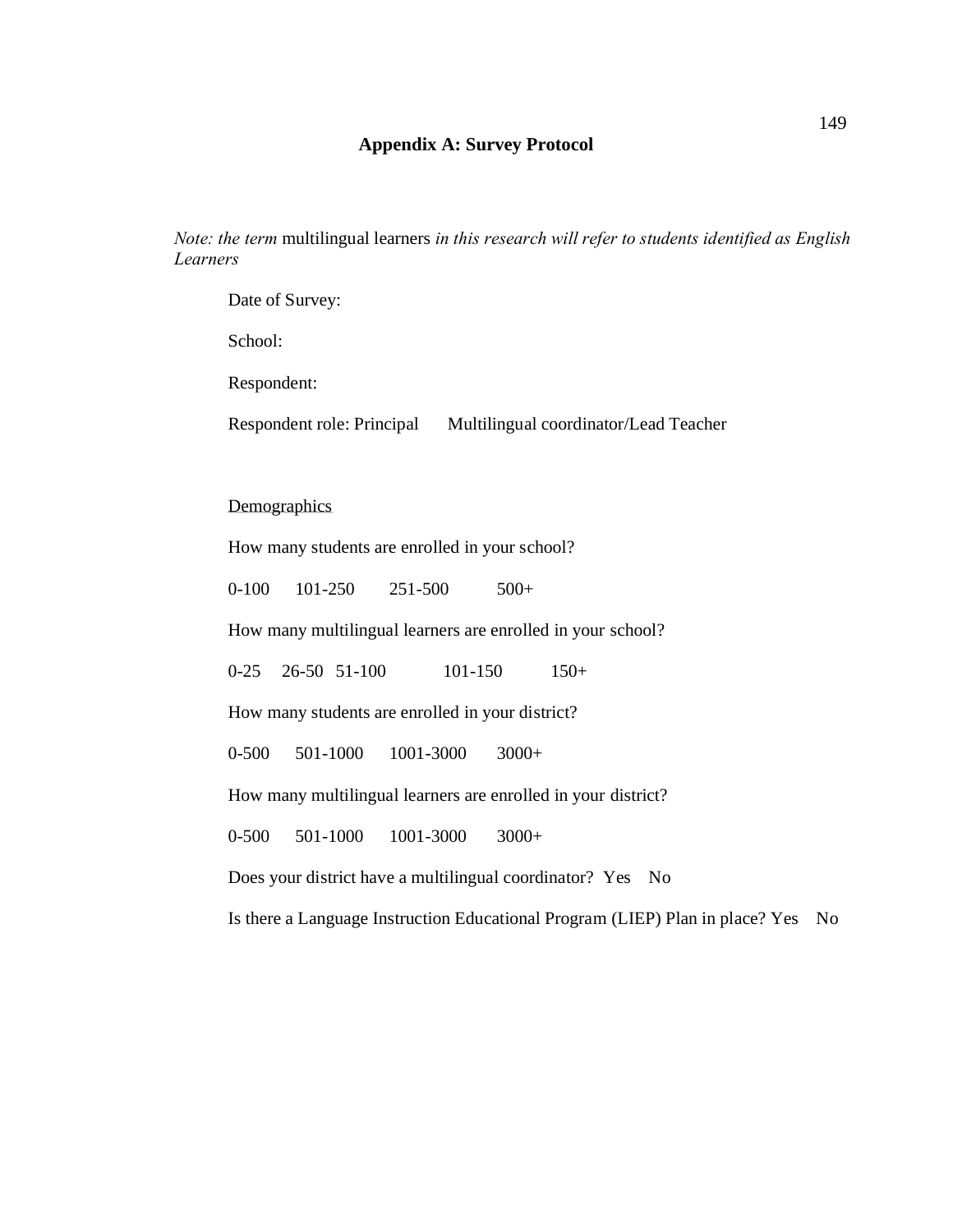Please respond to the following framework (Elfers and Stritikus, 2014) questions using this Likert scale:

1: Not at all—Not present in any form

2: Minimally—We have received training in this area but do not implement the component. 3: Somewhat—We have received training in this area and have begun planning and implementation of the component.

4: Nearing full use—We have received training in this area, and we have a plan in place to implement this component

5: At full use and fidelity—We have a plan in place in this area. We monitor the implementation of the plan using programming data and make adjustments to the plan as needed, based on data.

To what extent do you:

- \_\_\_\_\_Focus on high-quality instruction?
- \_\_\_\_\_(Your) Leaders directly engage in teaching and learning initiatives?
- \_\_\_\_\_(Your) Professional development targets classroom teachers?
- \_\_\_\_\_(Your) Instructional decisions take into account the teachers of EL students?
- \_\_\_\_\_(Your) Leaders align, integrate, and coordinate supports for teachers?
- Blend district-level and school-level initiatives?
- \_\_\_\_\_Focus on district workforce development practices?
- \_\_\_\_\_Create opportunities for staff to work collaboratively?
- \_\_\_\_\_Leverage local expertise in schools and communities to serve EL students?
- \_\_\_\_\_Engage in strong two-way communication between school and district leaders?
- \_\_\_\_\_Communicate a compelling rationale to all stakeholders?
- \_\_\_\_\_Make instruction of EL students a priority?
- \_\_\_\_\_Encourage staff responsibility to serve EL students?
- \_\_\_\_\_Focus on instructional practices to serve diverse learners?
- Differentiate support systems at elementary and secondary levels?
- \_\_\_\_\_Prioritize supports for those serving the largest number of EL students?
- \_\_\_\_\_Value students' language and culture in instruction?
- Model ways that instructional leaders can serve EL students?
- \_\_\_\_\_Use data for instructional improvement?
- \_\_\_\_\_Support data-based discussions of individual student progress?
- Use data to identify areas for improvement?
- Use data to shape professional development?
- \_\_\_\_\_Use data to support a culture of learning?

Which of these components do you perceive led to your school's high growth on the ACCESS test?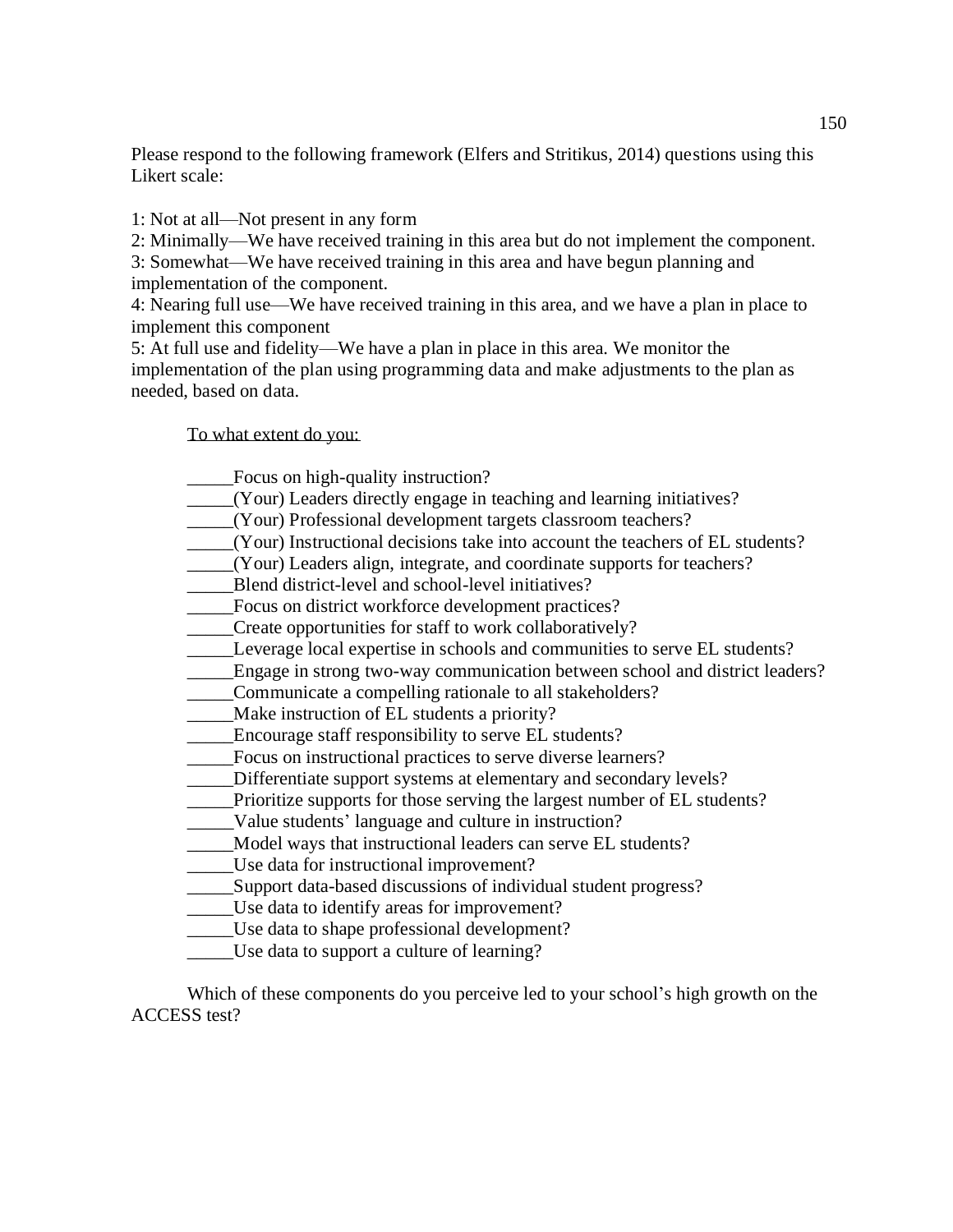# **Appendix B: Interview Protocol**

| Name of Interviewer:<br>Date of Interview:                                                                                                                                                                                                                                                                                                                                                                                                                      |
|-----------------------------------------------------------------------------------------------------------------------------------------------------------------------------------------------------------------------------------------------------------------------------------------------------------------------------------------------------------------------------------------------------------------------------------------------------------------|
| Name of Interviewee:                                                                                                                                                                                                                                                                                                                                                                                                                                            |
| Setting and location of Interview:                                                                                                                                                                                                                                                                                                                                                                                                                              |
| <b>Introductions: Greetings</b><br>a. Warm up<br>b. Establish relationship and build trust                                                                                                                                                                                                                                                                                                                                                                      |
| Explain the nature of the research, purpose, and provide consent form for signing.<br>Provide a copy of the research questions to the interviewee. Use the probing questions if<br>needed. Probing questions are listed under each interview question.                                                                                                                                                                                                          |
| 1. Looking at the list of programming components from the survey you completed (list from<br>Elfers and Stritikus' 2014 study), are there any components that you perceive as most<br>beneficial to your multilingual programming?<br>a. (if affirmative)                                                                                                                                                                                                       |
| i. How do you know this (these) were beneficial?<br>ii. Do you collect data on the implementation and monitoring of these<br>components?                                                                                                                                                                                                                                                                                                                        |
| 2. What additional factors do you feel attribute to your high growth on the ACCESS test?<br>a. For example, (if struggling to identify any factors) community-informed<br>practices, family involvement, asset-based beliefs of students and student abilities,<br>shared leadership, school climate, standards-based curriculum and instruction,<br>systemic improvement processes and fidelity checks, administrative support,<br>alignment to mission/vision |
| 3. What do you perceive has been most beneficial for students in improving student                                                                                                                                                                                                                                                                                                                                                                              |
| language growth?<br>4. What do you perceive has been most beneficial for teachers and support staff in<br>improving student language growth?                                                                                                                                                                                                                                                                                                                    |
| 5. What do you perceive has been most beneficial for school and district administrators in<br>improving student language growth?                                                                                                                                                                                                                                                                                                                                |
| 6. What are the challenges or barriers do you face in implementing multilingual<br>programming?<br>a. For example, (if struggling to identify any factors) Some examples may policies,<br>teachers, district leadership, knowledge, resources, students<br>b. Why is that a challenge or barrier?<br>c. Who influences that challenge or barrier?                                                                                                               |
| d. How could those barriers be overcome?<br>7. Do you have any additional comments?                                                                                                                                                                                                                                                                                                                                                                             |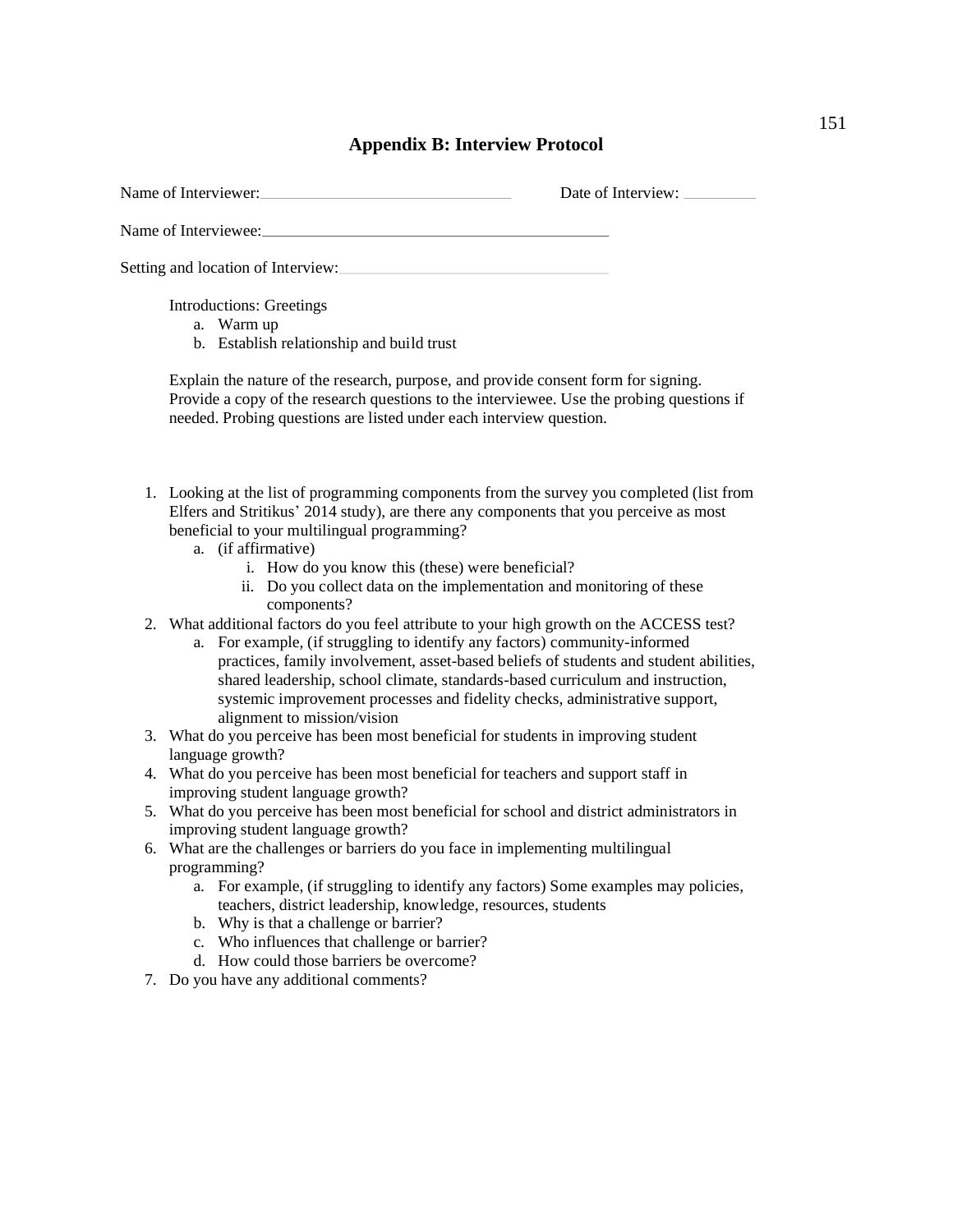## **Appendix C: Superintendent Study Solicitation**

Hello (Superintendent), My name is Gwen Rosha Anderson, a doctoral candidate in Educational Administration at St. Cloud State University. The title of my dissertation is "Schools to Learn From: Lessons from Minnesota Schools with High English Learner Language Growth." The purpose of the study is to provide research that informs about the practices of English learner/multilingual learner programs that demonstrate consistently high language growth. This study has the potential to highlight com mon practices of schools with high progress toward English language proficiency, which may afford other school leaders with productive strategies that could have a direct correlation to the acade mic growth for multilingual learners in Minnesota.

(School) is one of the five schools in the state identified for consistently high English<br>Learner language growth. I would gather data from (building principal) and (EL coordinator) in<br>the forms of an electronic survey and copy of the survey and interview protocol are attached. The estimated time for the survey and interview is sixty (60) minutes. There are no foreseeable risks or discomforts associated with this study. The confidentiality of the information gathered during the participation in this study will be maintained and all participation in this study is voluntary.

My ask of you: do I have your consent to conduct my doctoral research as described above in (School) with (building principal) and (EL coordinator)?

If you have any questions, please contact me at 320-xxx-xxxx or

 $\blacksquare$ te.edu. You may also contact my dissertation advisor, Dr. James Johnson, at 320-xxx.xxxx, or *jujohnson1* @stcloudstate.edu.

Thank you very much for your time, consideration, and contributions to this research, Gwen Rosha Anderson